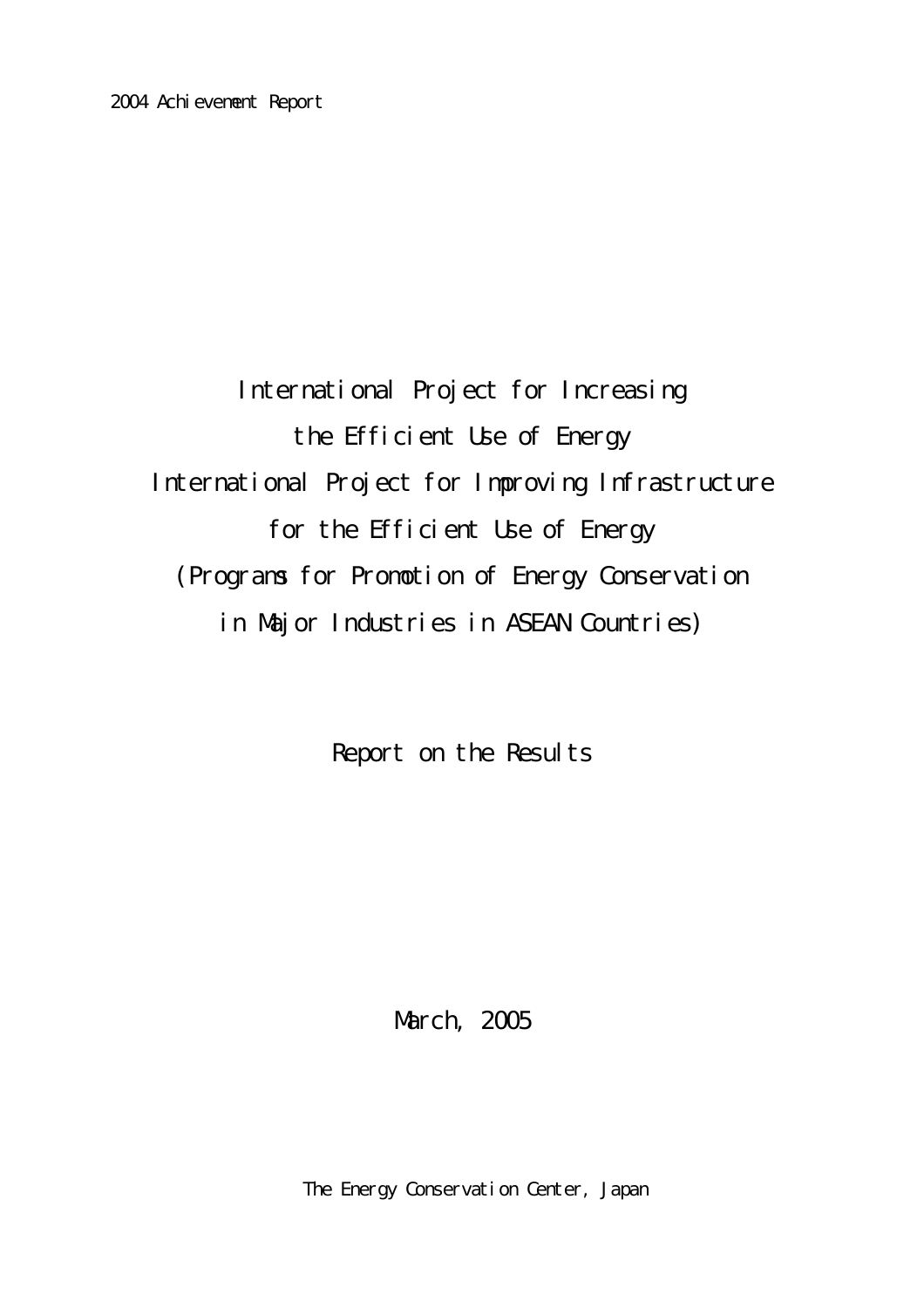#### **Preface**

Recently, efforts to prevent global warming have been recognized as a challenge to be shared by all humankind, while sustainable development of economy has been sought for. Mankind is facing with the challenge of overcoming the two different conditions entirely conflicting each other.

In order to get over these severe conditions, what are required are technical innovations such as technologies to use energy efficiently with as little burden on the environment as possible and the development of energy having little impact on the environment, etc.

In order to contribute to the balanced development of economy and environment in developing countries, it is necessary to render support that is adoptable and appropriate to the respective countries concerned based on the understanding of the actual condition of their energy use and environmental measures and on the results of in-depth surveys on the progress in development of infrastructure, living habits, etc.

Under the mentioned circumstances, we advanced to and worked on a new stage in this project this year that aimed to strengthen the infrastructure for implementing and promoting energy audits and improvement plans, on the strength of the achievements of the energy audits and energy audit skills transfer programs that we implemented in 10 ASEAN counties regarding one selected industry per country during the past 4 years.

For an effective tool to help achieve such an aim, we set out to create the Technical Directory and Database/Benchmarks/Guidelines by business category.

In the meanwhile, as the activities to strengthen the infrastructure for the mentioned implementation and promotion, we conducted follow-up surveys on the factories that were subject to energy audit in the past to check the progress in the practice of the recommended improvement plans and also simplified energy audits in other factories to ensure the transfer of energy audit skills. In 2004, the factories that received our follow-up survey and short energy audit included that of the ceramic industry in Vietnam, a hydraulic power station in Laos, a textile factory in Malaysia and refineries in Myanmar. Furthermore, we held seminar and workshop in each country, inviting people from factories of different categories of industries in countries other than the host country to make a report on their successful energy conservation cases so that information could be shared in the ASEAN region and the foundation of promotion activities could be provided. In the seminars and workshops, the concept and development policy regarding the creation of the Technical Directory and particularly database by category of industry were discussed.

We believe it is very meaningful that as the result of the activities for the first year of the new stage in the project, we could achieve the above objectives and give direction to promotion of energy conservation in the new stage.

We hope that this project will contribute to energy conservation in the industrial sector and environmental protection in the respective ASEAN countries so that they can eventually achieve environment-friendly and sustainable development in economy and also that this project will serve as a bridge of technical exchange and friendship between Japan and the countries concerned.

> March, 2005 The Energy Conservation Center, Japan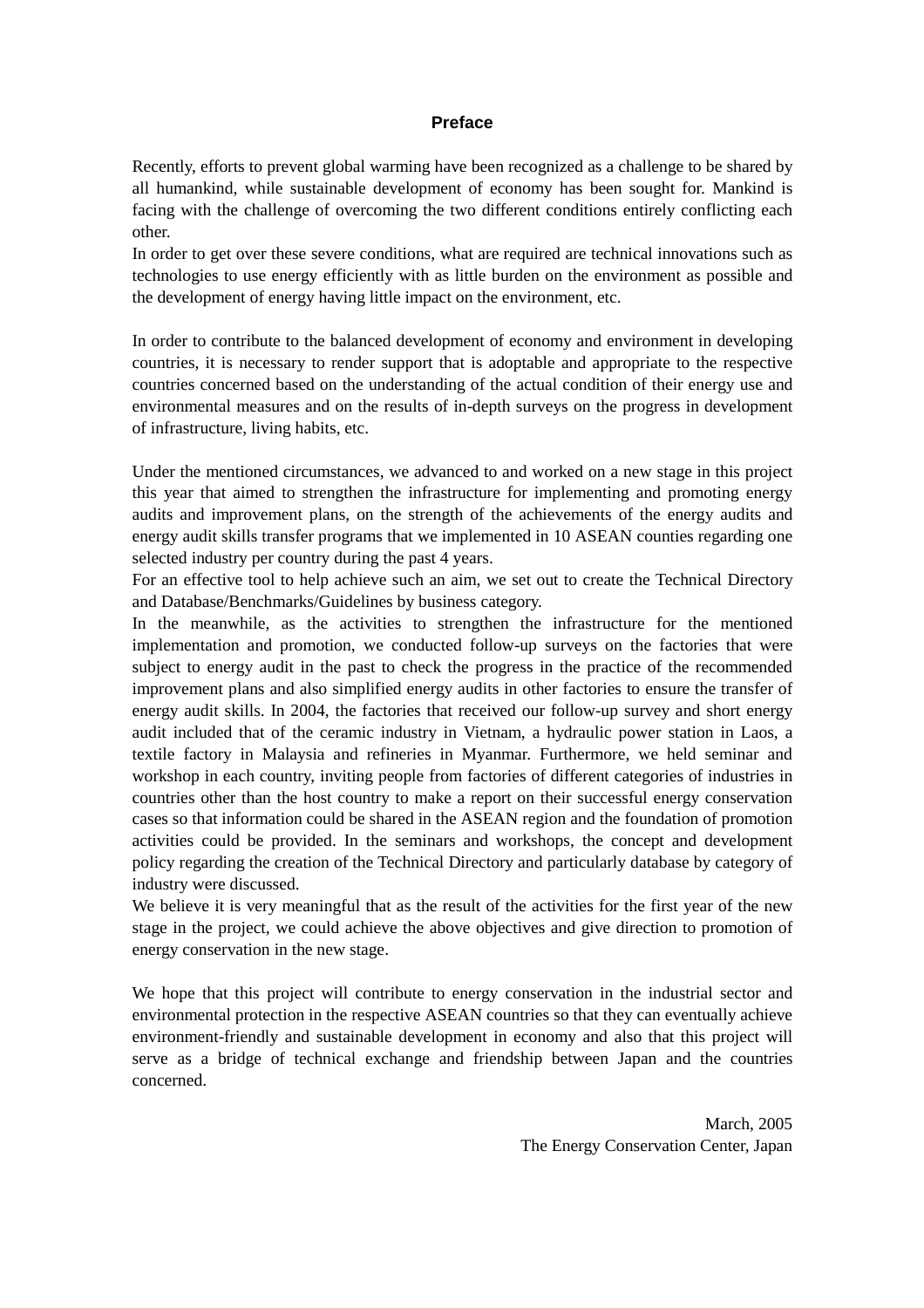# **Contents**

| Summary |
|---------|
|---------|

| I. |     |                                                                          | $-1$  |
|----|-----|--------------------------------------------------------------------------|-------|
| Π. |     |                                                                          | $-1$  |
| 1. |     |                                                                          | $-1$  |
| 2. |     |                                                                          | $-2$  |
|    | 2.1 |                                                                          | $-2$  |
|    | 2.2 |                                                                          | $-3$  |
|    | 2.3 |                                                                          | $-6$  |
| 3. |     |                                                                          | $-8$  |
|    | 3.1 |                                                                          | $-8$  |
|    |     |                                                                          | $-9$  |
|    |     | 3.3 Results of the Follow-up Survey on the Improvements Proposed         |       |
|    |     |                                                                          | $-16$ |
|    |     | 3.4 Barriers to the Promotion of Energy Conservation and Countermeasures | $-18$ |
| 4. |     | Walk-through Energy Audit on the Factory of Rang Dong Light Source &     |       |
|    |     |                                                                          | $-19$ |
|    |     | 4.1 Outline of Rang Dong Light Source & Vacuum Flask Company Factory     | $-19$ |
|    |     |                                                                          | $-20$ |
| 5. |     |                                                                          | $-21$ |
|    | 5.1 |                                                                          | $-21$ |
|    |     |                                                                          | $-21$ |
|    | 5.3 | Workshop (Discussions on the Policy of Establishing Database/            |       |
|    |     |                                                                          | $-23$ |
|    |     |                                                                          |       |
|    |     |                                                                          | $-1$  |
| 1. |     |                                                                          | $-1$  |
| 2. |     |                                                                          | $-2$  |
|    | 2.1 |                                                                          | $-2$  |
|    | 2.2 |                                                                          | $-4$  |
|    | 2.3 |                                                                          | $-5$  |
| 3. |     |                                                                          | -7    |
|    | 3.1 |                                                                          | $-7$  |
|    | 3.2 |                                                                          | -8    |
|    |     | 3.3 Results of the Follow-up Survey on the Improvements Proposed         |       |
|    |     |                                                                          | -11   |
|    |     |                                                                          | $-14$ |
| 4. |     |                                                                          | $-17$ |
|    | 4.1 |                                                                          | $-17$ |
|    | 4.2 |                                                                          | $-18$ |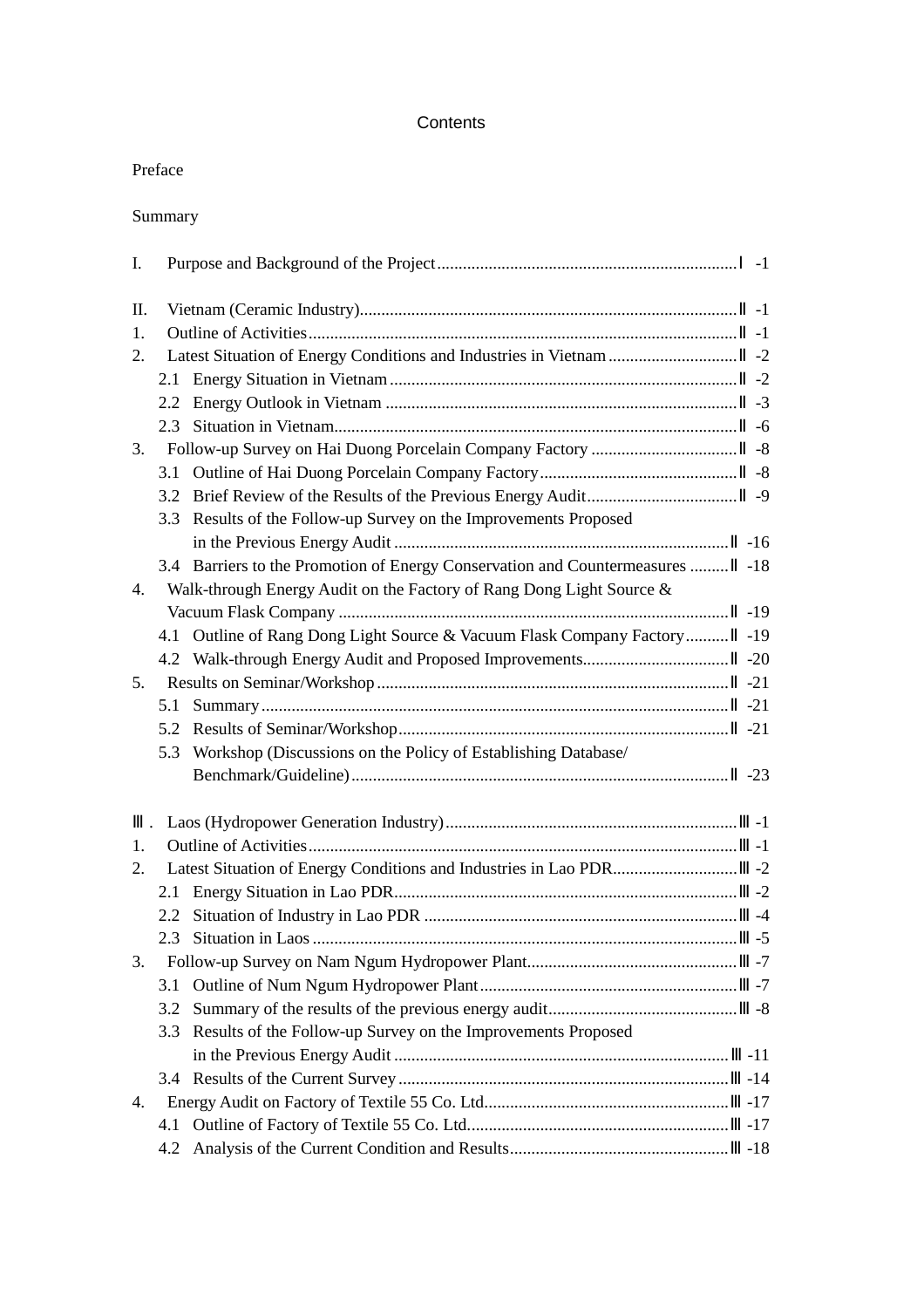|    |     |                                                                           | $-20$ |
|----|-----|---------------------------------------------------------------------------|-------|
| 5. |     |                                                                           | $-21$ |
|    | 5.1 |                                                                           | $-21$ |
|    | 5.2 | Discussions on the Results of the Survey (Barriers in Implementation/     |       |
|    |     | Promotion of Energy Conservation Plans and Countermeasures)               | $-22$ |
|    | 5.3 | Discussions on the Policy of Creation of Technical Directory              |       |
|    |     |                                                                           | $-22$ |
|    | 5.4 | Discussions on the Policy of Development of Database/Benchmark/           |       |
|    |     |                                                                           | $-22$ |
|    |     |                                                                           | $-1$  |
| 1. |     |                                                                           | $-1$  |
| 2. |     |                                                                           | $-2$  |
|    |     |                                                                           | $-2$  |
|    |     |                                                                           | $-3$  |
|    |     |                                                                           | $-9$  |
| 3. |     |                                                                           | $-11$ |
|    | 3.1 |                                                                           | $-11$ |
|    | 3.2 |                                                                           | $-13$ |
|    | 3.3 | Results of the Follow-up Survey on the Improvements Proposed              |       |
|    |     |                                                                           | $-14$ |
|    |     |                                                                           | $-16$ |
|    |     | 3.5 Barriers to the Promotion of Energy Conservation and Countermeasures  | $-17$ |
| 4. |     |                                                                           | $-20$ |
|    | 4.1 |                                                                           | $-20$ |
|    |     | 4.2 Discussions on the Results of the Survey (Barriers to Implementation/ |       |
|    |     | Promotion of Energy Conservation Improvement Plans and                    |       |
|    |     |                                                                           | $-21$ |
|    | 4.3 | Discussions on Policy of Developing Technical Directory                   |       |
|    |     |                                                                           | $-23$ |
|    |     |                                                                           | $-23$ |
|    |     |                                                                           | $-1$  |
| 1. |     |                                                                           | -1    |
| 2. |     |                                                                           | $-2$  |
|    |     |                                                                           | $-2$  |
|    | 2.2 |                                                                           | $-3$  |
|    | 2.3 |                                                                           | $-8$  |
| 3. |     |                                                                           | $-10$ |
|    | 3.1 |                                                                           | $-10$ |
|    | 3.2 |                                                                           | $-10$ |
|    | 3.3 | Results of the Follow-up Survey on the Recommendations Made               |       |
|    |     |                                                                           | -11   |
|    |     |                                                                           | $-17$ |
|    | 3.5 | Barriers to Promotion of Energy Conservation and Countermeasures          | $-19$ |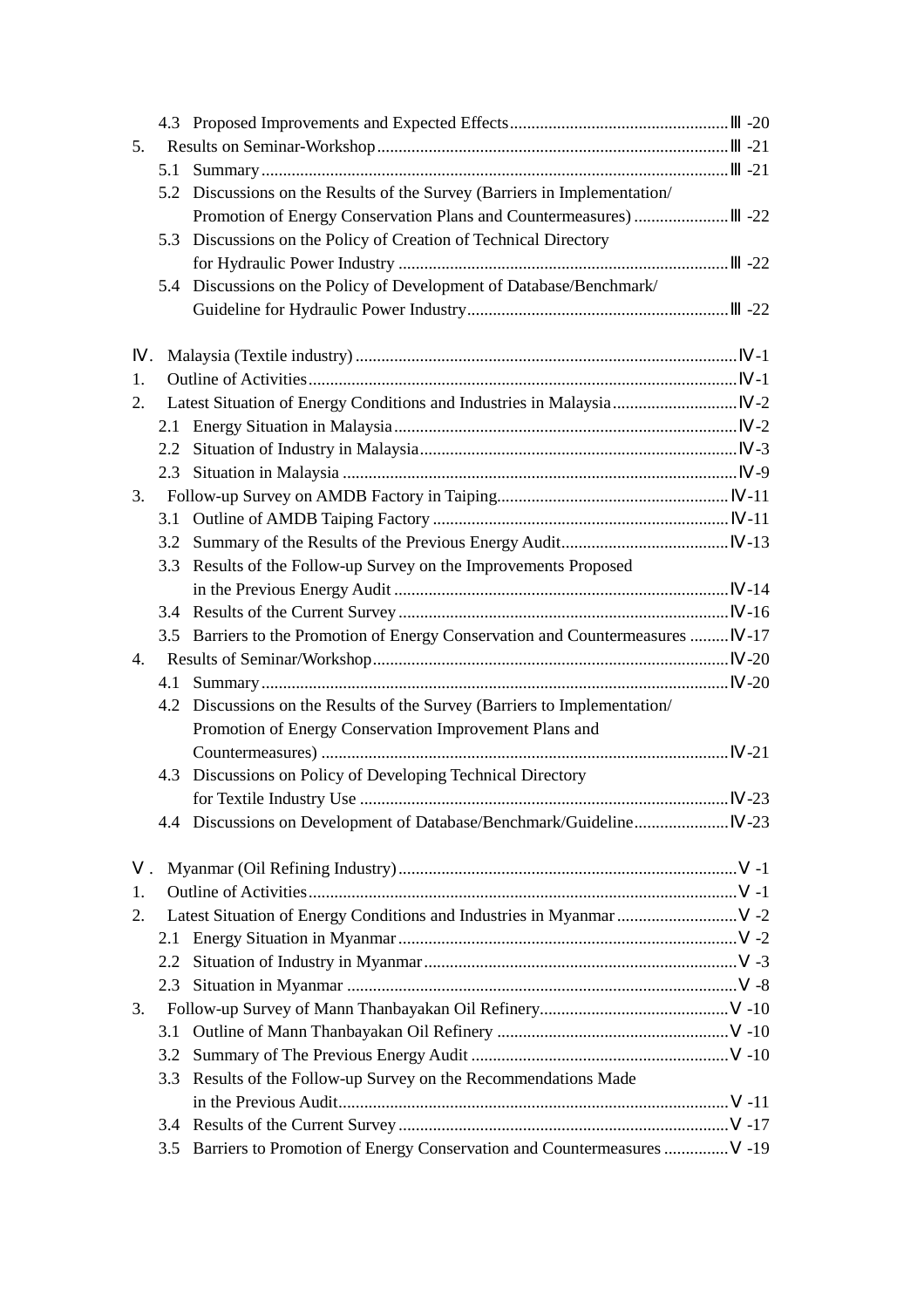| 4. |     |                                                                                                                                                                                                                                                                                   | $-20$ |
|----|-----|-----------------------------------------------------------------------------------------------------------------------------------------------------------------------------------------------------------------------------------------------------------------------------------|-------|
|    |     |                                                                                                                                                                                                                                                                                   | $-20$ |
|    |     |                                                                                                                                                                                                                                                                                   | $-23$ |
|    |     |                                                                                                                                                                                                                                                                                   | $-23$ |
|    | 4.4 |                                                                                                                                                                                                                                                                                   | $-24$ |
| 5. |     |                                                                                                                                                                                                                                                                                   | $-25$ |
|    | 5.1 |                                                                                                                                                                                                                                                                                   | $-25$ |
|    |     | 5.2 Discussions on Results of Survey (Barriers to and Measures                                                                                                                                                                                                                    |       |
|    |     | for Implementation and Promotion of Energy Conservation Measures)                                                                                                                                                                                                                 | $-28$ |
|    | 5.3 | Discussions on Policy for Creation of Technical Directory                                                                                                                                                                                                                         |       |
|    |     |                                                                                                                                                                                                                                                                                   | $-29$ |
|    |     | 5.4 Discussions on Policy for Developing Database/Benchmark/                                                                                                                                                                                                                      |       |
|    |     |                                                                                                                                                                                                                                                                                   | $-29$ |
|    |     |                                                                                                                                                                                                                                                                                   |       |
|    |     |                                                                                                                                                                                                                                                                                   | $-1$  |
| 1. |     |                                                                                                                                                                                                                                                                                   | $-1$  |
| 2. |     | Discussions on Barriers and Countermeasures to Promotion                                                                                                                                                                                                                          |       |
|    |     |                                                                                                                                                                                                                                                                                   | $-11$ |
| 3. |     | Discussion on Creation of Technical Directory for Each Industry                                                                                                                                                                                                                   |       |
|    |     |                                                                                                                                                                                                                                                                                   | $-13$ |
| 4. |     | Discussions on Development of Database/Benchmark/Guideline                                                                                                                                                                                                                        |       |
|    |     |                                                                                                                                                                                                                                                                                   | $-15$ |
|    |     |                                                                                                                                                                                                                                                                                   | $-1$  |
|    |     | Materials on Seminar-Workshop of each country (Results on energy audits, Material<br>on achievements reported by ASEAN countries, Basic concept and content of<br>Technical Directory (Japan), Database, Benchmarks and Guidelines (Japan))<br>Materials on Summary-Post Workshop | $-1$  |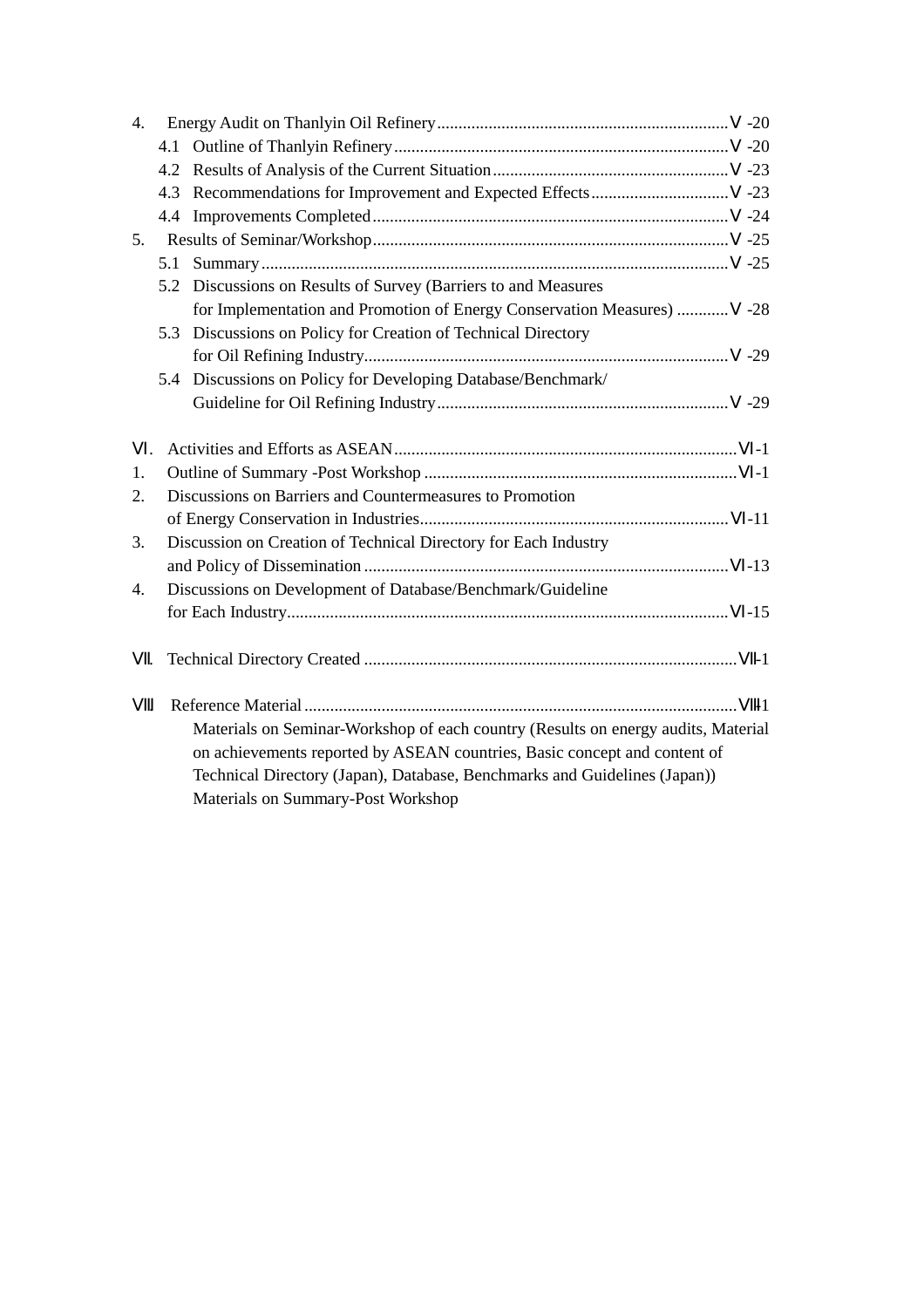#### **Summary**

ASEAN counties are continuing to achieve dramatic economic development and their energy consumption is anticipated to increase rapidly from now on. It will become vital to use energy more efficiently and to give sufficient consideration to prevention of global warming.

This project has entered its 5<sup>th</sup> year. ASEAN Center for Energy (ACE), our ASEAN counterpart and people concerned of the respective ASEAN countries are engaged in more and more enhanced and substantial energy conservation activities, thereby contributing to gradually spread change in the consciousness of the people in ASEAN countries toward the reduction of energy consumption, particularly with the increases in energy price resulting from the recent soaring crude oil prices and the Kyoto Protocol put into force in the background.

The current year was positioned as the first year of the  $2<sup>nd</sup>$  stage for making serious efforts to put into practice and disseminate the results we have made to date by combining all the achievements we made in the projects of the past 4 years and making further self-supporting efforts. In other words, the  $2<sup>nd</sup>$  stage aims to establish the infrastructure for implementing and promoting practical improvements centered on improvement plans discussed and proposed in the respective countries in the past, based on the achievements and results of energy audits conducted on factories of 10 different types of businesses in all ASEAN countries over the past 4 years.

Specifically, the following activities were developed in 4 countries; Vietnam (ceramic industry), Laos (hydraulic power generation), Malaysia (Textile) and Myanmar (oil refinery).

- Follow-up survey on the factories that underwent an energy audit in the past and short energy audits on newly chosen factories Intended for understanding of the problems lying in carrying out and promoting improvement plans and the development of improvement measures
- Creation of Technical Directory Intended to introduce effective technologies usable in ceramic/hydraulic power/textile/oil refining industries in ASEAN countries and also successful cases of the utilization of the respective technologies for the purpose of information-sharing and enhancing the possibility of implementation and dissemination of these technologies

• Development of databases/benchmarks/guidelines Intended to establish a scheme for setting numerical targets to advance energy conservation activities and providing guide lines to achieve such goals As an immediate task, the development of databases in 4 categories of businesses; Ceramic/hydraulic power generation/textile/oil refining, is essential.

In the above mentioned countries, surveys including energy audits and seminars/workshops were conducted. In the survey conducted in each country, guidance was given to the local people concerned on the site again while the progress in their acquisition of energy audit skills transferred from Japanese specialists in the past was confirmed so that technology transfer could be further ensured. In addition, as it was found in the survey that some factories had not practiced improvements as instructed, factors seemingly constituting impediments to the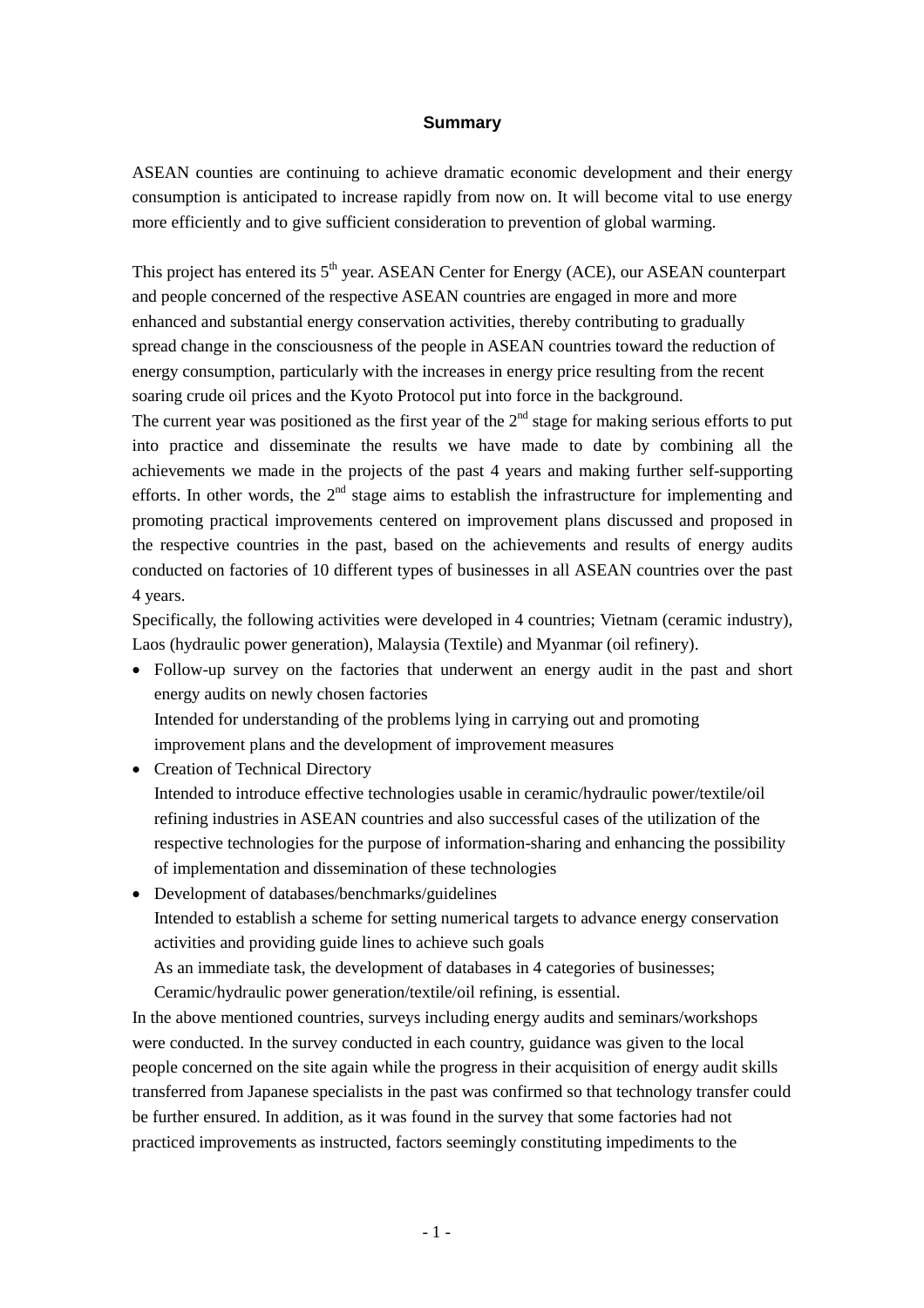implementation as well as solutions were discussed, which lead to create the clue for the implementation and progress in the future.

In the seminar/workshop held in each country, in addition to the aforesaid discussions, people from the governments and the factories including those of different categories of industry in other ASEAN countries (including people of the factories undergoing energy audit in the past) were invited to join with the people of the factories of the countries concerned to report on their respective activities and the cases of practicing improvement plans. The seminar and workshop held in each country had a large number of participants each, playing an important role in terms of information sharing and dissemination.

On-site activities of the project of the current FY year were commenced with Inception Workshop held in late August 2004 (Same as the one for both Building and Energy Management Infrastructure Development Projects) and topped off by Summary /Post Workshops conducted in early February 2005 (common with Building and Energy Management Infrastructure Development Projects).

In the Inception Workshop, for the purpose of smooth launching of the project, the action plan was explained and finalized, and preparations for the activities at site were confirmed among the participants. Following that, surveys and workshops in 4 countries were smoothly completed by December 2004. In Summary Workshop/Post Workshop where delegates from ASEAN countries (Focal Points) were present, reports on the activities and the results in the 4 countries, including those on the ASEAN Benchmarking activities and the results, were made with the view to knowledge- and information-sharing, and discussions regarding the creation of Technical Directory and the development of database/benchmark/guideline for each country were held. Finally, the policy for action plans for the project next year and in the future was discussed.

Specific details of activities of the project for this year are as follows;

August 25-26, 2004 (Trip: August 24-27)

Participated in "Inception Workshop on Promotion of Energy Efficiency and Conservation (PROMEEC) (Major Industry, Building and Energy Management), SOME - METI Work Program 2004 - 2005" (Venue: Denpasar of Indonesia, Same as the one for Building/Energy Management Infrastructure Development projects)

Although delegates from Laos and Brunei were absent, about 20 people including delegates of ASEAN countries, members of ASEAN Center for Energy (ACE) and Energy Conservation Center, Japan (ECCJ), participated and had sessions as follows.

Opening address (Delegates of the countries subject to survey and the organizations concerned) Session 1: Explanation and discussion on action policy for Phase-1 and Phase-2

Session 2: Presentation on "Japan's cooperation in energy management in foreign countries" (ECCJ)

Session 3: Lessons learned from Phase-1 and expectations for Phase- 2 (ASEAN delegates) Session 4: Program for energy management (ASEAN delegates)

Session 5: Explanation on and finalization by discussion of 2004-2005 action plan (ECCJ)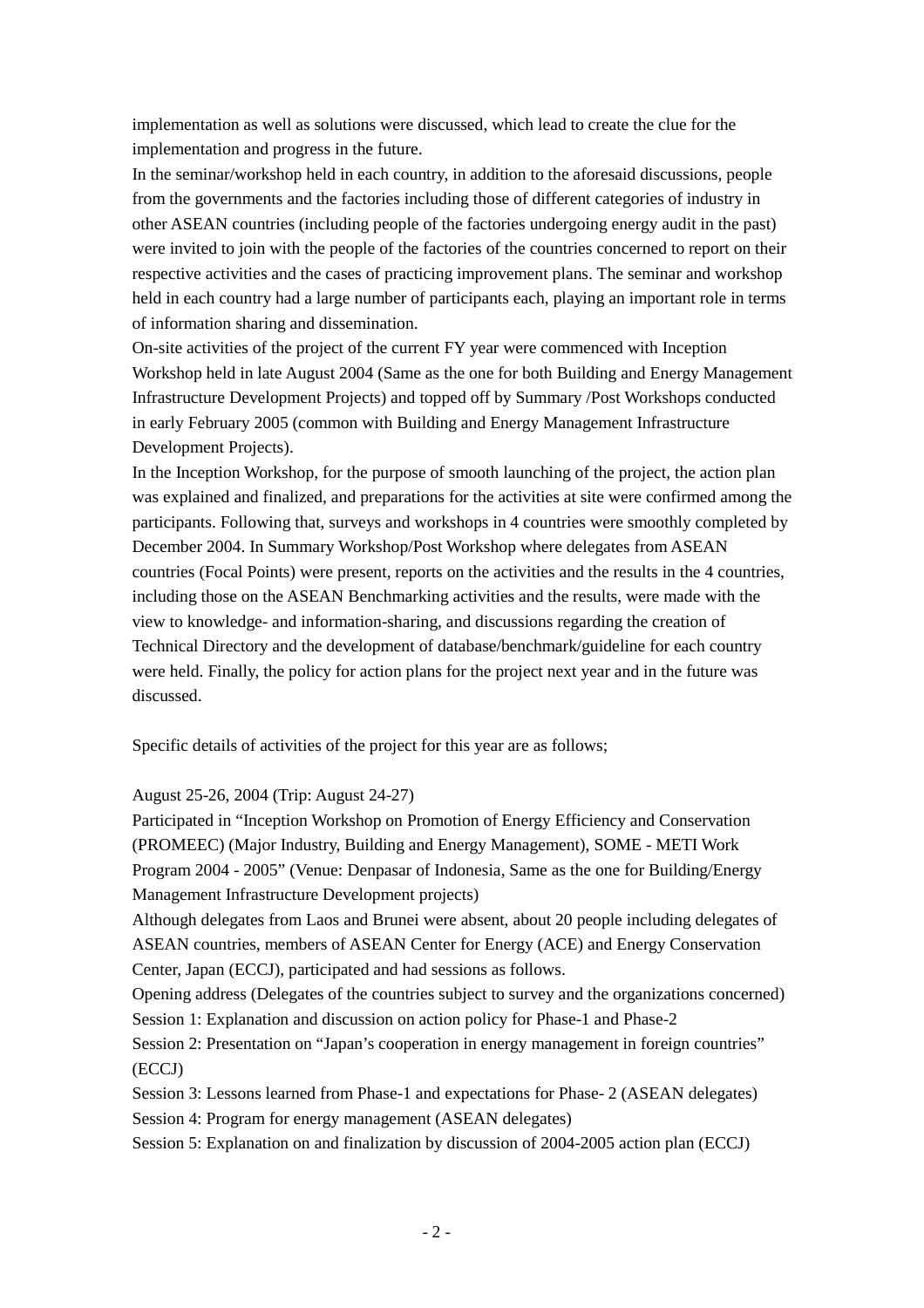# October 25-29, 2004 (Trip: October 24-30);

On-site activities in Vietnam (Primary survey)

- 1. Follow-up survey on a ceramic factory surveyed in the past and short energy audit of a newly selected glass factory Surveys were conducted and reporting of the results and discussions were made in each factory.
- 2. Seminar-workshop in Vietnam

More than 120 people participated and were engaged in vigorous discussions and active information exchange. The policy for creation of Technical Directory and the action policy regarding the development of database/benchmark/guideline proposed by Japan were approved in principle from the participants. The seminar-workshop was concluded successfully.

- (1) Energy conservation policy and program (Vietnam and Japan)
- (2) Report on energy conservation cases by people concerned in major industries in Vietnam and other ASEAN countries
- (3) Discussions on the policy regarding the creation of Technical Directory
- (4) Discussions on the action policy regarding the development of database in Vietnam

# November 15-26 2004 (Trip: November 13-27);

On-site activities in Laos and Malaysia (Secondary survey)

- 1. Follow-up surveys on a hydraulic power station (Laos) and a textile factory (Malaysia) surveyed in the past and a short energy audit of a newly selected factory (garment/Laos) Surveys on the factories were conducted and reporting of the results and discussions were made in each factory.
- 2. Seminar-workshop in each country

 50-90 people participated in each country and were engaged in active information exchange through vigorous discussions. The policy for creation of Technical Directory and the action policy regarding the development of database/benchmark/guideline proposed by Japan were approved in principle from the participants. The seminar- workshop was concluded successfully.

- (1) Energy conservation policy and program (each country and Japan)
- (2) Report on energy conservation cases by people related to building in each host country and other ASEAN countries
- (3) Discussions on the policy regarding the creation of Technical Directory
- (4) Discussions on the action policy regarding the development of database in each host country

December 8-15, 2004 (Trip: December 7-16);

On-site activities in Myanmar (Thirdly survey)

1. A follow-up survey and a short energy audit on an oil refinery surveyed in the past and a newly selected factory were conducted respectively and reporting of the results and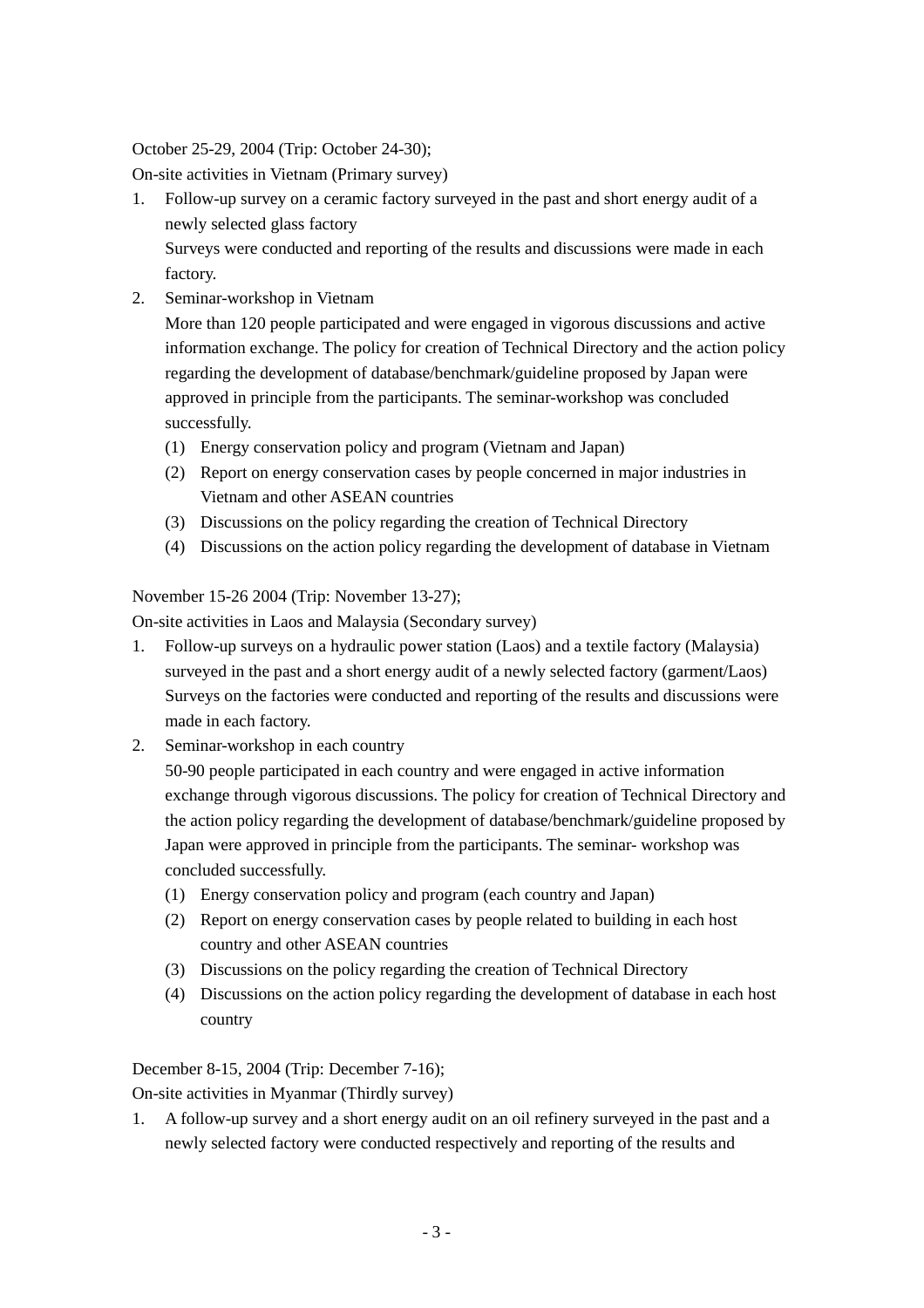discussions were made in the respective factories.

2. Seminar workshop in Myanmar

 More than 50 people participated and were engaged in active information exchange through vigorous discussions. The policy for creation of Technical Directory and the action policy regarding the development of database/benchmark/guideline proposed by Japan were approved in principle from the participants. The seminar-workshop was concluded successfully.

- (1) Energy conservation policy and program (Myanmar and Japan)
- (2) Report on energy conservation cases by people concerned in major industries in Myanmar and other ASEAN countries
- (3) Discussions on the policy regarding the creation of Technical Directory
- (4) Discussions on the action policy regarding the development of database in Myanmar

# February 7-9, 2005 ( Trip: February 6 - 10)

# Summary Workshop /Post Workshop

Participated in "Summary Workshop and Post Workshop on Promotion of Energy Efficiency and Conservation (PROMEEC) (Major Industry, Building and Energy management), SOME-METT Work Program 2004-2005" (Venue: Singapore, same as the one for building and energy management infrastructure development)

Although delegates from Brunei and Vietnam were absent, about 21 people including delegates of ASEAN countries and members of ASEAN Center for Energy (ACE) and Energy Conservation Center, Japan (ECCJ) participated and had comprehensive discussions on the items given below. After reports on Technical Directory prepared by the 4 countries we visited this time and on the policy regarding and the progress in the development of Database/Benchmark/Guideline in each country were made, lively and active discussions were

held. Although we confirmed that it remained our future challenge to make more efforts to improve mutual understanding of the specific ways of advancing these practical works, we could earn high evaluations from ASEAN countries on the results of our activities for this year and also gain agreement in principle on the policy for advancing the project in the years to come.

# Opening address (Delegates of the countries surveyed and the organizations concerned) Summary Workshop

# Session 1: Major industries

- Activity report of this year/Results and evaluations
- Planning of creating Technical Directory and Database/Benchmark/Guideline in each country
- Achievements in "ASEAN Benchmarking" and "Board of Judges" relating to the recognition system
- Policy for approaches to be taken after next year.

Session 2: Buildings

Session 3: Energy management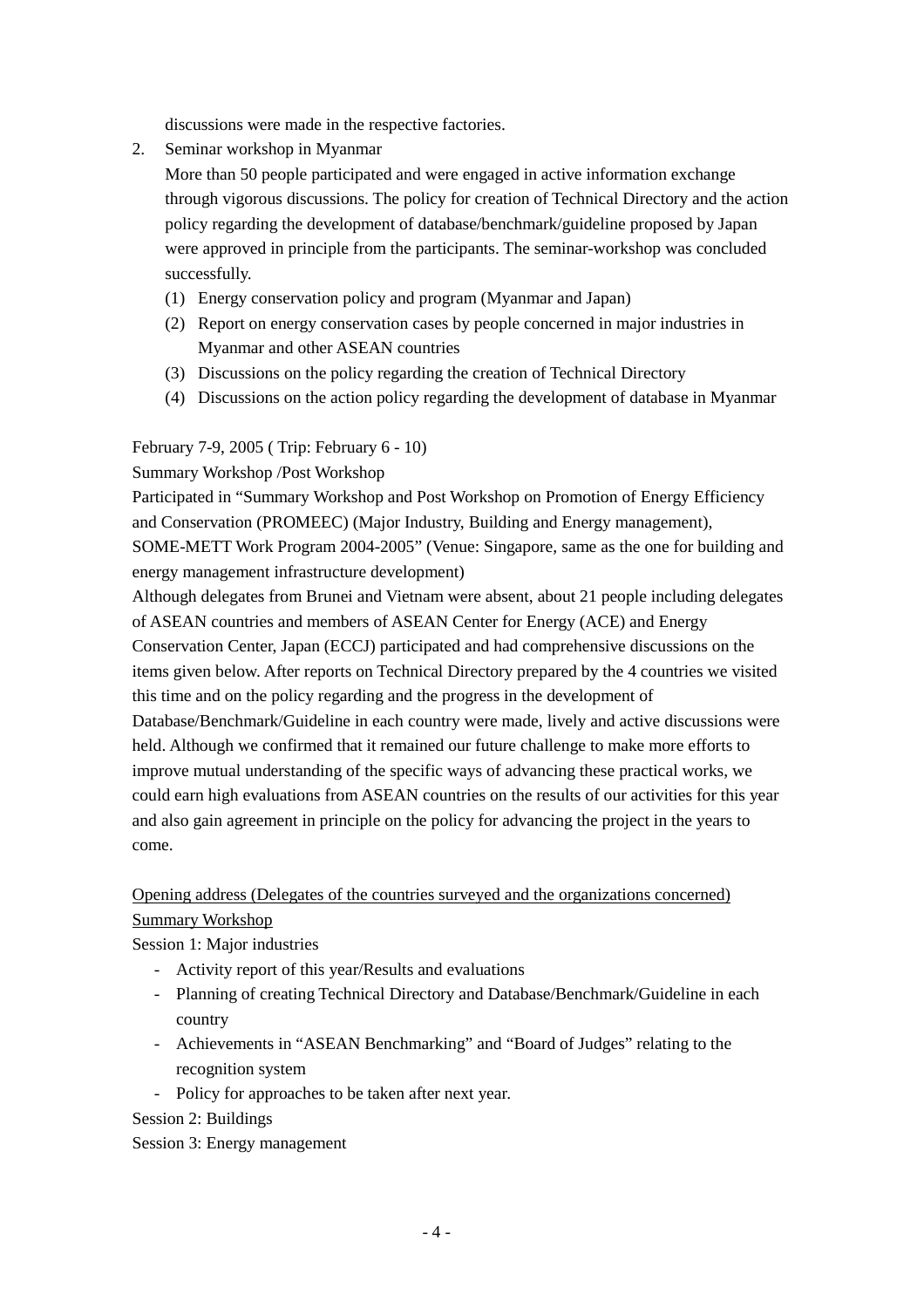# Post Workshop

Session 1: Summary of discussions held in Summary Workshop for each project Session 2: Basic implementation plan for years after next

In the current fiscal year, with an aim to support ASEAN countries in the establishment of a firm foundation for developing continuous energy conservation activities, we improved the level of our activities, requesting them to further make self-help efforts. As we could gain cooperation in our activities from all the participating countries, we successfully made significant results. On the other hand, we recognized the necessity to gain further understanding of our improved activities and build a system in each country so that they could fully respond to us. Thus, our future task was clarified. At the same time, we appreciate such identification of our future issue as a step forward in our activities, because it looked emerging when our project made substantial advance and results.

Finally, we hereby would like to thank all those at ACE along with the organizations and companies concerned in each country for their all-out cooperation.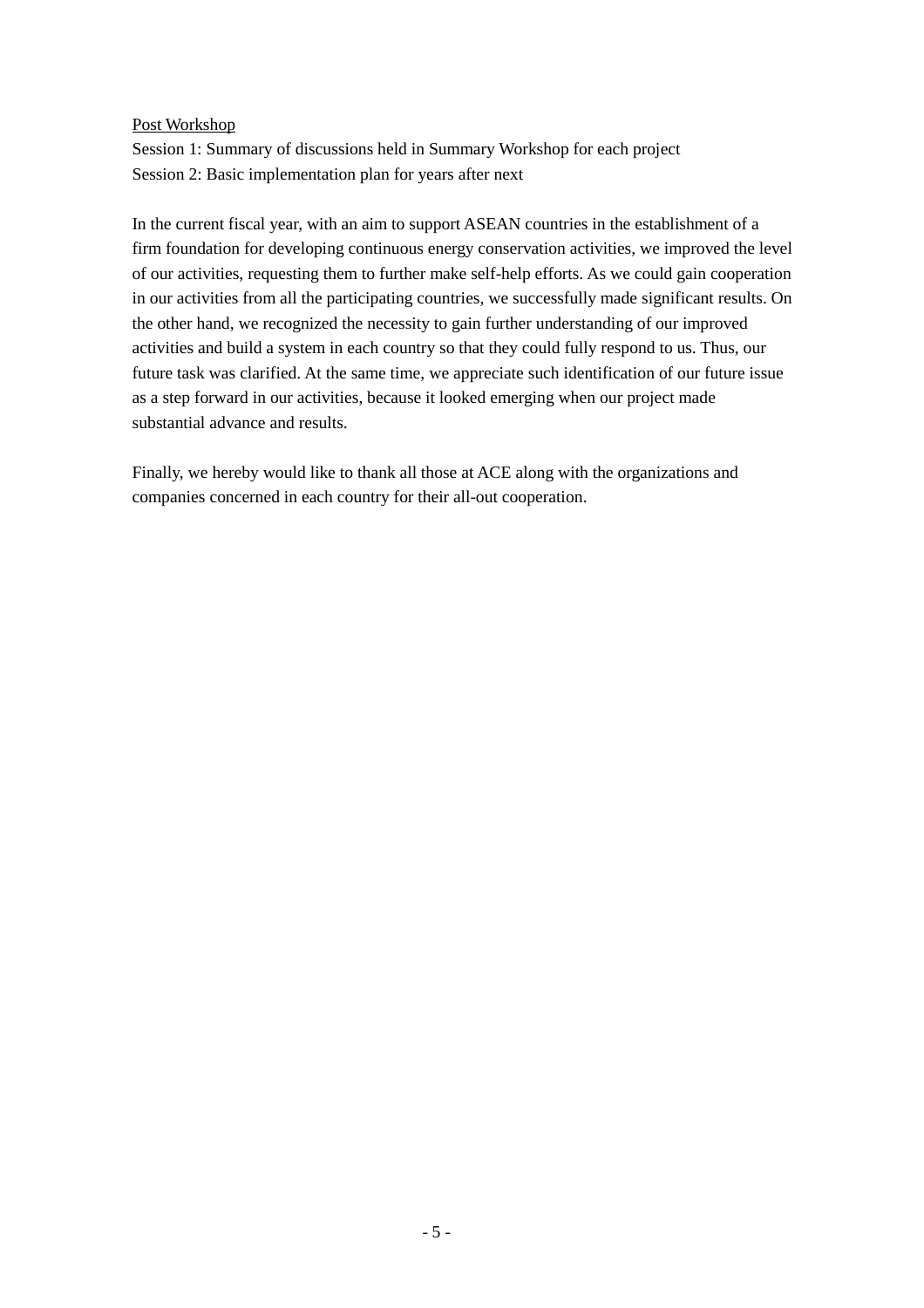## Ⅰ**. Purpose and Background of the Project**

This project generally aims to contribute to the promotion of energy conservation and environmental protection in Southeast Asian countries by helping promote energy conservation measures in the major industries in the countries concerned through providing support for activities on the ASEAN with the view to promote and disseminate technologies for the efficient use of energy in the major industrial fields.

This project was set up in 2000 with ASEAN Center for Energy as the core organization, with the aim of reducing ever-increasing energy consumption in the industrial sectors in the ASEAN region. ASEAN call this project PROMEEC (Major Industries). PROMEEC is an abbreviation of "Promotion of Energy Efficiency and Conservation" and a cooperative project with Ministry of Economy, Trade and Industry certified by the conference of ministers of energy-related ministries of 10 ASEAN countries. We are providing support for the promotion of energy conservation in the industrial sectors of ASEAN countries in the aspects of technology and management through the activities of the project.

The project has the following objectives;

- 1. To deepen and strengthen the cooperative relation between ASEAN countries and Japan in the energy field
- 2. To promote energy efficiency and energy conservation in the major industries in ASEAN countries.
- 3. To promote transfer of energy-related technologies of Japan and the introduction of good practice cases of energy conservation.
- 4. To raise the quality level of ASEAN countries through energy audits and OJT for energy audit
- 5. To create Database/Benchmark/Guideline for energy audit in ASEAN countries.

The current year is positioned as a very important year to determine the direction of the activities to be developed in the second stage, with the understanding that this cooperative project are advanced in the 3 stages based on the discussions held to date with ASEAN countries including ACE. Through the activities we developed in all ASEAN countries by March 2004 in the first stage, we could build a foundation for developing energy conservation activities on an equal footing with ASEAN countries.

1st stage: Transfer of technologies and experiences from Japan to ASEAN countries (Completed in 2004)

2nd stage: Japan-ASEAN joint implementation of improvement plans in each country and promotion in other countries

3rd stage: Promotion of energy conservation with independent efforts by ASEAN countries

Starting in this year, we began to create a basis for advancing implementation and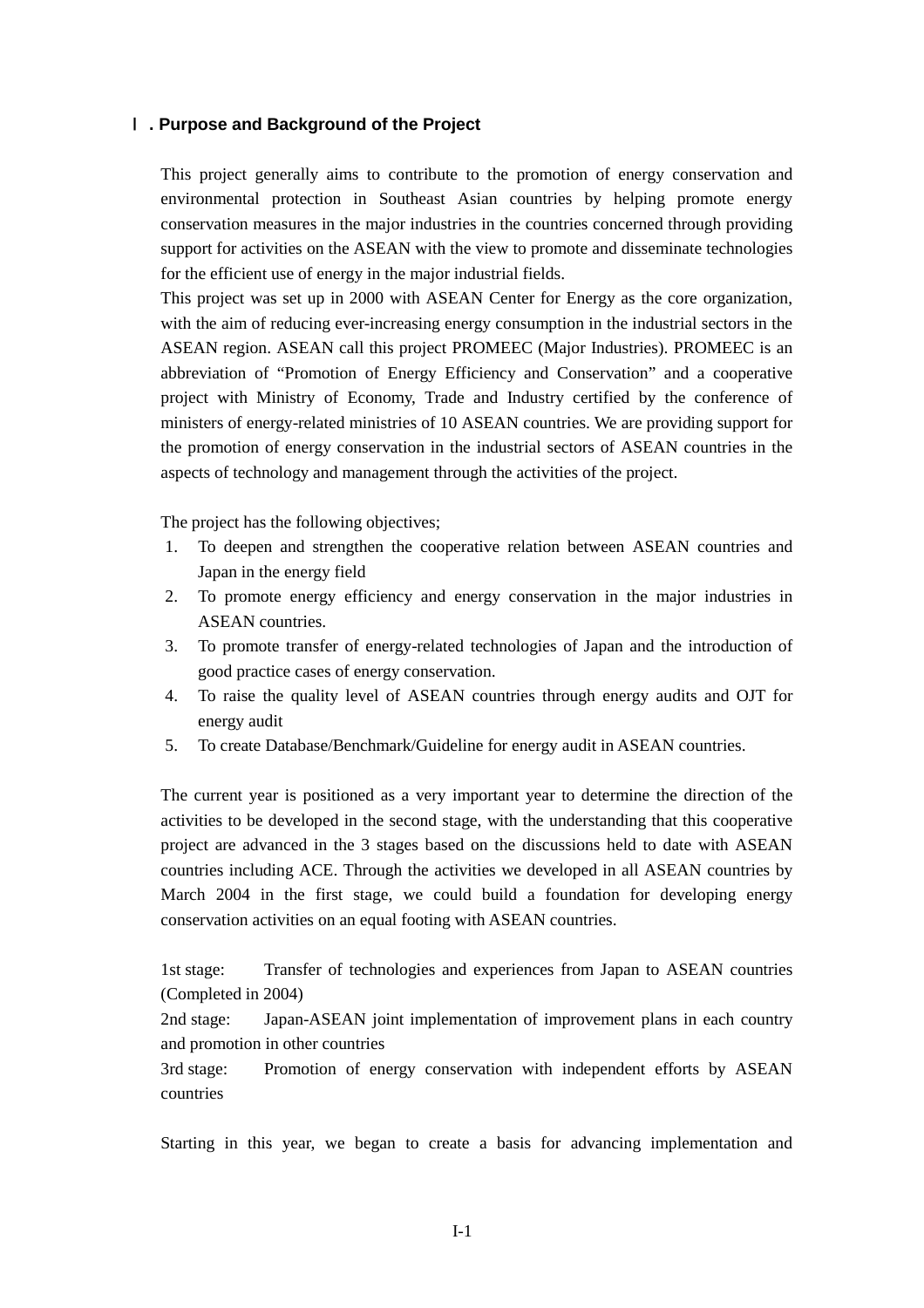dissemination of energy conservation based on the prepared foundation. In short, our activities are centered at follow-up surveys on the factories that underwent energy audit in the past, the creation of Technical Directory and the development of Database/Benchmark/Guideline for each category of industry. In the current fiscal year, we developed such activities mentioned above targeting the ceramic industry in Vietnam, the hydraulic power generation in Laos, the textile industry in Malaysia and the oil refining in Myanmar.

In the respective countries, we conducted follow-up surveys on the factories that underwent an energy audit in the past to grasp the progress and the issues lying in the implementation of improvement plans and also OJT-based simple energy audits of newly selected factories jointly with local people involved. In addition, we held seminar- workshop in which we invited instructors from factories of several categories of business in Japan and other countries to introduce successful cases of implemented improvement plans and cases of cutting-edge energy conservation technology to further raise the awareness of energy conservation among ASEAN countries. The concept for promoting the creation of Technical Directory and Database/Benchmark/Guideline for the use of each country and practical preparation activities were discussed and the future direction was determined. These activities are intended to serve as the core work for establishing the foundation for promoting energy conservation in the respective countries subject to the survey and to establish networks to promote it to other countries.

In the end, we held Summary Workshop bringing together delegates of the respective countries to share the results and achievements of the activities made in the respective countries and to discuss the basic plan for future activities.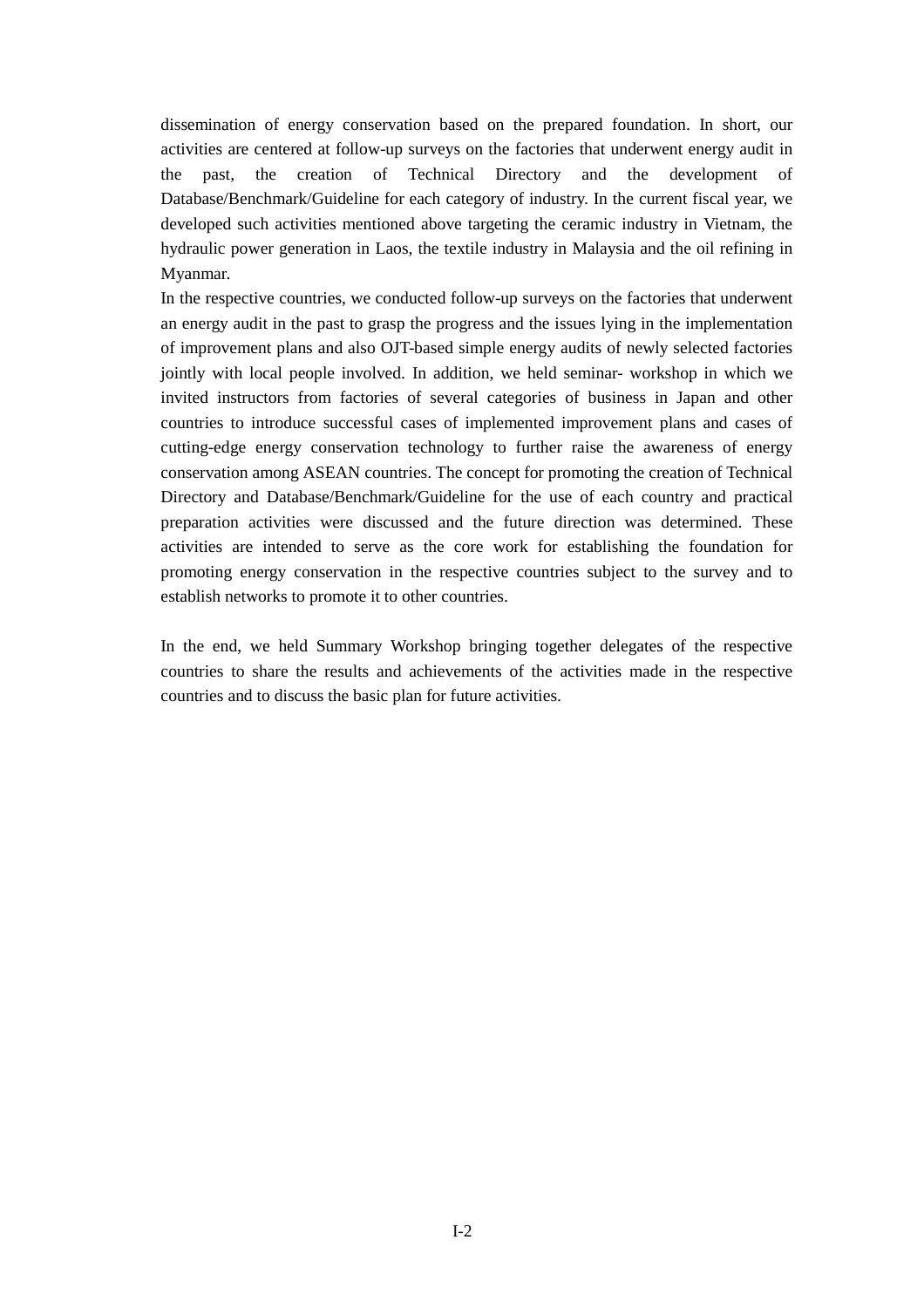# Ⅱ**. Vietnam (Ceramic Industry)**

### 1. Outline of Activities

We conducted a follow-up survey on a company that underwent an energy audit in the previous round (January 27 - February 1, 2002) and gave Seminar-Workshop in Vietnam (Hanoi) that included reporting on examples of energy conservation in various industries.

# 1.1 Period

October 25 - 29, 2004

# 1.2 Venue

Follow-up survey: Hair Duong City (60km northeast of Hanoi) Walkthrough energy audit on a newly selected factory: Hanoi City Seminar-Workshop: Hanoi City

# 1.3 Schedule

| October 25 (Mon.): | Seminar-Workshop                                            |
|--------------------|-------------------------------------------------------------|
| $26$ (Tue.):       | Follow-up survey (Hai Duong Porcelain Company)              |
| 27 (Wed.):         | Walkthrough energy audit (Rang Dong Light Source And Vacuum |
|                    | Flask Joint Stock Co.)                                      |
| $28$ (Thu.):       | Meeting of Japanese staff and summary                       |
| $29$ (Fri.):       | Meeting about Technical Directory and Database/Benchmark/   |
|                    | Guideline in MOI (Ministry of Industry)                     |

#### 1.4 People Involved

ACE (ASEAN Center for Energy):

Mr. Christopher G. Zamora: Manager

Vietnam Focal Point: Ministry of Industry (MOI)

Mr. Le Tuan Phong: Official on Energy and Environment, Science and Technology Dept. (STD) Ministry of Industry

Technical experts from Japan:

Messrs. Hideyuki Tanaka, Fumio Ogawa, Motomu Ishikawa

Technical experts of International Engineering Dept., **ECCJ**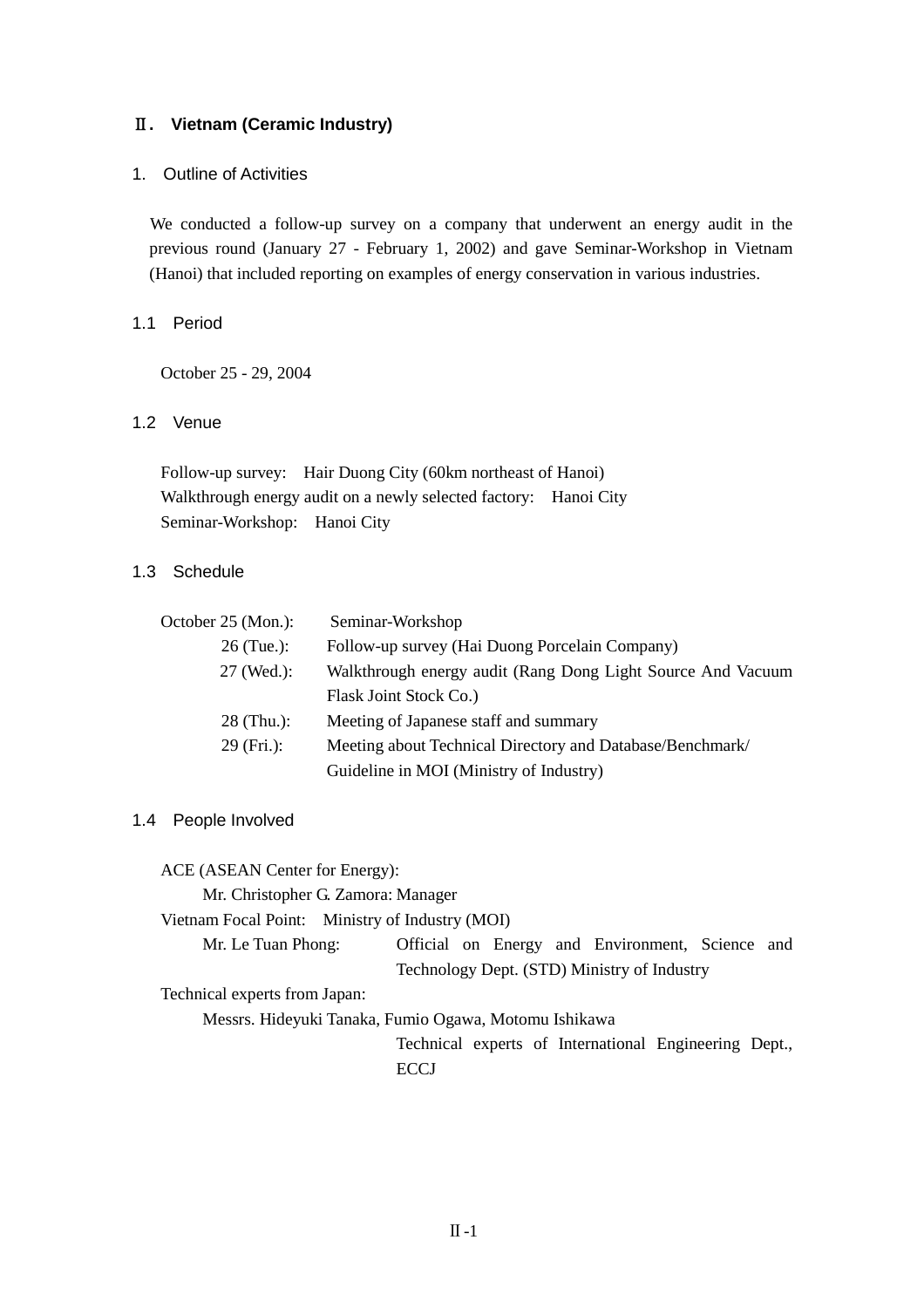## 2. Latest Situation of Energy Conditions and Industries in Vietnam

Vietnam is endowed with diverse energy resources such as oil, gas, coal and hydro. Coal proven reserve is about 3.88 billion tons, 95% of which is accounted for by anthracite or good quality coal. Brown coal or lignite is estimated at 37 billion tons, of which about 3-5 billion tons are located in less than 500 meters underground. Oil resource is estimated at about 2.3 billion tons but proven oil reserve is estimated between 615 to 957 million tons. The proven gas reserve is about 600 billion cubic meters, which is about 50% of the total gas potential. Oil and gas are concentrated in the southern continental shelf. Hydropower resources can generate about 300 billion kWh but only 50 to 70 billion kWh are feasible.

#### 2.1 Energy Situation in Vietnam

## (1) Energy Production and Consumption

Crude oil production increased from 7.6 million tons from 1995 to 16.6 million tons in 2002. The production of washed coal almost doubled, from 8.35 million tons by 1995 to roughly 16 million tons by 2002. Electricity recorded the highest growth rate. Electricity generation increased from 15.6 TWh in 1995 to 46.84 TWh in 2004, posting an average annual growth rate of 13.7%.

As of December 2004, the total installed capacity of power plants was 11,360 MW. The total electricity sold was about 39.70 TWh out of the total 46.84 TWh of electricity generated.

In 2002, Vietnam exported 16.8 million tons of crude oil, nearly 6 million tons of coal and imported about 10 million tons of petroleum products.

(2) Vietnam Energy Plan (VEP) 2020

The country's long-term energy plan has firmed up programmes onto to 2020, which are expected to develop and maximise the country's energy resources. The main objective is to diversify energy sources and to ensure energy security.

Under the VEP 2020, the projected annual supply of indigenous energy will come from the following energy resources:

- 1) 25 to 30 million metric tons of anthracite coal per annum, of which 6-8 million tons will be allocated for power generation;
- 2) 25 to 30 million metric tons of crude oil per annum;
- 3) 15 to 30 billion cubic meter of natural gas per annum, of which 12 billion cubic meter will be for power generation; and
- 4) 50-60 billion kWh of hydropower per annum.

The country has other energy sources, such as nuclear and new and renewable sources of energy, which could provide long-term security of energy supply. Nuclear fuel is available. The reserve of uranium deposits is about 300,000 MT of U308, of which nearly 50% is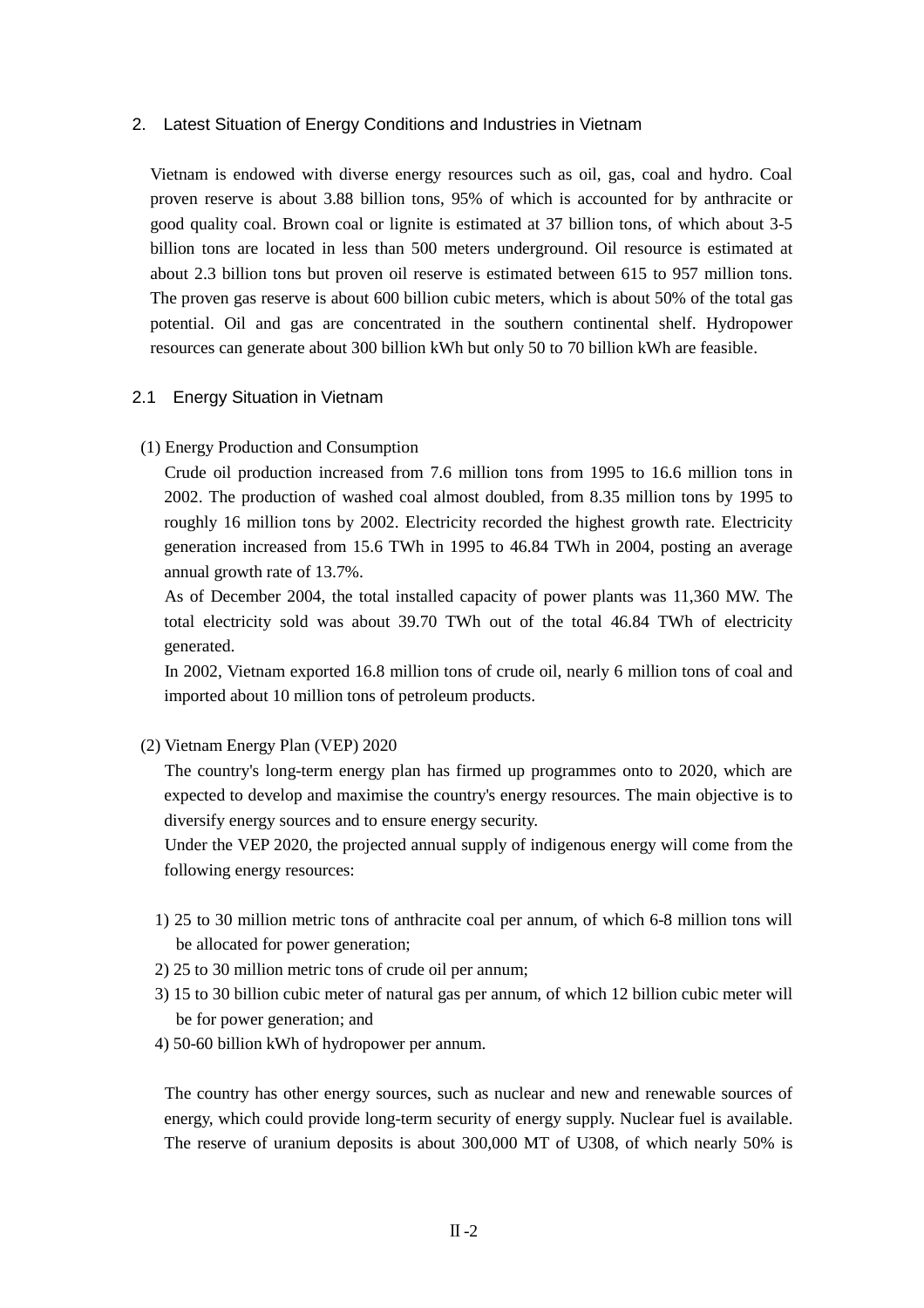economically viable for utilisation. New and renewable sources of energy are also available such as geothermal, biomass, wood and agricultural by products, wind, solar and mini-hydro.

(3) Energy Efficiency and Conservation Programme

Over the planning period, energy efficiency and consservation will be given an important role in the energy economy. The Prime Minister of Vietnam signed the Energy Efficiency Decree in September 2003. Current regulations and circulars to promote energy efficiency include:

- 1) Conduct of energy audit in designated factories;
- 2) Preparation of financial incentives/mechanism for energy efficiency programme; and
- 3) Classification of designated building to be undertaken by the Ministry of Construction.

Some programmes on E&C that have been implemented were:

- Demand-side management phase I completed in 2003;
- Capability building on DSM for EVN personnel;
- Load research and load management;
- Lighting pilot programme;
- Standard and labeling programme which have set up two MEP standards on lighting and motor and submitted to government for approval;
- Formulation of Building Code;
- Design of energy efficient street lighting and formulation of EE programme for small and medium enterprises;
- Survey of 60 buildings for ASEAN energy benchmarking project; and
- Participation in SOME-METI Work Programme on PROMEEC Projects.

The on-going EE&C programmes are as follows:

- Formulation of detailed plan of action to smoothly implement the Energy Efficiency Decree of Vietnam;
- Implementation of DSM Phase Ⅱ from 2003 to 2007 funded by World Bank/Global Enviroment Fund;
- Commercial pilot EE programmes starting from 2004 to 2007 also with funding support from WB/GEF;
- EE for SME which will be implemented from 2004 to 2008 (2009) funded by WB/GEF;
- Promotion of energy efficient public lighting programme; and continued participation and
- Support to the PROMEEC projects of SOME-METI.
- 2.2 Energy Outlook in Vietnam
- (1) Energy Demand- Supply Forecast 2010-2020 Vietnam is expected to achieve an annual average economic growth rate of between 7.0 -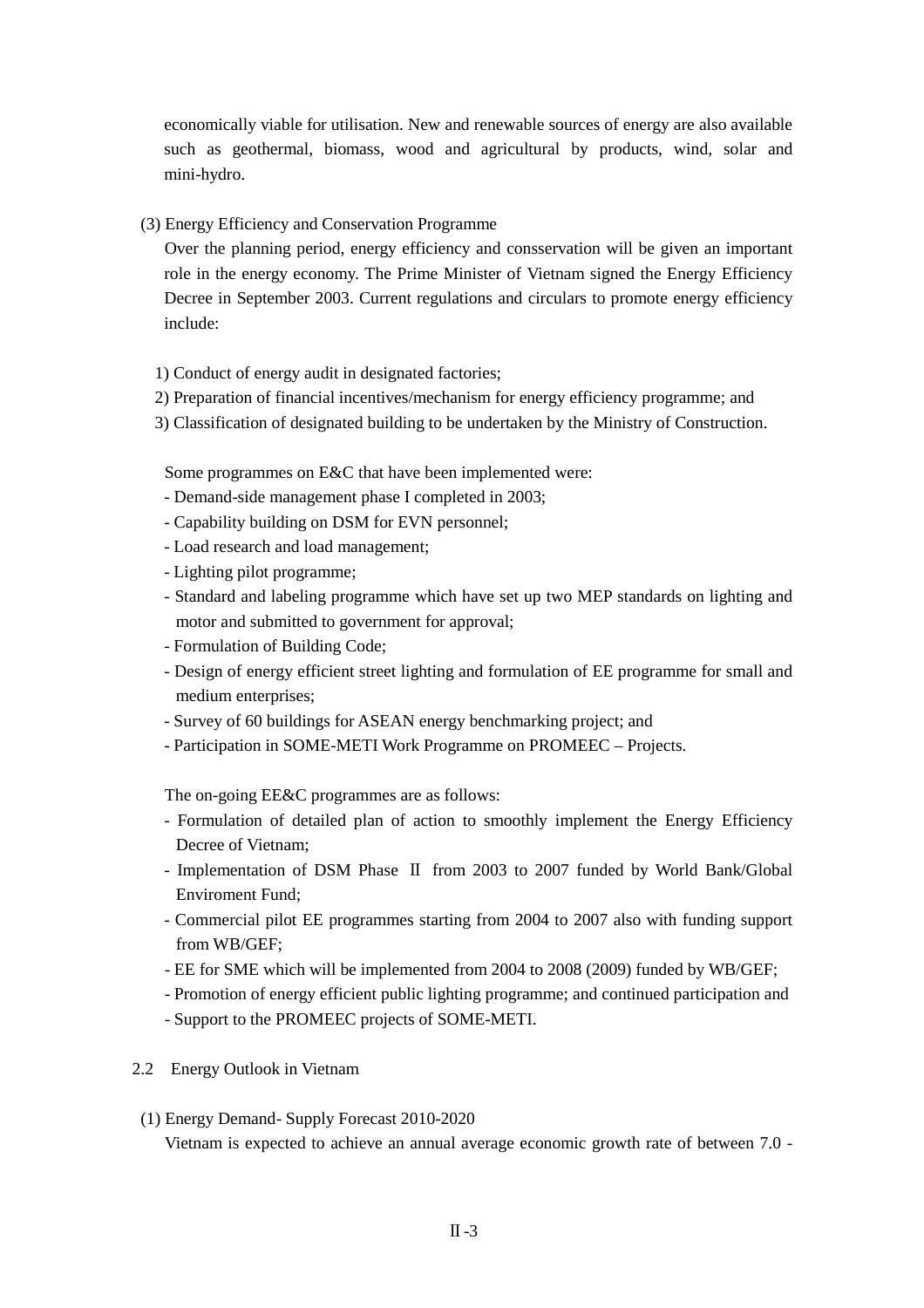7.5% onto 2010 and about 7.0% from 2011 to 2020. The agricultural sector's share will gradually shrink in the national economic mix, from 23% to 11 % by 2020, whereas the industrial and service sectors will increase from 38.5% to 44%.

In 2010, the total commercial energy consumption of the country will reach about 28-32 million tons of oil equivalent (TOE). Coal will account for 18%, oil and gas 57% and electricity 25%. The annual average growth rate of energy will be between 8.8%-10.4%.

By 2020, Vietnam's total commercial energy demand will reach about 53 to 63.6 Mtoe. Coal, oil and gas, and electricity will have a share of 15%, 56%, and 29%, respectively. During the 2010-2020 periods, the annual average growth rate of energy demand is projected at 6.6% - 7.1 %.

In the consumption mix, industry will remain the largest energy consumer. Its share will increase from 38% in 2001 to 42% and 47% in 2010 and 2020, respectively. The transportation sector will account for about 35% by 2010 and then decrease slightly to 33% by 2020. The energy demand for household activities will gradually decrease from 23% in 2001 to about 19.4% and 17.6% in 2010 and 2020, respectively. Although energy resources in Vietnam are relatively abundant and diverse, the country is likely to experience a shortage in domestic energy supply after 2015. Therefore, Vietnam has to develop new energy resources and import energy.

## (2) Energy Development Thrusts in 2010-2020

During the 2010-2020 planning period, the Government of Vietnam shall pursue the following policy directions for the energy sector:

- 1) Develop various resources of energy; satisfy energy demand for socio-economic development, and security and defense in the whole country and territories;
- 2) Diversify supply of energy, give priority to development of domestic energy resources, try to ensure energy independency, and at the same time, pay due attention to regional cooperation on energy;
- 3) Control and mitigate environmental pollution in view of ensuring the stability and sustainability in socio-economic development;
- 4) Formulate policies for a competitive energy tariff geared towards the establishment of an energy market;
- 5) Formulate investment policies and incentives for energy development. Diversify investments in the forms of BOT, BTO, BT JV, and IPP and so on, in order to mobilise various capital sources at home and abroad;
- 6) Formulate policies for rural and mountainous areas;
- 7) Formulate energy, science and technology policies.
- (3) Policies and Measures for Energy Security

During the 2015-2020 planning period, crude oil exploitation in Vietnam is projected to reach 25-30 million tons. In 2020, the demand for oil products is projected at about 27-30 million tons. Coal demand is projected to reach 35-40 million tons by 2020, of which 5-10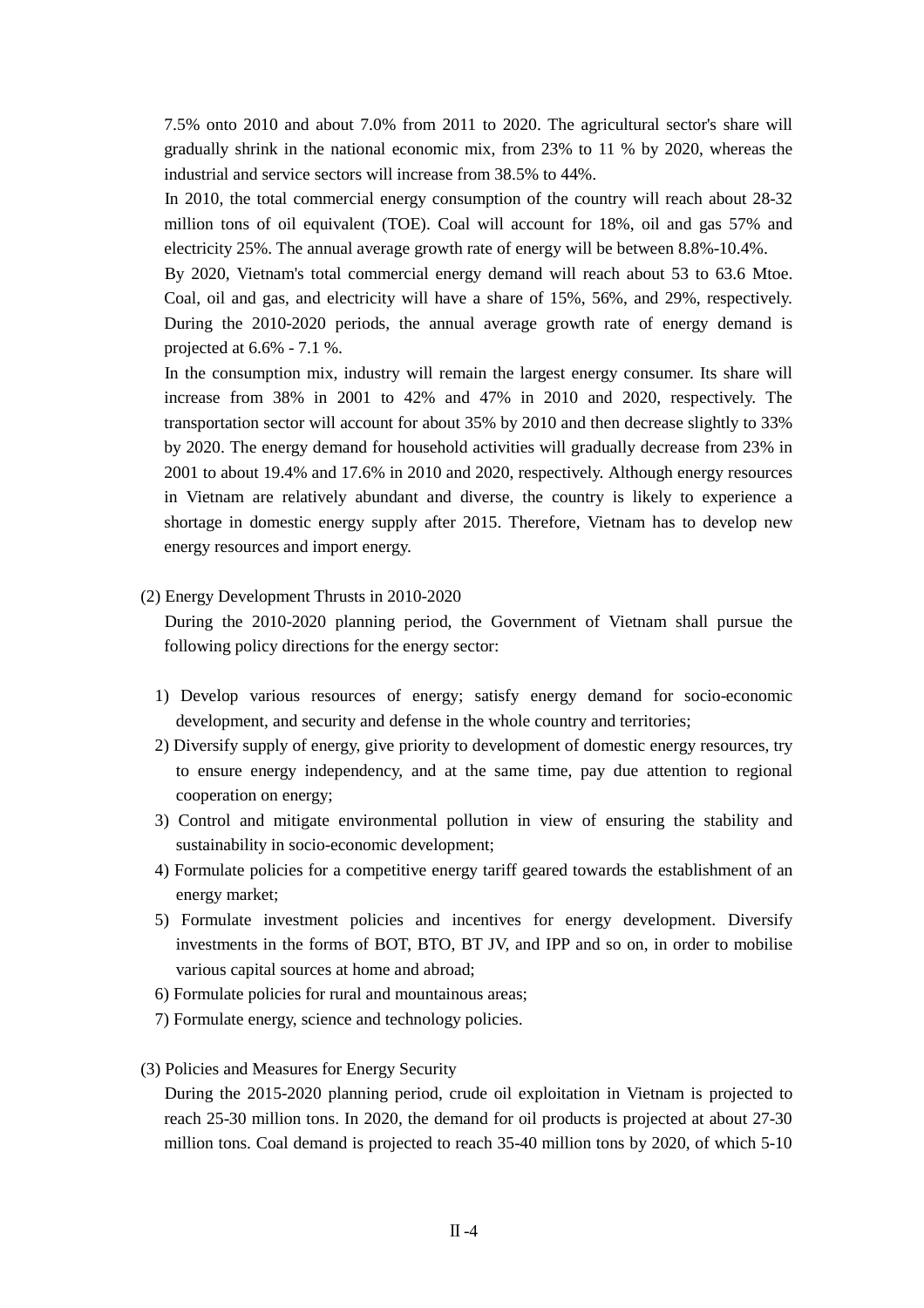million tons will be imported to satisfy burgeoning domestic coal demand supply.

A total of 31,616 MW in installed generating capacity will be implemented during the 2001-2020 planning period, broken down as follows (Table Ⅱ-2-1):

To reduce dependence on imported energy and to ensure energy security, the policies of Vietnam are as follows:

- 1) Further search for substitute energy resources. Intensively explore gas fields to meet the exploitation capacity of 20 billion m3, promote joint exploration and development of brown coal mining technology in the Red River Delta;
- 2) Import electricity, petroleum, gas and coal of different sources;
- 3) Develop nuclear power, new and renewable energy.

| Year          | Capacity |
|---------------|----------|
| $2001 - 2005$ | 6,432MW  |
| $2006 - 2010$ | 6,432MW  |
| $2011 - 2015$ | 8,152MW  |
| $2016 - 2020$ | 10,600MW |
| $2001 - 2020$ | 31,616MW |

Table ∐ -2-1 Power Generating Capacity by Year

(4) Power Sector Policies up to 2010

- 1) To accelerate the pacing of implementing projects, to allow EVN to skip the step of elaborating pre-feasibility study reports of power source and grid projects;
- 2) To allow EVN to appoint domestic consultancy agencies to act as main consultants for power source and grid projects. In case of complicated issues, EVN may sign contracts to hire foreign consultancy agencies;
- 3) The Ministry of Industry shall coordinate with the Ministry of Finance in studying and submitting to the Prime Minister mechanisms providing partial budget capital support for investment in power sources and grids in service of economic and social development in remote and rural areas; allocating capital for renewable energy sources in areas where national power grids do not exist; and separating EVN's public utility activities from its production and business activities;
- 4) Commercial banks shall be allowed to provide EVN with a loan exceeding 15% of their own capital for investment in electricity projects deemed efficient and whose feasibility study reports have been approved by competent authorities;
- 5) The provincial/municipal People's Committees must closely coordinate with the Ministry of Industry, EVN and others investors in settling the compensation for ground clearance and population resettlement related to power source and grid projects in accordance with schedules approved by competent authorities.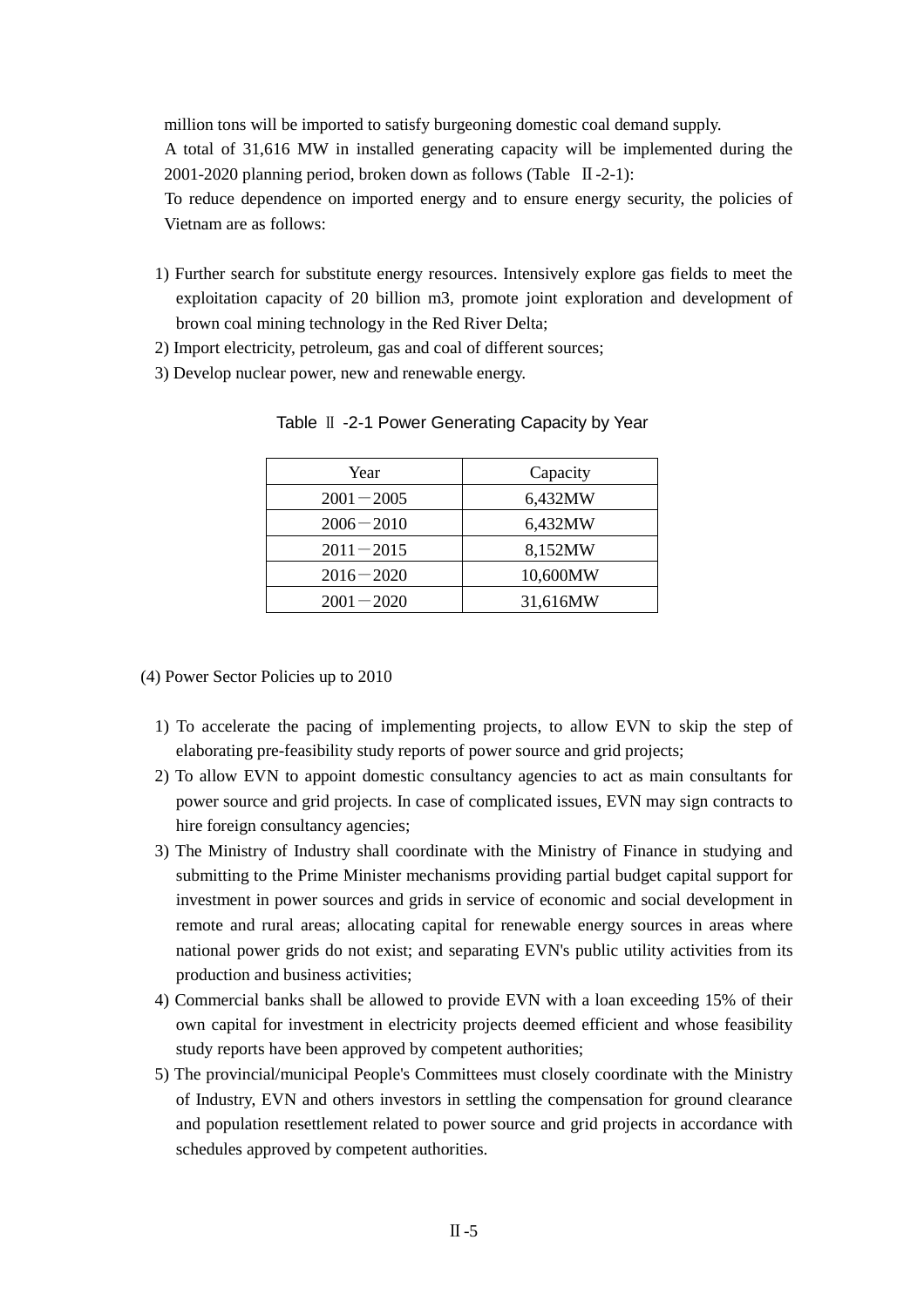The Government encourages domestic and foreign investors to participate in the construction of power source and power grid projects in various forms, such as independent power producers (IPP), build-transfer (BT) contracts, buildoperate-tranfer (BOT) contracts and jointventure or joint-stock companies.

### 2.3 Situation in Vietnam

## (1) General condition

| - Area:                 | $329,241 \text{km}^2$                                    |  |  |  |
|-------------------------|----------------------------------------------------------|--|--|--|
| - Population:           | About 82,060,000 (as of October 2004)                    |  |  |  |
|                         | Population growth rate: 1.18% (2003)                     |  |  |  |
| - Religion:             | Buddhism (80%), Catholic, Cao Dai, etc.                  |  |  |  |
| - System of government: | Socialist Republic                                       |  |  |  |
| - Economy:              | Major industries:<br>Agriculture, Forestry<br>and        |  |  |  |
|                         | Fishery and Mining                                       |  |  |  |
|                         | Per capita GDP: US\$ 483 (2004 IMF data)                 |  |  |  |
|                         | Economic growth rate: 7.6% (provisional figure for       |  |  |  |
|                         | 2004)                                                    |  |  |  |
|                         | Currency: Dong, $U S $1 = 15,740$ Dong (December         |  |  |  |
|                         | 2004)                                                    |  |  |  |
| - Economic overview:    | Although the nation's economy has continued to grow      |  |  |  |
|                         | at a rate of around 7% since 2000, there are factors for |  |  |  |
|                         | concern such as chronic trade deficit, immature          |  |  |  |
|                         | investment environment, etc.                             |  |  |  |

# (2) Energy situation in Vietnam

Energy supply and consumption in Vietnam are shown in Figure Ⅱ-2-1. Renewal energy (RE, mainly biomass energy) consists of a large portion of the total primary energy supply, followed by oil and coal. Vietnam produces oil and coal and exports 97% and about 40% of oil and coal productions respectively. For petroleum products, 60% of the oil export is reverse-imported (2002). Residential and commercial consumption consists of the largest portion of the energy use, followed by industry and transportation sectors. As the nation is expected to be industrialized at a rapid pace, approaches based on energy conservation should be taken from the outset.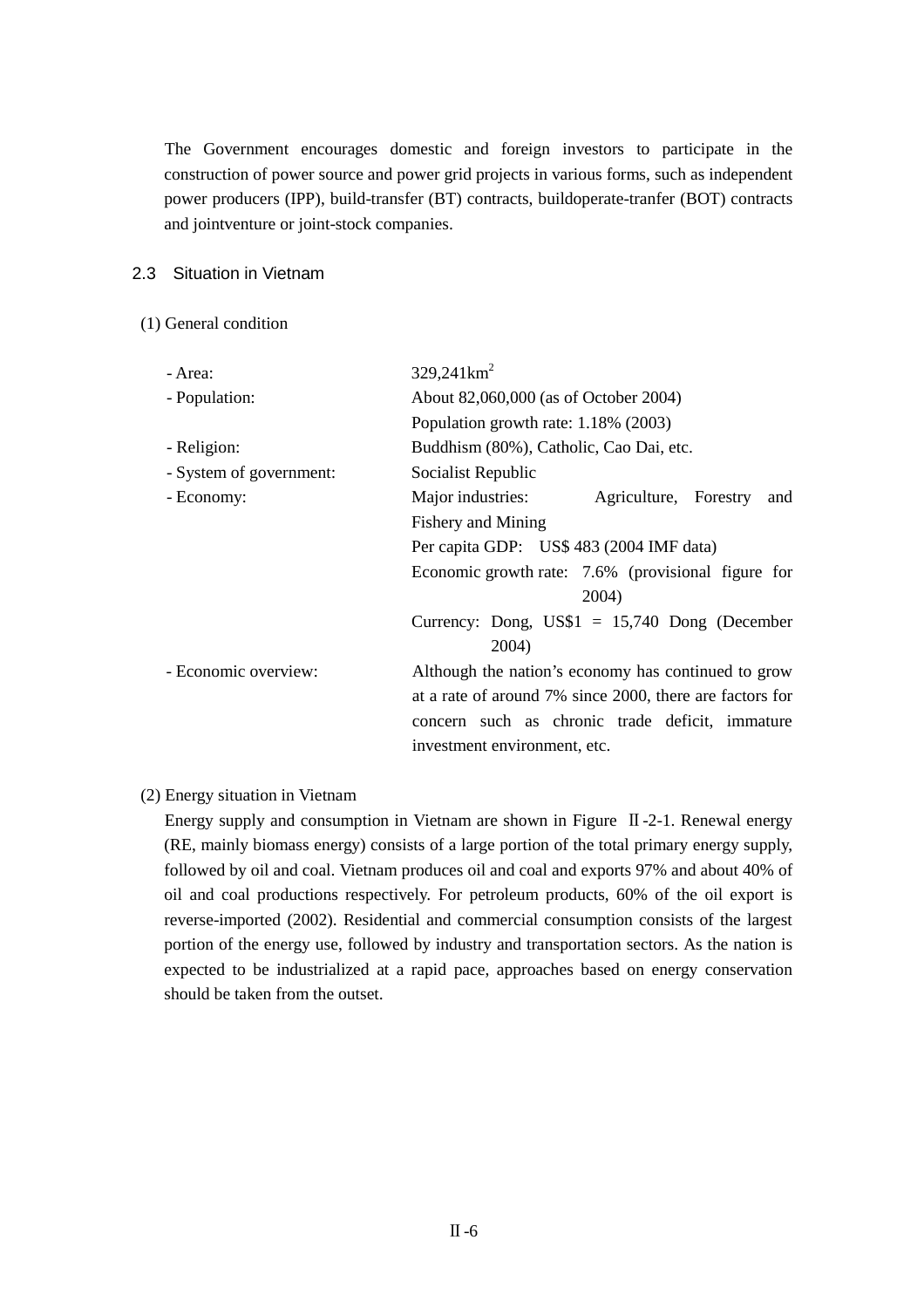| <b>Total Primary Energy Supply</b><br>(Excluding of use for Power<br>plant, Oil refinery, etc.) |        |                                                                    | <b>Total Final Consumption</b>                                                                                                                              |
|-------------------------------------------------------------------------------------------------|--------|--------------------------------------------------------------------|-------------------------------------------------------------------------------------------------------------------------------------------------------------|
|                                                                                                 |        | ■ Coal<br>■ Oil<br><b>□ Gas</b><br>□ Biomass<br><b>Electricity</b> | <b>Industry</b><br><b>Sector</b><br><b>Transport</b><br><b>Sector</b><br><b>Residential</b><br>Commercial,<br>etc.<br><sup>D</sup> Non-energy<br><b>use</b> |
| <b>Primary Energy Supply</b>                                                                    | (ktoe) | $\%$                                                               | <b>Total Final Consumption</b><br>$\%$<br>(ktoe)                                                                                                            |
| Coal                                                                                            | 4017   | 10.6                                                               | 15.8<br>6001<br><b>Industry Sector</b>                                                                                                                      |
| Oil                                                                                             | 8756   | 23.1                                                               | 13.2<br>4969<br><b>Transport Sector</b>                                                                                                                     |
| Gas                                                                                             | 19     | 0                                                                  | 26716<br>Residential, Commercial,<br>70.6                                                                                                                   |
| <b>Biomass</b>                                                                                  | 22484  | 59.4                                                               | 0.5<br>Non-energy use<br>176                                                                                                                                |
| <b>Electricity</b>                                                                              | 2586   | 6.9                                                                | <b>Total</b><br>100<br>37862                                                                                                                                |
| Total                                                                                           | 37862  | 100                                                                |                                                                                                                                                             |

Figure Ⅱ-2-1 Vietnam - Energy Balance in 2002 (Source: IEA Energy Balance - Edition 2004 -)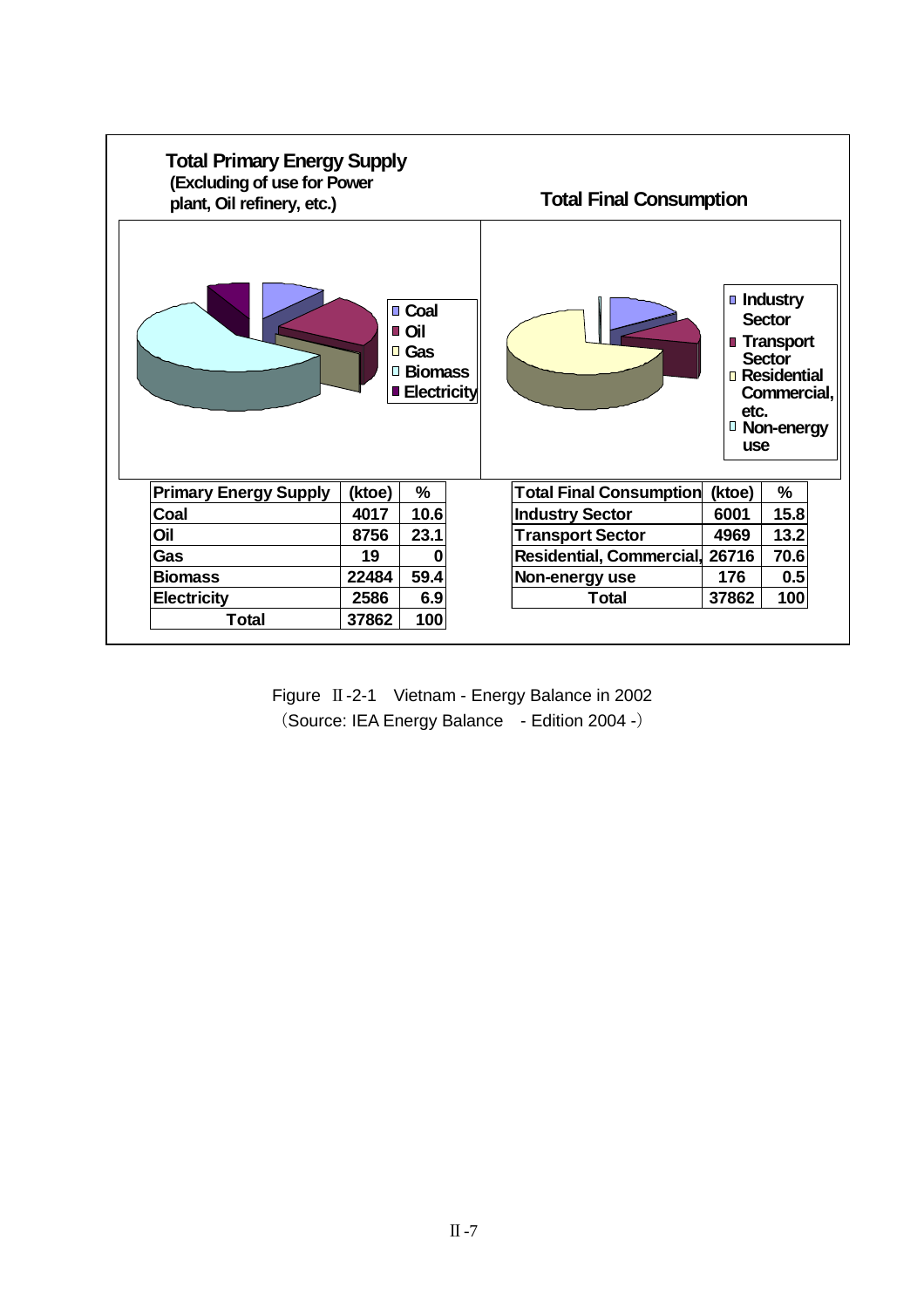# 3. Follow-up Survey on Hai Duong Porcelain Company Factory

# 3.1 Outline of Hai Duong Porcelain Company Factory

# (1) Company profile

| Address:                        | Pham Ngu Lao Str, Hair Duong City, Vietnam    |
|---------------------------------|-----------------------------------------------|
| Company form:                   | <b>State-Owned Company</b>                    |
| Capital:                        | Government 10 billion VND, Bank 3 million VND |
| Production item:                | Pottery and porcelain                         |
| Production output:              | $24$ million pcs/y                            |
| Sales amount:                   | US\$ 4 million                                |
| No. of employees:               | 950                                           |
| Average salary (direct worker): | 960,000 VND (USS\$ 90)                        |
| Working hour:                   | $7:00 - 17:00$                                |

#### (2) Production process of pottery and porcelain

Law material  $\rightarrow$  Crushing  $\rightarrow$  Blending  $\rightarrow$  Fine grinding (wet process)  $\rightarrow$  Dehydration  $\rightarrow$ Kneading  $\rightarrow$  Forming  $\rightarrow$  Drying  $\rightarrow$  Rough finish  $\rightarrow$  Glazing $\rightarrow$  Glost firing (1350°C)  $\rightarrow$ Decoration  $\rightarrow$  In-glaze Firing (915<sup>o</sup>C)  $\rightarrow$  Inspection  $\rightarrow$  Packing  $\rightarrow$  Shipping

#### (3) Major equipment and capacity

Major equipment and their capacities are shown in Table II-3-1.

| Equipment                         | Energy      | Rating               |
|-----------------------------------|-------------|----------------------|
| Electric installation             | Electricity | 90,755 kW            |
| <b>Boiler</b>                     | Coal        | 3.2 t/h              |
| Kiln for firing                   | Coal        |                      |
| Kiln for china painting (periodic | Electricity | 496 pieces/firing    |
| kiln, single-crucible kiln)       |             |                      |
| Kiln for china painting           | <b>LPG</b>  | 1,230 pieces/ firing |
| (Roller hearth kiln: RHK)         |             |                      |
| $10 \text{ m}^3$ Shuttle kiln     | <b>LPG</b>  | 3,500 pieces/firing  |
| $4.7 \text{ m}^3$ Shuttle kiln    | LPG         | 1,800 pieces/firing  |

|  | Table II -3-1 Major Equipment and Capacity |  |
|--|--------------------------------------------|--|
|--|--------------------------------------------|--|

(4) Status of energy use

Energy use condition is shown in Table Ⅱ-3-2.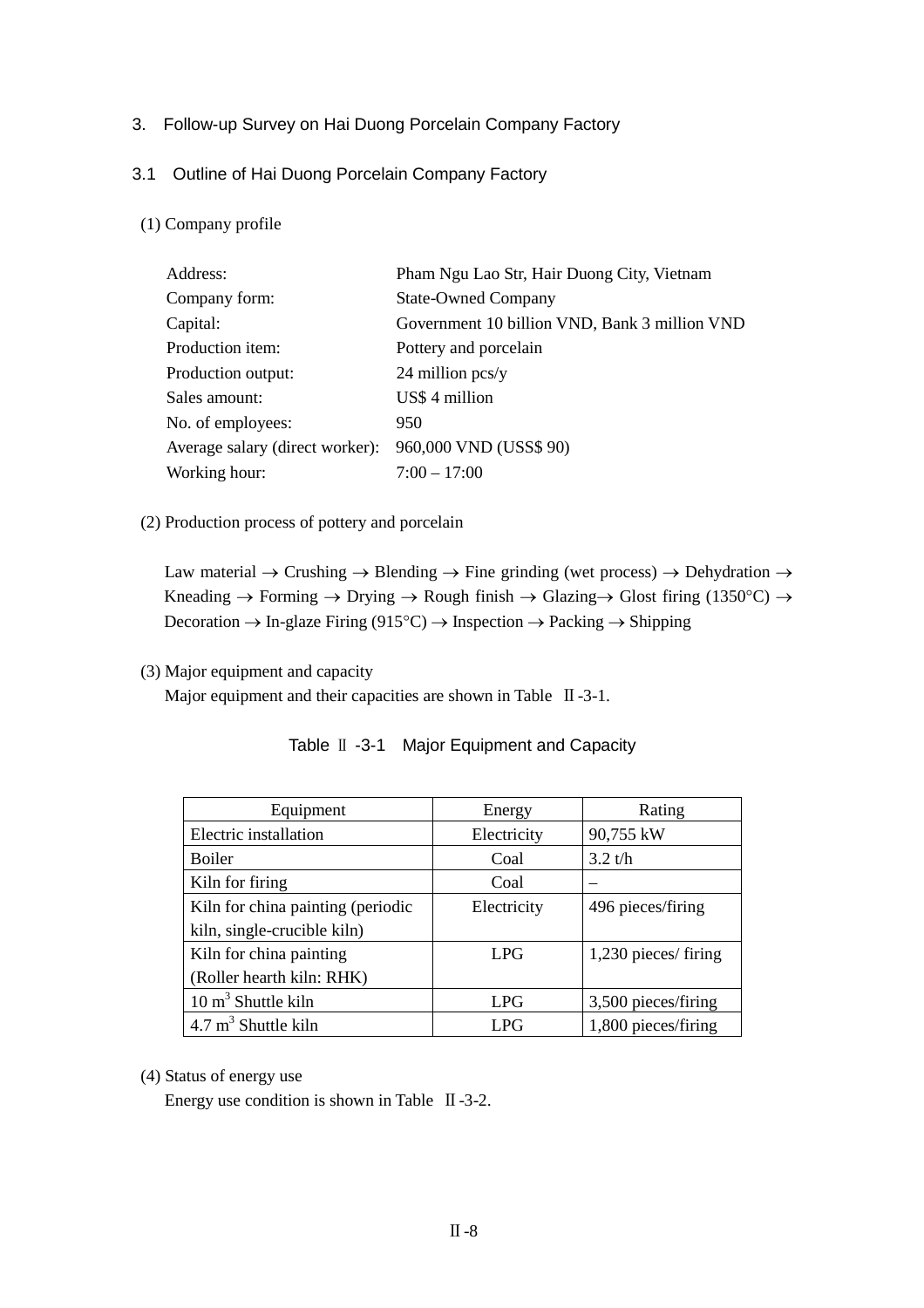| Energy      | Quantity consumed |               | Use                   |  |
|-------------|-------------------|---------------|-----------------------|--|
|             | 2001<br>2000      |               |                       |  |
| Diesel oil  | 25.2t             | 25.5t         | Power generator       |  |
| <b>LPG</b>  | 251.8t            | 799.1t        | Porcelain firing kiln |  |
| Natural gas | $647,623m^3$      | 594,160 $m^3$ | Glass firing kiln     |  |
| Coal        | 4,407t            | 4,736t        | Porcelain firing kin  |  |

## Table Ⅱ-3-1 Status of Energy Use

# 3.2 Brief Review of the Results of the Previous Energy Audit

The purpose of the previous energy audit was to accurately know heat balance of the heat equipment, in other words, what quantity of heat comes in from where and how much of it is used for what purpose. The next purpose was to know based on the results of the audit which equipment to focus on to get significant effects in energy consumption.

For these purposes, we obtained heat balances of the heat equipment such as the tunnel kiln for firing of pottery and porcelain (glost firing), the shuttle kilns and the roller hearth kiln (RHK) for firing again of the decorated products, and proposed energy conservation plans based on the results of such calculations.

In addition, we gave guidance in the points of improvement in the current firing control and firing technology, which will lead to energy conservation.

The results of the survey and points of improvement are given below.

#### (1) Heat balance

The results of the tunnel kiln and the RHK for firing, and those of the shuttle kilns are shown in Table Ⅱ-3-3 and Ⅱ-3-4 respectively.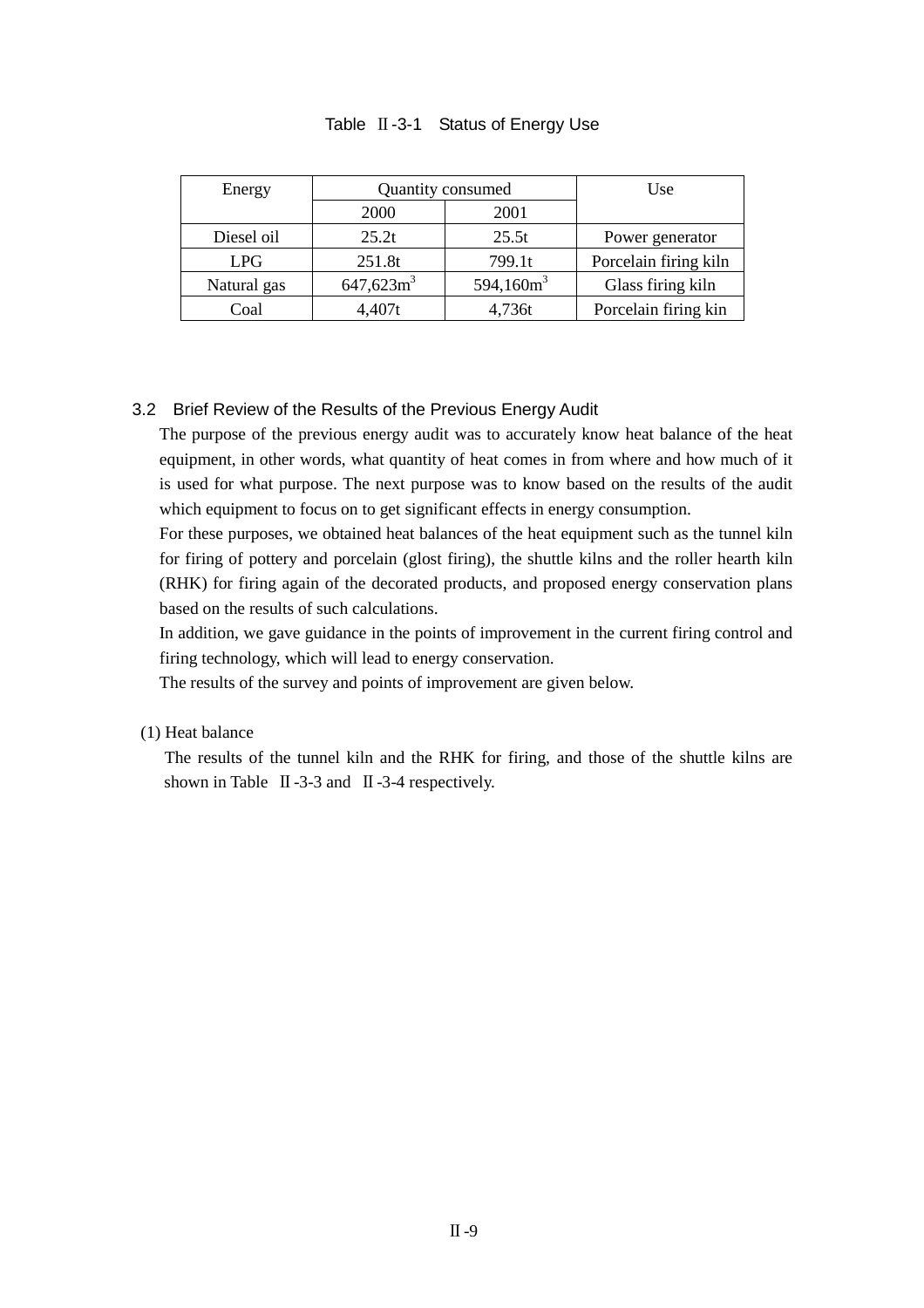|                                              |                                    | (Unit: kcal/t)        |                |                       |      |
|----------------------------------------------|------------------------------------|-----------------------|----------------|-----------------------|------|
| Kiln type                                    |                                    | Chinese-made          |                | Roller Hearth Kiln    |      |
|                                              |                                    | <b>Tunnel Kiln</b>    |                |                       |      |
| Heat type                                    |                                    | Heat quantity         | $\%$           | Heat quantity         | $\%$ |
| Heat                                         | Combustion heat of fuel            | $7,387.2 \times 10^3$ | 99.8           | $836.0 \times 10^3$   | 99.6 |
| Input                                        | Heat gained from unfired objects   | $\boldsymbol{0}$      | $\overline{0}$ | 3.4                   | 0.4  |
|                                              | and saggers                        |                       |                |                       |      |
|                                              | Heat gained from unfired           | $\boldsymbol{0}$      | $\theta$       | 2.1                   | 0.2  |
|                                              | objects                            |                       |                |                       |      |
|                                              | Heat gained from saggers           | $\boldsymbol{0}$      | $\mathbf{0}$   | 1.3                   | 0.2  |
|                                              | Heat gained from kiln carts        | 13.1                  | 0.2            |                       |      |
|                                              | Heat gained from refractory part   | 12.3                  | 0.1            |                       |      |
|                                              | Heat gained from iron part         | 0.8                   | 0.1            |                       |      |
|                                              | Total                              | $7,400.3 \times 10^3$ | 100            | $839.4 \times 10^{3}$ | 100  |
| Heat                                         | Heat carried away with fired       | 8.0                   | 0.2            | 23.8                  | 2.8  |
| Output                                       | objects and saggers                |                       |                |                       |      |
|                                              | Heat carried away with fired       | 3.1                   | 0.1            | 6.2                   | 1.9  |
|                                              | objects                            |                       |                |                       |      |
|                                              | Heat carried away with saggers     | 4.9                   | 0.1            | 7.6                   | 0.9  |
| Heat carried away with kiln cars             |                                    | 144.4                 | 2.0            |                       |      |
|                                              | Heat carried away with             | 141.1                 | 1.9            |                       |      |
|                                              | refractory part                    |                       |                |                       |      |
|                                              | Heat carried away with iron part   | 3.3                   | 0.1            |                       |      |
|                                              | Heat carried away with cooling air | 1,732.6               | 23.3           | 295.0                 | 35.1 |
|                                              | Heat carried away with combustion  | 1,772.8               | 24.0           | 442.0                 | 52.7 |
|                                              | exhausts gas                       |                       |                |                       |      |
|                                              | Heat losses due to radiation/      | 3,742.5               | 50.5           | 78.6                  | 9.4  |
|                                              | conduction and others              |                       |                |                       |      |
|                                              | Total                              | $7,400.3 \times 10^3$ | 100            | $839.4 \times 10^{3}$ | 100  |
| Effec-                                       | Effective heat per 1 ton of fired  | $457.5 \times 10^{3}$ |                | $308.2 \times 10^3$   |      |
| tive                                         | products                           |                       |                |                       |      |
| heat                                         | Heat consumed for firing of        | 457.5<br>1,188.5      |                | 308.2<br>395.9        |      |
|                                              | unfired objects                    |                       |                |                       |      |
|                                              | Effective heat per 1 ton of fired  |                       |                |                       |      |
|                                              | products including saggers         |                       |                |                       |      |
|                                              | Heat consumed to heat saggers      | 731.0                 |                | 87.7                  |      |
| Heat efficiency for fired products only      |                                    | 6.2%                  |                | 36.9%                 |      |
| Heat efficiency for fired products including |                                    | 16.1%                 |                | 47.4%                 |      |
| saggers                                      |                                    |                       |                |                       |      |

# Table II-3-3 Heat Balance of Tunnel Kiln and Roller Hearth Kiln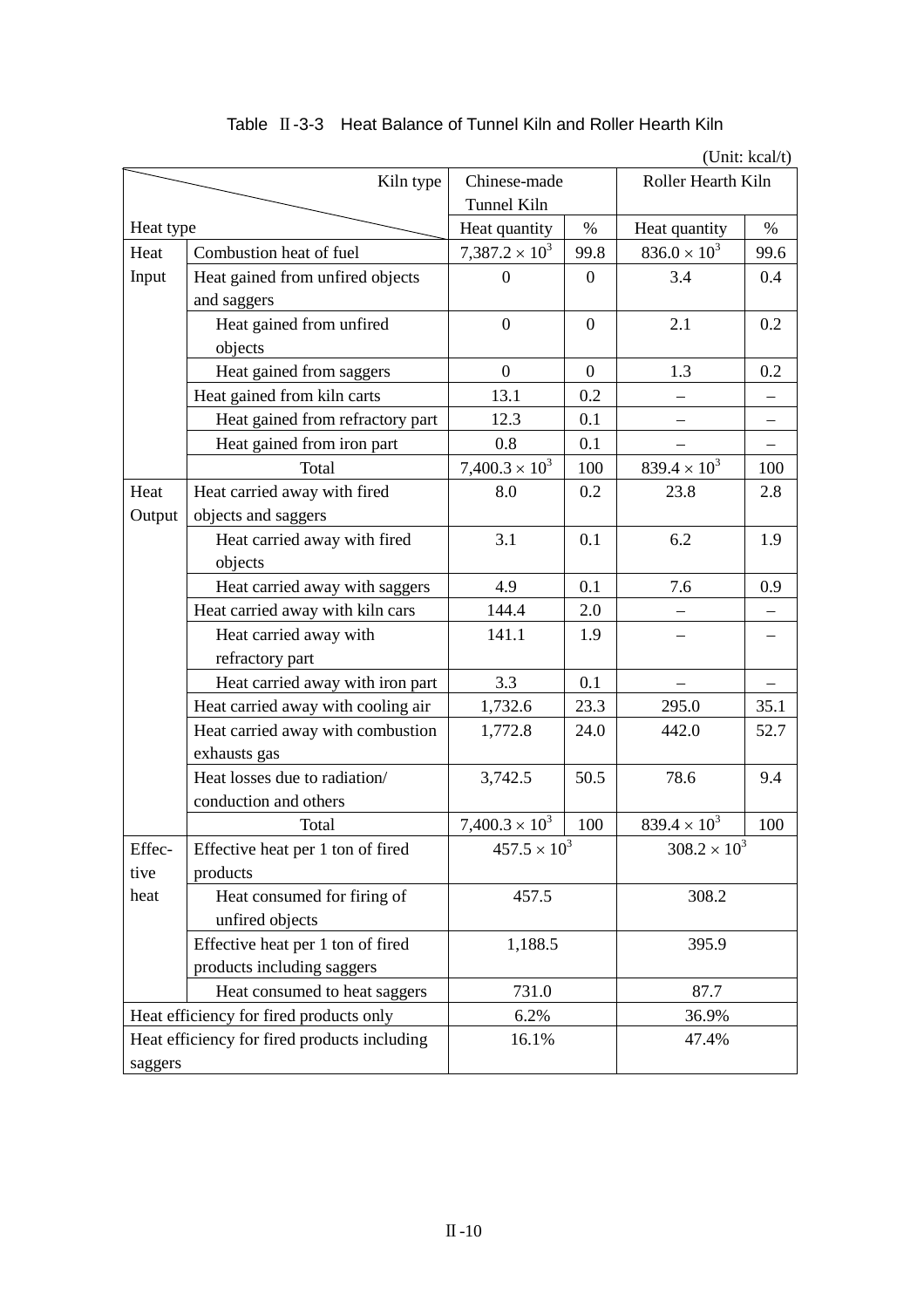|                                                       |                                                                |                                | (Unit: $kcal/t$ )              |
|-------------------------------------------------------|----------------------------------------------------------------|--------------------------------|--------------------------------|
|                                                       | Kiln type                                                      | Shuttle Kiln                   | Shuttle Kiln                   |
| Heat type                                             |                                                                | $(10m^3)$                      | $(4.7m^3)$                     |
| Effec-<br>tive                                        | Effective heat per 1 batch of fired<br>products                | $321.9 \times 10^3$ kcal/batch | $165.6 \times 10^3$ kcal/batch |
| heat                                                  | Heat consumed for firing of<br>unfired objects                 | 321.9                          | 165.6                          |
|                                                       | Effective heat per 1 batch of fired<br>objects including slabs | 748.6                          | 384.2                          |
|                                                       | Heat consumed to heat slabs                                    | 426.7                          | 218.6                          |
| Heat efficiency for fired products only               |                                                                | 5.3%                           | 5.8%                           |
| Heat efficiency for fired products<br>including slabs |                                                                | 12.2%                          | 13.4%                          |

# Table Ⅱ-3-3 Heat Balance of Shuttle Kilns

- (2) Suggestions for improvement in energy conservation
	- 1) Chinese-made tunnel kiln
	- a. Reduce the amount of radiation heat from the kiln surface.

In the heat balance shown above, "heat loss from radiation/conduction and others" makes up the largest portion of the total heat loss, accounting for 50.5%. This means that most of the heat is lost through diffusion from the surface of the kiln.

Accordingly, it is recommendable to lay insulating material on the surface of the kiln as reducing such heat loss will bring about significant effect of energy conservation (Figure  $\Pi -3-1$ ).



Figure Ⅱ-3-1 Cross-section View of Tunnel Kiln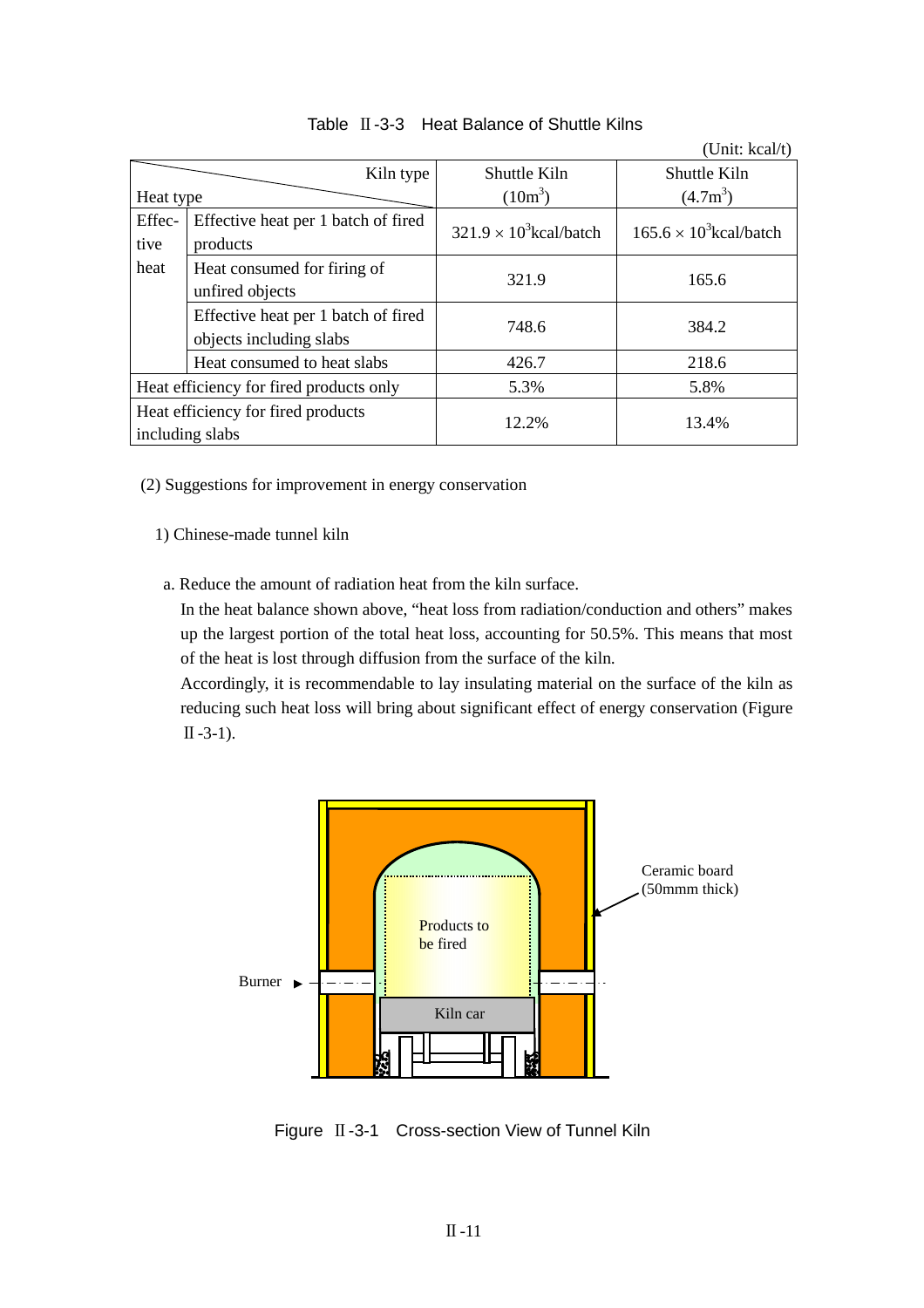b. Reduce the amount of heat going out with combustion exhaust gas.

Reducing the "amount of heat escaping from stacks", which makes up the second largest portion of the total heat loss, leads to energy conservation. In order to achieve it, it is necessary to keep an appropriate quantity of sand in the sand channel mentioned in item d. below and the in-kiln pressure at the area of the first burner entering the reducing flame at a level of  $\pm 0$ mmH2O.

c. Introduce the process of biscuit firing

As the firing temperature of Roller Hearth Kiln (RHK) for over-glazed decoration (915°C) is about at the same level as the temperature of biscuit firing of the normal process of producing pottery and porcelain and RHK has sufficient installation capacity, biscuit firing using this RHK before the step of glazing will improve the condition of the glazed surface and the whiteness of the fired objects, thereby upgrading their grade and quality.

d. Renew the sand for sand sealing and maintain an appropriate quantity of sand

In the firing of pottery and porcelain under the reduction condition, one of the key points for improving production yield is to stabilize the atmosphere in the kiln. One of the conditions disturbing this stabilized atmosphere is the air invading into the kiln from the bottom of the kiln cars due to the insufficient sand sealing caused by shortage of sand. Under the present condition, as the amount of the sand is not enough and the size of

particles is too small, all sand in the kiln should be replaced with rougher-grained sand  $(3~5~\text{mm})$  in diameter) (Figure II-3-2).



Figure Ⅱ-3-2 Sand Channel

e. Put bricks (60~100mm height) on the bricked top of the kiln car to make clearance between the top of the car and saggers so that combustion gas can come in easily. By doing so, the temperature of the bottom stage of saggers on the kiln car will rise, narrowing the gap in temperature between the upper and lower levels and thereby improving the condition of firing dramatically (Figure  $\,$  II -3-3).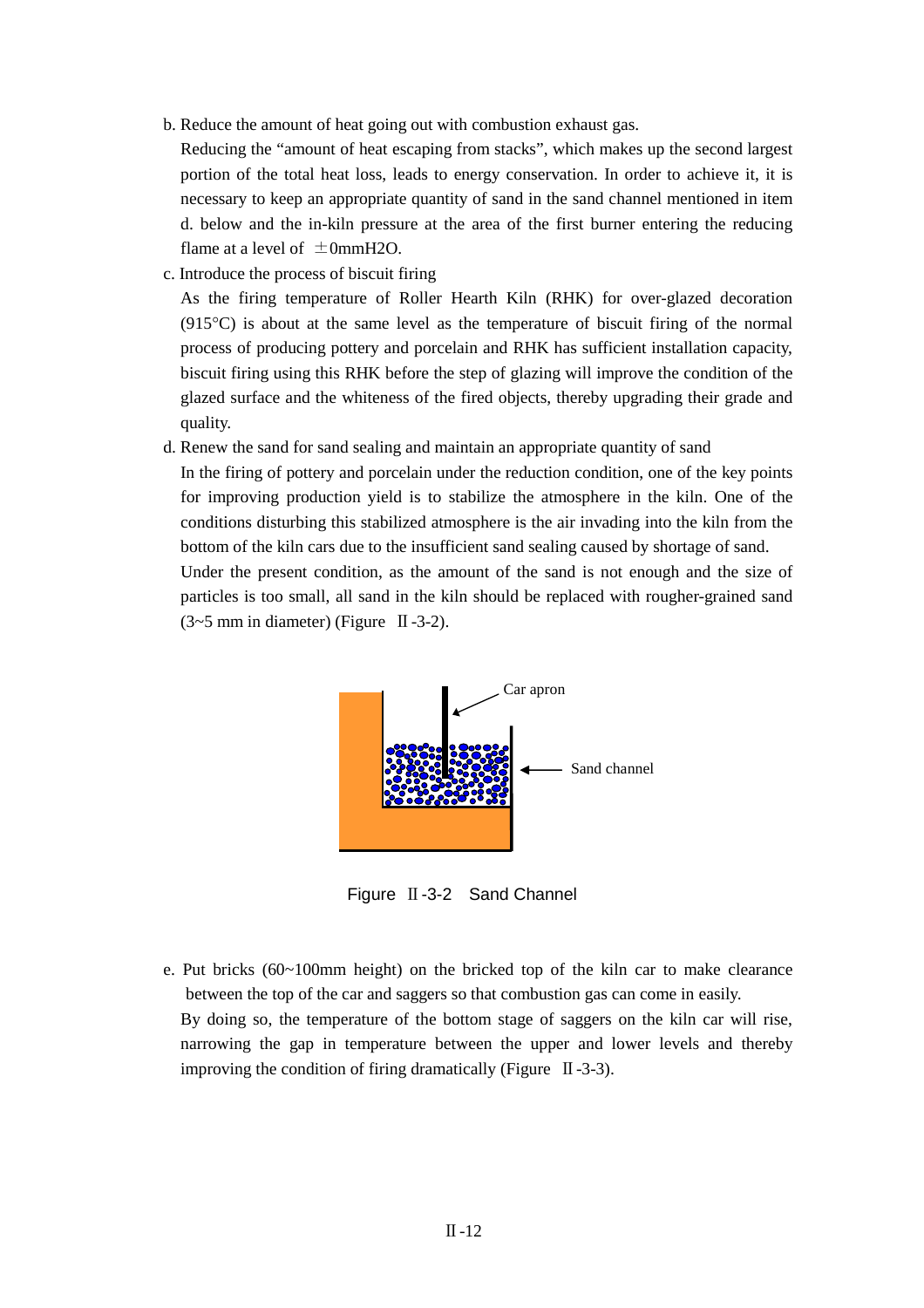

Figure Ⅱ-3-3 Kiln Car

f. Keep a regular height of the saggers of each kiln car

The uniformed sagger height will stabilize gas flow in the kiln and thus stabilize the atmosphere and temperature. In short, it will improve production yield (Figure Ⅱ-3-4).



Figure Ⅱ-3-4 Height of Saggers

g. Set up an exit door of the kiln

If the kiln has no door, cold air will come into the kiln and disturb the atmosphere of the firing zone. Particularly, the maximum temperature will fluctuate and may cause change in color (yellow color) of the lower products at the center of the kiln. Setting up of a door is highly recommendable.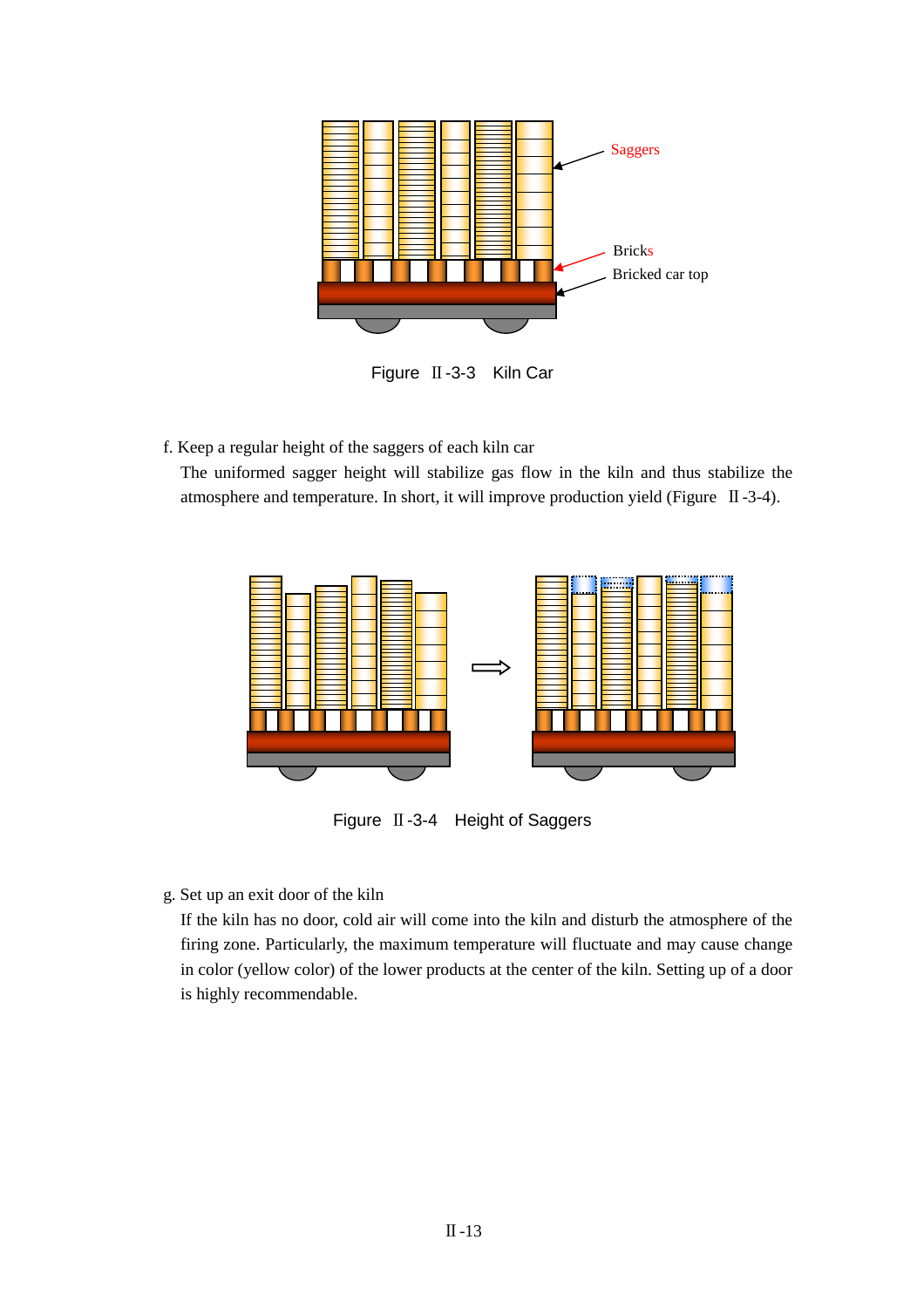h. Too short firing time from the entrance to reducing flames (14 hours up until 1050°C) This short firing time will bring about a big gap between the highest and lowest temperatures later and cause change in color (yellow color) of products as in term g. above.

In addition, as such uneven firing will result in bad quality of products; it is recommendable to extend this pre-reduction time from 14 hours to 19 hours. By introducing this method, although the time from  $1,050^{\circ}$ C to the maximum temperature will be shortened by 5 hours compared the present method; this improvement is highly recommendable because it will cause no defect in products and difference in the highest and lowest temperatures.

However, the firing time should be changed gradually over 3 months or so while the state of products are carefully checked each time (Figure Ⅱ-3-5).



Figure  $II -3-5$  Heat Curve and Pressure in Kiln

#### 2) Roller Hearth Kiln

a. Keep the pressure value in kiln positive

As the pressure in the kiln is currently minus in general, the damper for combustion exhausts (exhaust damper of stack) should be narrow down the opening so that the pressure in the kiln can be  $\pm 0$ mmH2O at around the first burner. By keeping the kiln pressure slightly positive, the amount of incoming air from the outside will decrease, reducing the amounts of combustion exhaust and heat loss accordingly. This will also help to lessen the maximum-minimum temperature difference and lead to the reduction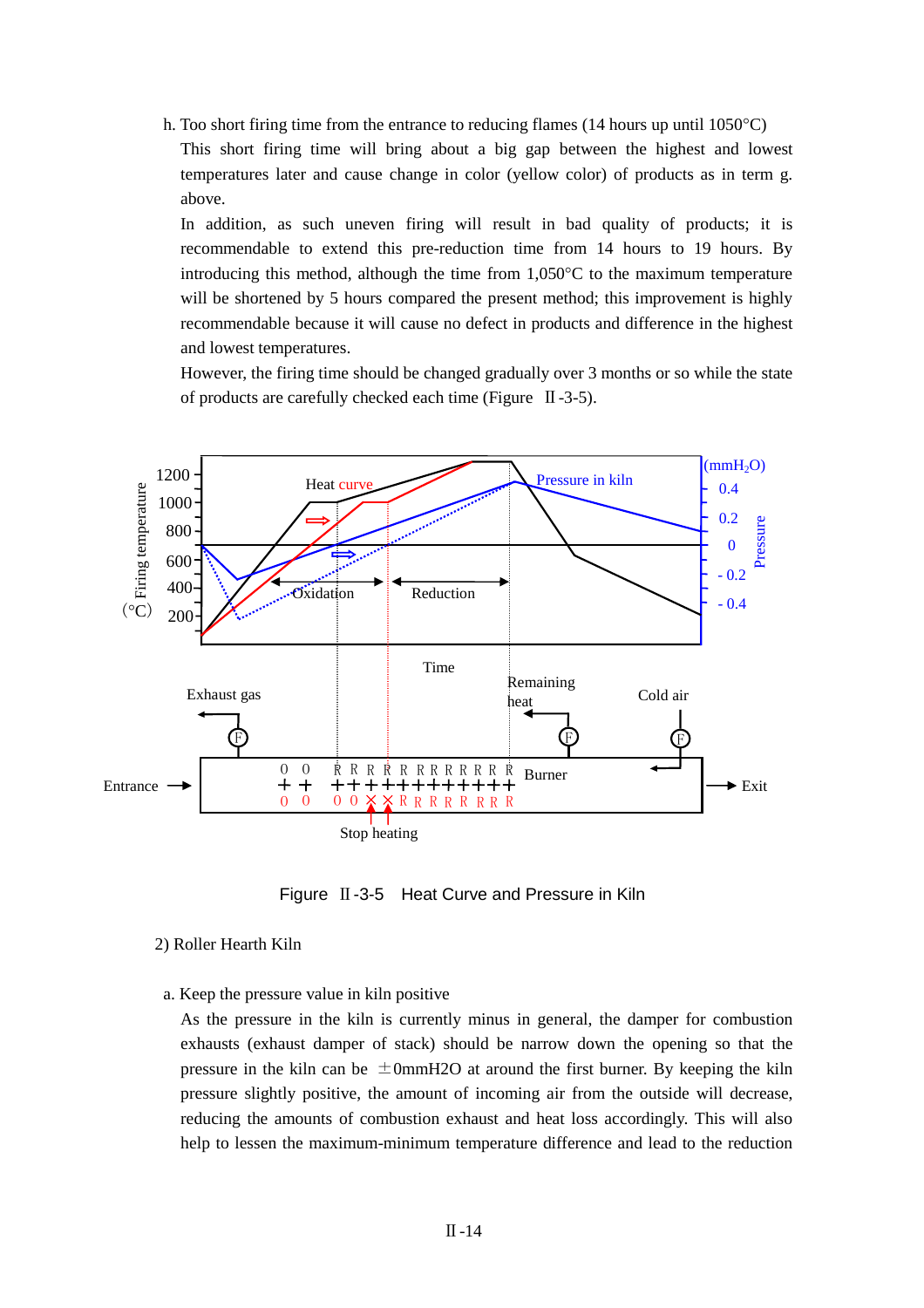in fuels.

b. Introduce biscuit fire if the installation capacity can afford.

As mentioned in (2) 1) c above, biscuit firing is recommendable because it improves the condition of the glazed surface and the whiteness of the fired objects, thereby enhancing the grade and quality of the objects.

- 3) 10m3, 4.7m3 shuttle kiln
- a. Install high-speed burner

The shuttle kiln in current use has ceramic fiber inner walls. This is advantageous in energy conservation because they reduce heat radiation from the surface of the kiln. However, the burner used is of a natural suction type and not the burner agitating atmosphere in the kiln.

Accordingly, if the burner is replaced with a high-speed burner agitating atmosphere in the kiln on the occasion of remodeling or repair of the kiln in the future, it will help lessen the maximum-minimum temperature difference and the firing time, thus contributing to energy conservation (Figure Ⅱ-3-6).



Figure Ⅱ-3-6 The Shuttle Kiln Section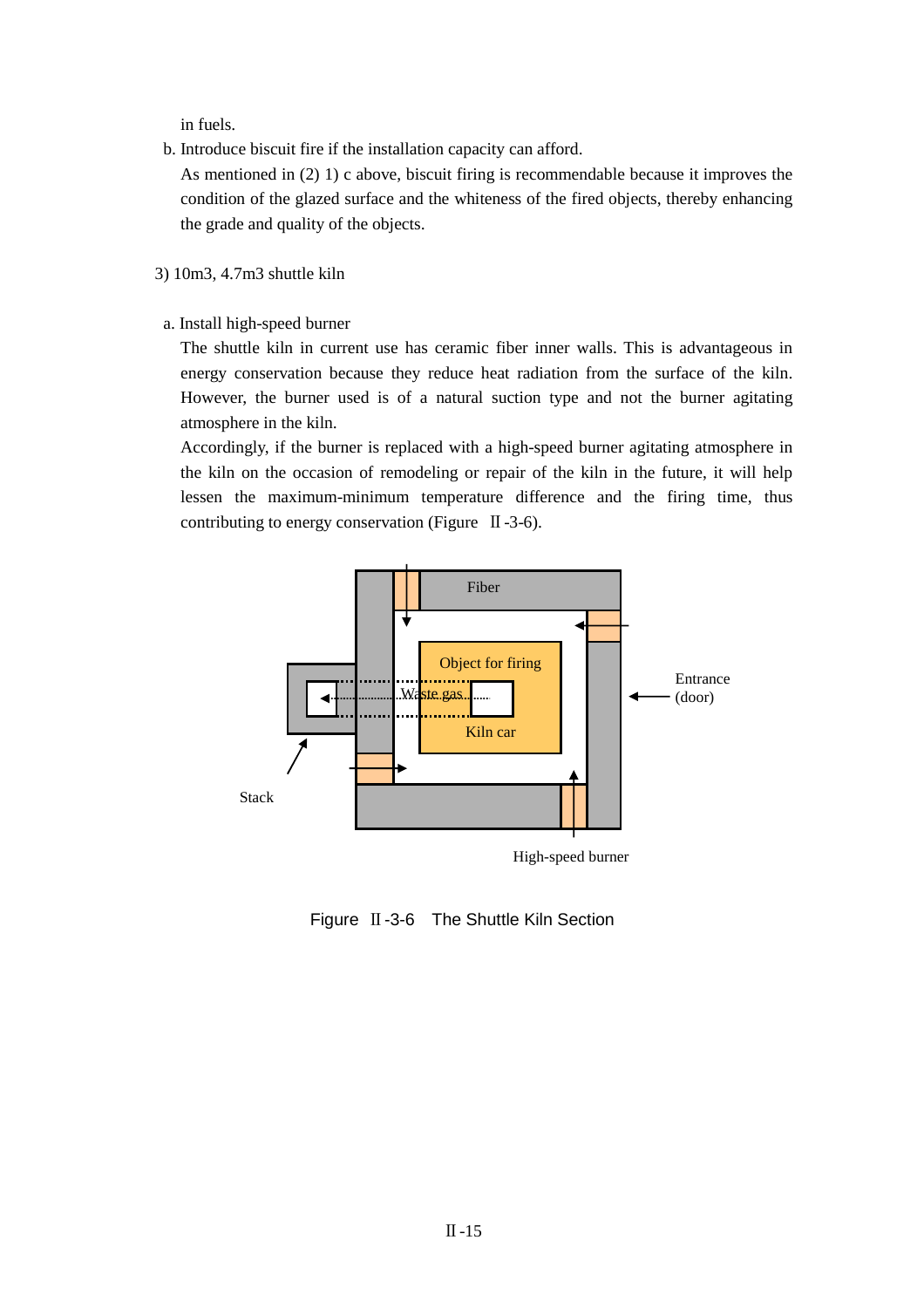# 3.3 Results of the Follow-up Survey on the Improvements Proposed in the Previous Energy Audit

We conducted a follow-up survey on the progress in the improvement plans suggested in the previous audit and on the points for possible additional guidance, and confirmed with the persons concerned on the factory side as follows. We did not conduct an energy audit this time and only explained in detail improvements yet to be implemented.

(1) Date of survey: October 26 (Tue.), 2004

| (2) Examiners: | Messrs. Hideyuki Tanaka, Fumio Ogawa and Motomu Ishikawa, |
|----------------|-----------------------------------------------------------|
|                | Technical experts, International Engineering Dept., ECCJ  |
|                | Participants: MOI: Mr. Le Tuan Phong (ACE Focal Point)    |
|                | ACE: Mr. Christopher Zamora                               |
|                | PTM, Malaysia: Mr. Phubalan Karunakaran                   |

(3) Interviewee: Mr. Hoang Quoc Thanh (Vice Technical Director) and 8 other people of Hai Duong Porcelain Company

(4) Check on the progress in the improvement plans proposed in the previous audit As no answers were prepared for the questionnaires we had requested in advance, we toured the factory, after we had interviews regarding the implementation of our proposals. Although several of our proposed improvements had already been implemented, the overall progress was not very good.

Here is a summary of the condition of each proposal.

- 1) Chinese tunnel kiln
- a. The measure for reducing heat diffused from the surface of the kiln had not been taken and it was set as a subject for future study.
- b. The measure for reducing the quantity of heat escaping with combustion exhausts had not been taken and its immediate implementation was decided.
- c. The introduction of the process of biscuit fire was set as a subject for future study.
- d. Sand for sand sealing was not replaced and its appropriate quantity was not determined. The immediate implementation of the plans was decided.
- e. The improvement plan of putting bricks (60–100 mm height) on the bricked top of the kiln car for making clearance between the car top and saggers to help combustion gas easily flow in was not implemented and its immediate implementation was decided.
- f. A regular height of piled saggers on each kiln car had already been maintained and the resulting stable temperature and atmosphere created effects.
- g. The proposed door at the exit of kiln had not been set up and the plan was to be implemented immediately.
- h. The elongation of a short firing time from the entrance to the reducing flame (14 hours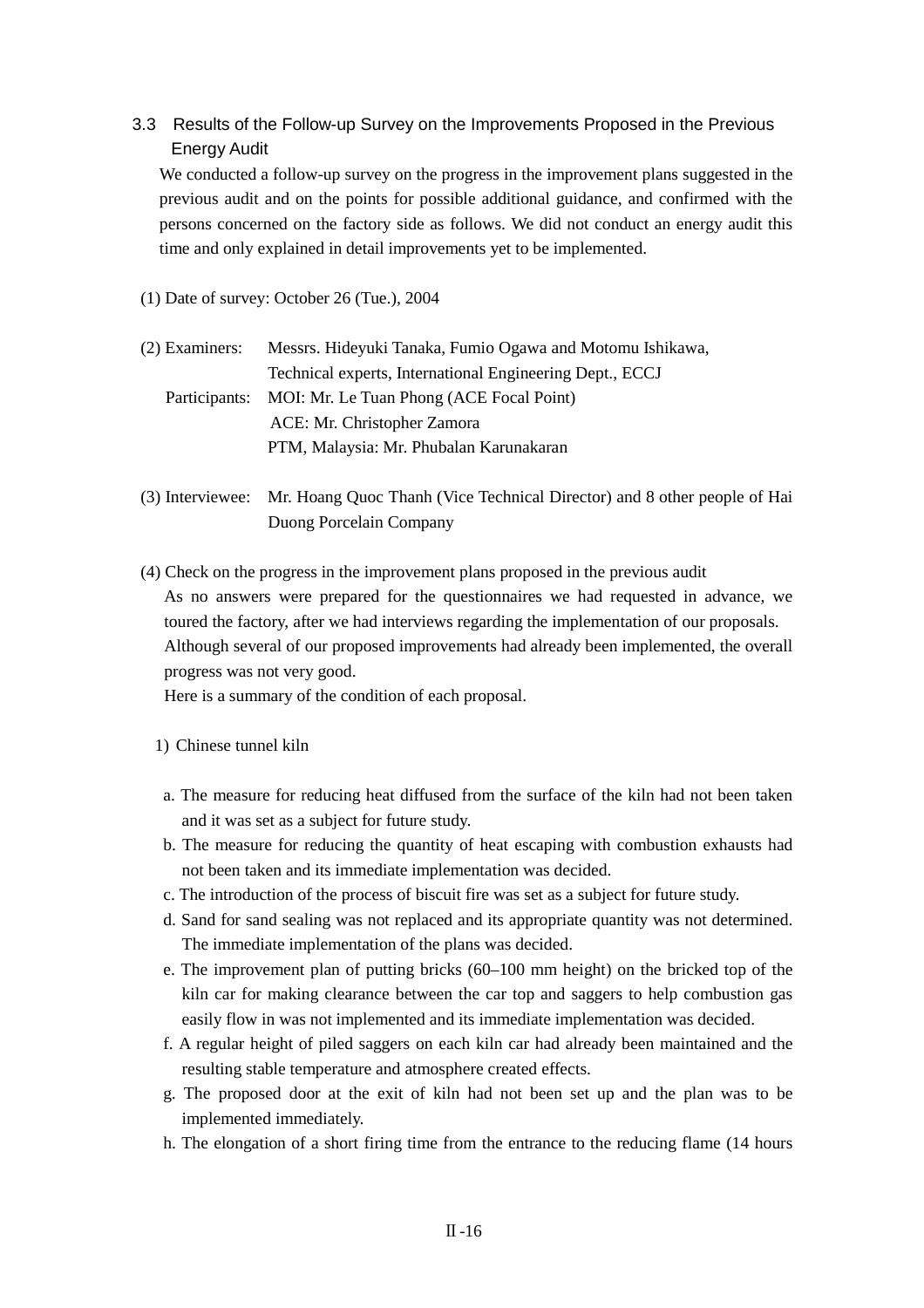up until 1,050°C) was not implemented and the plan was decided to implement at the furnace halt time (turn off the heat).

- 2) Roller Hearth Kiln
- a. The suggested plan of keeping the pressure in the kiln slightly positive had already been implemented and the temperature difference was a little lessened but no significant numerical effect in reduction of fuels was recognized.
- b. Biscuit fire It was set as a subject for future study in the same way as 1) c.
- 3) 10m3, 4.7m3 shuttle kiln
- a. Installation of high-speed burner

It is to be studied when the currently used kiln is repaired or replaced in the future.

As summarized above, out of the 11 improvements proposed in the previous energy audit, only 2 plans were implemented. It is regrettable that they were not fully aware of energy conservation, improvement in quality and yield, cost reduction, etc. In the post-survey session on the results, staff members concerned of the factory joined in discussions in a serious manner. We would like to expect that the remaining plans will be implemented as early as possible (Photo  $\text{II}-3-1$ ).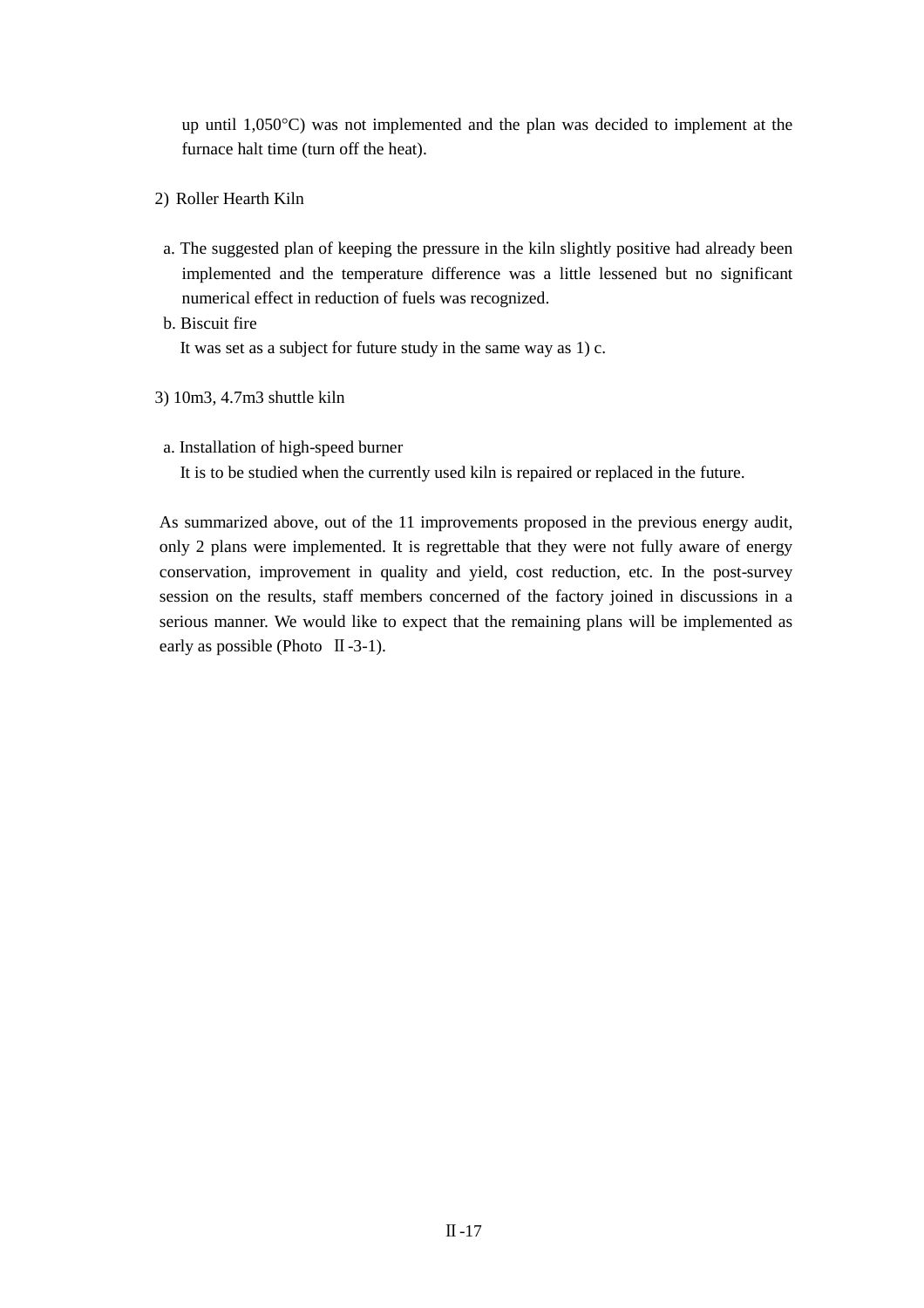

Photo Ⅱ-3-1 Discussions and Explanations on the Results of the Follow-up Survey

3.4 Barriers to the Promotion of Energy Conservation and Countermeasures It was too bad that few of the proposed energy conservation plans were actually put into practice.

This shows that the Focal Point (country) and top managers of the company in question are not paying attention to energy conservation.

Accordingly, Japan, Focal Point and the company concerned should seriously think about how they can be more interested in and aware of energy conservation. Focal point, for example, should make the company report on the progress in the implementation of the plans on a regular basis and establish a system in which they can inquire of Japan for whatever they want to know more.

It may be a good plan that Focal Point will legislate for the program in which companies that have achieved energy conservation to a certain extent will enjoy such benefits as subsidies and taxation incentives (Figure II-3-7).



Figure Ⅱ-3-7 Energy Conservation Promotion System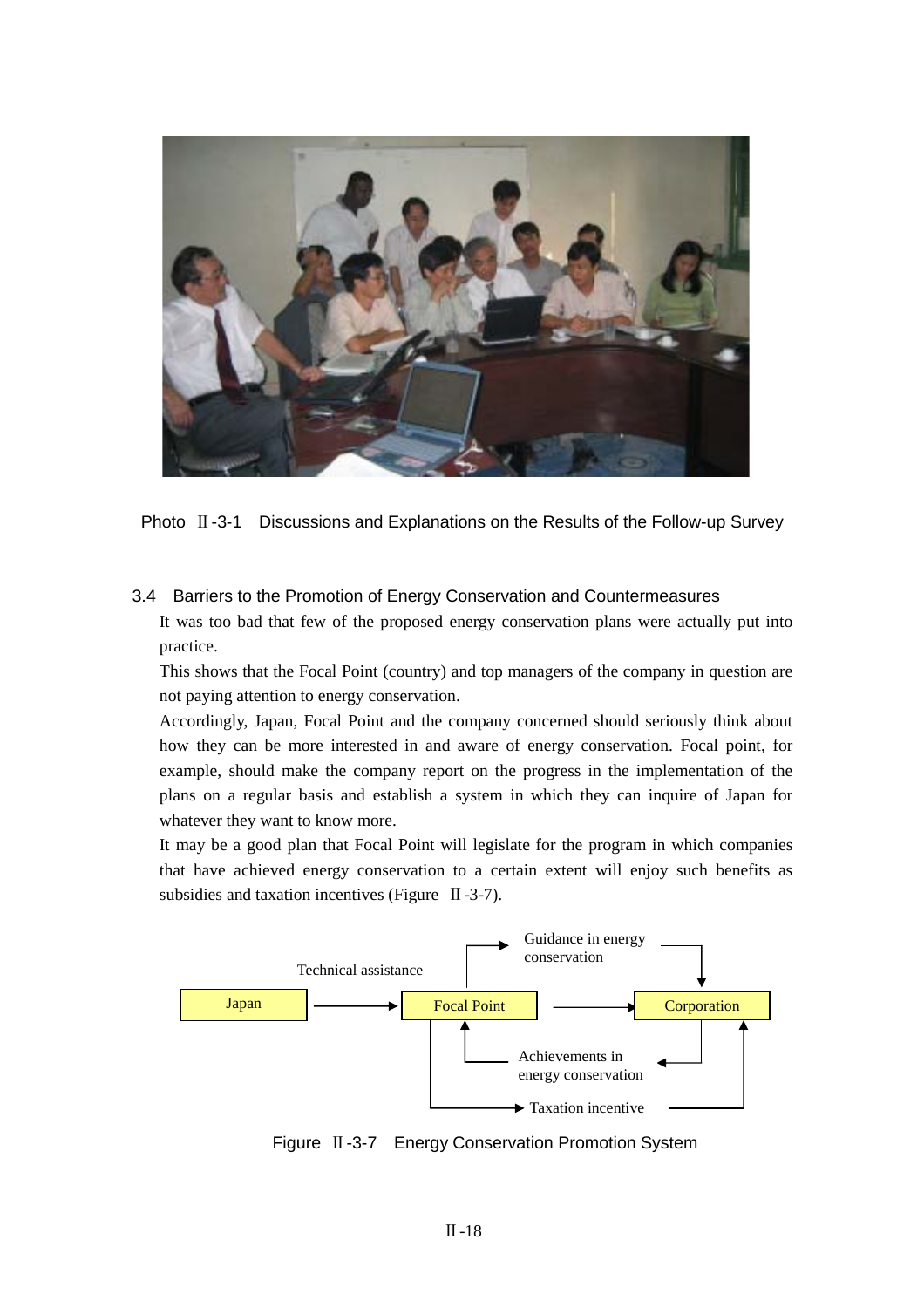# 4. Walk-through Energy Audit on the Factory of Rang Dong Light Source & Vacuum Flask Company

We visited Rang Dong Company, a report on whose energy conservation had been made in Seminar-Workshop. This company is manufacturing lighting fixtures such as electric bulbs and fluorescent lamps and vacuum flasks. The company's major energy-consuming equipment was melting furnaces of glasses.

The survey was conducted as follows;

| - Date of survey:                                             | October 26 (Tue.), 2004                                   |  |  |  |  |  |
|---------------------------------------------------------------|-----------------------------------------------------------|--|--|--|--|--|
| - Examiners:                                                  | Messrs. Hideyuki Tanaka, Fumio Ogawa and Motomu Ishikawa, |  |  |  |  |  |
|                                                               | Technical experts, International Engineering Dept., ECCJ  |  |  |  |  |  |
| - Other participants:                                         | Mr. Ngo Huy Toan (MOI, Vietnam)                           |  |  |  |  |  |
|                                                               | Mr. Phubalan Karunakaran (PTM (Malaysia Energy Center),   |  |  |  |  |  |
|                                                               | Malaysia)                                                 |  |  |  |  |  |
| - Interviewees:                                               | Hai Duong Porcelain Company                               |  |  |  |  |  |
| Mr. Vuong Bich Son: Deputy Director General (Leader of Energy |                                                           |  |  |  |  |  |
|                                                               | Team of MOI) and 2 other persons from Energy Team         |  |  |  |  |  |

# 4.1 Outline of Rang Dong Light Source & Vacuum Flask Company Factory

# (1) Company profile

| Address:             | Ha Dinh Str., Thanh Xuan District, Hanoi, Vietnam             |  |  |  |  |
|----------------------|---------------------------------------------------------------|--|--|--|--|
| Company form:        | <b>State Owned Company</b>                                    |  |  |  |  |
| Capital:             | 80 billion VND (Government 51%, Individual investors<br>49%)  |  |  |  |  |
| Production items:    | Glass tubes for lighting and vacuum flasks                    |  |  |  |  |
| Production output:   | Lighting fixtures 73 million $\text{pcs/y}$ ,                 |  |  |  |  |
|                      | Vacuum flask, 7 million pcs/y                                 |  |  |  |  |
| Sales amount (2003): | 350 billion (2.45 billion yen = $US$23.8$ million)            |  |  |  |  |
| No. of employees:    | 1,600                                                         |  |  |  |  |
| No. of factories:    | 6                                                             |  |  |  |  |
| Working schedule:    | 2 shifts/day for 5 factories and 3 shifts/day for one factory |  |  |  |  |

#### (2) Major equipment

| 1) Tank furnace for melting glass               |                                              |
|-------------------------------------------------|----------------------------------------------|
| Fuel used:                                      |                                              |
| Burner for melting purpose:                     | Heavy oil (quantity consumed $3,700$ t/2002) |
| Burner for maintaining the maximum temperature: | Light oil                                    |
| Maximum temperature:                            | $1.500\degree C$                             |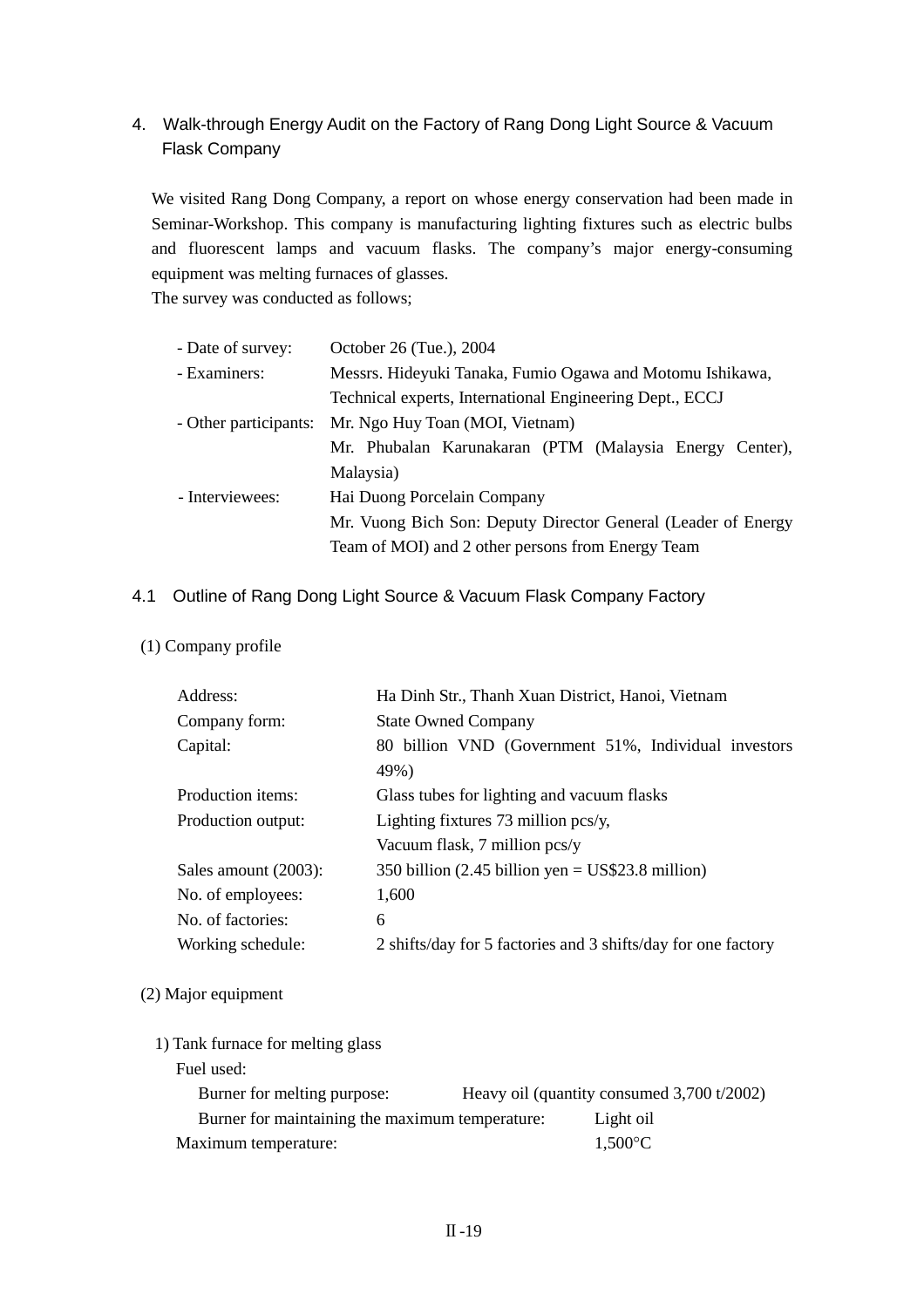| Quantity for melting processing:                |        | 22t/day         |  |
|-------------------------------------------------|--------|-----------------|--|
| Melting time:                                   |        | 8 hours         |  |
| Temperature of exhaust gas after heat exchange: |        | $350^{\circ}$ C |  |
|                                                 |        |                 |  |
| 2) Processing of glass                          |        |                 |  |
| Fuel used:                                      |        | LPG             |  |
| Fuel consumption:                               |        | 1,400t/2002     |  |
| (3) Energy consumption (2003)                   |        |                 |  |
| Heavy oil:                                      | 3.900t |                 |  |
|                                                 |        |                 |  |

| Light oil:   | 380,000kL              |
|--------------|------------------------|
| LPG:         | 1,750t                 |
| Electricity: | $8.50 \times 10^6$ kWh |

## 4.2 Walk-through Energy Audit and Proposed Improvements

We conducted a simple energy audit focusing on the tank furnace for melting glass, which consumes the largest quantity of energy.

This type of furnace is characterized with its high maximum temperature at 1500°C and a large amount of heat loss from its surface. Although we did not measure the surface temperature of the furnace, because it was not hot as we anticipated due to the open environment in which the furnace was set up, the surface temperature of the furnace was apparently about 150°C (normally 200–300°C).

The temperature of the exhaust gas after heat exchange was 350°C. Although this temperature is normal for this type of furnace, this sensible heat should be utilized effectively.

As a result of having checked various glass processing machines, any particular energy conservation measures were not recognized. .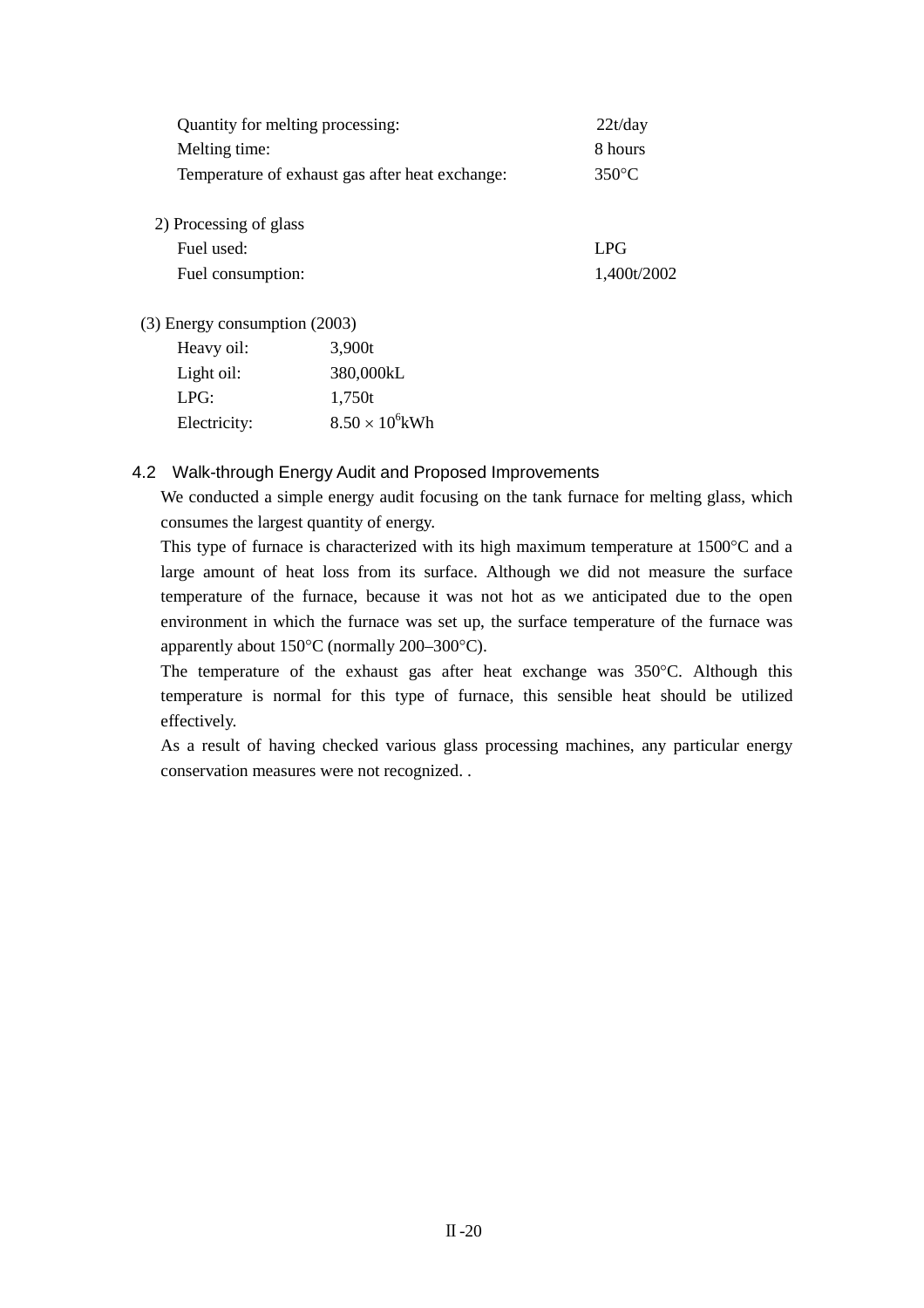#### 5. Results on Seminar-Workshop

#### 5.1 Summary

Seminar-Workshop was conducted on October 25, 2004.

The Seminar, where many practical examples of energy conservation were reported, was concluded with great success. However, as the Workshop was short of time for discussions on Technical Directory, Database/Benchmark/Guideline, a meeting with MOI was held on a later date  $(29<sup>th</sup>)$  in Ministry of Industry.

#### (1) Place

Press Club, Hanoi, Vietnam

(2) Reports made in Seminar-Workshop

Shown in "Program" in Attachment

#### (3) Participants

The list of participants from Vietnam is included in Attachment.

ACE: Mr. Christopher G. Zamora, Manager Foreign presenters: Mr. Djoko Wiryano (PT Kertas Leces, Indonesia) Mr. Vanthong Khamloonvylayvong (Nam Ngum Hydropower Plant, Lao PDR) Mr. Phubalan Karunakaran, (PTM: Malaysia Energy Center, Malaysia) ECCJ: Technical experts, International Engineering Dep. Messrs. Hideyuki Tanaka, Fumio Ogawa and Motomu Ishikawa

As can be seen in the lists, the total number of participants was 122, including 112 participants from Vietnam, translators and participants from other countries.

#### 5.2 Results of Seminar-Workshop

#### (1) Opening ceremony (Congratulatory speech and opening address)

- 1) Mr. Nguyen Dinh Hiep: Deputy Director Dept of Science Technology, Ministry of Industry (MOI)
- 2) Mr. Hideyuki Tanaka: Technical expert from ECCJ
- 3) Mr. Christopher G. Zamora: Program Manager of ACE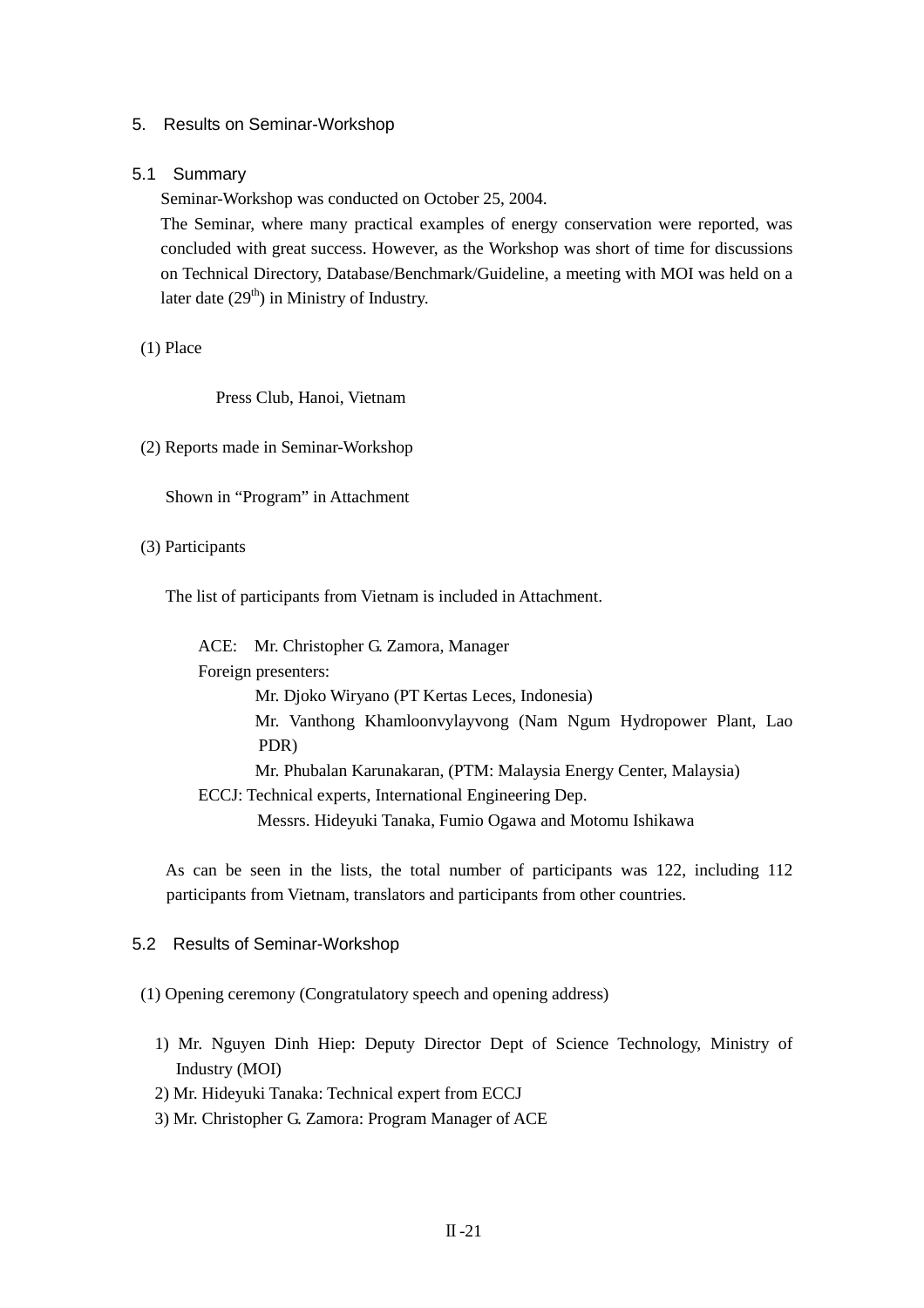- (2) Energy conservation plans and activities
	- 1) Current status and activities on EE&C in Vietnam  $\cdot \cdot \cdot$  Mr. Phong: MOI He introduced the country's planned future energy conservation measures and legislations, barriers recognized to the promotion of energy conservation and the efforts of the country.
	- 2) Energy conservation plans in Japan • Mr. Hideyuki Tanaka ECCJ He explained energy situation and energy management and laws, subsidy systems and private sector activities on energy in Japan.
	- 3) Energy conservation best practices for major industries in Vietnam.
		- a. Promoting EE&C in industry of Vietnam (Dr. Pham Hoang Luong、Hanoi University of Technology)

He explained the necessity to reduce carbon dioxide to prevent global warming issue and reported on logical energy conservation methods and barriers to them, the effects of the introduction of state-of-the-art shuttle kilns in a brick factory and a tableware factory, and on energy conservation efforts through improvement of efficiency of blower fans in a cement company. It was easy for participants to understand and his presentation was very informative.

- b. Example of energy conservation in paper and pulp factory (Bai Bang Paper Co, Ltd.) Material had been created in Vietnamese language and the translator's technical knowledge was not enough and regrettably we could not understand the material. Later we obtained the material translated into Japanese. The report on the case example, in which energy conservation effects were achieved through prevention of steam leakage of the boilers, thermal insulation of the steam piping, improvement of the combustion method, recovery of the exhaust heat, etc., was very meaningful.
- c. Example of energy conservation in lighting apparatus manufacturing factory (Rang Dong Light Source & Vacuum Flask Co, Ltd.) There was a report on the case in which significant energy conservation effects were achieved through the development of energy-saving products in conformity to the

energy conservation law, the implementation of thermal insulation of walls of gas furnaces in the factory, the optimization of air ratio for combustion, etc.

However, as reported in 4. above, judging from the company's explanation and attitude we faced on the occasion of our simple energy audit, we thought this report on energy conservation was a little questionable.

- 4) Promotion of energy conservation and practical examples in other ASEAN countries
	- a. Experience and application of EE&C in PT KERTAS LECES (Paper and Pulp Company, Kertas Leces, Indonesia)

A report was made on the guidance and energy audit provided by ECCJ in 2001 and its effects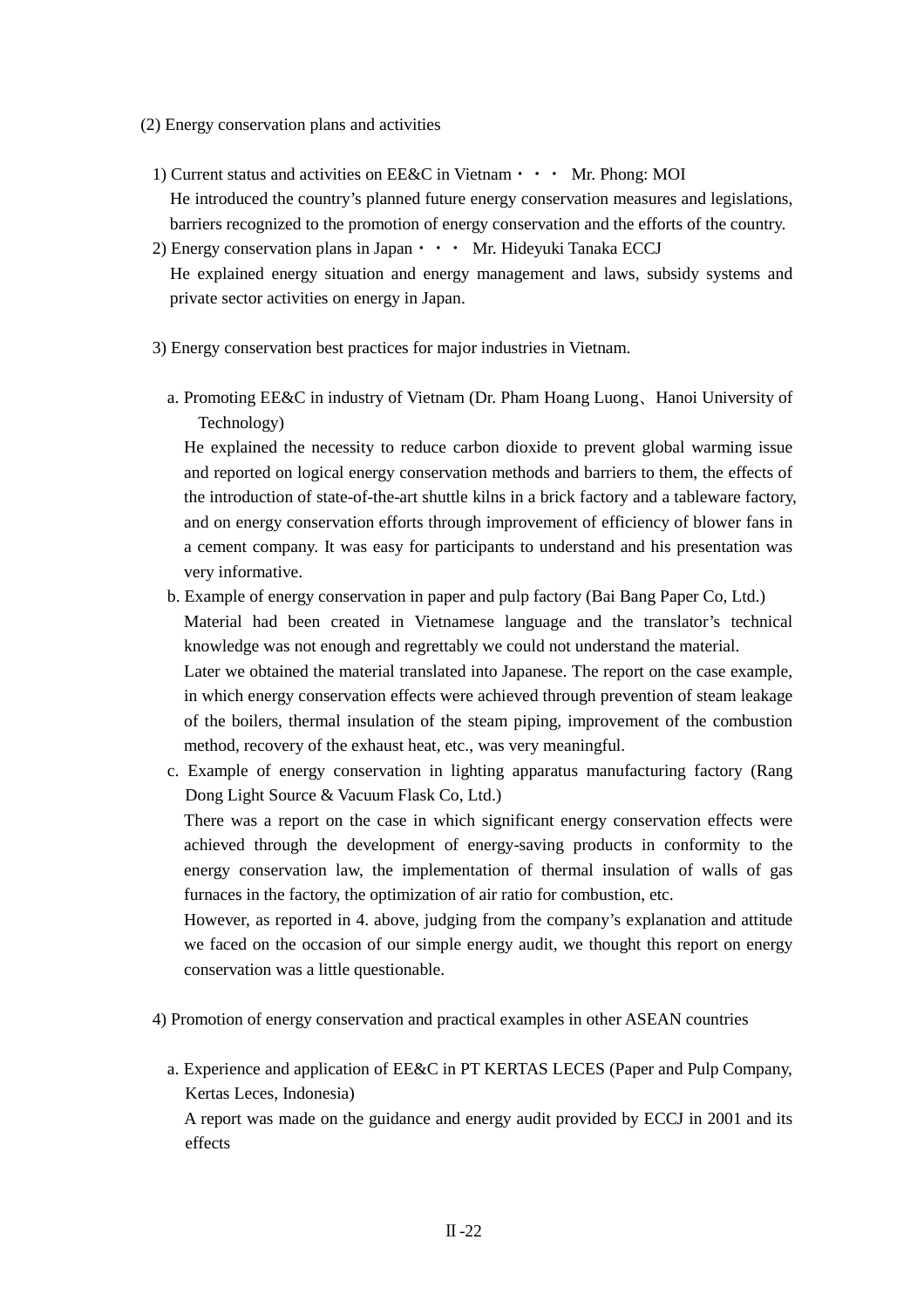- b. Experience and application of EE&C in Num Ngum hydropower plant (Lao PDR) In the same way as Indonesia, a report was made on the energy audit conducted by ECCJ in 2002 and its effects.
- c. Experience and application of EE&C in textile factory (AMDB, Malaysia) A report was made on the energy audit at AMDB Company conducted by ECCJ in 2001 and the energy conservation effects gained from the change of boiler fuel from heavy oil to gas.

With the above reports on many successful examples of energy conservation creating effects, the Seminar was very meaningful. (Photo:  $\text{II}$ -5-1)

Agenda and the list of participants of the Seminar-Workshop are contained in the Attachment.

This Seminar-Workshop was, as a result, short of time due to active and vigorous discussions among the participants including 112 attendees from Vietnam. Accordingly, after the Seminar part was completed, we visited MOI on the last day to hold Workshop there. The Workshop held is described below.



Photo Ⅱ-5-1 Participants in the Seminar (October 25, 2004)

# 5.3 Workshop (Discussions on the Policy of Establishing Database/Benchmark/ Guideline)

We visited MOI and had a meeting with the persons concerned to discuss Technical Directory (TD), Database (DB), Benchmark (BM) and Guideline (GL). (Photo Ⅱ-5-2) Vietnam side: Mr. Le Tuan Phong, Mr. Dang Hai Dung, Mr. Ngo Huy Toan PTM (Malaysia Energy Center): Mr. Phubalan Karunakaran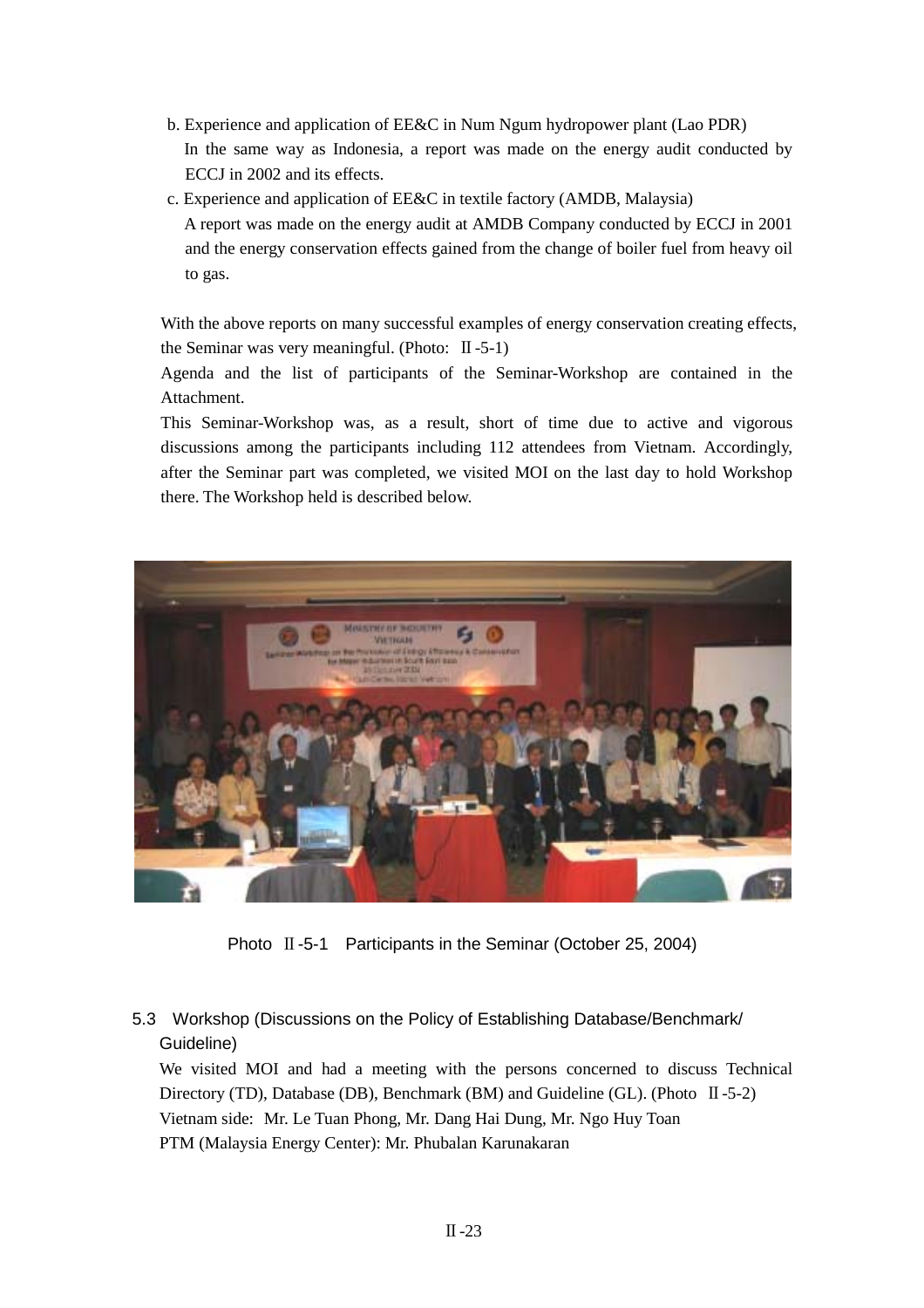

Photo Ⅱ-5-2 Meeting with MOI

#### (1) Current situation in Vietnam

Although there were problems about the collection of data on energy consumptions from the respective companies for the purpose of developing DT/BM/GL, the following decree of "Energy Conservation & Energy Efficiency" was issued in 2003 and 2004.

| Designated companies: | Over 1,000t of annual fuel consumption              |                                       |  |  |  |  |
|-----------------------|-----------------------------------------------------|---------------------------------------|--|--|--|--|
|                       | Over 500 kW of capacity of electric installation or |                                       |  |  |  |  |
|                       | over 3 million kWh of annual power use              |                                       |  |  |  |  |
| Other companies:      | Energy                                              | consumption below those of designated |  |  |  |  |
|                       | companies                                           |                                       |  |  |  |  |

All companies falling under either of the above categories shall submit to MOI a report on their annual energy consumptions and the implementation of energy conservation efforts. They shall receive an energy audit every 3 to 5 years and report on the results. If any problems are identified, they shall submit improvement plans.

(2) Condition of other ASEAN countries.

There is an association in Malaysia, which collects information and data on companies of steel, cement, etc. Singapore also has a similar association.

(3) Development of Technical Directory and Database/Benchmark/Guideline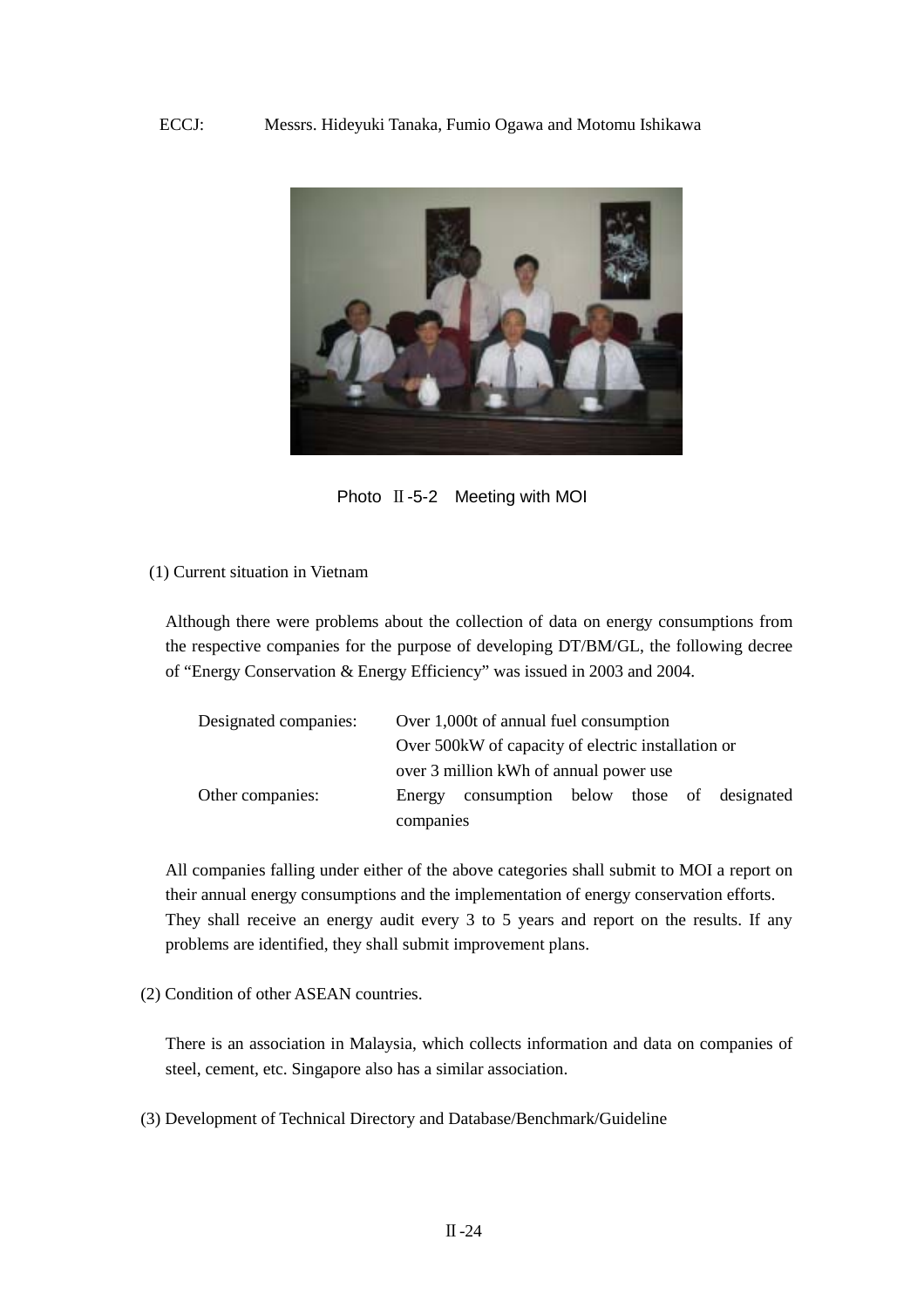As the manufacturing process, the manufacturing scale and the type of product are different depending on the industry, comparisons on the same basis may be difficult. In addition, in terms of disclosure of information, the respective industries are not very positive. There are several obstacles to get over in the way of creation of these Technical Directory and Database/Benchmark/ Guideline.

## (4) Future plan

Although there are obstacles and difficulties as mentioned above, in Vietnam, we decided to give assistance in collection of data on energy consumptions from companies and promotion of energy conservation efforts to companies for the final goal of establishing Technical Directory, Database/Benchmark/Guideline.

In the current on-site activities, the time of Seminar-Workshop ran out and a workshop had to be held on a separate date and Seminar-Workshop itself should have been scheduled after the follow-up examination. These remained our future issues to be studied.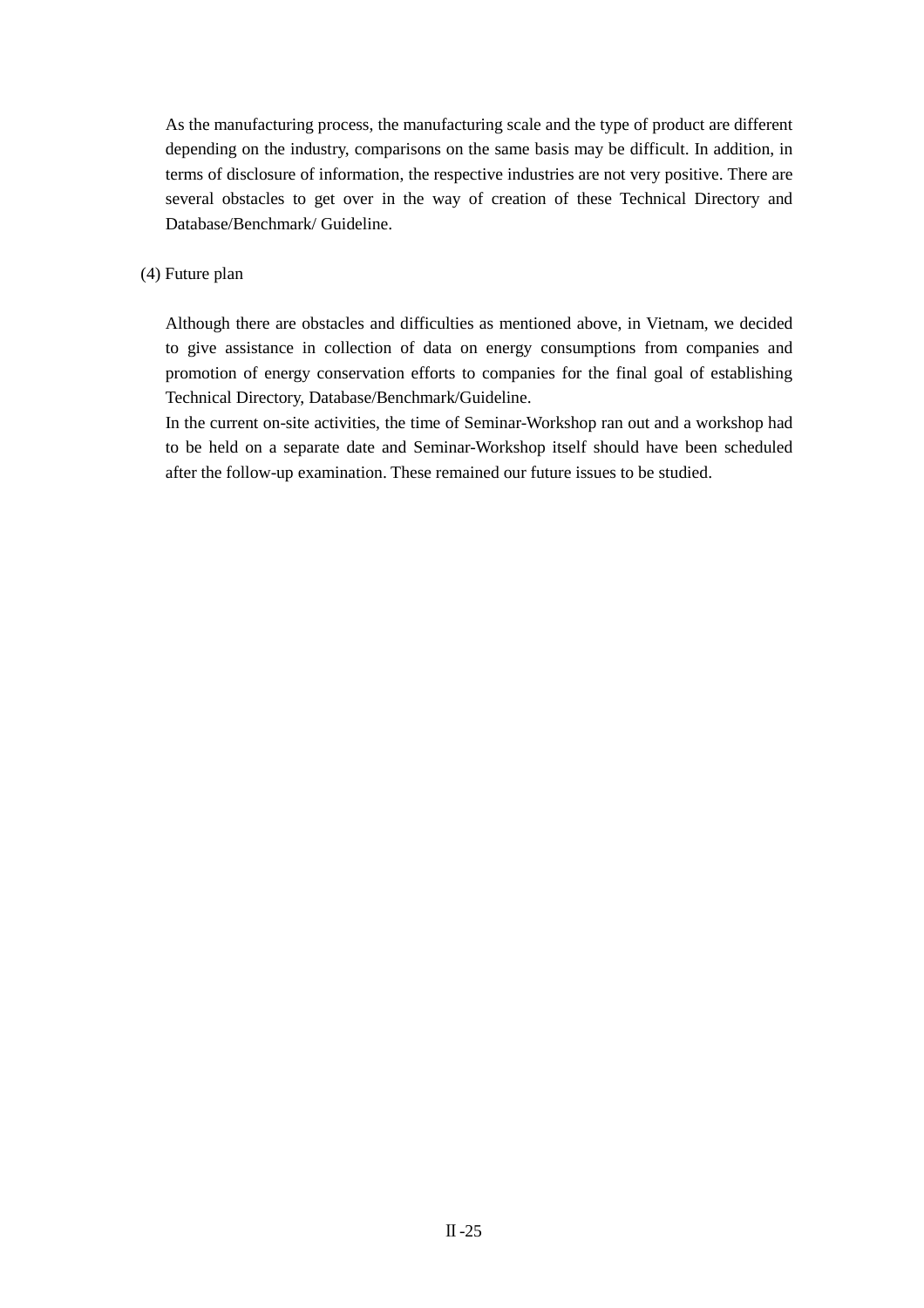### **. Lao PDR (Hydropower Generation Industry)**

1. Outline of Activities

We conducted a follow-up survey on a plant that underwent an energy audit in the previous round (January 29 - February 1, 2002) and an energy audit on a newly selected plant. We gave Seminar/Workshop in Vientiane in Lao PDR. The seminar included reporting on practical examples of energy conservation in various industries as well as reports on the results of these surveys. In the workshop, Technical Directory and Database/Benchmark/Guideline, etc. was studied.

1.1 Period

### 1.2

November 15-19, 2004

- 1.3 Venue
- 1.4

Follow-up survey: Nam Ngum Hydropower Plant (Approx. 90km north of Vientiane city)

Walkthrough energy audit on a newly selected factory: Vientiane city

Seminar/Workshop: Vientiane city

## 1.3 Schedule

| November 15 (Mon.): | Follow-up survey (Nam Ngum Hydropower Plant)              |
|---------------------|-----------------------------------------------------------|
| 16 (Tue.):          | Walkthrough energy audit (Factory of Textile 55 Co. Ltd.) |
| $17$ (Wed.):        | Meeting of Japanese staff and summary                     |
| 18 $(Thu.)$ :       | Seminar/Workshop                                          |
| 19(Fri.):           | Meeting about Technical Directory and Database/Benchmark/ |
|                     | Guideline in Ministry of Industry and Handicrafts (MIH)   |

## 1.4 People Involved

ACE (ASEAN Center for Energy):

Mr. Christopher G. Zamora: Manager

Lao PDR Focal Point: Ministry of Industry and Handicrafts (MIH), Dept. of Electricity Mr. Sisoukan Sayarath: Chief of Electricity Management Division (EMD) Mr. Khamso Kouphokham: Deputy Chief of EMD

Technical experts from Japan:

Messrs. Hideyuki Tanaka, Fumio Ogawa, Keiichi Yoneda and Yoichi Kita:

Technical experts of International Engineering Dept., **ECCJ**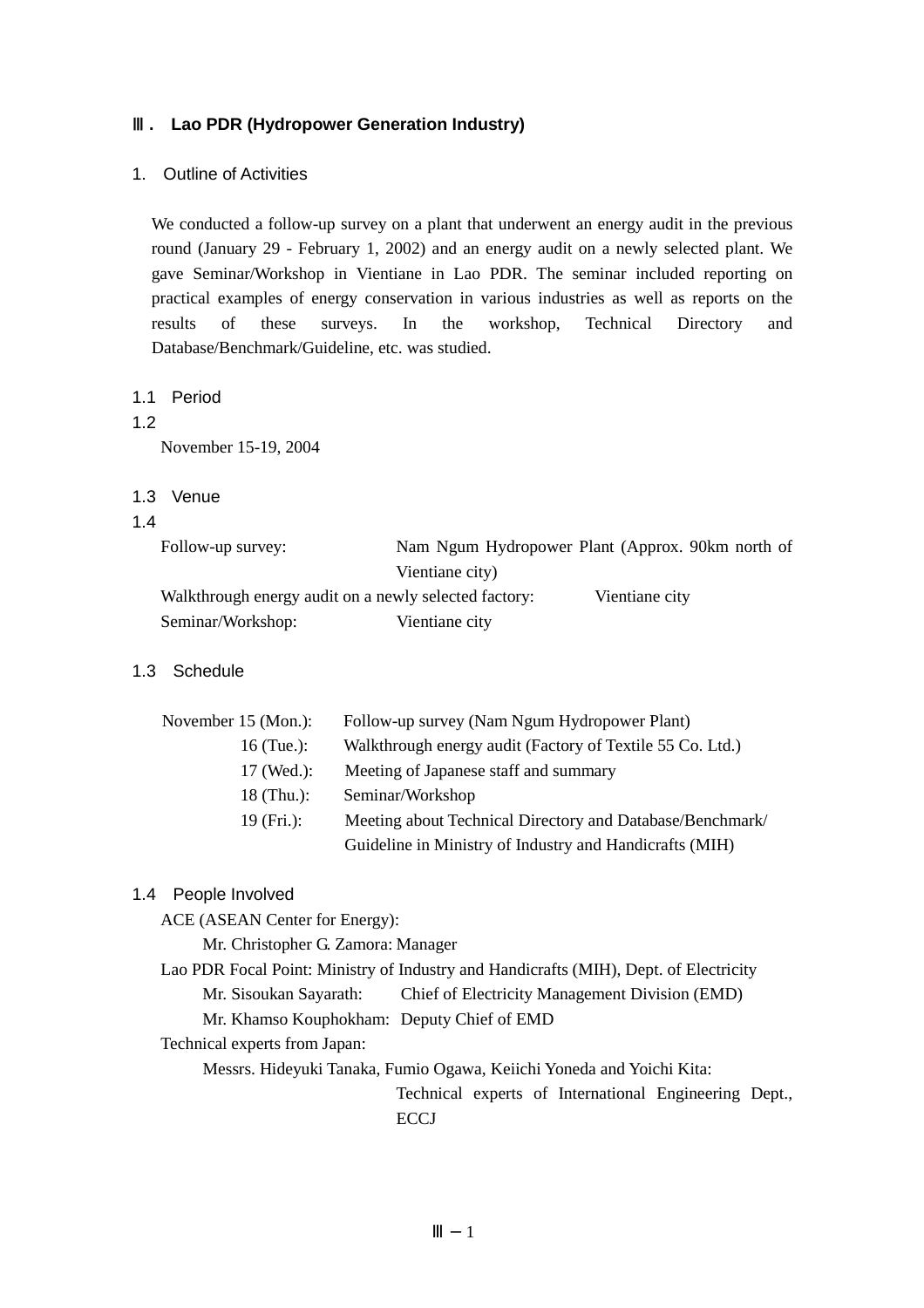### 2. Latest Situation of Energy Conditions and Industries in Lao PDR

#### 2.1 Energy Situation in Lao PDR

#### (1) Overview

Lao PDR has a total population of 5.6 million people. The country's GDP is mainly made of agricultural activities. In 2003, agricultural product accounts for 48 percent of total GDP, while industrial sector contributes only 26 percent. In the industrial sector, electricity sector is plying an important role in gaining revenues for the sector development. In pursuing the government's policy in eradicating the nationwide poverty and getting rid of in the least-developed-country list, electricity sector development is considered as the basic infrastructure. By 2020, the country has a target of increasing electrification ratio up to 90 percent of the country's total households. In 2004, the ratio has reached 44 percent.

Energy sector in Lao PDR is under the responsibility of different organizations. There is no single organization that is responsible for the whole energy sector like. But those organizations are in charge of each energy type. Fore example, Ministry of Industry and Handicrafts is responsible for the electricity sector and Ministry of Commerce is for gas and oil. In terms of energy planning and management, it is carried individually by sector. With regards to energy efficiency and conservation, the Ministry of Industry and Handicrafts is proposed to be leading in developing policy and legislations of the energy efficiency and conservation. After joining ASEAN in 2003, Lao PDR has been participating the Energy Efficiency and Conservation program with other ASEAN member countries. Through this participation, many concerned governmental and private officials got trainings of energy efficiency and conservation in buildings and industries.

In Lao PDR, just like in other Southeast Asian countries, energy is fundamental to socio-economic development. The demand for energy of the country is expected to increase rapidly due to high rising economic and population growth rates. And large proportion of this demand will be met by imported energy to meet domestic requirements. In 2003, the country's energy consumption was 3,852 KTOE and about 49 % is met by imported energy.

(2) Energy Situation in Industry

It is expected that the industrial sector will become a major sector in the economy as the Lao government has a goal to industrialise and modernise the country. Even though in 2003 energy consumption in the industrial sector was only around 6 percent of total, this figure will rise and be more than those of other sectors. Energy consumption of the industry in 2003 has accounted for 249 KTOE, while it was 3,332 KTOE for residential sector. At the moment, Sepong gold mining is the biggest electricity consumer in the country, which has power demand of 30 MW. In the near future, such energy intensive plant will be developed in many sites, especially for industrial mining.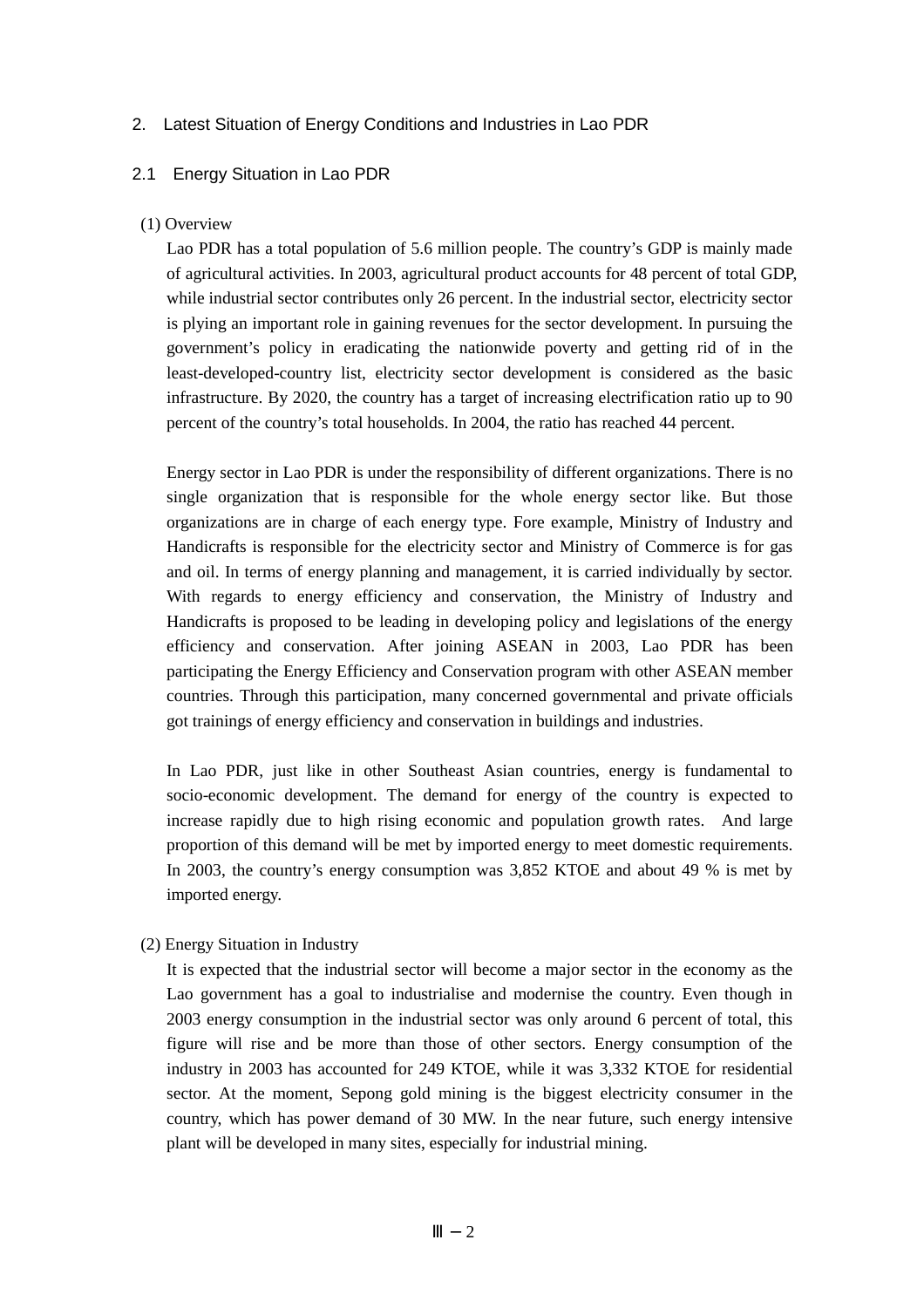In Lao PDR, the legislations and guidelines on energy efficiency and consumption are not established yet, as up to now most of the government's efforts are made on an increase of electrification ratio and provide electricity to industrial development sites. However, there are some evidences showing that many industrial sites have their own energy management system, in particular in reducing and conserving energy in their factories. Since 2002, the country is introducing the current electricity tariff system, which increases monthly by 2.3 percent. This system of tariff makes most consumers, especially industrial and business ones taking care of their electricity consumption. Until June 2004 the monthly increase of electricity tariff has been cancelled, and now Electricity tariff for industry is about 6.17 US cents per kWh. Some factories have developed energy saving activities including energy auditing which are undertaken by their own personnel. In addition, the Ministry of Industry and Handicrafts, ASEAN Centre for Energy and Energy Conservation Centre of Japan co-organized a number of in-country workshops and seminars for the industrial staff on energy auditing and management.

(3) Energy Situation in Hydropower Generation Industry

In Lao PDR, more than 96 percent of electricity supplied is from hydropower plants. The hydropower scheme is being developed for two purposes, domestic and export supplies. In terms of export, at the moment, Lao PDR has two plants namely; Theun Hinboun Hydropower plant with installed capacity of 220 MW and another, Houay Ho Hydropower Plant with installed capacity of 150 MW. These two plants are under concession agreement with the joint ventures of overseas private and Lao companies. The power generated by these 2 plants is exported to Thailand. In addition, Lao PDR plans to develop additional hydropower sites for electricity export to neighbouring countries. This development is also considered as an important aspect of the government in enrichment of the economy in particular of gaining income to the country.

If compared with other industrial plants, hydropower generation industry does use less energy. The energy used in this industry is mostly in the form of electricity and mainly for lighting and pumping water. In the past, there were little efforts on energy savings in hydropower plants in Lao PDR. Most efforts are made only to keep the hydropower plants in a good working condition and often not paying attention to energy usage in the plants. In 2002, Lao government has requested Energy Conservation Centre of Japan (ECCJ) via ASEAN Energy Efficiency and Conservation Sub-Sector Network to assist Lao PDR to conduct energy audit in Nam Ngum Hydropower Plant. This plant began its operation from 1971 the efficiency of the production have been decreased and energy consumption in the plant was also high. Now, because of the well implemented measures and recommendations by the Japanese technical experts in that energy auditing, the amount of energy used for the plant has been reduced and more importantly efficiency of production has been also improved.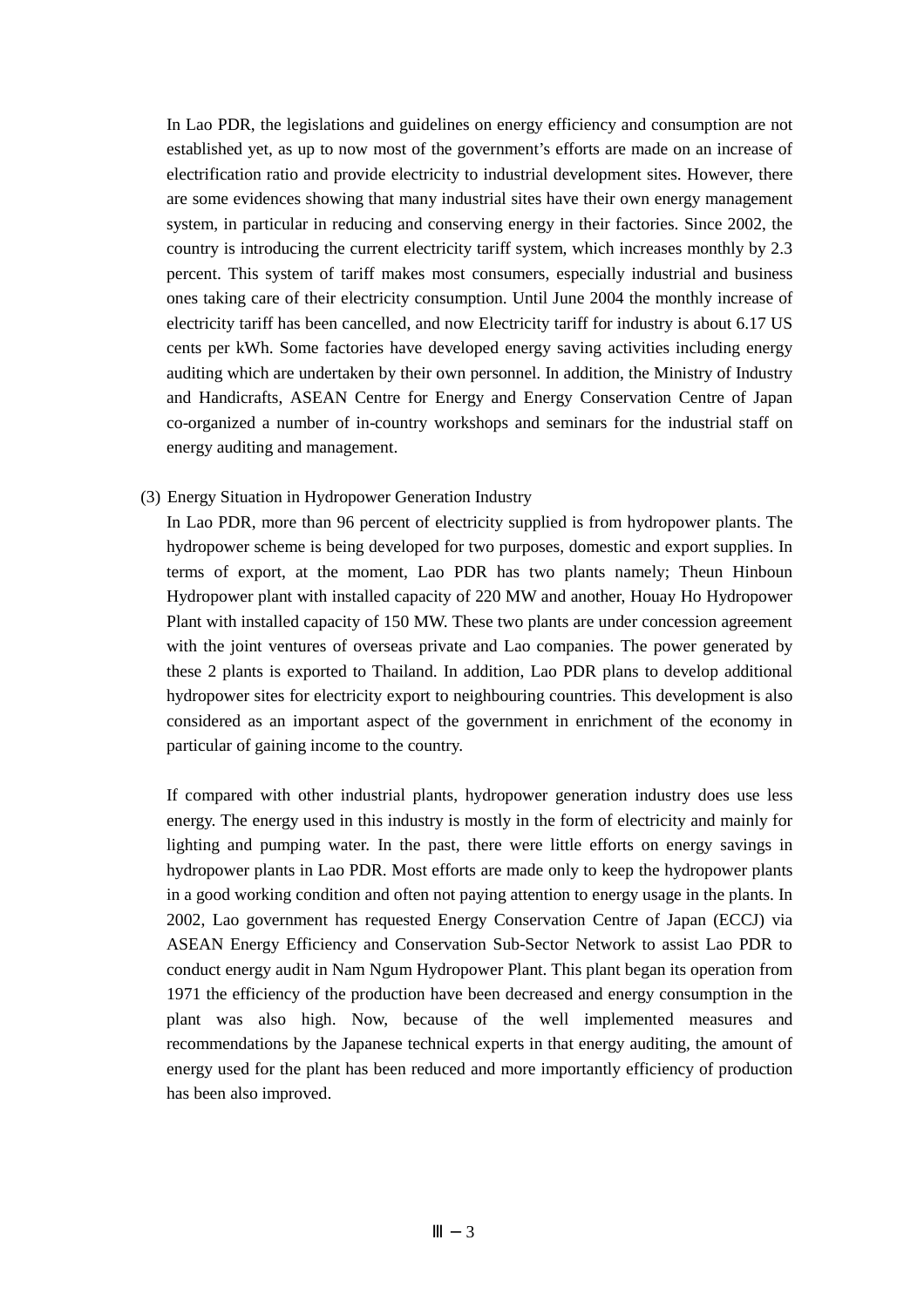### 2.2 Situation of Industry in Lao PDR

#### (1) Overview

For the past ten years, there are some big investments in industrial sector, especially in hydropower development sites and mining sites. For hydropower development in the same period, there were four hydropower plants built with a total installed capacity of 460 MW. In 2003, the gold and cooper mining is being developed in Sepong district of Savannakhet province. Apart from hydropower and mining plants, Lao PDR has got other industries such as cement, garment, metal, timber, brewery and soft drinks.

### (2) Situation of Hydropower Generation Industry including Promotion in EE&C

Lao PDR can produce power energy annually of around 3,500 GWh. The below Table -2-1 shows major hydropower plants and their annual production of energy in MWh. In this table, two plants namely; Theun Hinboun and Houay Ho are under private ownership or Independent Power Producer Scheme. The two plants are developed for exporting energy to Thailand. The remaining plants belong to Electricite du Lao PDR (State-owned enterprise).

|                |                             |              |            |                           |            | $\sqrt{2}$ . Thus is the set of $\mathbf{H}$        |
|----------------|-----------------------------|--------------|------------|---------------------------|------------|-----------------------------------------------------|
| $\rm No$       | Name of<br>hydropower plant | 2000         | 2001       | 2002                      | 2003       | 2004                                                |
|                | Nam Ngum                    | 1,117,005.00 |            | 1,138,574.72 1,153,049.64 | 919,852.30 | 961,399.00                                          |
| 2              | Theun Hinboun               | 1,483,788.15 |            | 1,507,498.70 1,454,594.94 |            | 1,432,080.00 1,527,713.75                           |
| 3              | Houay Ho                    | 617,550.42   | 592,512.58 | 579,313.27                | 429,219.44 | 402,069.81                                          |
| $\overline{4}$ | Xeset                       | 168,016.35   | 147,574.63 | 155,707.57                | 157,352.34 | 112,264.00                                          |
| 5              | Nam Leuk                    | 263,486.30   | 237,177.10 | 226,787.10                | 211,677.50 | 219,879.00                                          |
| 6              | Xelabam                     | 24, 263. 16  | 25,403.29  | 23,732.94                 | 17,770.60  | 15,799.00                                           |
| 7              | Nam Ko                      |              |            | 5,000.41                  | 5,306.80   | 4,509.00                                            |
| 8              | Nam Dong                    | 5,735.97     | 4,762.29   | 5,827.52                  | 4,881.23   | 4,936.00                                            |
|                | Total                       | 3,679,845.35 |            |                           |            | 3,653,503.31 3,604,013.39 3,178,140.20 3,248,569.55 |

Table -2-1 Annual Hydropower Generation

(Unit: MWh)

In the near future, the Lao government plans to develop a number of hydropower plants both for domestic and export purposes. For domestic supply, 7 new projects are proposed to be built in order to meet the energy demand of the country by 2020. These plants are Xeset 2, Nam Sim, Nam Bieng, Nam Ngiep 1, Nam Chia, Houay Lam Phan Gnai, and Nam Theun 2 (for domestic). For export scheme, the government has signed some agreements of power deal with Thailand and Vietnam. The planned projects for export are Nam Theun 2, Xekaman 3, Nam Mo, and Nam Ngum 3.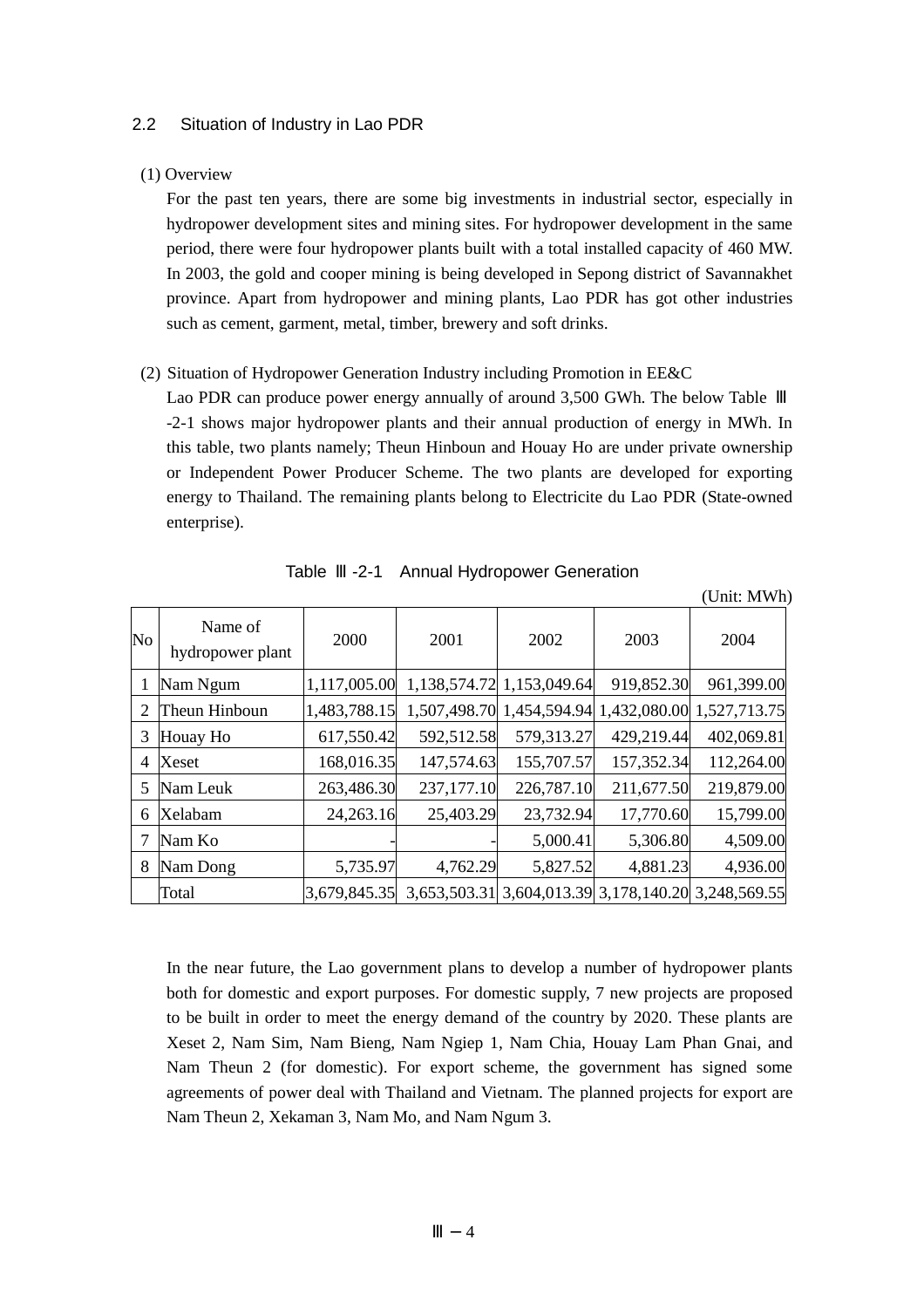The information relating to promotion of Energy Efficiency and Conservation in the hydropower is generally limited, except those of Nam Ngum hydropower plant. In the near future, it will be very useful to introduce promotion of Energy Efficiency and Conservation for other plants by taking Nam Ngum hydropower plant as an example. The Nam Ngum plant demonstrated excellent practices in saving energy that is good for the economy and people of Lao PDR.

## 2.3 Situation in Lao PDR

(1) General condition

| - Area:                      | $240,000$ km <sup>2</sup> |                                                      |  |  |
|------------------------------|---------------------------|------------------------------------------------------|--|--|
| -Population:                 |                           | 5.526 million (2002)                                 |  |  |
| - Religion:                  |                           | Buddhism.                                            |  |  |
| - System of government:      |                           | People's Democratic Republic                         |  |  |
| - Economy: Major industries: |                           | Agriculture, forestry/ wood processing and           |  |  |
|                              |                           | hydropower generation                                |  |  |
| Per capita GDP:              |                           | US\$ 365 (2002)                                      |  |  |
|                              | Economic growth rate:     | 5.9% (2002)                                          |  |  |
| Currency:                    |                           | Kip, $US$1 = 10,800$ Kip (As of November,            |  |  |
|                              |                           | 2004)                                                |  |  |
| - Economic overview:         |                           | The introduction of market economy and the policy of |  |  |
|                              |                           | open economy have been promoted. Currently the       |  |  |
|                              |                           | nation's economy is slowly recovering<br>through     |  |  |
|                              |                           | promotion of foreign investments, etc.               |  |  |

(2) Energy situation in Lao PDR

Energy sources and fuel/electricity consumptions in Lao PDR are shown in Figure  $-2-1$ . As energy source, fuel oil makes up the largest share, followed by electric power and renewal energy (RE, mainly biomass energy). About a half of fuel and electricity go for residential use. Industrial sector is the third largest user of fuels after transport sector and the second largest user of electricity following residential sector. It would be very important to raise energy conservation activities in the industries from now.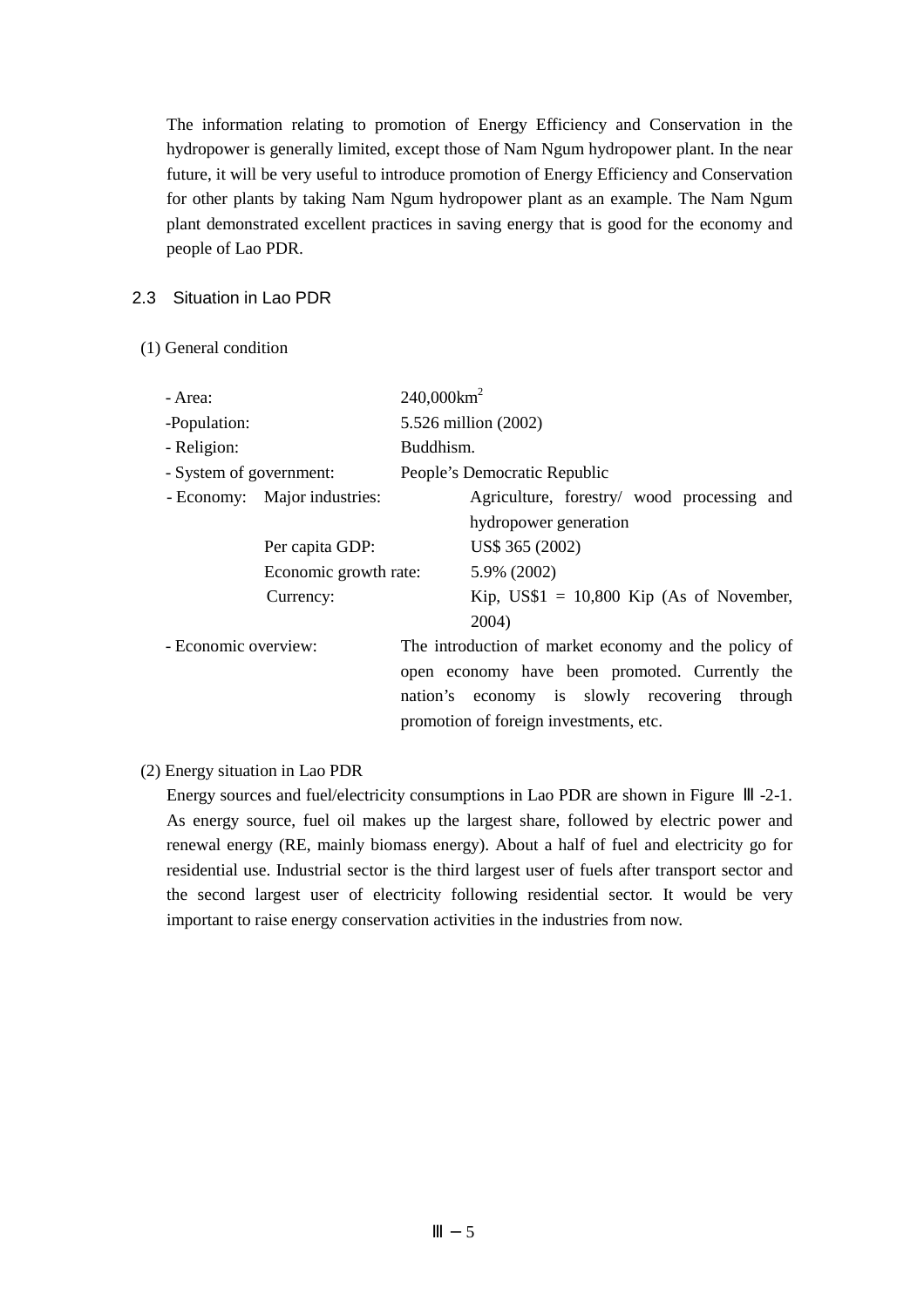

Figure -2-1 Energy Consumption Share in Lao PDR (Source: EE&C Programs of Lao PDR (MIH, Lao PDR)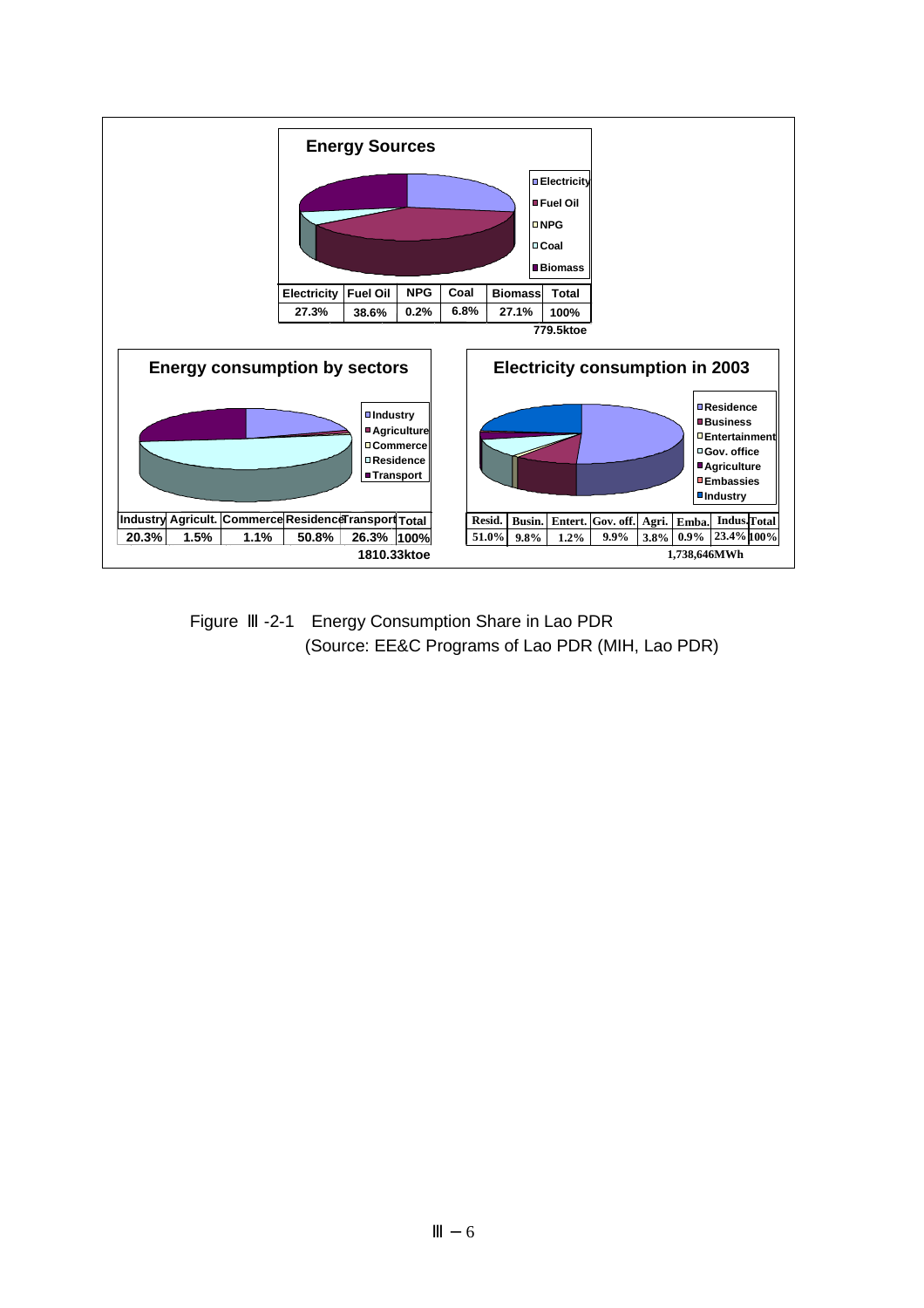## 3. Follow-up Survey on Nam Ngum Hydropower Plant

## 3.1 Outline of Num Ngum Hydropower Plant

This is a concrete dam-type power station located 90km north of Vientiane. Num Ngum hydropower plant was constructed in 3 phases with the financial cooperation of various foreign countries.



Photo -3-1 Exterior View of Nam Ngum Hydropower Plant

In Phase I of the plant construction, which began in 1968, 2 power units with installed capacity of 15MW (No. 1 and No. 2) and a 115kV-70MVA substation with one high-voltage line were constructed and connected to the grid network in Nong Khai in Thailand owned by EGAT (Electricity Generating Authority of Thailand) via substation in Vientiane. Power transmission was started in 1971.

In 1976, Phase II started and 2 more power units with installed capacity of 40MW (No. 3 and No. 4) and an 115kV substation with 2 high-voltage lines were constructed and connected to the Thanaleng substation in Udon in Thailand. The operation was started in 1978.

Phase began in 1983 and one power unit with the generation capacity of 40MW (No 5) was constructed and the operation was started in1984.

The equipment subject to the previous energy audit and the current follow-up survey is the lastly constructed No. 5 unit.

The reason why No. 5 unit was chosen for the survey was that this equipment had not been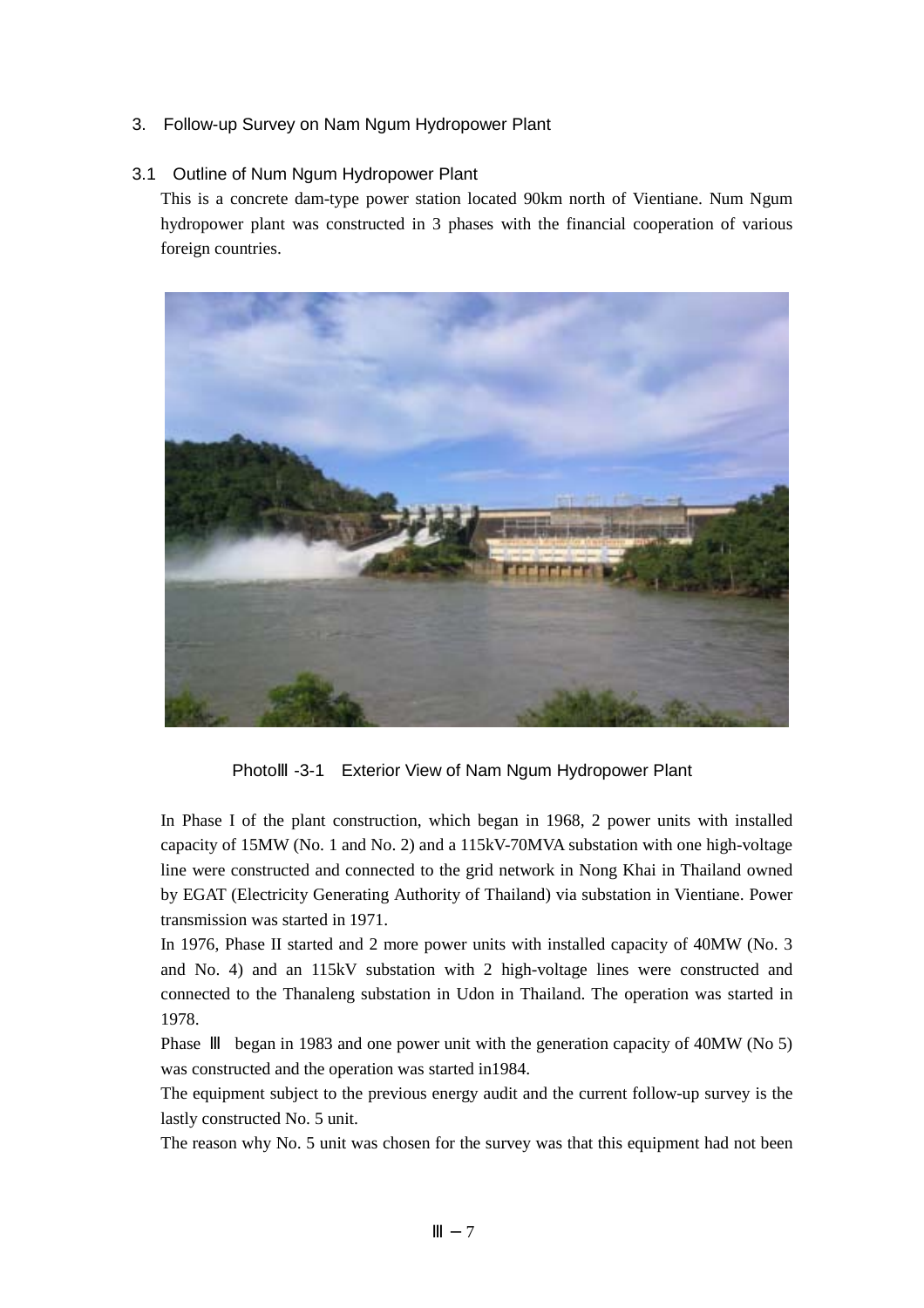overhauled once since its operation was commenced in 1984 and it was anticipated that the deterioration in efficiency of its hydraulic turbine would be most significant of all. (No. 1 & 2 and No. 3 & 4 were overhauled in 1981 and 1990 respectively and No. 1 and No. 2 were subjects of the Rehabilitation and Modernization Project implemented in 2002 with the aid from Japan.)

- 3.2 Summary of the Results of the Previous Energy Audit The results of the previous survey are briefed below.
- (1) Date of survey: January 28 (Mon.) February 1 (Fri.), 2002
- (2) Examiners:

Mr. Yasunori Serizawa: GM of International Engineering Dept., ECCJ and Mr. Nobunari Kawamoto: technical specialist, ECCJ

## (3) Outline of equipment surveyed

Outline of power plant having equipment concerned, Name of power plant: Nam Ngum Hydropower Plant Generation capacity: Sum total 150,000 kW (155,000 kW from 2004) Total of units: No. 1 & No. 2: 30,000kW (35,000kW from 2004) Total of units: No. 3 & No. 4 : 80,000kW Unit No. 5: 40,000kW

## Reservoir:

| Catchments area                  | 8,460 $km^2$                  |
|----------------------------------|-------------------------------|
| Reservoir capacity (at EL. 212m) | 7,030 x $10^6$ m <sup>3</sup> |
| Submerged area (at EL. 212m)     | $370 \text{ km}^2$            |
| Full water level                 | $212.0 \text{ m}$             |
| Low water level                  | 196.0 m                       |
| Water depth in use.              | 16.0 <sub>m</sub>             |
| Dam:                             |                               |
| Type                             | Concrete gravity type         |
| Length of top of dam             | 468 m                         |
| Height                           | 75 m                          |
|                                  |                               |
| Intake gate:                     |                               |
| Type                             | Roller gate                   |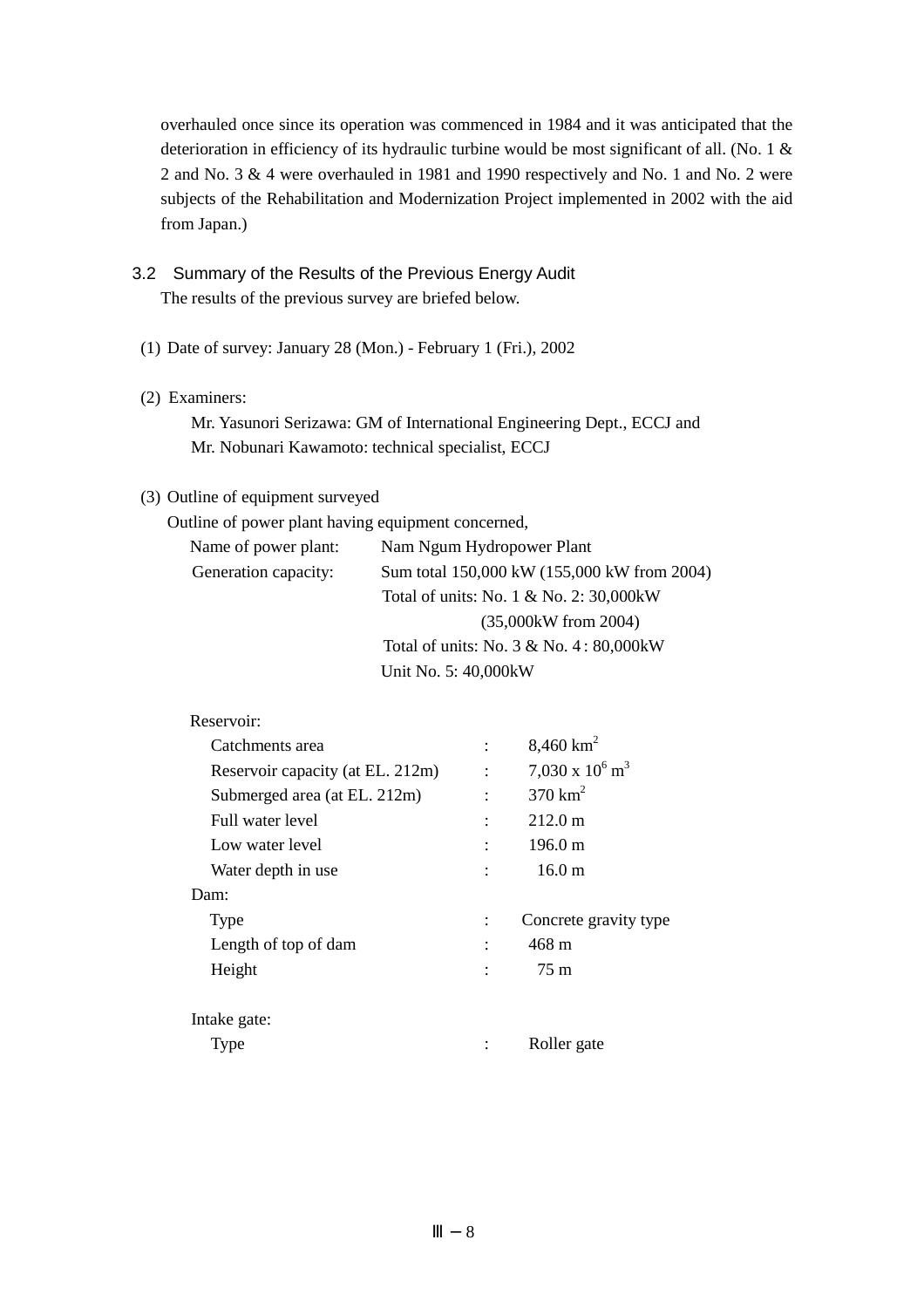## Pipeline:

|                    |                                        | Unit $1&&2$      | Unit $3&4$       | Unit 5           |
|--------------------|----------------------------------------|------------------|------------------|------------------|
| No. of pipelines : |                                        | 2                | 2                |                  |
| Diameter           |                                        | 3.4 <sub>m</sub> | 6.0 <sub>m</sub> | 6.0 <sub>m</sub> |
| Length             | $\ddot{\cdot}$                         | 50 <sub>m</sub>  | 55 <sub>m</sub>  | 55m              |
|                    |                                        |                  |                  |                  |
| Power plant:       |                                        |                  |                  |                  |
| Type               | : Semi-basement                        |                  |                  |                  |
| <b>Size</b>        | : H20 m $\times$ W16 m $\times$ L107 m |                  |                  |                  |

Hydraulic turbine:

|                 |                           | <b>Unit 1&amp;2</b> | <b>Unit 3&amp;4</b> | Unit 5            |
|-----------------|---------------------------|---------------------|---------------------|-------------------|
| <b>Type</b>     |                           | Francis             | Francis             | Francis           |
| Power output    |                           | 15,500kW            | 53,000kW            | 53,000kW          |
| Maximum head    | $\ddot{\cdot}$            | 45.5m               | 45.5m               | 45.5m             |
| Standard head   | $\ddot{\cdot}$            | 32.0 <sub>m</sub>   | 32.0m               | 32.0 <sub>m</sub> |
| Rotating speed  | $\ddot{\cdot}$            | $176.5$ rpm         | 136.4rpm            | 136.4rpm          |
| Manufacturer    | $\ddot{\phantom{a}}$      | Hitachi, Ltd        | Hitachi, Ltd        | Hitachi, Ltd      |
| Commencement of |                           | 1971                | 1978                | 1984              |
| operation       | ٠<br>$\ddot{\phantom{0}}$ |                     |                     |                   |

Power generator:

|                 |                | Unit 1&2     | Unit $3&4$ | Unit 5       |
|-----------------|----------------|--------------|------------|--------------|
| Rated output    | $\ddot{\cdot}$ | 17,500kVA    | 50,000kVA  | 50,000kVA    |
| Rated voltage   | ٠              | 11kV         | 11kV       | 11kV         |
| Power factor    | $\ddot{\cdot}$ | 0.86         | 0.8        | 0.8          |
| Rated frequency | $\ddot{\cdot}$ | 50           | 50         | 50           |
| Rotating speed  | $\ddot{\cdot}$ | $176.5$ rpm  | 136rpm     | 136rpm       |
| Manufacturer    | $\ddot{\cdot}$ | Hitachi, Ltd | AEG        | Hitachi, Ltd |
| Commencement of |                | 1971         | 1978       | 1984         |
| operation       |                |              |            |              |

The structure of Nam Ngum Hydraulic Power Plant is shown in Figure -3-1.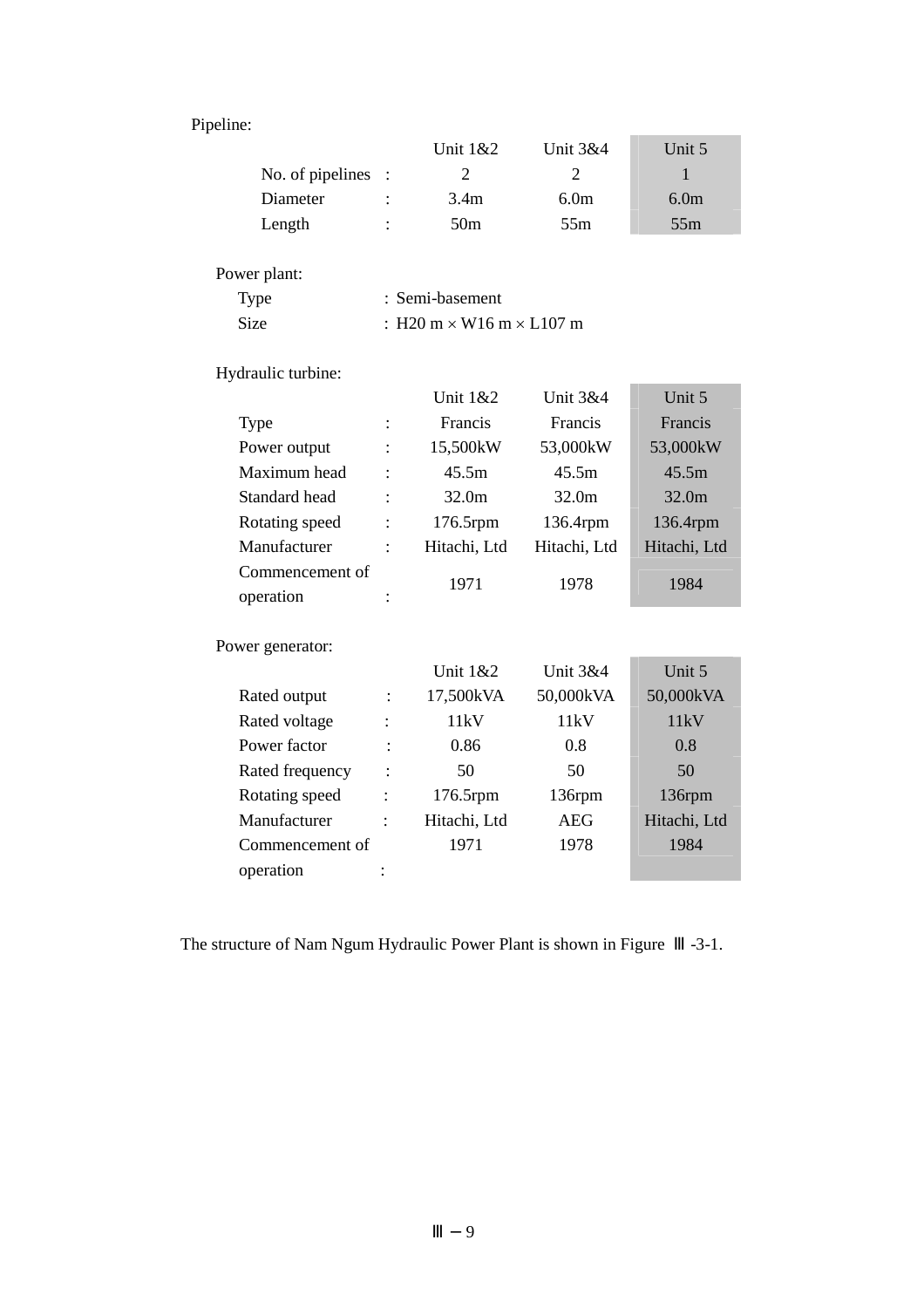

Figure -3-1 The Structure of Nam Ngum Hydraulic Power Plant

(4) Summary of the results of energy audit

As regards the operation of reservoir, although the water level of dam appears to drop due to drought, there were no increase in the frequency of ineffective discharges due to operation errors and no effective discharge at the time of the outage of hydraulic turbines/power generators, and thus, the inflowing water was utilized without waste. In addition, as the result of actual measurement, it was found that the maximum output of the hydraulic turbine had dropped by about 1,224kW (2.61%) compared to the time when the operation was started. (See Figure -3-2, 3)

Based on these results, the following improvement plans were proposed.

1) Retaining or increasing power generation (improvement of efficiency)

- a. Improve efficiency of hydraulic turbine
- b. Improve efficiency of power generator/transformer
- c. Improve management of reservoir (Install robot rain gauge)
- 2) Saving electricity used in the plant
- a. Turn off outdoor lighting
- b. Adopt inverter fluorescent lamps
- c. Employ intermittent operation of pressure oil pump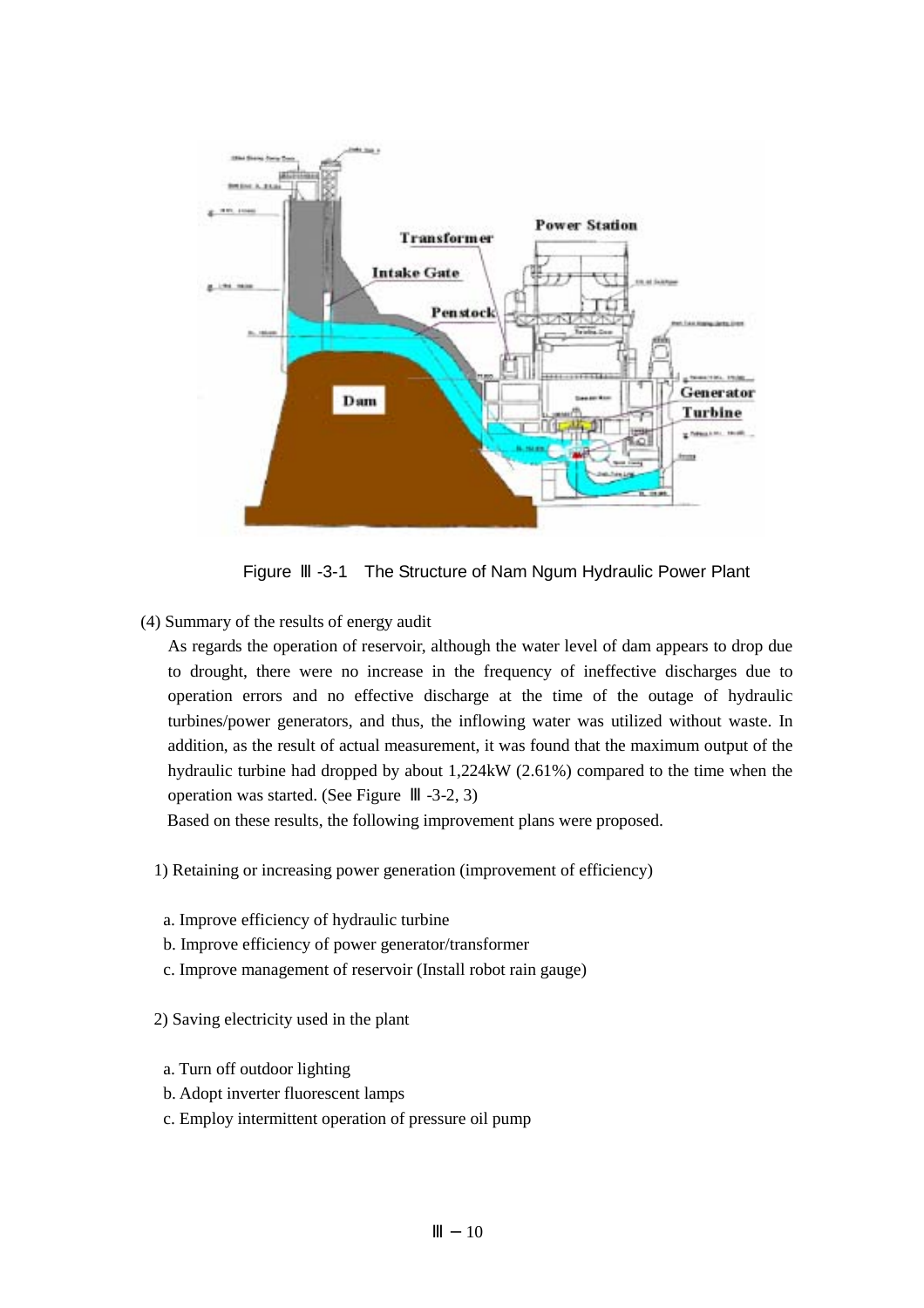

Figure II-3-3 Points Causing Losses Figure -3-3 Deterioration in Generating **Efficiency** 

## 3.3 Results of the Follow-up Survey on the Improvements Proposed in the Previous Energy Audit

(1) Date of survey: November 15 (Mon.), 2004

(2) Examiners: Messrs. Hideyuki Tanaka, Fumio Ogawa, Keiichi Yoneda and Yoichi Kita: Technical experts of International Engineering Dept., ECCJ Participants: MIH Mr. Sisoukan Sayarath ACE Mr. Christopher Zamora

(3) Interviewees: Nam Ngum Hydro Power Plant

Mr. Vanthong Khamloonvylayvong (Deputy Manager of the plant) Mr. Phet Sychaleune (Manager of Electrical Dept.)

(4) Check on the progress in the improvement plans proposed in the previous audit We had a Q and A time based on the answers to the questionnaire we had requested in advance. It happened that our report on the previous audit had not been delivered to the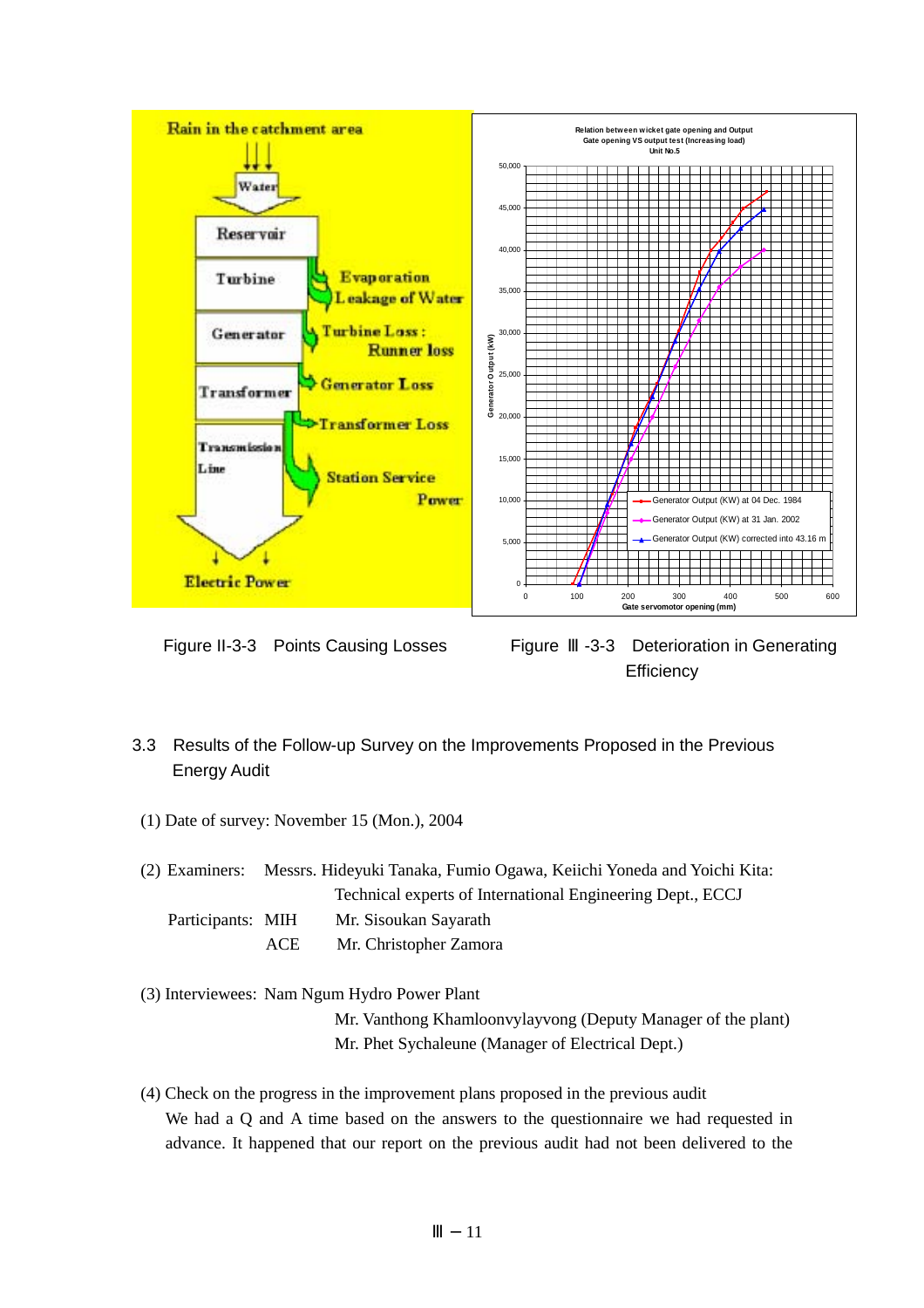plant side and they received it only one month before our current visit with them. However, they were thankful for the report and said that it provided very useful material.

The implementation status is described below. Except for very costly proposals, almost all of our suggested plans had already been implemented.

1) Retaining or increasing power generation (improvement of efficiency)

a. Improvement in efficiency of hydraulic turbine

It was implemented.

They tried to recover the efficiency by comprehensively repairing the water paths including coating of pipeline with the overall focus on the repair of the runner damaged from cavitations.

They said that they carefully carried out the process obtaining advice from the manufacturer because this improvement involved the repair of the core part of the equipment and therefore was technically difficult.

As can be seen from the chart, the efficiency improved from 97.39% to 98.7%. (Up of 1.3%)

As a result, the maximum output increased by about 520kW.



Photo -3-2 Runner Damage from Cavitations

b. Improvement in efficiency of power generator/transformer

It was under study.

As it involves a significant amount of money, it is likely that it will be realized when the funded program such as Rehabilitation and Modernization program that was applied to No. 1 and No 2 units becomes available.

c. Improvement in management of reservoir (Install robot rain gauge) It was not implemented.

According to Mr. Vanthong, as the data of Meteorological Center is available, the installation of a new rain gauge is not necessary.

According to a JICA specialist stationed in Lao PDR for a long time assignment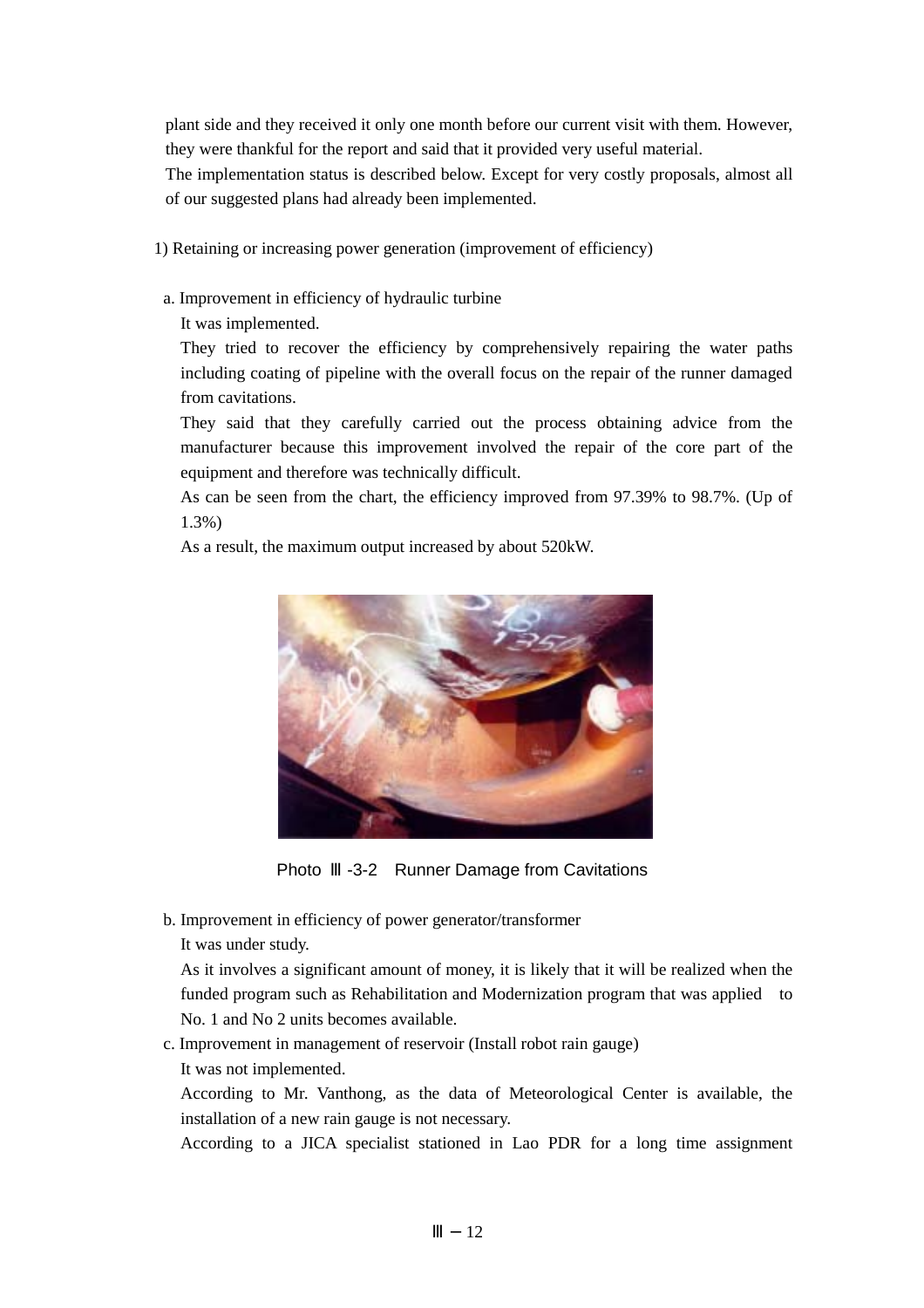(specialized in hydraulic power generation) who Mr. Vanthong consults with regarding the dam operation plan, it is very difficult to forecast water level of dam, particularly to make accurate forecasts as it is done not only based on the rainfall of the year concerned but also from the data on inflowing water quantity and water stage collected over the past 10 or more years. (Figure -3-4 Changes in water level)



Figure -3-4 Changes in Water Level

- 2) Saving electricity used in the plant
- a. Turn off outdoor lighting
	- It is practiced.

Outdoor illumination equipment was changed from  $400W \times 30$  lamps (Total: 12kW) to  $250W \times 30$  lamps (Total: 7.5kW) and saving electricity of 4.5kW has been achieved. Saving energy is totals 19,710kWh on an annual basis (8,760/2h).

As a next step, they plan to change to the illumination equipment of  $40W \times 55$  lamps (Total 2.2kW) in 2005.

b. Adopt inverter fluorescent lamps

It has not been practiced.

The reason is that inverter lighting apparatus is extremely expensive.

According to Mr. Vanthong, inverter lighting fixture made in New Zealand cost US\$ 6,000 (including installation cost).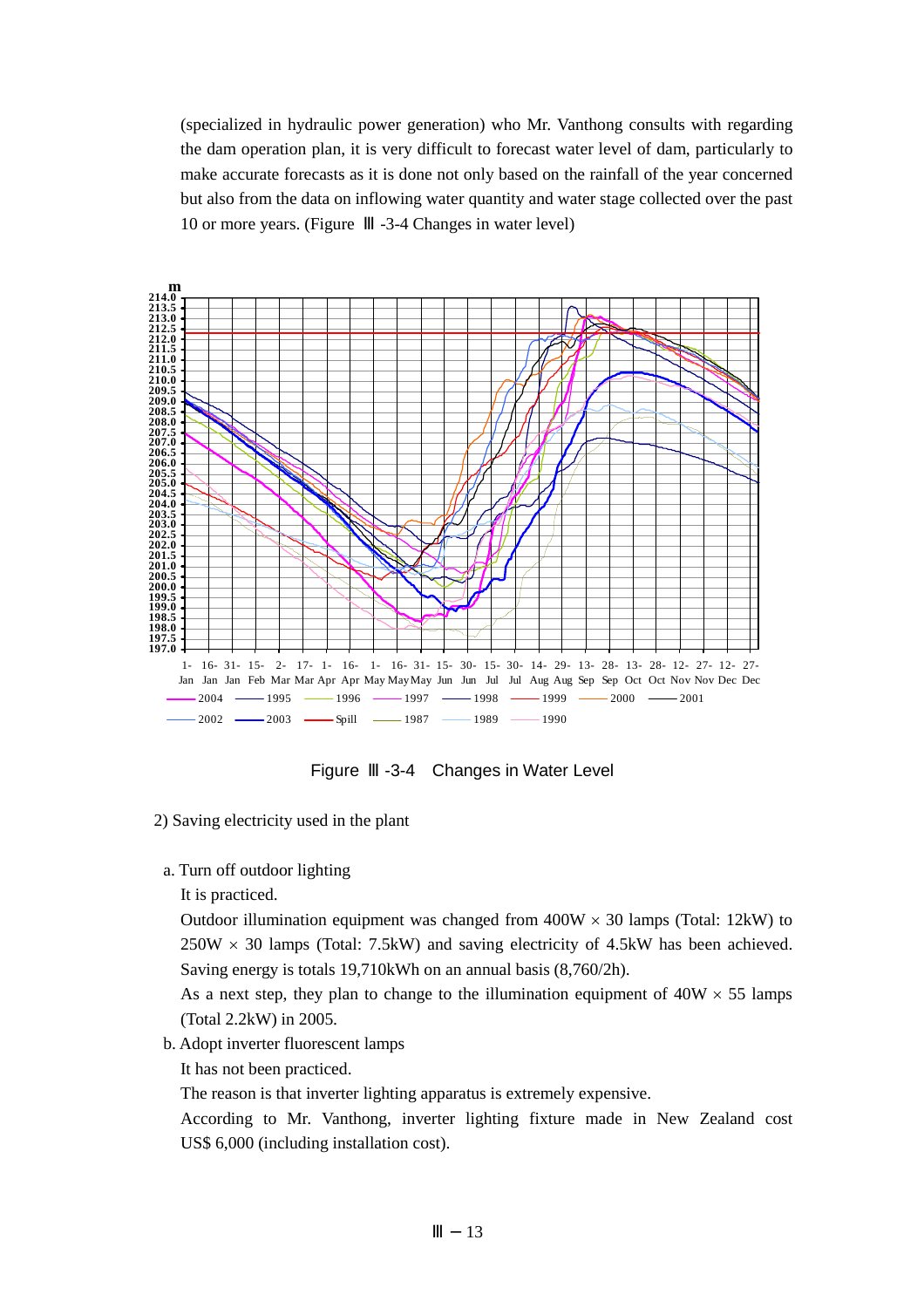As such lighting fixture costs several tens of thousand yen at a list price in Japan (excluding installation cost), we decided to send reference material from Japan when we are back.

c. Employ intermittent operation of pressure oil pump

Although the pressure oil pump had initially been controlled by automatic operating system, it looked to be running continuously because of too much oil leakage.

Through the improvement of the sealing part including the replacement of packing, oil leakage was avoided and load operation hour of pressure pump was shortened.

In the same way, compressed air leakage also was eliminated through the improvement of the sealing part and load operation hour of compressor was shortened. For both cases there was no reporting on specific energy reduction amount.

## 3.4 Results of the Current Survey

As an important operation assessment criterion for hydraulic power plant, annual total output is used. In other words, it measures how efficiently electricity was generated against the obtained water resource.

Generally speaking, with the highest average water stage with the fewest ineffective discharges, the maximum annual total output will be achieved.

(1) Changes in annual output (No. 5 power unit) (Figure -3-5 annual total output) This figure shows that in 2003, despite the low average water level due to the scarce of water resource, annual total output did not drop profoundly.

Compared to other years under the similar condition (1991, 1992, 1998), the operation efficiency is obvious.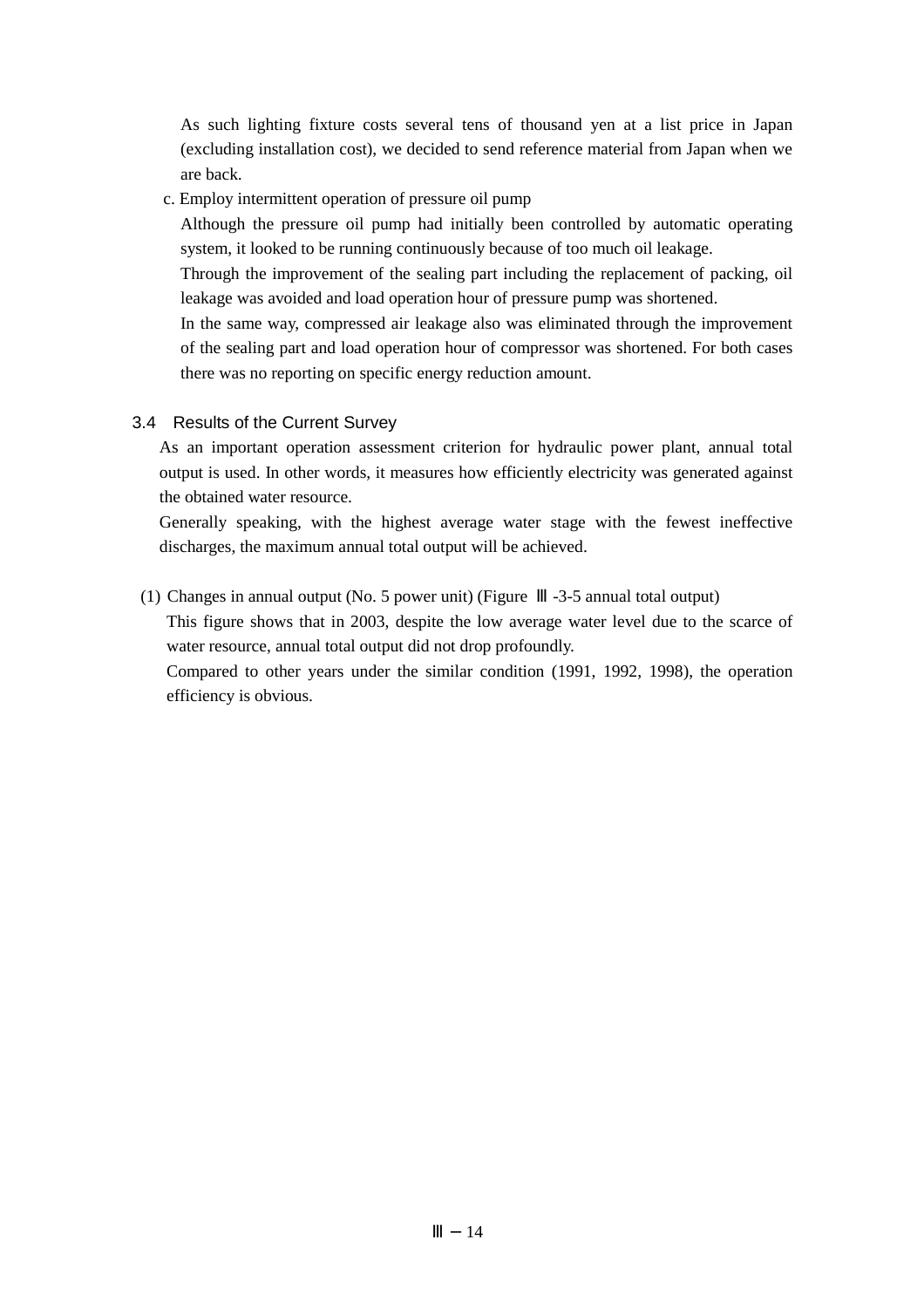

Figure -3-5 Annual Total Output (No.5 Power Unit)

(2) Changes in annual operating hours (No. 5 Power unit) (Fig. -3-6 annual total operating hours)



Figure -3-6 Annual Operating Hours (No.5 Power Unit)

This figure shows that in 2003, despite the low average water level due to the scarce water resource, total annual operating hours did not decrease significantly.

Compared to other years under the similar trend (1991, 1992, 1998), the annual operation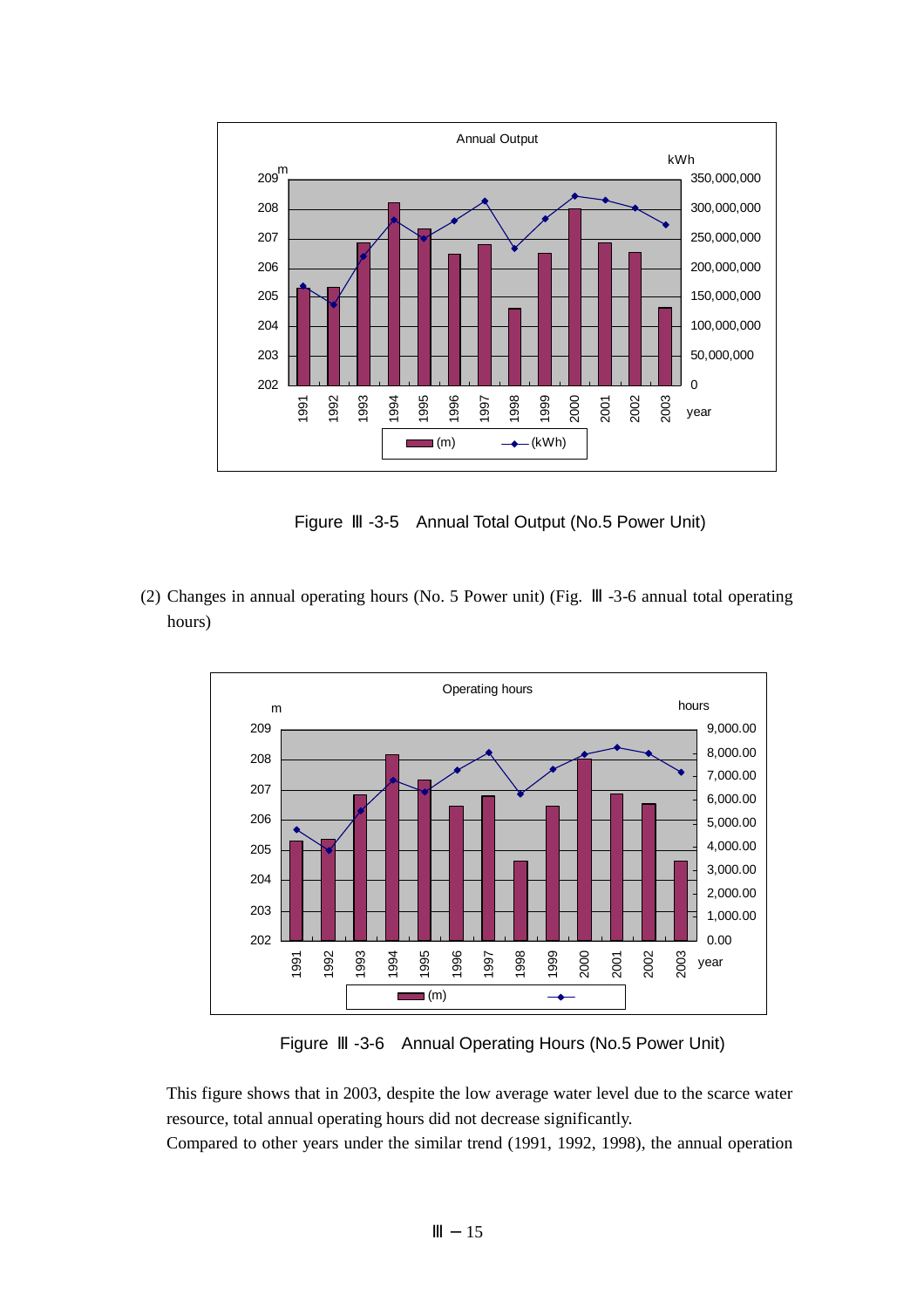time is lengthened.

(3) Changes in average power output (No. 5 unit)

Figure -3-7 shows that in 2003 despite the scarce water resource and low average water level, average generated output did not decrease significantly.

Compared to other years under the similar condition (1991, 1992, 1998), the operation efficiency is obvious.



Figure -3-7 Annual Average Output (No.5 Power Unit)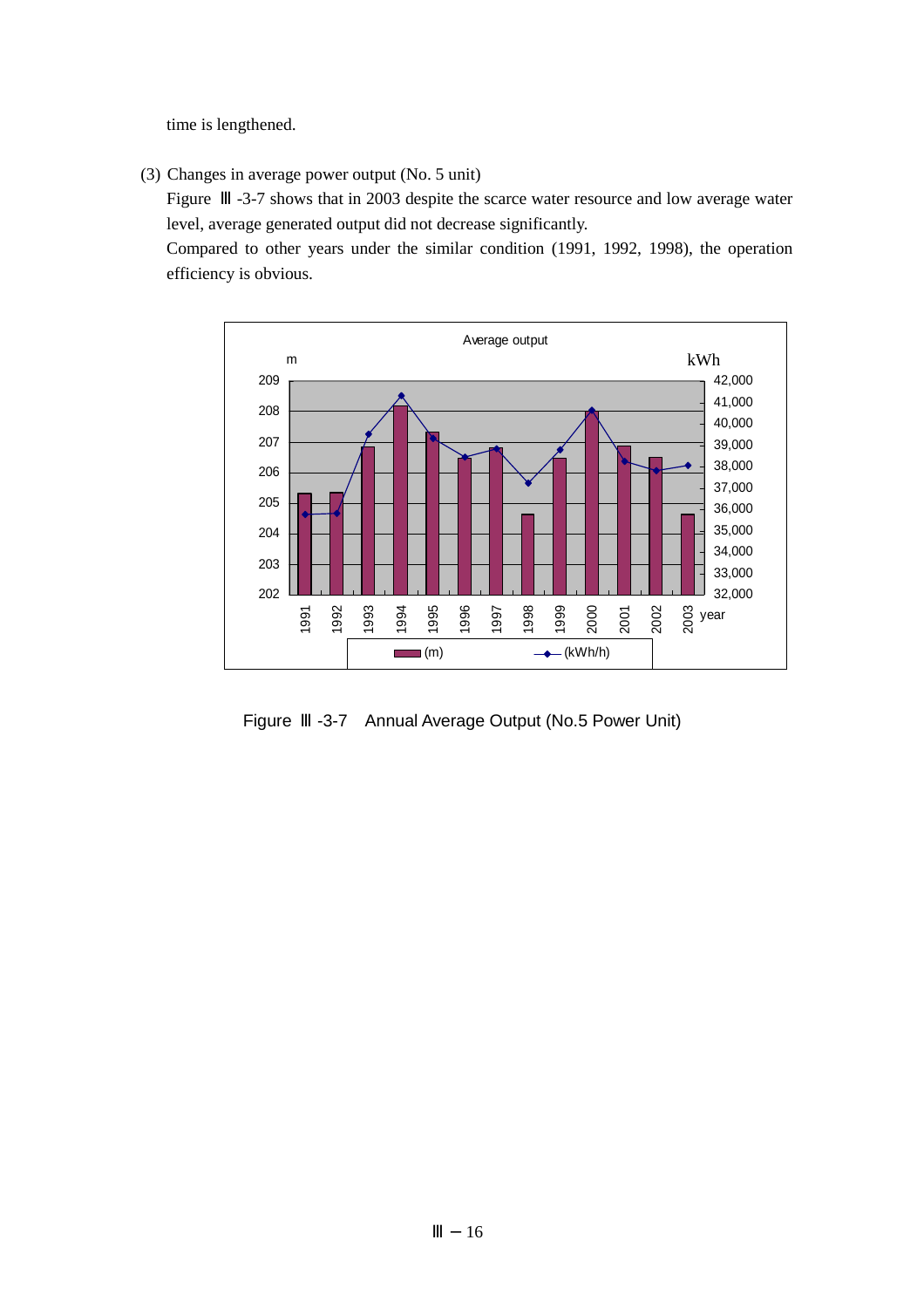4. Energy Audit on Factory of Textile 55 Co. Ltd.

We visited a garment factory located in Vientiane city and conducted a survey on their energy conservation activities. In Lao PDR, the garment industry is the second largest industry after the power generation industry and an important industry in terms of acquisition of foreign currency.

The survey was conducted with the following date and members.

| Morning, Tuesday November 16, 2004                         |  |  |  |
|------------------------------------------------------------|--|--|--|
| Messrs. Hideyuki Tanaka, Fumio Ogawa, Keiichi Yoneda and   |  |  |  |
| Yoichi Kita:                                               |  |  |  |
| Technical experts of International Engineering Dept., ECCJ |  |  |  |
| Mr. Sisoukan SAYARATH (MIH, Lao PDR)                       |  |  |  |
| Mr. Christopher Zamora (ACE)                               |  |  |  |
| Textile 55 Co. Ltd.                                        |  |  |  |
| Mr. PAPIN (Factory Manager)                                |  |  |  |
| Mr. WATT (Stuff)                                           |  |  |  |
|                                                            |  |  |  |

4.1 Outline of Factory of Textile 55 Co. Ltd.

This is a small-to-medium-sized garment factory where casual pants and jackets are manufactured for export.

The head quarters are in Thailand and this garment factory in Vientiane was constructed about 6 years ago.

After purchasing closing fabric, sewing/labeling/packing are done in this factory. Most of the products are apparently exported to European Union (EU).

The general manager of the factory, who is a French person living in Asia for many years, has been associated with the Thai owner over 20 years and is entrusted with the management of the factory from the opening of the factory. He said that he and Thai owner could take heart-to-heart communication with each other although they spoke only their own languages.

The brand's characteristics are low prices and good quality and the scale of the management staff is minimized (about 15 people).

Recently the second factory has been constructed and products for selling in supermarkets are manufactured there. 10 experienced workers are transferred from this factory each time to help upgrade the manufacturing level of the new factory.

The scene of workers in workplace of Textile 55 Co. Ltd Factory is shown in Photo -4-12.

(1) Product: Casual wear (Pants 90%, Jacket 10%), Importing of materials and exporting of all products

(2) Production volume: 60,000 pieces/month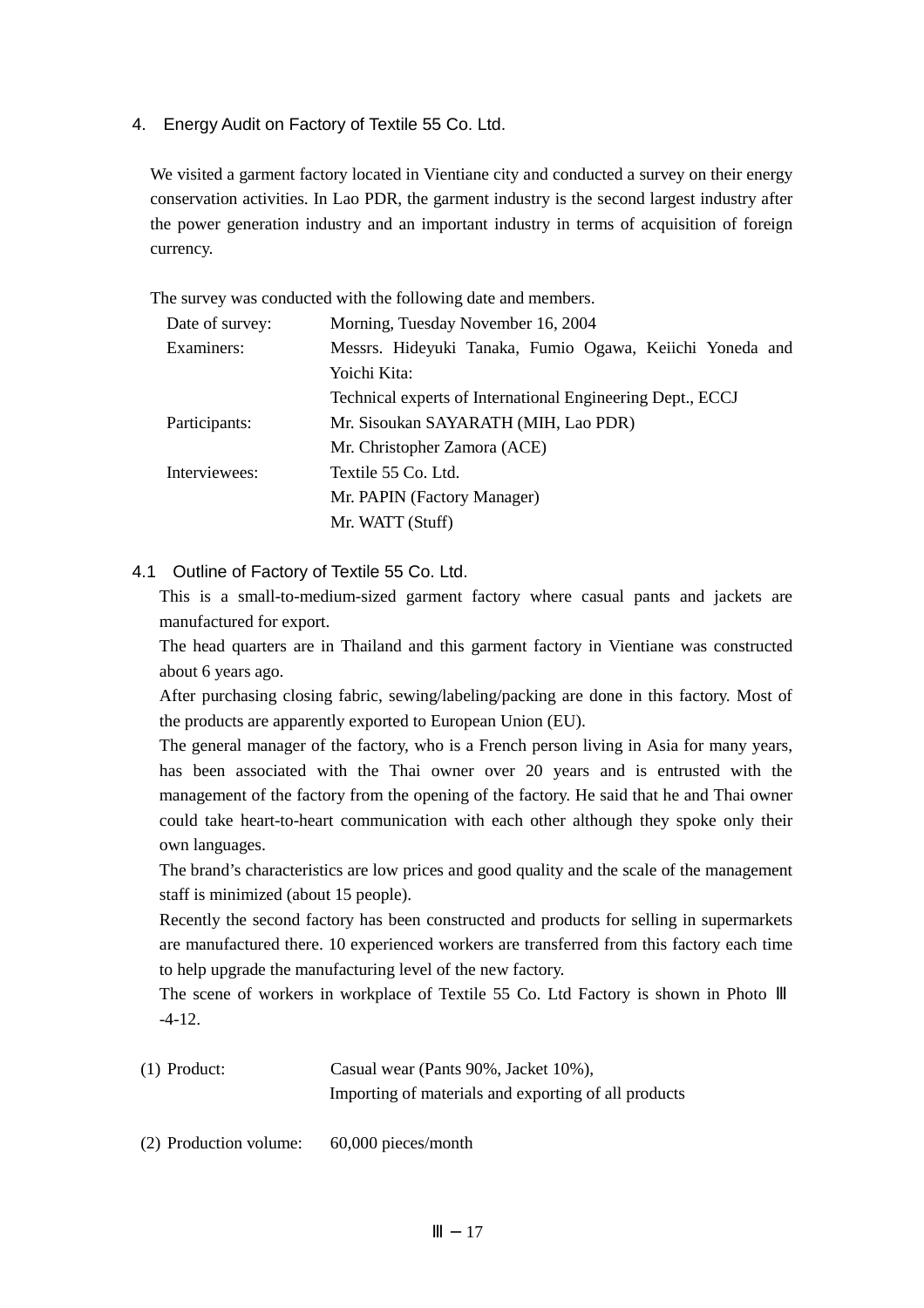(3) No. of employees: 568

(4) Working hours: 8:00~17:00 from Monday through Saturday Sometimes overtime working until 19:00 No shifts



Photo -4-1 Workers at Work in Textile 55 Co. Ltd Factory

## 4.2 Analysis of the Current Condition and Results

(1) Equipment in the factory

Under Mr. PAPIN's guidance, we conducted a site survey of the factory. We toured from the upstream to downstream of the manufacturing process and then, to utilities to check the current condition of the equipment.

Auditing flow

Pattern making place  $\rightarrow$  Yard of materials  $\rightarrow$  Cutting of clothing fabric  $\rightarrow$  Numbering and sorting  $\rightarrow$  Sewing by sewing machine in 5 lines  $\rightarrow$  Checking and adjustment  $\rightarrow$ Production of sample products → Compressor and boiler

There was no air conditioner in the factory except in the office, and only natural draft, ceiling fans and local fans were used.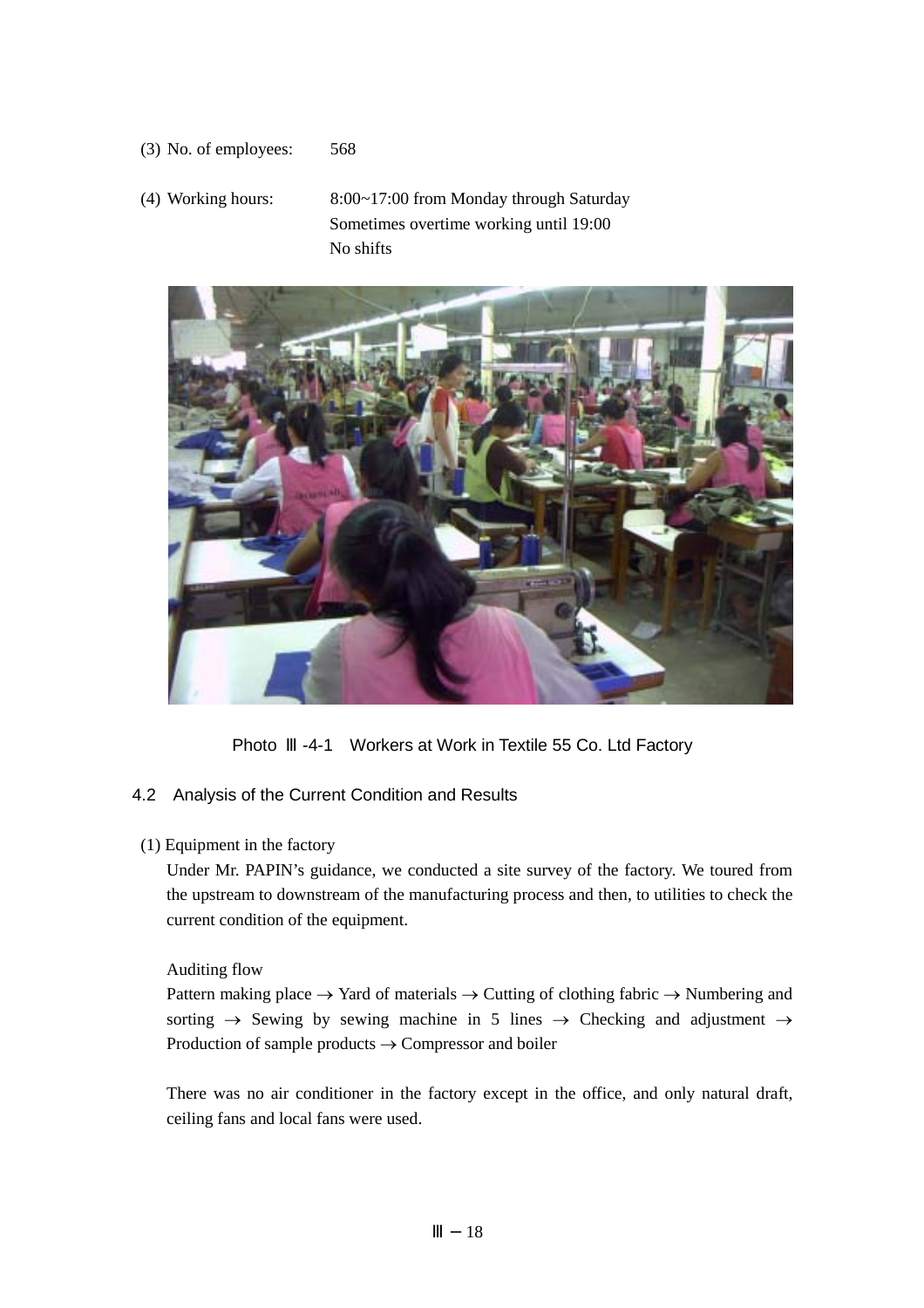Equipment of each spot in manufacturing process is as follows;

| <b>Fluorescent</b> lamps                                                              |  |  |
|---------------------------------------------------------------------------------------|--|--|
| <b>Fluorescent</b> lamps                                                              |  |  |
| 5 or so small-size electric cutting machines, fluorescent                             |  |  |
| lamps                                                                                 |  |  |
| 4) Numbering of cut fabric (Stamping): Fluorescent lamps, ceiling fans                |  |  |
| 230 sewing machines, fluorescent lamps, ceiling fans                                  |  |  |
| Fluorescent lamps, ceiling fans                                                       |  |  |
| 7) Packing/picking broken thread/ironing/hole-checking/putting price tags and labels: |  |  |
| Small sized air compressor, air blower and electric                                   |  |  |
| heating boiler                                                                        |  |  |
|                                                                                       |  |  |

(2) Specification of major equipment

| 1) Sewing machine:          | 1.3 HP = $0.975KW \times 230$ units          |
|-----------------------------|----------------------------------------------|
| 2) Ceiling and floor fan:   | $0.5$ HP $\times$ many                       |
| 3) Electric heating boiler: | 380V, Max 5.5 kg/cm2 Specification not known |
| 4) Air compressor:          | 3 HP, 5kg/cm2                                |
| 5) Air conditioning:        | Several units are in use in the office.      |
| 6) Lighting fixture:        | Many pair-type fluorescent lamps             |
| $7)$ Iron:                  | 5 units                                      |
| 8) Emergency generator:     | Not installed                                |

## (3) Manufacturing cost

Monthly manufacturing cost: US\$  $60,000 - 65,000/M$ Personnel expense accounts for 80% (approx. US\$85/month/person on a factory-wide average) and energy cost (electricity charge) accounts for 3.2 – 3.4%.

(4) Annual energy consumption

| Electricity:                                                          |            | Average for January to December 2003: 27,333kWh/M                               |
|-----------------------------------------------------------------------|------------|---------------------------------------------------------------------------------|
|                                                                       |            | $(= US$1,552/M)$                                                                |
| Average for January to September 2004: $29,290$ kWh/M (= US\$2,066/M) |            |                                                                                 |
|                                                                       |            | Increase in electricity unit charge: January $2003 = 545$ Kip/kWh (¥1 = 100Kip) |
|                                                                       |            | September 2004= $826Kip/kWh$ (1.52 as much of that of                           |
|                                                                       | Jan. 2003) |                                                                                 |

Electricity unit charge is extremely high compared to commodity prices.

Electric consumption by individual equipment is not measured and only the total monthly electricity consumption for the entire factory is obtained from receipts. No energy other than electricity is used. There is little water consumption and municipal water service is sufficient for the use of the factory.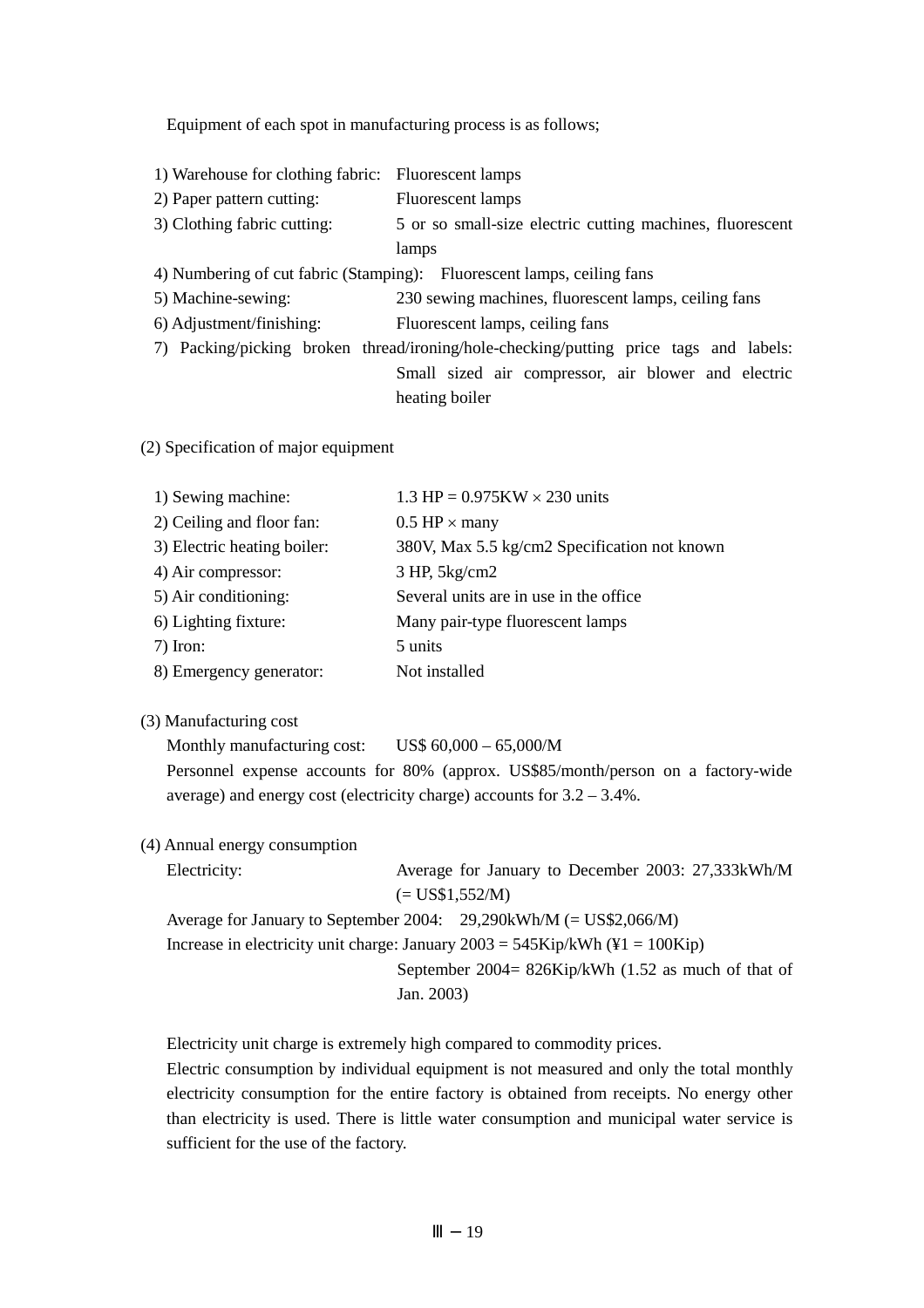(5) Energy conservation activities practiced

We toured the factory following the casual wear manufacturing process (in the order of numbers in (1) above). Although the electricity is used in many places, as the consumed amounts are small in all places and energy conservation will be hardly effective. Energy conservation efforts that have been made to date include completely turning off individual lights where it is light enough and individual switches where fluorescent lamps are removed.

The air conditioning equipment has not been used for about 5 years and air conditioning of the factory was shifted to ventilation by opening windows and ceiling fans.

They say this is preferable for the working environment.

Only 2 persons, Mr. Papin, Plant Manager and Mr. Watt, a young engineer, are in charge of management and they look quite busy. Although the parent company urges cost reduction, only small-scale energy conservation is practical and no measure has been taken. However, they were concerned about the ever-increasing electricity charge.

## 4.3 Proposed Improvements and Expected Effects

All the ceiling fans were in operation. The number of fans to be put in operation should be controlled depending on the rain season or dry season.

The size of the steam piping is small. Although thermal insulation was installed around the pipes, it had dropped in some parts. Thermal insulation should be enhanced.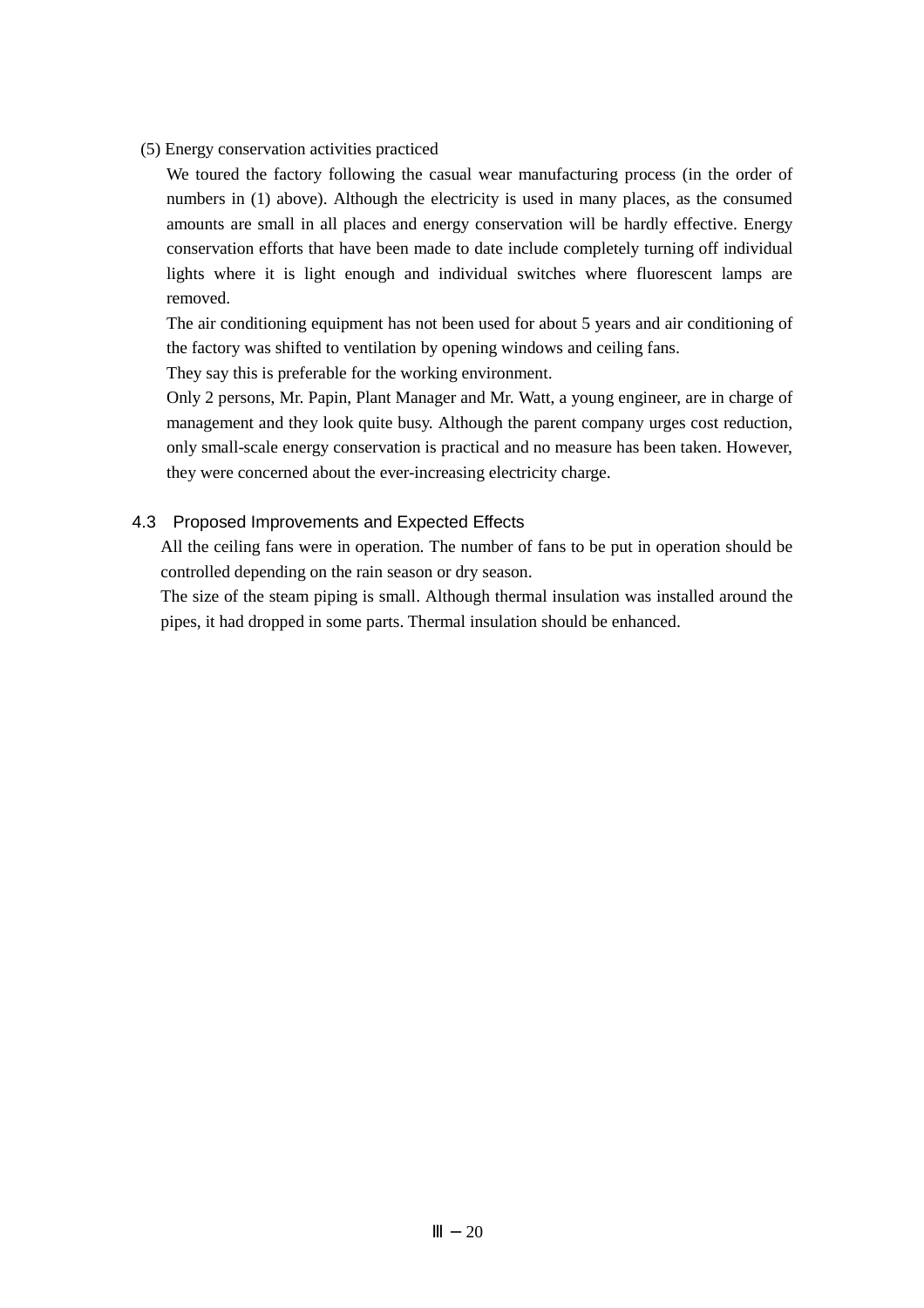#### 5. Results on Seminar-Workshop

#### 5.1 Summary

Mr. Houmphone, Director General of Department of Energy of MIH, expressed his strong support for the promotion of the theme of the current program in his speech that he made representing Lao PDR ahead of other speakers in the opening remarks. Mr. Houmphone, who had been responsible for the engineering management of Nam Ngum Hydraulic Power Plant until 1985, has a profound knowledge of energy. Mr. Tanaka of ECCJ told Japan's way of contributing to this project, the meaning of the theme of the current program, etc. Seminar-Workshop was well organized and proceeded smoothly and was concluded with great success. The following positive factors contributed to this result.

 We could have a discussion time with ACE and Lao PDR on the previous day and could prepare and distribute the updated agenda and handouts for Seminar-Workshop. Accordingly, the audience could understand the overall structure of the session and the content of each subject.

MC (Mr. Zamora of ACE)'s time management was very appropriate.

 Partial use of English/Lao PDR interpreter for only key points of the session underlined the points of the session and thus made it easy to understand. It also helped save time. In addition, as Mr. Khamso of MIH served as an interpreter, his translation of technical terms and technical matters was accurate and proper.

 Each presentation had enriched content and most participants listened to the end ardently. There was also a Q and A time with the audience of the conference.

 MC did a good job. Responding to the request for approval on the promotion of Technical Directory and DB/BM/GL proposed in the end of the session, the majority of the participants raised their hands. The session was concluded with great success.

This Seminar-Workshop received Lao PDR state television coverage, and the conference was videotaped (Aired on evening news on 7:00 P.M.) It was a very meaningful event in the light of promotion of energy conservation to general public.

- (1) Venue: Lane Xang Hotel, Vientiane, Lao PDR
- (2) Content of reports/presentations made in Seminar-Workshop Shown in Attachment Program

(3) Participants

List of participants from Lao PDR is contained in attached material. Foreign participants included:

ACE: Mr. Christopher G. Zamora, Manager Foreign presenter: Mr. Hishamudin Ibrahim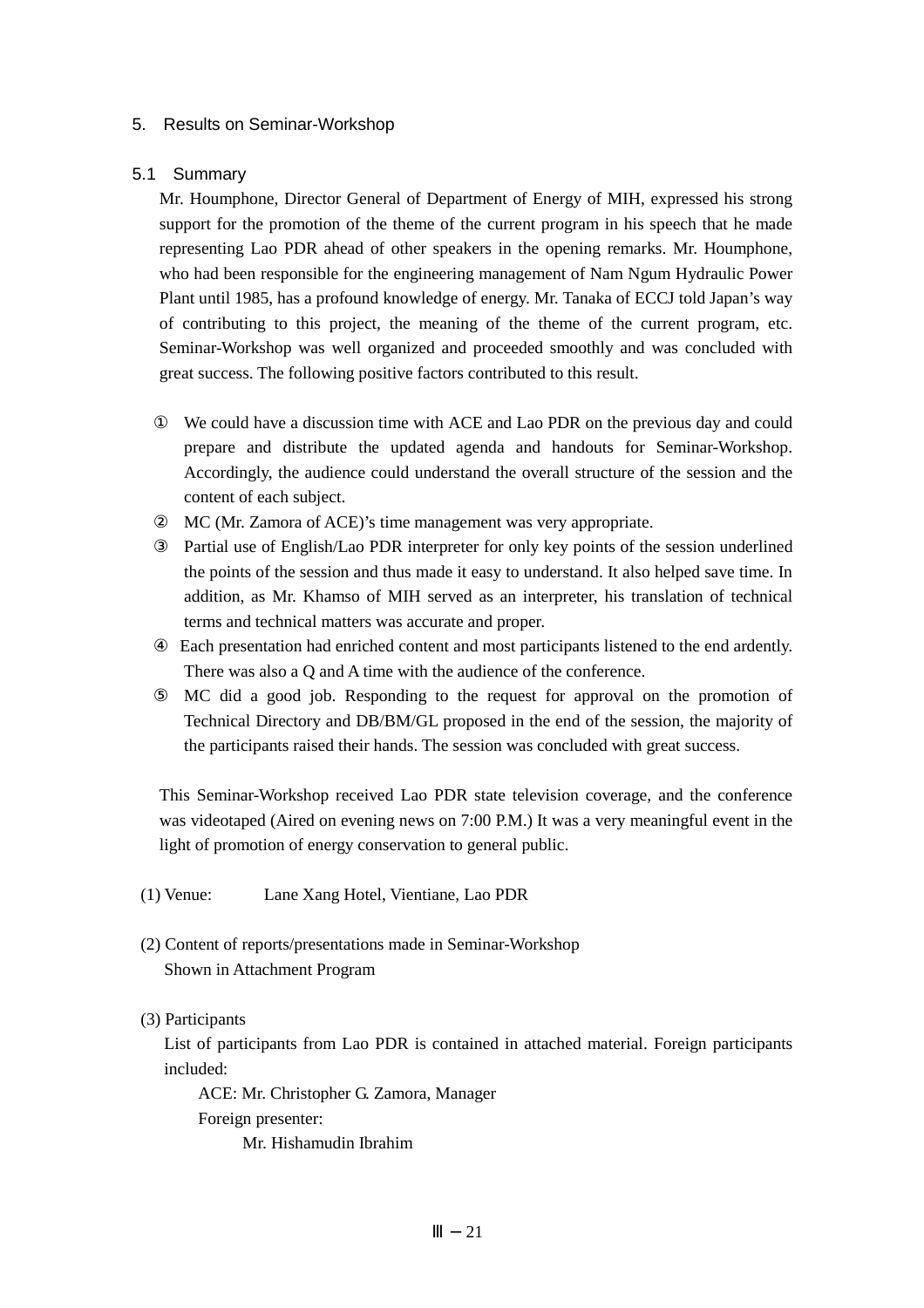Pusat Tenaga Malaysia (PTM), Malaysia Energy Center Messrs. Hideyuki Tanaka, Fumio Ogawa, Keiichi Yoneda and Yoichi Kita, Technical experts of International Engineering Dept., ECCJ

As the list of participants shows, total number of attendees was 48 including foreign participants in addition to 42 from Lao PDR.

## 5.2 Discussions on the Results of the Survey (Barriers in Implementation / Promotion of Energy Conservation Plans and Countermeasures)

The energy situation in the nation of Lao PDR, problems lying in the way of promoting energy conservation etc. are, as Mr. Khamso of MIH explained in the Seminar, that per capita annual consumption of primary energy in Lao PDR is as little as 0.16 toe and about half of it is used in households, that laws concerning energy conservation are yet to be laid down, that the nation's population is small and scattered in local areas and the resulting difficulty in energy supply makes a big obstacle, etc.

The importance of the hydraulic power generation in Lao PDR was easily recognized through the current follow-up survey, in which we knew that high-level energy conservation measures were implemented in Nam Ngum Hydropower Plant and that Mr. Sisoukan Sayarath, the chief of MIH Electricity Management Division (EMD), took part in a joint project with JICA to work on the improvement of hydraulic power generation.

On the other hand, as Table -5-1 below shows, domestic power needs are growing and domestic sale surpassed export and the environmental assessment of large-scale hydraulic power generation such as Nam Then 2 has been tightened. Thus, the circumstances that affect hydraulic power generation are changing and it is anticipated to be a future challenge to advance the development of hydraulic power while coordinating with such changes in circumstance.

## 5.3 Discussions on the Policy of Creation of Technical Directory for Hydraulic Power Industry

It was agreed that out of the energy conservation measures implemented in Nam Ngum Hydropower Plant, the repair of cavitations of the hydraulic turbine that produced the maximum results was appropriate because of its wide range of impact.

## 5.4 Discussions on the Policy of Development of Database/Benchmark/Guideline for Hydraulic Power Industry

As it was the first time we gave explanations on Database/Benchmark/Guideline in Lao PDR this time, we explained them in detail in the Seminar. We reconfirmed their awareness of its importance and their consent to the promotion of development of DB/BM/GL. Specific framework and work-sharing need to be further discussed in the future.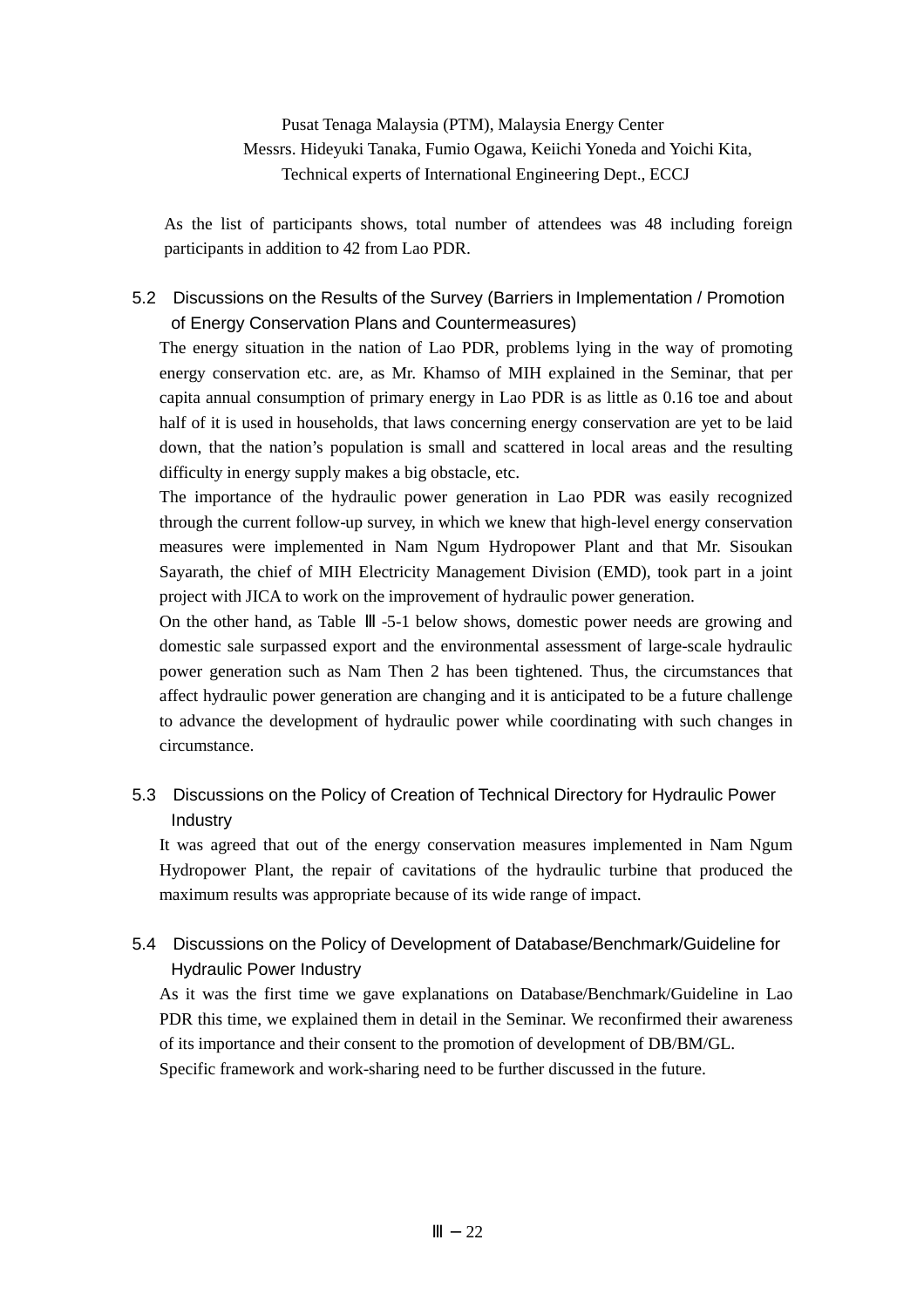|                                    |             | Year      | Year    | Percentage (%)    |
|------------------------------------|-------------|-----------|---------|-------------------|
| Descriptions                       | Unit        | 2003      | 2002    | Increase/Decrease |
| <b>Installed Capacity</b>          | <b>MW</b>   | 271.5     | 271.5   | 0.00              |
| Generation of Energy               | GWh         | 1,319     | 1,570   | 16.17             |
| <b>Import of Energy</b>            | GWh         | 229       | 200     | 14.50             |
| <b>Energy Sales</b>                | GWh         | 1,319     | 1,538   | 14.23             |
| Domestic sales                     | GWh         | 884       | 766     | 15.40             |
| Export                             | GWh         | 435       | 771     | 43.57             |
| <b>Revenue from Domestic Sales</b> | Million kip | 343,785   | 242,438 | 41.80             |
| <b>Revenue from Export</b>         | Million kip | 133,732   | 228,173 | 41.39             |
| Finance                            |             |           |         |                   |
| Total revenue                      | Million kip | 682,527   | 619,560 | 10.16             |
| <b>Total Expense</b>               | Million kip | 509,902   | 500,015 | 1.98              |
| Profit (losses) before tax         | Million kip | 172,627   | 119,545 | 44.40             |
| Corporate tax                      | Million kip | 21,909    | 13.495  | 61.76             |
| <b>Net Profit</b>                  | Million kip | 150,716   | 106,050 | 42.12             |
| <b>Number of Employees</b>         | persons     | 2,930     | 2,826   | 3.68              |
| Transmission / Distribution Line   |             |           |         |                   |
| 115 kV Transmission line           | km-circuit  | 1,013.23  | 761     | 33.11             |
| kV Transmission line<br>35         | km-circuit  | 167       | 167     | 0.00              |
| 22<br>kV Transmission line         | km-circuit  | 7,969     | 5,916   | 34.70             |
| kV Transmission line<br>0.4        | km-circuit  | 6,261     | 5,993   | 4.47              |
| 115/22 kV (Substation)             | No.         | 16        | 12      | 33.33             |
| <b>Installed Capacity</b>          | <b>KVA</b>  | 322       | 281     | 14.60             |
| Number of Transformer              | Unit        | 5,569     | 4,654   | 19.66             |
| <b>Installed Capacity</b>          | <b>KVA</b>  | 1,001,730 | 876,905 | 14.23             |
| Provincial Agencies                | No.         | 13        | 12      | 8.33              |
| Number of Consumer (meters)        | No.         | 355,651   | 308,024 | 15.46             |

# Table -5-1 Highlights of the year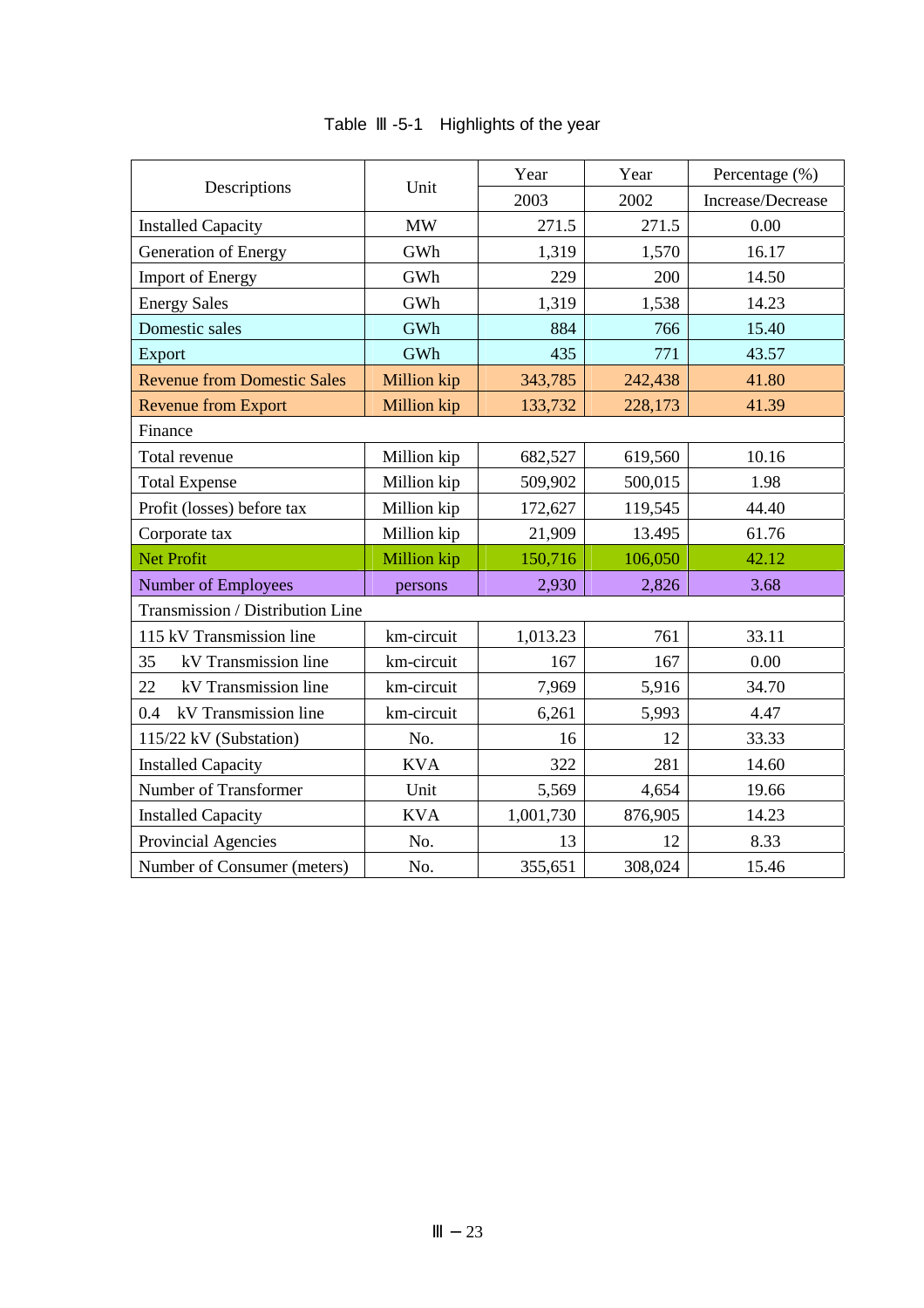## Ⅳ**. Malaysia (Textile industry)**

## 1. Outline of Activities

We conducted a follow-up survey on a company that underwent an energy audit in the previous round (January 15-19, 2001) and gave Seminar-Workshop that included reports on the practical examples of energy conservation in various industries in Malaysia.

## 1.1 Period

November 22-26, 2004

## 1.2 Venue

| Follow-up survey: | Taiping City (about 250km North-northwest of Kuala Lumpur) |
|-------------------|------------------------------------------------------------|
| Seminar-Workshop: | Putrajaya City (Suburb of Kuala Lumpur)                    |

### 1.3 Schedule

|           | November 22 (Mon.) Had a meeting and coordinated the schedule in PTM in Kuala |
|-----------|-------------------------------------------------------------------------------|
|           | Lumpur (Pusat Tenaga Malaysia, Malaysia Energy Center) and                    |
|           | later moved to Taiping City.                                                  |
| 23 (Tue.) | Visited Arab-Malaysia Development Berhad (AMDB) Co. and                       |
|           | conducted a follow-up survey. Moved back to Kuala Lumpur in the               |
|           | evening.                                                                      |
| 24 (Wed.) | Had a meeting and prepared materials for Seminar-Workshop in                  |
|           | PTM                                                                           |

- 25 (Thu.) Held Seminar-Workshop in Marriott Putrajaya Hotel
- 26 (Fri.) Reviewed Seminar-Workshop in PTM

### 1.4 People involved

ACE (ASEAN Center for Energy):

| Mr. Weerawat Chantanakome: Executive Director           |                        |
|---------------------------------------------------------|------------------------|
| Mr. Christopher G. Zamora:                              | Manager                |
| Malaysia Focal Point: PTM                               |                        |
| Mr. Asfaazam Kasbani:                                   | Program                |
| Ms. Azah Ahmad:                                         | Research Officer, EISD |
| Technical experts from Japan:                           |                        |
| Mosers, Hidarula Tenelse, Eumie Ogewe and Kejichi Venec |                        |

Messrs. Hideyuki Tanaka, Fumio Ogawa and Keiichi Yoneda Technical experts of International Engineering Dept., ECCJ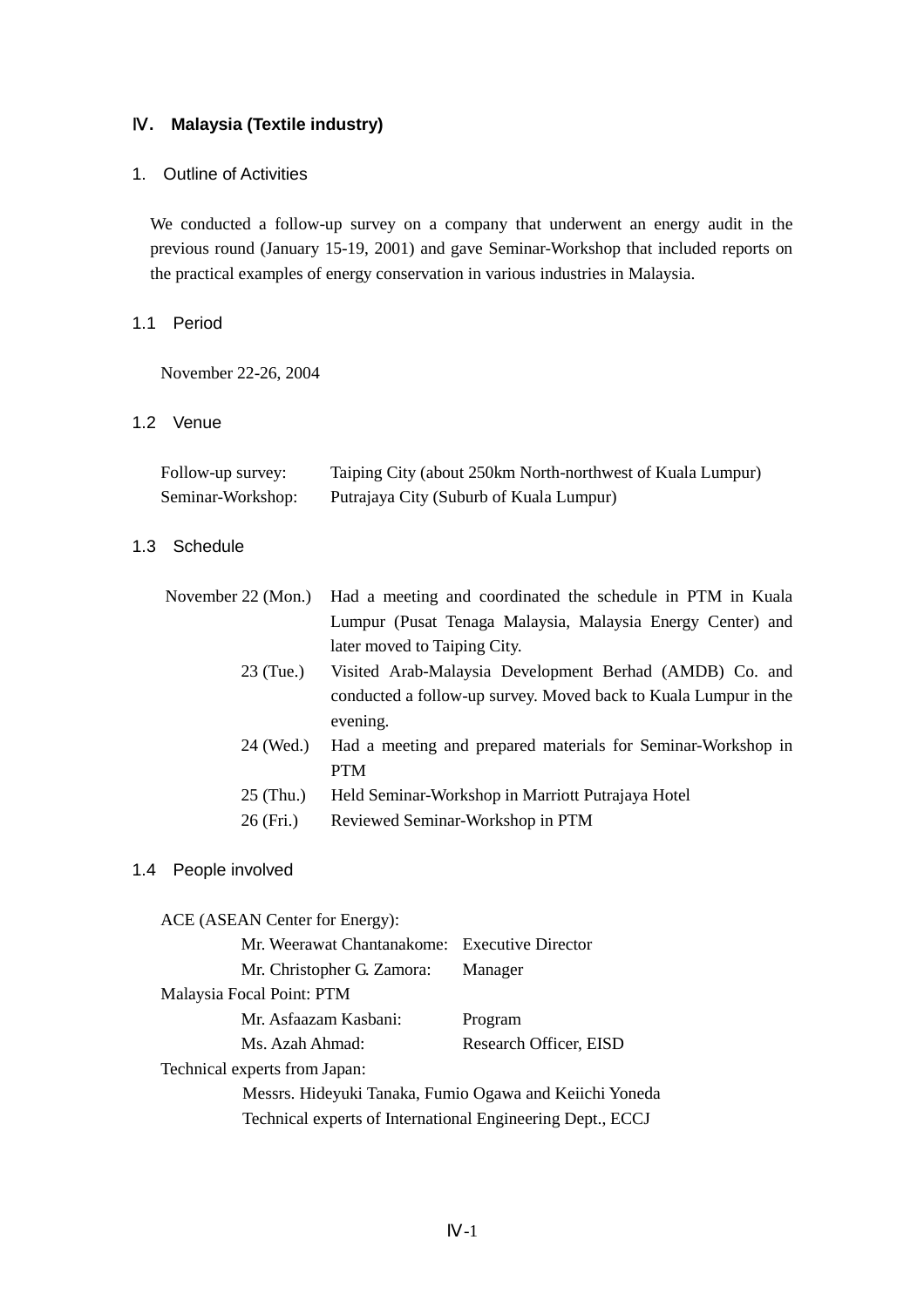## 2. Latest Situation of Energy Conditions and Industries in Malaysia

### 2.1 Energy Situation in Malaysia

### (1) Overview

Malaysia's economy has exceeded its forecast GDP growth after achieving real GDP growth of 5.3% as compared to 4.1% in 2002. Higher volumes of export and lower interest rate have been able to offset global economic uncertainties due to an outbreak of Severe Acute Respiratory Syndrome (SARS) during the first half of the tear. Apart from strong economic fundamentals coupled with supportive monetary and financial policies, the stable government leadership lends extra weight towards the continuity of positive growth for Malaysia.

In the energy sector, the final energy demand for 2003 recorded a positive growth of 3.9%, lower than the previous year's figure which was 5.6%. On the other hand, final energy supply marked a 13.4 % growth in 2003 as compared to 0.6 % in 2002.

Overall, growth in the energy sector was driven by both supply and demand factors. The supply growth was driven by three major factors. First, energy supply grew due to the successful commissioning of four new power plants, which resulted an increase of total installed capacity in the power sector. Secondly, higher import levels of coal for existing coal power plants and the completion of PETRONAS's third LNG plant (MLNG3) in Bintulu to support higher demand of LNG here in Malaysia. .

On the demand side, almost all sectors exhibited growth in their consumption of energy for the year 2003 with industrial and transport making their mark due to growth of manufacturing and construction sectors. These developments contribute towards expansion of the Malaysian energy sector

(2) Energy Situation in Industry

In 2003, total final energy demand was recorded at 34,586ktoe, an increase of 3.9 percent compared to 5.6 percent in 2002. This was mainly due to increased spending by consumers in the industrial and transport sectors. Transport sector remained as the leading consumer of final energy demand accounting for 41.3 percent after registering an increased of 6.2 percent of growth. The share of industrial sector also increased to 39.0 percent after recording 4.8 percent growth from previous year. The growth was largely contributed by the manufacturing sector, which was supported by increases in exports and strong domestic demand. The share of both residential and commercial sectors remained about 13 percent during the same period.

Analysis on the demand of fuel type showed petroleum products decreased marginally from 62.0 percent in 2002 to 61.2 percent in 2003. Of this share, motor petrol and diesel were the major contributors at around 34.9 percent and 40.3 percent respectively. The share of natural gas stabilized at 17.0 percent and electricity at 18.3 percent in year 2003.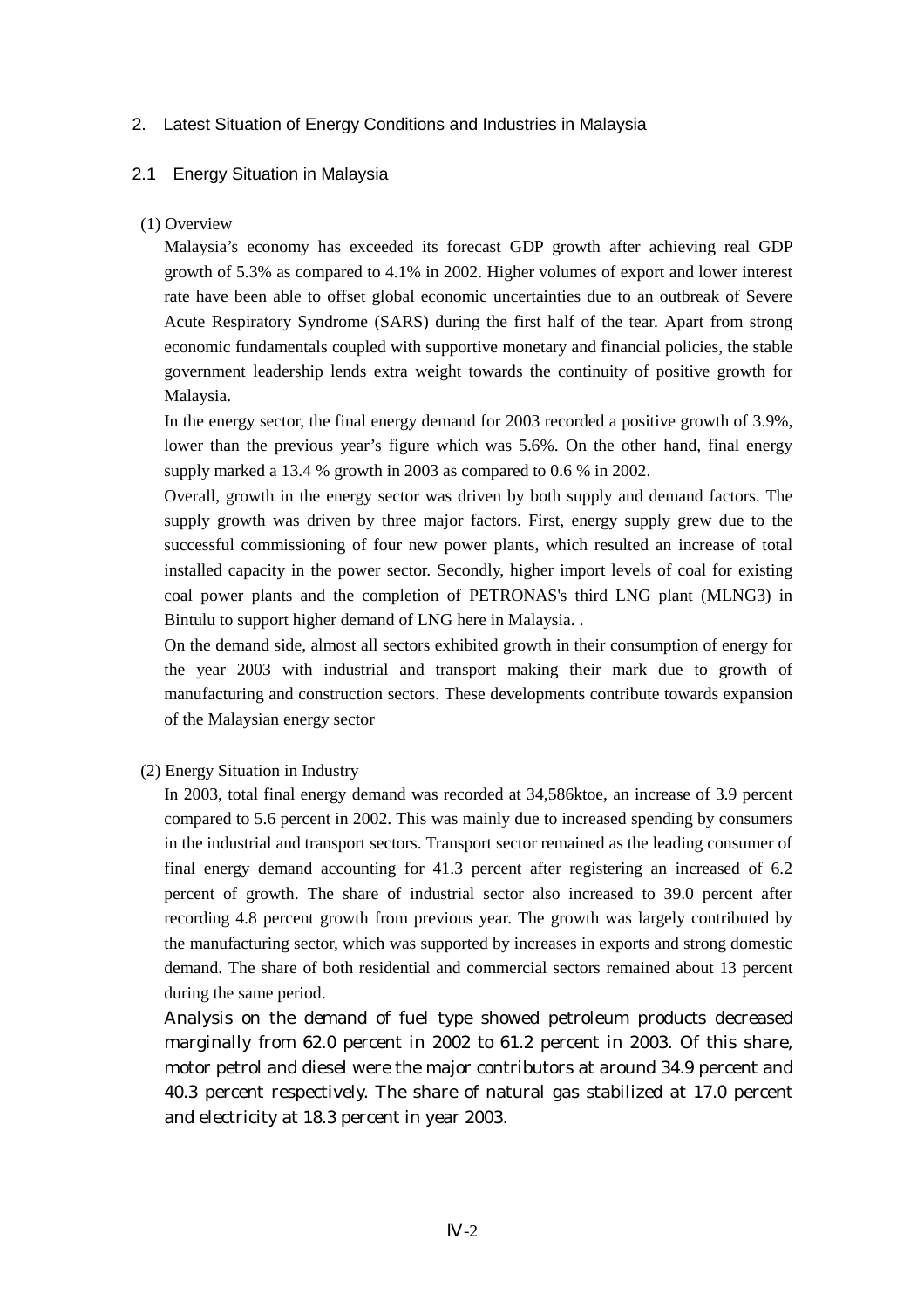### (3) Energy Situation in Textile Industry

In general, energy in the textile industry is mostly used in the forms of: electricity, as a common power source for machinery, cooling and temperature control systems, lighting, office equipment, etc.; oil as a fuel for boilers which generate steam; Liquefied Petroleum Gas (LPG); coal; and natural gas

### 2.2 Situation of Industry in Malaysia

### (1) Overview

Malaysia, a middle-income country, transformed itself from 1971 through the late 1990s from a producer of raw materials into an emerging multi-sector economy. Growth was almost exclusively driven by exports - particularly of electronics. As a result Malaysia was hard hit by the global economic downturn and the slump in the information technology (IT) sector in 2001 and 2002. GDP in 2001 grew only 0.5% due to an estimated 11% contraction in exports, but a substantial fiscal stimulus package equal to US \$1.9 billion mitigated the worst of the recession and the economy rebounded in 2002 with a 4.1% increase. The economy grew 4.9% in 2003, notwithstanding a difficult first half, when external pressures from SARS and the Iraq War led to caution in the business community. Healthy foreign exchange reserves and a relatively small external debt make it unlikely that Malaysia will experience a crisis similar to the one in 1997, but the economy remains vulnerable to a more protracted slowdown in Japan and the US, top export destinations and key sources of foreign investment. The Malaysian Ringgit is pegged to the dollar, and the Japanese central bank continues to intervene and prop up the yen against the dollar

During the last decade, Malaysia's trade expanded by 2.3 times to reach RM716.6 billion, with exports increasing by 2.6 times to RM398.9 billion and imports doubling to RM317.7 billion. Today, Malaysia is the world's 18th leading exporter and 20th leading importer.

The manufacturing sector now accounts for 30.8% of Malaysia's GDP while exports of manufactured goods make up 82% of the country's total exports. From being the world's largest producer of rubber and tin, Malaysia is today one of the world's leading exporters of semiconductor devices, computer hard disks, audio and video products and room air-conditioners.

Malaysia's rapid industrialization was the result of the country opening itself relatively early in the 1960s to foreign direct investments (FDI). Today, its market-oriented economy, combined with an educated multilingual workforce and a well-developed infrastructure, has made Malaysia one of the largest recipients of FDI among developing countries. The Institute for Management Development (IMD) in its 2004 World Competitiveness Yearbook ranked Malaysia as the fifth most competitive country in the world (for countries with a population of greater than 20 million), ahead of countries such as Germany, United Kingdom, Japan and Mainland China. In addition, according to the latest Offshore Location Attractiveness Index compiled by the global management consulting firm A.T. Kearney, Malaysia is among the top three contenders for off-shoring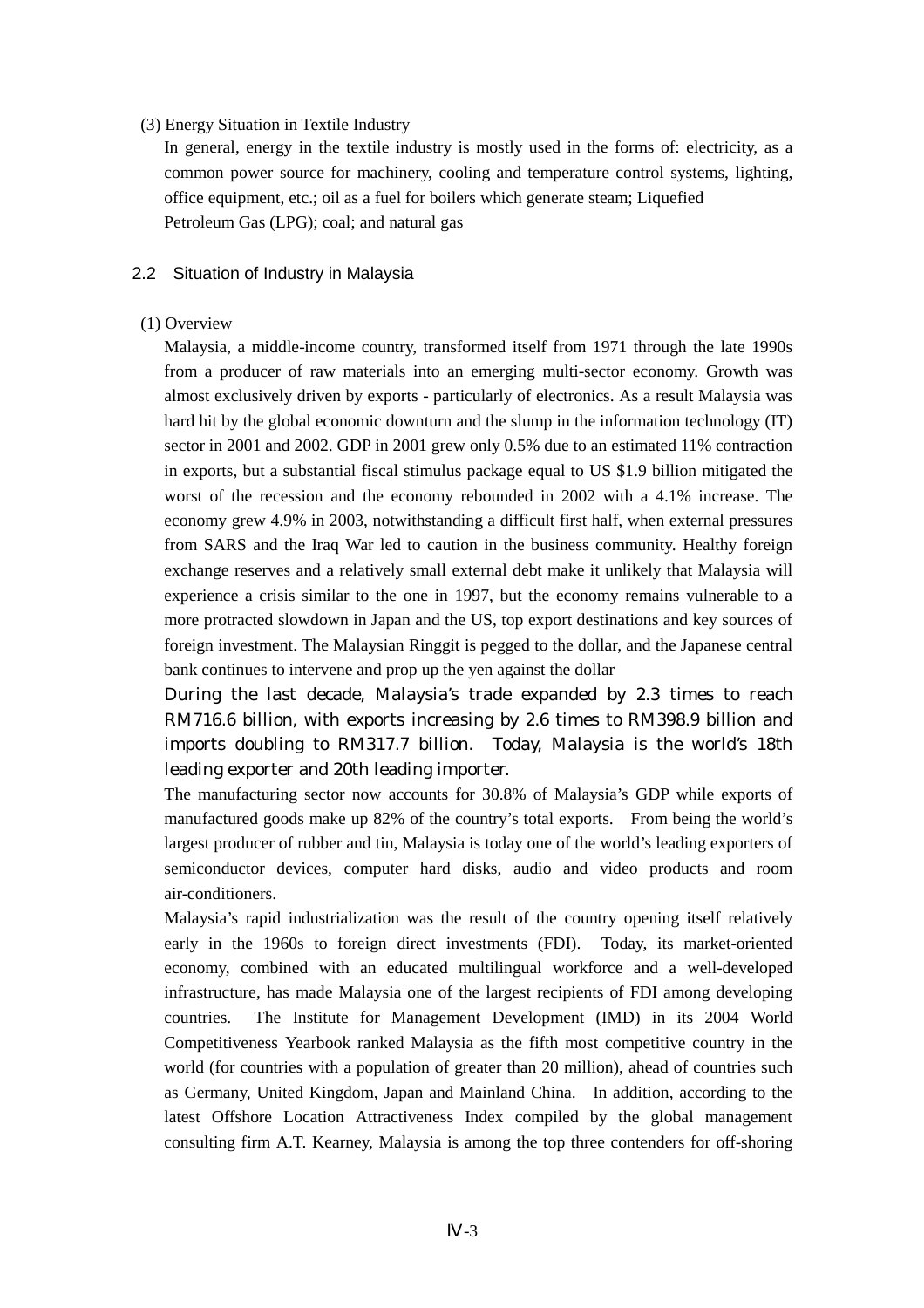business in the world. In its report, A.T. Kearney considers Malaysia a "natural choice" for offshore services in view of its low costs, particularly for infrastructure, the most attractive business environment among emerging markets, and high levels of global integration. For more details on Malaysia's expected projected economic growth, please refer to Table -2-1 below.

|                                   | <b>Malaysia Key Economic Indicators</b>                                                                                                                                                                                              |                     |  |  |  |
|-----------------------------------|--------------------------------------------------------------------------------------------------------------------------------------------------------------------------------------------------------------------------------------|---------------------|--|--|--|
|                                   | 2003e                                                                                                                                                                                                                                | 2004f               |  |  |  |
| <b><i>Population</i></b>          | 25.0 million                                                                                                                                                                                                                         | $25.6$ million      |  |  |  |
| <b>GDP</b>                        | RM229.3 billion                                                                                                                                                                                                                      | RM241.8 billion     |  |  |  |
|                                   | (US\$60.3 billion)                                                                                                                                                                                                                   | (US\$63.6 billion)  |  |  |  |
| <b>GDP</b> Growth                 | $4.5%$ *                                                                                                                                                                                                                             | 5.5%-6.0%           |  |  |  |
| <b>Per capita income</b>          | RM14,343                                                                                                                                                                                                                             | RM14,954            |  |  |  |
|                                   | (US\$3,774)                                                                                                                                                                                                                          | (US\$3,935)         |  |  |  |
| <b>Inflation rate</b>             | 1.5%                                                                                                                                                                                                                                 | $1.5 - 1.9\%$       |  |  |  |
| <b><i>Labour force</i></b>        | 10.5 million<br>10.8 million                                                                                                                                                                                                         |                     |  |  |  |
| <b><i><u>Unemployment</u></i></b> | 3.5%                                                                                                                                                                                                                                 | 3.4%                |  |  |  |
| Total export (f.o.b.)             | RM368.9 billion                                                                                                                                                                                                                      | RM392.5 billion     |  |  |  |
|                                   | (US\$97.1 billion)                                                                                                                                                                                                                   | (US\$103.3 billion) |  |  |  |
| Total import (f.o.b.)             | RM306.0 billion                                                                                                                                                                                                                      | RM325.2 billion     |  |  |  |
|                                   | (US\$80.5 billion)                                                                                                                                                                                                                   | (US\$85.6 billion)  |  |  |  |
| <b>Major exports</b>              | Manufactured goods (electronic products, chemicals and plastic products, wood products,<br>iron and steel products, metal products, and petroleum products).                                                                         |                     |  |  |  |
| <b>Major imports</b>              | Intermediate goods (thermionic valves and tubes, primary and processed industrial supplies,<br>parts and accessories of capital goods, primary and processed fuel lubricants, and parts and<br>accessories for transport equipment). |                     |  |  |  |

Table -2-1 Malaysia's Key Economic Indicators

e – estimated, f - forecast

(Source: " Economic Report 2003/2004" published by the Ministry of Finance, Malaysia)

**\*** Actual GDP growth in 2003 was 5.2% (Bank Negara Malaysia 2003 Annual Report)

(2) Situation of Textile Industry including Promotion in EE&C

The textile industry in Malaysia was a cottage industry until recent times.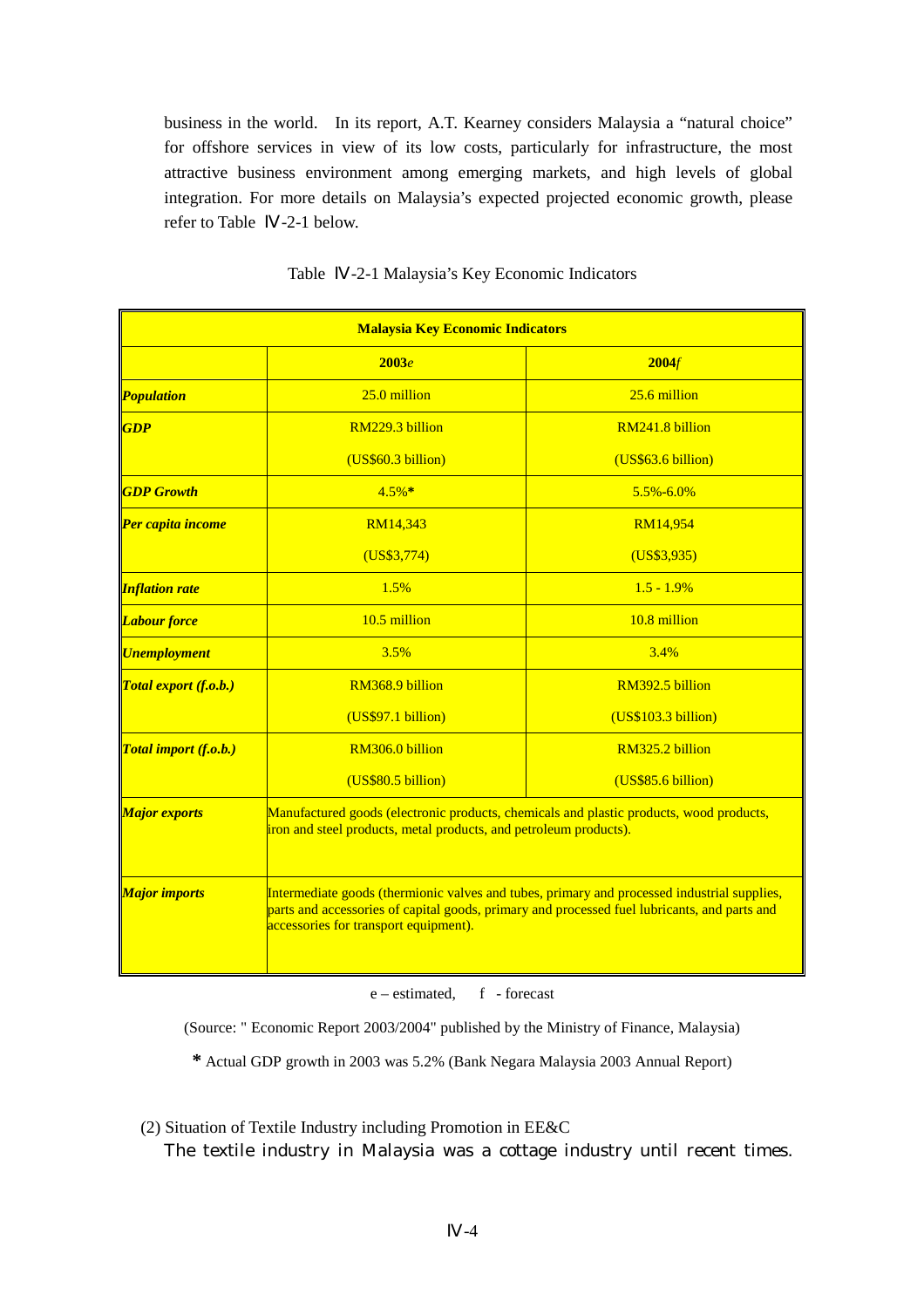When Singapore began to implement increases of over 200% in the minimum wage for textile workers over the course of 15 years, textile companies from Singapore began to relocate across the border. The textile and apparel industry of Malaysia was ranked as the country's fourth largest export earner in 2001, bringing in just under \$2.7 billion. The workforce of 150,000 employees ranks it as the second largest source of employment in the country.

The textile industry in Malaysia is divided into two major segments: fiber-weaving, yarn-spinning, clothing manufacturing and dye and print industry; and the manufactured garment products and other fabric accessories-- such as gloves, bags, hats, carpets-- plus textile machinery and equipment.

The apparel sector is facing rising costs of production due to a tight labor market and increasing wages for workers. The government has approved 218 textile-manufacturing projects. In addition, a large number of textile mills are known to be operating without any manufacturing license.

Among the major export markets for Malaysia's apparel industry, the U.S., Europe and Canada currently impose annual quotas on the volume of apparel that can be imported from Malaysia. Malaysia's Ministry of International Trade, in turn, sets quotas for individual exporters. However, those quota restrictions are expected to be lifted in 2005, as part of the Asean Free Trade Agreement and a general opening of world trade.

Since quotas have driven Malaysia's textile business, the bulk of exports have consisted of "low-end commodity apparel" or items that are manufactured under contract. In order to compete with countries with lower labor costs (such as China, Indonesia, Vietnam and Thailand), Malaysia's industry are now intending to move into higher-value commodity apparel and specialty markets. Technical experts agree that the country must also deal with the high cost of labor, a tight labor market and a lack of research and development.

Malaysia mainly concentrates on being a contract textile manufacturer. Among the major world brand names Malaysian manufacturers produce include: Adidas, Arnold Palmer, Active Wear, BUM Equipment, Calvin Klein, Christian Dior, Gucci, Guess, Donna Karan, YSL, Levi's, Nike, Padini, Polo, Ralph Lauren, Reebok, Slazenger, Pierre Cardin, Camel, Mizuno and Montagut. Due to the situation above, Malaysia's dyeing, accessories, printing and finishing sub-sectors are lacking and limited to selected products.

Recently, the effect of the SARS epidemic has also hurt the Malaysian industry. As a result, the Malaysian Garment Manufacturers Association (MGMA) asked the Ministry of International Trade and Industry to further lower duties on fabric imports from 15% to a 0-5% range. (Tariffs had already been cut from 20% to 15% in 1999.)

Still, the industry's internal efficiencies must be improved if the country is to compete when the WTO agreement to eliminate tariffs and quotas comes into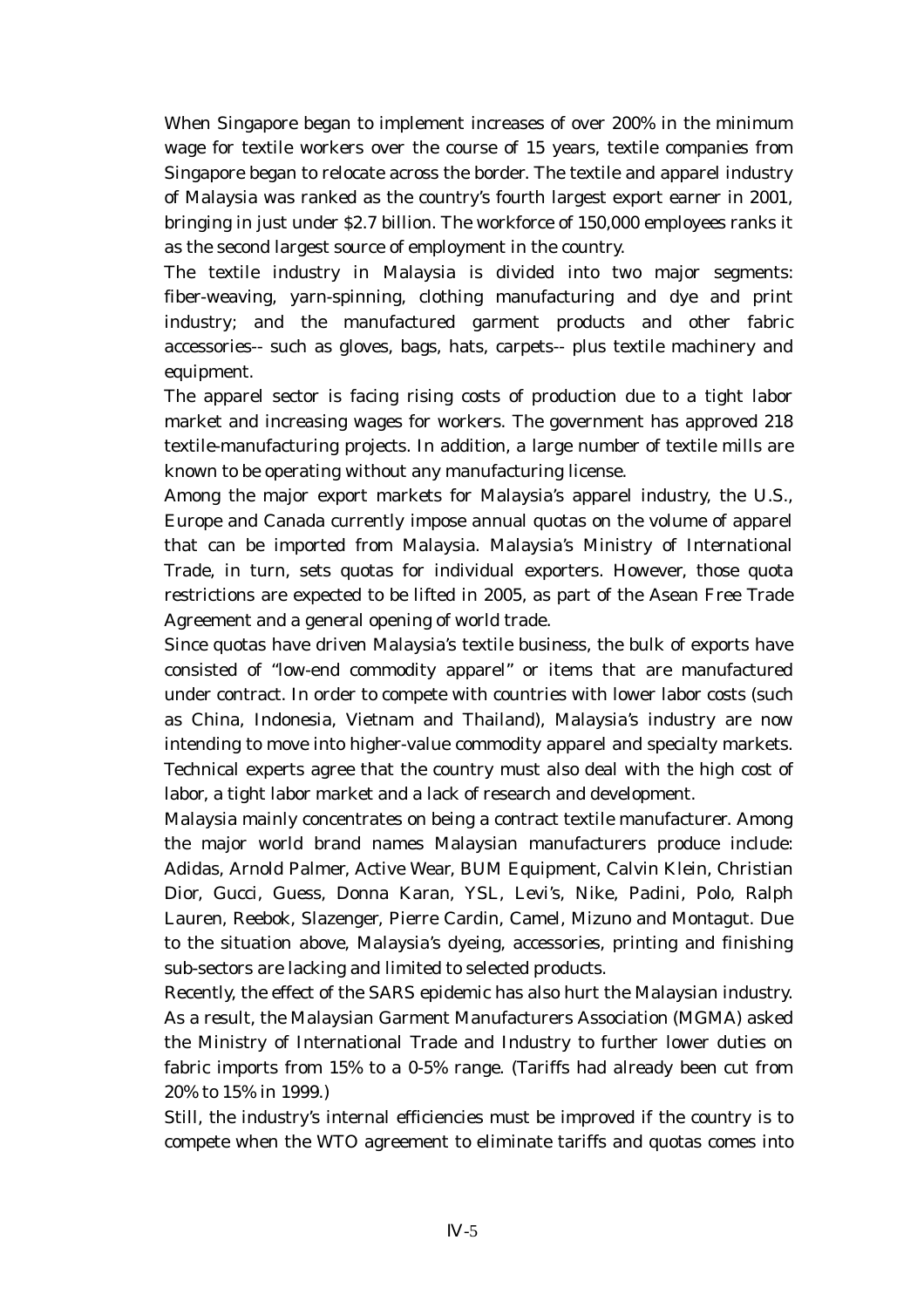effect in 2005.For these reasons mentioned above, Malaysian textile manufacturers realize that energy efficiency is one way of maintaining their competitive edge in the world market.

Promotion of energy efficiency and conservation measures has been carried out in two ways for the Malaysian textile industry. The first of which is indirectly through the promotion of Cleaner Technology efforts in Malaysia through the Standards and Industrial Research Institute of Malaysia (SIRIM) as the implementing agency. The second is through the Ministry of Energy, Water and Communications via Pusat Tenaga Malaysia. Pusat Tenaga Malaysia as the implementing agency carried out many energy promotion efforts either on its own or through collaboration with international agencies such as the Energy Conservation Center of Japan and UNIDO.

1) Cleaner Technology in Malaysian textile industry

As a promotion measures by the Malaysian government for End Of Pipe technology treatment, there have been specific measures introduced as investment incentives. To be specific, for companies involved in the storage, treatment, and disposal of toxic and hazardous wastes, income tax will be charged on only 30% of the statutory income for 5 years, or a 60% investment tax allowance will be given for capital expenditures for 5 years. Furthermore, import taxes and sales taxes will be exempted for such machinery, equipment, raw materials, and components.

Aside from toxic and hazardous waste-related matters, environmental protection equipment is given an initial tax credit of 40% and an annual credit of 20% for 5 years. In addition to such tax credits, a commendation is awarded to companies, which contribute to environmental protection. It was named the Hibiscus Award and was elevated in 1999 as the Prime Minister's Hibiscus Award.

Also, efforts are under way to promote CT. For example, from 1996 to 1998 a program called The Promotion of Cleaner Technology in Malaysian Industry was conducted by Standards and Industrial Research Institute of Malaysia (SIRIM), in cooperation with Danish cooperation for Environment and Development (DANCED). This program involved consultation with small and medium size enterprises (SMEs), demonstration projects, workshops, etc., aimed at the dissemination of CT. The target industries were food, textiles and electroplating. The results of those actions have been summarized in the table -2-2 2.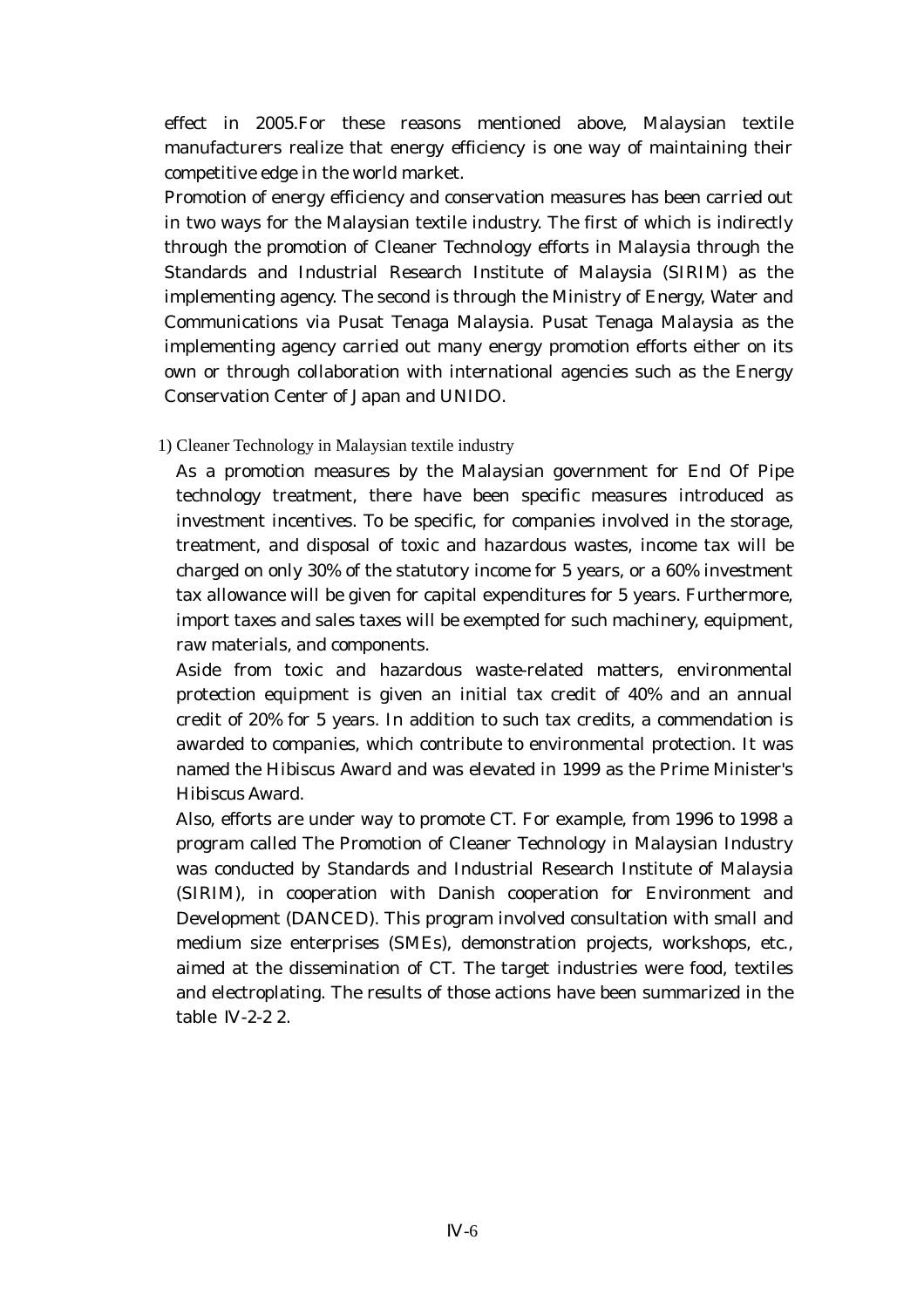| Industry        | Reduction                           | Pay back time     |
|-----------------|-------------------------------------|-------------------|
| Food            | 150,000kWh of electricity           | $0.5 - 1.5$ years |
|                 | $4,200m3$ of water                  |                   |
| <b>Textiles</b> | 136m <sup>3</sup> of light fuel oil | $1 - 1.5$ years   |
|                 | $8,000m3$ of water                  |                   |
| Electroplating  | chemical75%<br>of<br>Subsidiary     | $<$ 3 months      |
|                 | water                               |                   |

## Table -2-2 Results of the Promotion of Cleaner Technology in Malaysian Industry: examples

(Source: SIRIM)

The Food Industry, for example, reduced its consumption of electricity and water following the introduction of CT. The initial investment required for the introduction of CT was recovered within 0.5 - 1.5 years. The Textile Industry reduced its consumption of light fuel oil and water, recovering its investment within 1 - 1.5 years. The Electroplating Industry reduced its consumption of additive chemicals and water, recovering its investment within 3 months. It is apparent that CT reduces production costs; and economically speaking it is technology worth the investment.

## 2) Energy efficiency in Malaysian textile industry

The second method, by which energy efficiency efforts have been executed, is through collaborations with the Ministry of Energy, Water and Communications as well as its implementing agency, Pusat Tenaga Malaysia. Long ago in 1992, UNIDO, with the financial support of the Japanese Government, carried out a regional programme on the promotion and application of energy saving technologies in selected Asian developing countries. This programme was aimed at adopting innovative energy conservation technologies, developed in Japan, to the conditions of developing countries. For this reason, a Handy Manual on Textile Industry was prepared by UNIDO, with the cooperation of technical experts from the Energy Conservation Center (ECC) of Japan, on energy

saving technologies in the framework of the above mentioned UNIDO project. It is based on the results of the surveys carried out, the plant observations and the recommendations and suggestions emanating from the Seminars on Energy Conservation in the Steel and Textile Industries, held under the same project in January 1992 in Jakarta, Indonesia, and Kuala Lumpur, Malaysia.

Nearly nine years later, ECCJ then proceeded to conduct an energy audit in one textile factory as requested by the Malaysian government in 2001. The factory selected, Arab Malaysian Development Berhad Textile Plant was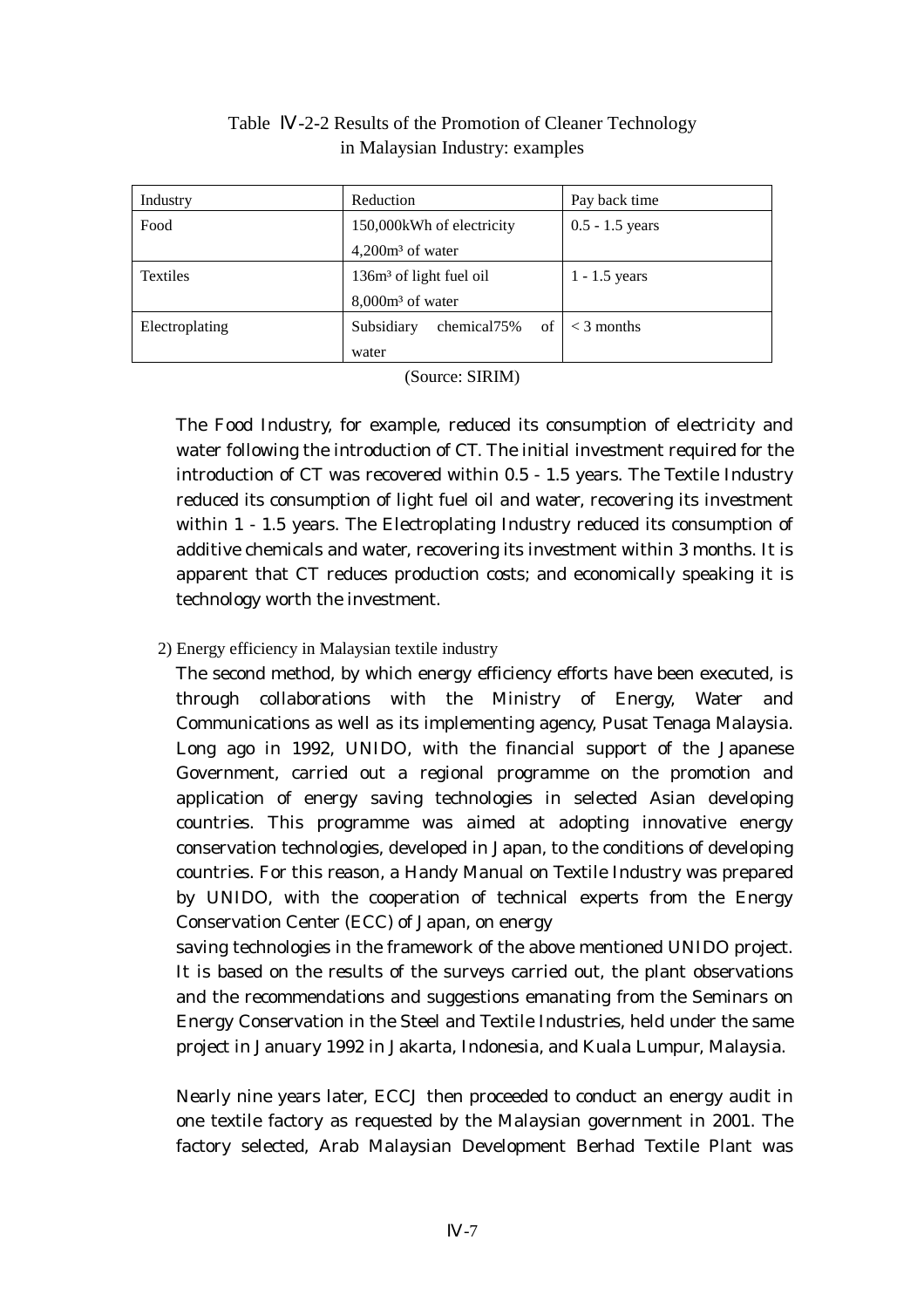audited as part of the Promotion of Energy Efficiency and Energy Conservation activities organized by ECCJ in collaboration with the ASEAN Centre for Energy (ACE). The factory is a small factory with an annual turnover of RM 60 million. It mainly produces 100% cotton products along with polyester, cotton and viscose blends of the woven type in either dyed or finished forms. The products are exported to both the local market as well overseas markets such as Australia, New Zealand and the European Union (EU).

The following recommendations made together with the assistance of the Pusat Tenaga Malaysia team members were divided into three main energy-consuming areas as follows:

- $\triangleright$  Pre-treatment range (Perble range)
- $\triangleright$  Stenter (Artos Stenter No. 3)
- $\triangleright$  Boiler and steam distribution system

Altogether, the implementation of these measures would provide potential annual cost savings of up to USD 63,142. Subsequently, having been impressed with the potential cost saving measures, the factory management decided to implement some of the measures recommended and execute measures that were proposed by the in house technical team. Over the course of the next three years, the following measures were actually implemented by Arab Malaysian textile plant: -

- Replacement of old boilers
- Reduction of boiler daily operation time
- Improved weekly maintenance of existing steam traps
- Auto Temperature Control for steam supply for Washing Basins.
- Convert to Natural Gas burning for our Steam Boiler

By carrying out the combined measures, the factory has achieved annual savings of USD228,000 that is nearly four times higher than recommended! This is clearly a key example of how a little promotion by the ECCJ, ACE and PTM can actually go a long way in motivating this factory to achieve major cost and energy savings. It is hoped that in the future that these energy audits can be extended by the technical experts from the respective agencies above to the rest of the Malaysian textile sector.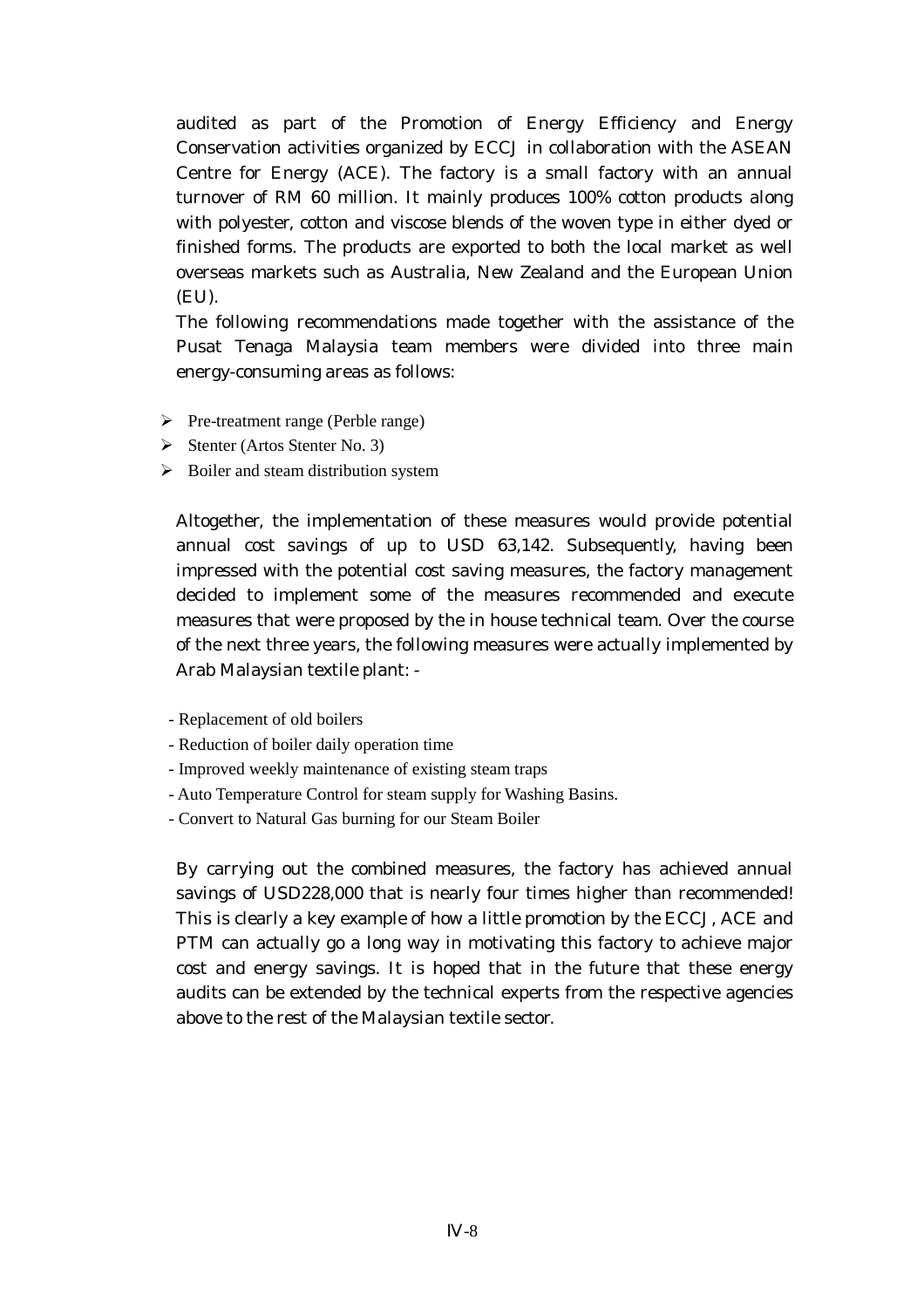## 2.3 Situation in Malaysia

(1) General condition

Supplemental data for Table -2-1.

- Area:  $\Delta b$ out 330,000 km<sup>2</sup> (approx. 0.9 times as large as Japan)
- Religion: Muslim (Federal religion), Buddhism, Confucianism, Hindu, Christian, Aboriginal religion
- System of government: Constitutional monarchy (Parliamentary democracy)

- Economy:

Major industries: Manufacturing industry (electric equipment), Agriculture and Forestry (natural rubber, palm oil, timber) and mining (tin, crude oil, LNG)

Economic growth rate:  $7.1\%$  (2004)

Currency: Ringgit

Fixed exchange rate since September 2, 1998:

 $US$1 = 3.8$ Ringgit

- General economic condition: Although minus growth was recorded in 1998, Malaysia's economy is on a recovery track centered at the manufacturing industry. Since 2002, positive growth has been maintained.

(2) Energy situation in Malaysia

The states of energy supply and energy consumption in Malaysia are shown in Figure -2-1. Malaysia produces ample oil and gas and about half of the production is exported. Accordingly, oil and gas hold large shares in energy supply and the share of RE is extremely small among the 4 countries.

In energy consumption, the transport sector is the second, following the industry sector and over 80% of the total energy is consumed by these two sectors.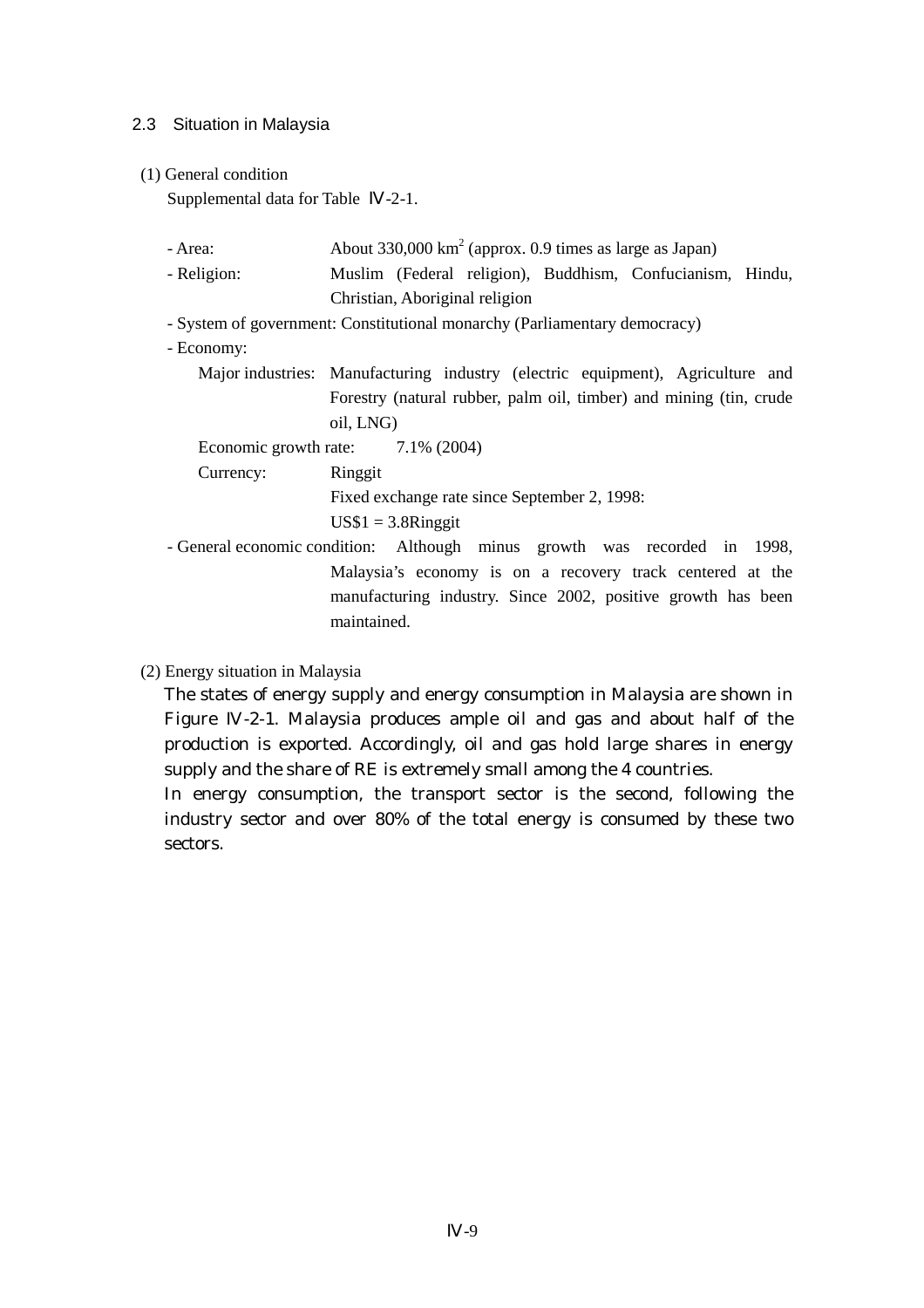| <b>Total Primary Energy Supply</b><br>(Excluding of use for Power<br>plant, Oil refinery, etc.) |                              |                                      | <b>Total Final Consumption</b> |                                                                                                                    |      |
|-------------------------------------------------------------------------------------------------|------------------------------|--------------------------------------|--------------------------------|--------------------------------------------------------------------------------------------------------------------|------|
|                                                                                                 | ■ Coal<br>∎oil<br>$\Box$ Gas | $\Box$ Biomass<br><b>Electricity</b> |                                | <b>■ Industry Sector</b><br><b>■ Transport Sector</b><br>$\Box$ Residential,<br>Commercial, etc.<br>Non-energy use |      |
| <b>Primari Energy Supply</b>                                                                    | (ktoe)                       | %                                    | <b>Total Final Consumption</b> | (ktoe)                                                                                                             | %    |
| <b>Coal</b>                                                                                     | 1085                         | 3.2                                  | <b>Industry Sector</b>         | 14231                                                                                                              | 41.6 |
| Oil                                                                                             | 20633                        | 60.3                                 | <b>Transport Sector</b>        | 13437                                                                                                              | 39.3 |
| Gas                                                                                             | 5073                         | 14.8                                 | Residential, Commercial, etc.  | 5914                                                                                                               | 17.3 |
| <b>Biomass</b>                                                                                  | 1505                         | 4.4                                  | Non-energy use                 | 633                                                                                                                | 1.8  |
| <b>Electricity</b>                                                                              | 5919                         | 17.3                                 | Total                          | 34125                                                                                                              | 100  |
|                                                                                                 | 34215                        | 100                                  |                                |                                                                                                                    |      |

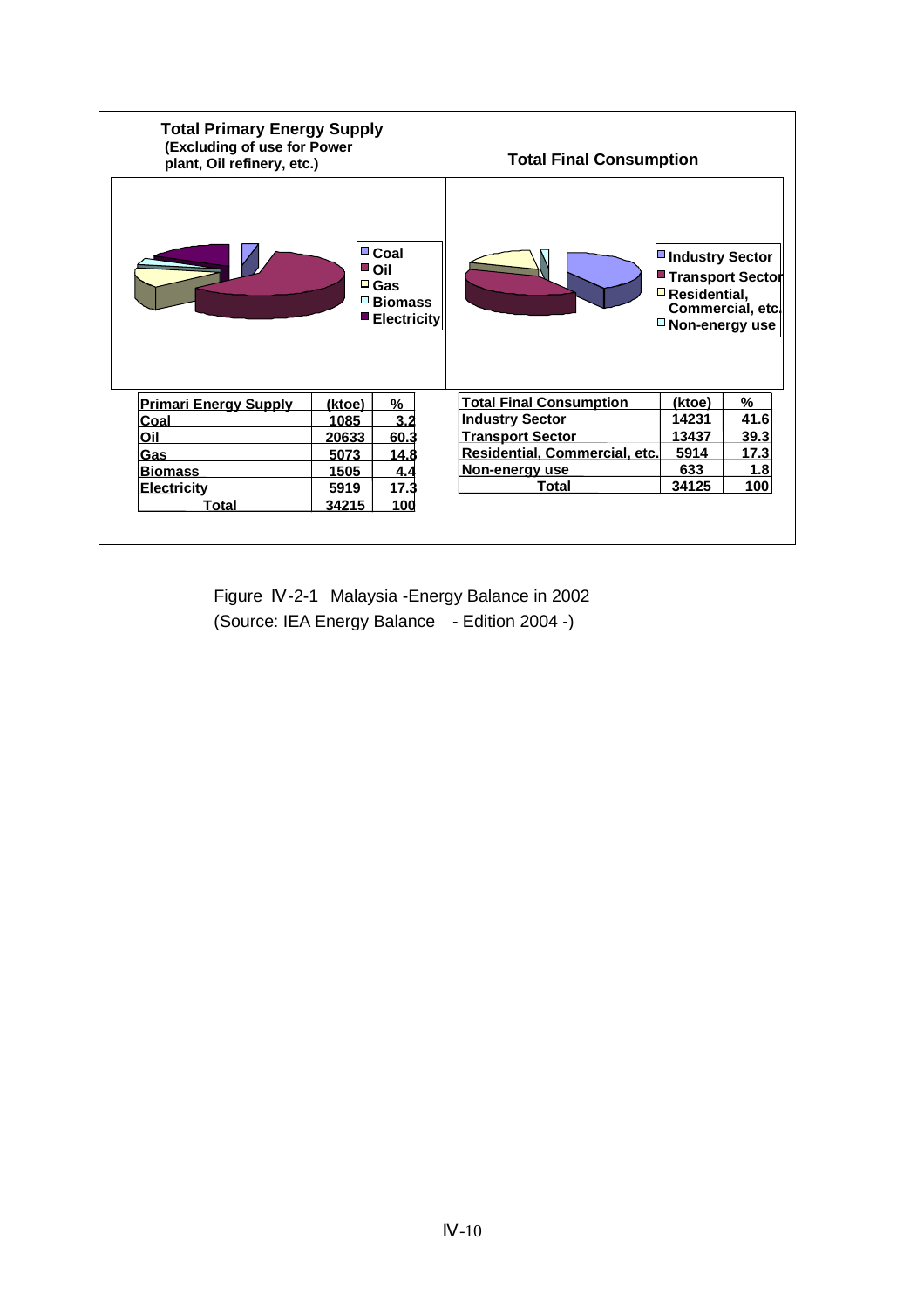## 3. Follow-up Survey on AMDB Factory in Taiping

### 3.1 Outline of AMDB Taiping Factory

## (1) Company profile

| - Co. name:          | Arab-Malaysian Development Berhad (AMDB Co.)                          |  |  |  |  |
|----------------------|-----------------------------------------------------------------------|--|--|--|--|
| - Location:          | Kamunting Industrial Estate, 34600 Kamunting, Taiping, Perak,         |  |  |  |  |
|                      | P.O. Box 9834008 Taiping, Perak, Malaysia                             |  |  |  |  |
|                      | Tel: $+605-891-4000$ Fax $+605-891-2900$                              |  |  |  |  |
| - Capital:           | RM 291 million (approx. US\$ 11.1 million @26.2RM/US\$1)              |  |  |  |  |
| - Product:           | fabric, Polyester-cotton<br>100%<br>blended<br>fabric,<br>cotton      |  |  |  |  |
|                      | Polyester-viscose blended fabric, 100% polyester<br>fabric            |  |  |  |  |
|                      | (Production of this type of fabric was started 2 years ago. Dyeing is |  |  |  |  |
|                      | outsourced and finishing processing only is carried out in this       |  |  |  |  |
|                      | factory.)                                                             |  |  |  |  |
| - Production volume: | 9,895,600m (2000)                                                     |  |  |  |  |
|                      | 5,825,747m (2003: 59% of 2000)                                        |  |  |  |  |
|                      | 4,312,907m (Jan.-Sept. 2004)                                          |  |  |  |  |
| - Market:            | Australia, New Zealand, EU, and within the country                    |  |  |  |  |
| - No. of Employees:  | 243 (2000, Dyeing division)                                           |  |  |  |  |
|                      | 200 (2004, Dyeing division)                                           |  |  |  |  |
|                      | Due to the market condition, production volume dramatically           |  |  |  |  |
|                      | dropped compared to the time of the previous audit (January 15-19,    |  |  |  |  |
|                      | 2001) and the workforce was downscaled accordingly.                   |  |  |  |  |
| - Operation system:  | 24 hours/day, 3 shifts                                                |  |  |  |  |

(2) Dyeing and finish processing flow

Raw cloth  $\rightarrow$  Inspection  $\rightarrow$  Sewing  $\rightarrow$  Gas-singeing  $\rightarrow$  Desizing/Scouring/Bleaching  $\rightarrow$ Mercerizing → Dyeing → Resin treatment → Sanforizing → Inspection → Packaging → Shipping

- (3) Equipment installed in factory
	- 1) Bleaching equipment
		- Benninger Bleaching Machine (Singeing machine, Bleaching machine, 40-cylinder drying machine) - Benninger/Switzerland: One unit
		- Continuous Bleaching Range (Singeing machine, Perble Range, 40pce-cylinder drying machine) - Santo Tekko/Japan: One unit
		- Mercerizing machine -Santo Tekko/Japan: One unit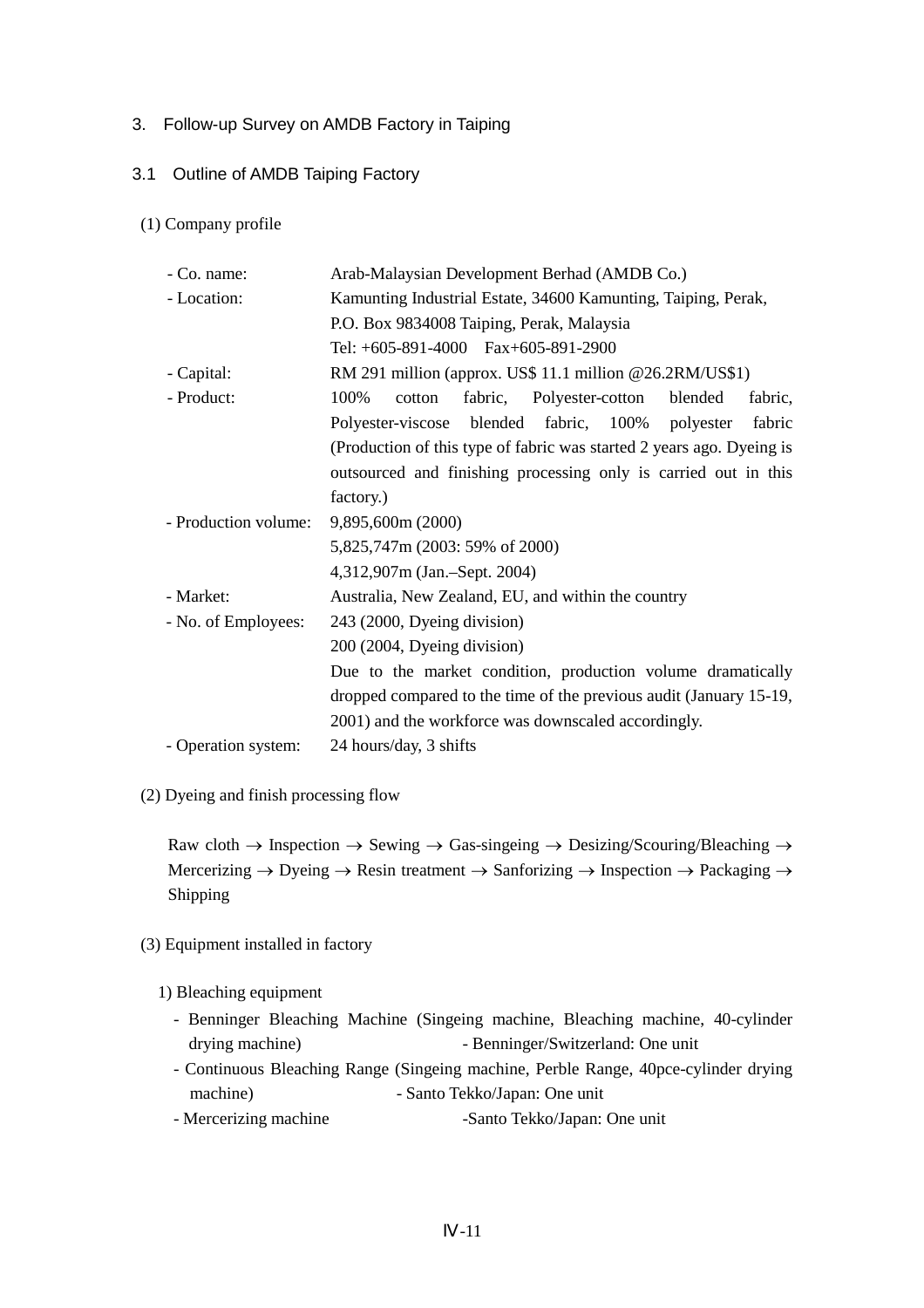2) Dyeing equipment

| $27 \nu$ young equipment        |                                                                      |
|---------------------------------|----------------------------------------------------------------------|
| - Continuous Dyeing Range       | - Santo Denko/Japan: One unit                                        |
| - Continuous Dyeing Range       | - Babcock/Germany: One unit                                          |
| - 30 pce-cylinder dryer         | - Luen Fung/Hong Kong: One unit                                      |
| - Jigger                        | - Luen Fung/Hong Kong: One unit                                      |
| - Cold Batch Dyeing Machine     | - Babcock/Germany: One unit                                          |
| 3) Finishing equipment          |                                                                      |
| - Stenter                       | - Babcock/Germany: 3 units                                           |
| - Curing machine                | - Bruckner/Germany: One unit                                         |
|                                 | - 5 Bowl Friction Calender Machine - Kyoto Machinery/Japan: One unit |
| - Sanforizing Machine           | - Morrison/USA: 2 units                                              |
| - Emerizing Machine             | - Sucker/Germany: 1 unit                                             |
| 4) Utility                      |                                                                      |
| - Steam boilers:                | 16t/h: One unit, 11t/h: 3 units                                      |
| - Screw-type air compressor:    | 8kg/cm <sup>2</sup> : One unit                                       |
| - Water system:                 | Municipal water service = $1,000m^{3}/d$ ,                           |
|                                 | Pond and underground water =                                         |
|                                 | $2,500m^{3}/d$                                                       |
| - Effluent treatment equipment: | Lagoon treatment                                                     |
|                                 |                                                                      |

(4) Energy consumption status

Energy consumption of AMDB Company is shown in Table -3-1

|                   |            | 2000        |             | 2003  |                                    |
|-------------------|------------|-------------|-------------|-------|------------------------------------|
| Energy            |            | Consumption | Unit price  |       | Unit price                         |
| Heavy oil         | kL         | 5,016       | RM0.705/L   | 3,452 | RM0.754/L                          |
| Diesel oil        | kL         | 827         | RM0.643/L   | 231   | RM0.851/L                          |
| <b>LPG</b>        |            | 362         | RM1.613/kg  | 283   | RM1.818/kg                         |
| Electricity       | <b>MWh</b> | 2,469       | RM0.168/kWh | 1,846 | RM0.286/kWh                        |
| <b>Total</b> cost | RM         |             | 5,067,331   |       | 3,841,046                          |
|                   |            |             |             |       | (76% of total energy cost of 2000) |

| Table |  | -3-1 Energy Consumption of AMDB Co. |  |
|-------|--|-------------------------------------|--|
|-------|--|-------------------------------------|--|

(5) Operation status

1) As the operation at full capacity was no longer possible due to decreases in the number of orders received, only Benninger Bleaching Machine was running at full capacity in the bleaching process and the capacity operating rate of Continuous Bleaching Range, which was the central equipment for the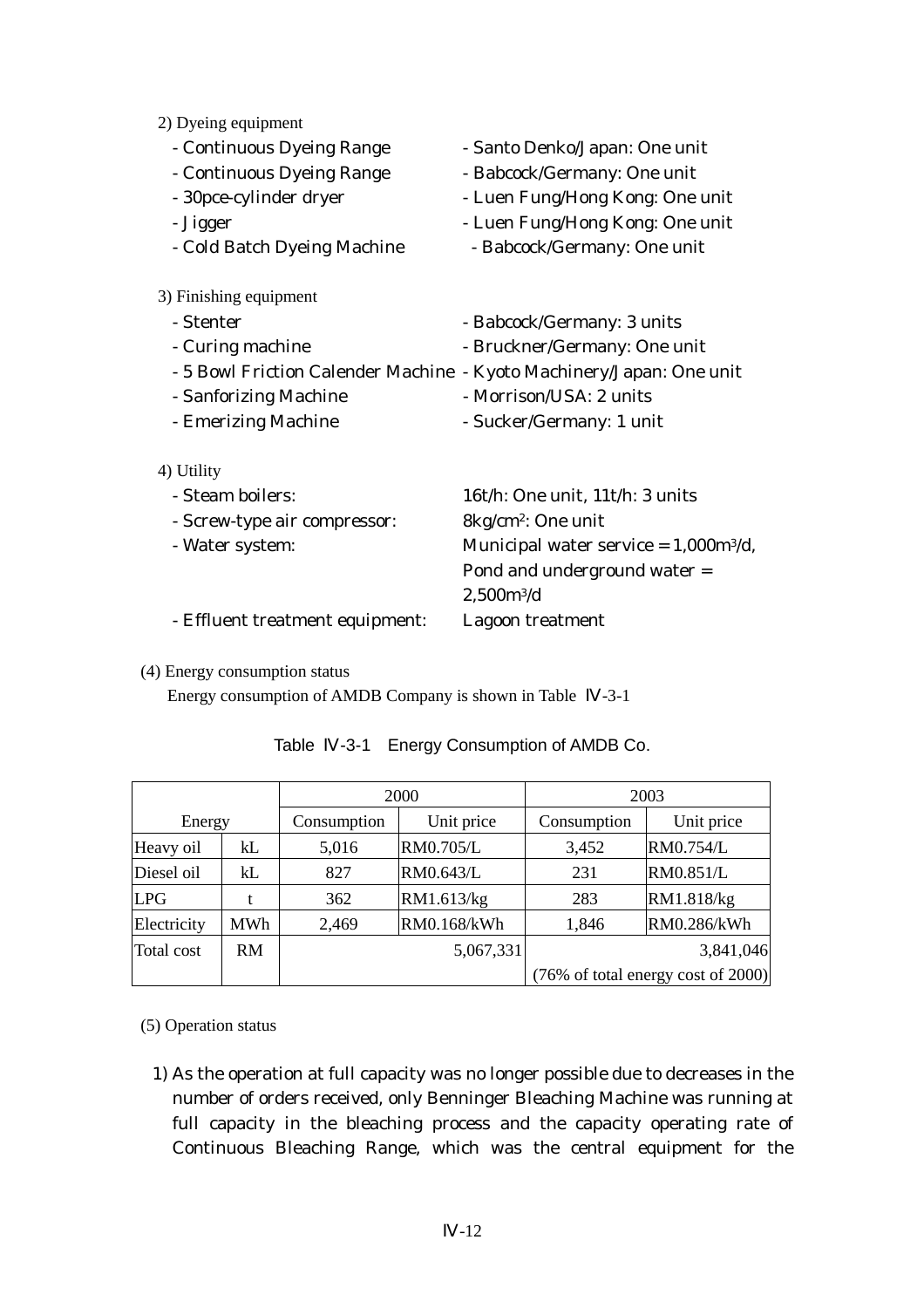previous audit, was low and its operation was halted at the time of our visit.

- 2) Although there were 2 continuous dyeing machines, they apparently were placed in operation alternately depending on the material.
- 3) Out of the 3 stenters installed for the finishing process, one was completely brought down and No. 3 machine, which received an energy audit in the previous time, was in operation all the time with the other one in supplemental operation.
- 4) Out of the 4 boilers, the newly installed boiler (capacity: 16t/h) was in operation all the time with the other 3 as standby facilities.

#### 3.2 Summary of the Results of the Previous Energy Audit

(1) Selection of equipment for energy audit

This factory has a woven cloth division and a dyeing finish division. Energy used in the woven material division is only electricity, while the dying finish division consumes a variety of energy, such as electricity, heavy/light oil and LPG and also consumes a large quantity of water. Accordingly, the focus of the previous energy audit was placed on energy conservation in fuel used in the dying finish division.

The whole process of dying finish consists of wet process such as scouring/bleaching and dyeing and dry process such as finishing process

The main equipment used in the wet process includes 2 continuous scouring/bleaching machines, one mercerizing machine and 2 continuous dyeing machines. All of these machines have a similar structure consisting of multi-tab washer having cylinder dryer in its rear end. The main equipment used in the dry process is three stenters

In the previous audit, due to the number of days available, the equipment surveyed was an old-type Perble Range continuous bleaching machine (hereinafter Perble Range) in the former process, which was installed in 1971 and apparently caused significant heat loss, and No. 3 stenter of the latter process. These machines were chosen by request from the factory.

Steam boilers used in this factory, though they were not the equipment for dying processing, had a low efficiency of 78% and were considered to be one of the problems to be improved. It was necessary to promptly start studying modernization of the overall boiler system (in terms of boiler efficiency, etc.) including change of boiler fuels.

(2) Suggestions for energy conservation

 Recovery of cooling water of gas-singeing machine Lower temperature setting of Perble Range washers (85–90 $\degree$ C  $\rightarrow$  80 $\degree$ C) Reduction in water and energy consumption by adoption of counter-flow to Perble Range washers Recovery of drainage and waste heat of Perble Range washers Automatic stopping of water supply at the time of shutdown of machines of Perble Range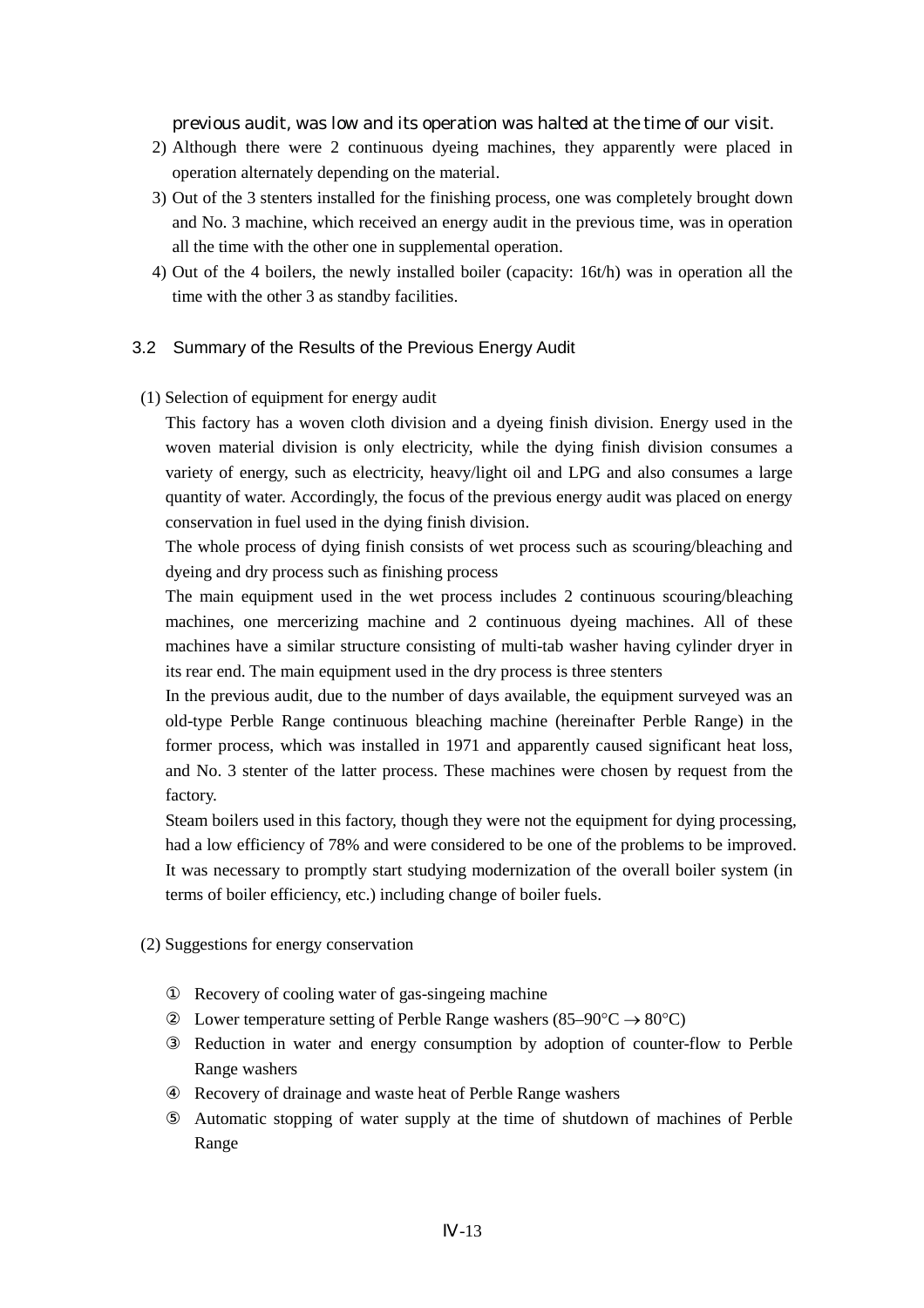Energy conservation by replacing temperature controller of Perble Range steaming box Replacement of steam trap of Perble Range cylinder dryer Control of residual moisture of cloth in Perble Range cylinder dryer Control of exhaust air humidity of No. 3 stenter Modernization of boiler system (including improvement of boiler efficiency)

The energy conservation effect expected from the above improvement plans was estimated at RM 241,000/y (- US\$63,142/y) in total.

# 3.3 Results of the Follow-up Survey on the Improvements Proposed in the Previous Energy Audit

Results of the follow-up survey on the progress in the suggestions made in the previous energy audit are summarized below.

| $(1)$ Date of survey:         | November 23 (Tue.), 2004                                   |
|-------------------------------|------------------------------------------------------------|
| $(2)$ Examiners:              | Messrs. Hideyuki Tanaka, Fumio Ogawa and Keiichi Yoneda    |
|                               | Technical experts of International Engineering Dept., ECCJ |
| <b>PTM</b> Participants:      | Mr. Phubalan Karunakaran, Energy Audit Engineer            |
|                               | Mr. MUhamad Muhtazam Noor Din, Technical Assistant         |
|                               | Ms. Norazean Mohd. Nor, Technical Assistant                |
| (3) Interviewees of AMDB Co.: |                                                            |
|                               | Mr. Leong Tuck Thoon (Mill Manager)                        |
|                               | Mr. Mohd Nayan Mohd Isa (Production Manager)               |
|                               | Mr. Ong Chin San (Operation Manager)                       |
|                               | Mr. Zail (Electrical Engineer)                             |

# (4) Follow-up survey

In the follow-up survey, we made an inspection tour of the factory and had a  $Q \& A$  time with top managers of the factory. Although we had obtained the response to the questionnaire we requested in advance, it was only data on production volume and energy consumption. AMDB Co. had prepared material on its recent energy conservation activities.

- 1) Recovery of hot water from gas-singeing machine was practiced.
- 2) Repair and replacement of steam trap of cylinder dryer was 50% completed
- 3) Adoption of counter-flow, temperature control, etc. for water supply in Perble Range will continually be included in the agenda because these improvements require investment in facilities
- 4) Exhaust of No. 3 stenter was under control.
- 5) The following improvements were practiced after the previous energy audit with significant effects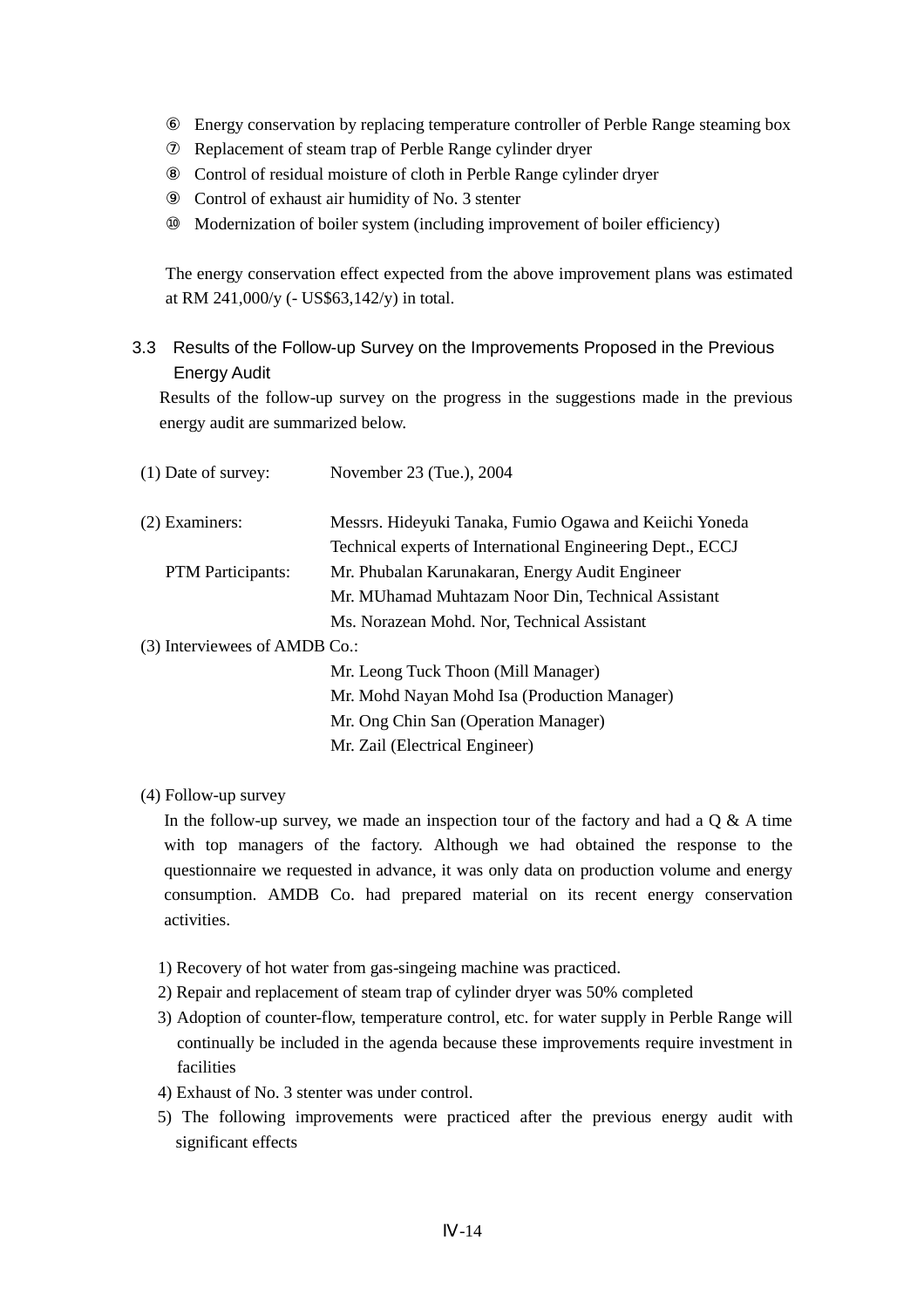| a. Installation of a 16t/h boiler |                                |
|-----------------------------------|--------------------------------|
| Improved boiler efficiency:       | $78\% \rightarrow 85\%$        |
| Effect in money:                  | $RM720,000/y (= US$189,500/y)$ |
| b. Automatic operation of boilers |                                |
| Shortened boiler running time:    | $45\text{min}/d$               |
| Effect in money:                  | RM144,000/y (=US\$38,100/y)    |

c. Shifting fuel from oil to natural gas (to be completed in 2005)

Effect in money: RM 1,600,000/y (=US\$421,100/y)

During the current follow-up survey, we confirmed that gas piping was in progress outside the premises of the factory.

Out of the 10 improvement points suggested in the previous energy audit, 4 plans are already implemented or are being practiced, resulting in a 40 % achievement ratio. In terms of money, however, compared to the initially expected monetary effect of RM 241,000/y (= US\$63,142/y), the saving amount actually attained through these improvements is as much as RM864,000/y  $(=US$227,000/y)$ , at this point in time, which is about 3.6 times as much as that of the initial plan.

If fuel conversion is implemented, the cost reduction benefit will total RM 2,464,000/y  $(=US$648,700/v)$ , which is over 10 times as much as that expected initially.

What are completed or being practiced are suggestions , , and . Now that production volume has dramatically dropped, the capacity operating ratio of machines is low and accordingly they have apparently not been making significant effects in energy conservation. (On the contrary, due to the frequent machine shutdowns, energy consumption per unit quantity of production (energy intensity) may be higher than before). Energy conservation effects attained are shown in Table -3-2.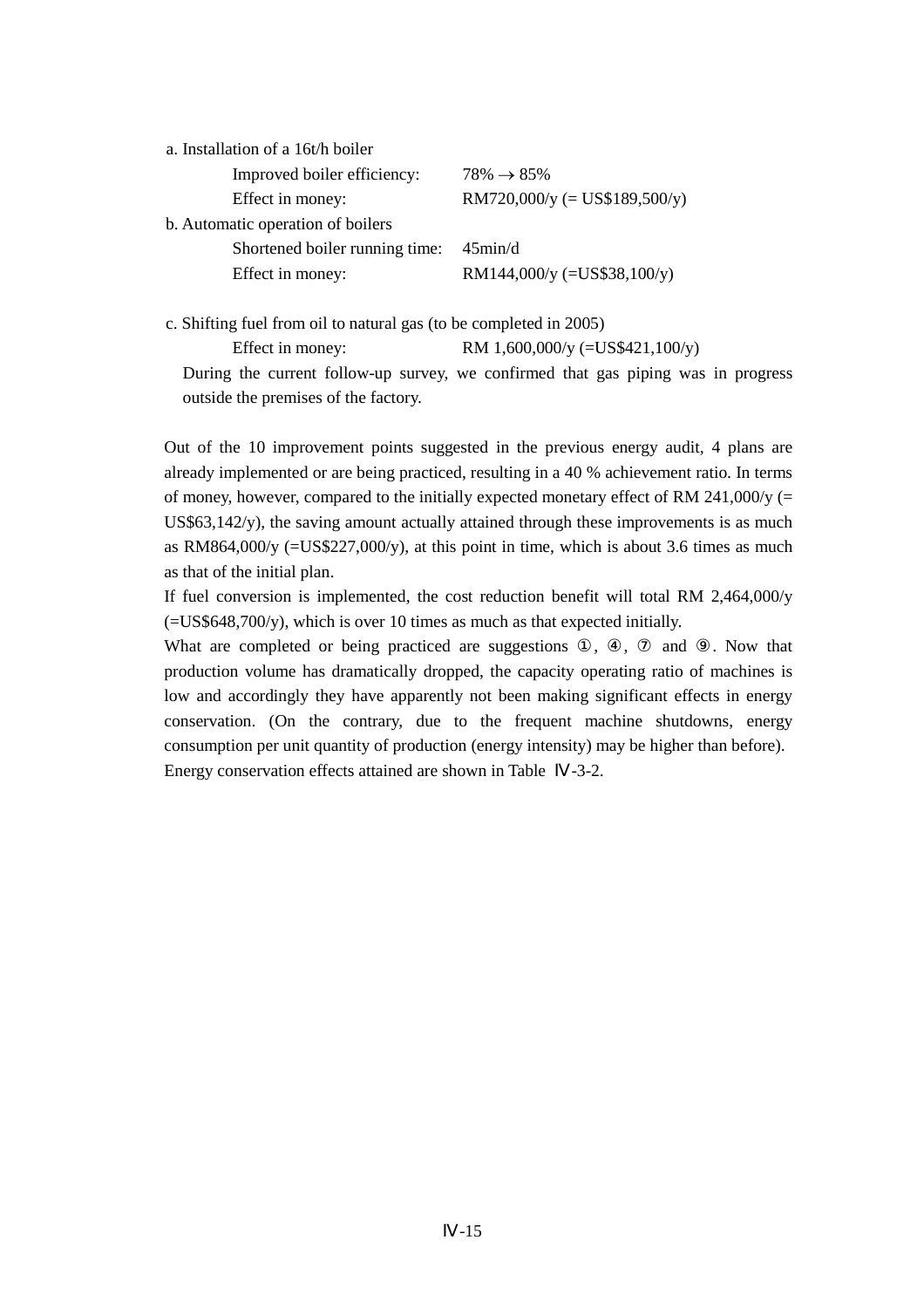| Item          |                  | Energy conservation effect (RM/y)     |                            |               |
|---------------|------------------|---------------------------------------|----------------------------|---------------|
|               |                  | Initial forecast                      | Actual result              |               |
| Perble Range  |                  |                                       |                            |               |
|               | Gas-singeing     | Recovery of cooling water             |                            | Completed     |
|               | machine          |                                       |                            |               |
|               | Washer           | Lower temperature setting             |                            |               |
|               |                  | $85 - 90$ °C $\rightarrow$ 80°C       |                            | 1 section     |
|               |                  | Adoption of counter-flow              |                            | completed     |
|               |                  | Recovery of waste heat                |                            |               |
|               |                  | Automatic stop of water supply        | 241,000                    |               |
|               |                  | following machine shutdown            | $(U\cancel{8}$ \$63,142/y) | Under study   |
|               |                  | Replacement of temperature            |                            | 50% completed |
|               |                  | controller of steaming box            |                            |               |
|               | Cylinder         | Replacement of steam trap             |                            | Completed     |
|               | dryer            | Control of remaining moisture of      |                            |               |
|               |                  | cloth                                 |                            |               |
| No. 3 stenter |                  | Control of emission volume            |                            |               |
|               | Modernization of | Replacement of boiler                 |                            | 720,000       |
|               | boiler system    | Shorter boiler running time           |                            | 144,000       |
|               |                  | Boiler fuel conversion                |                            | [1,600,000]   |
|               |                  | $(heavy oil \rightarrow natural gas)$ |                            |               |
|               |                  | Total                                 | 241,000                    | 864,000       |

### Table -3-2 Energy Conservation Effects Attained

As shown in the above table, compared to the amount of cost reduction projected at the time of the previous audit, that is,  $RM241,000/y$  (= about US\$63,142/y), the actual result obtained is RM864,000/y  $(=$  about US\$227,600), which is about 3.6 as much. As the operation efficiency was as low as 78% when checked in the previous survey, we proposed comprehensive modernization of the boiler system that included boiler fuel conversion, which the top management accepted and implemented after studying. This is a significant result of this project.

# 3.4 Results of the Current Survey

The company's top officials and employees seem to be concerned with energy conservation in their respective capacities under the current circumstances of the company in which its production volume has been decreasing. Regrettably, however, energy conservation measures for the processing equipment proposed in the initial survey have not been advanced sufficiently. Therefore, as an immediate step, we recommended the following less costly energy conservation measures during the Q and A time.

(1) What has the largest share in energy conservation in a dyeing factory is saving water, in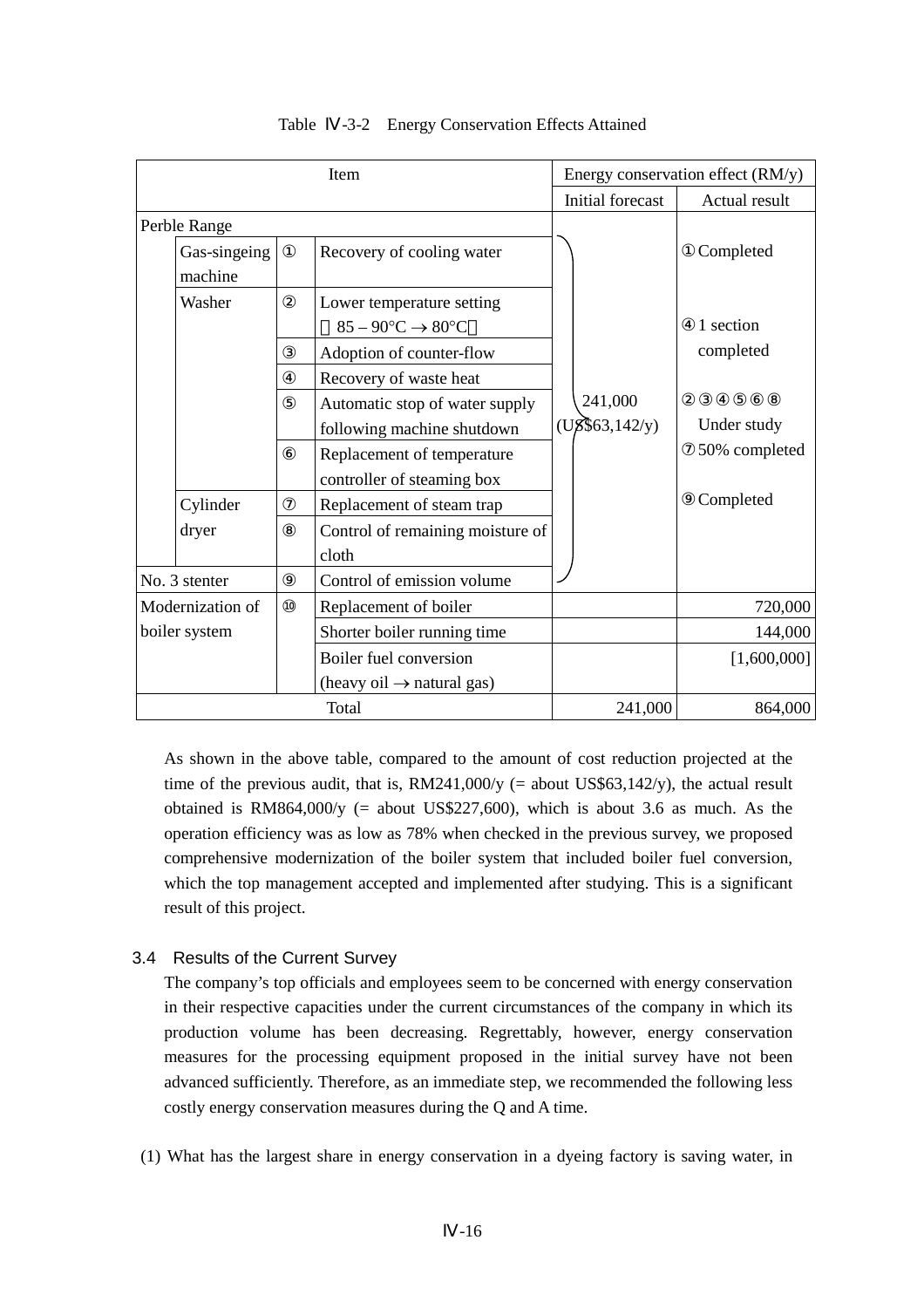principle. At least a flow meter should be installed for each continuous bleaching machine, continuous dyeing machine, continues washer, etc.

- (2) It is easier to control flow volume by cock than by valve, and cock is easier for operators to use. It is recommendable to change to cock-based control when valves are replaced.
- (3) As the easiest and cheapest water control method, it is recommendable to insert orifice in water supply pipe of washing tank.
- (4) Currently, warm waste water is discharged by caustic soda recovery equipment. Waste heat should be recovered by installation of heat exchanger.

#### 3.5 Barriers to the Promotion of Energy Conservation and Countermeasures

#### (1) Good points

1) Improvements concerning utilities

Out of the 10 improvement plans proposed in the previous energy audit in January 2001, 3 plans were put in practice and the remaining 7 were not yet implemented.

Because the effects from increased boiler efficiency after replacement of the boiler and its shortened running time after shifting to automatic operation were significant, with these improvements alone, approximately 3.6 times as much energy cut as that initially expected was realized. In addition, if boiler fuel is converted in 2005, the effect will further increase up to over 10 times of the initial plan, realizing significant cost cut.

In 2003, the energy cost for the year was RM3,841,046/y owing to the saved amount of RM864,000/y. This energy cost saving was equivalent to about 18.4% of that original amount without energy saving.

The effects achieved from such replacement of boiler and fuel conversion to natural gas scheduled for near future can be said the outcome of the awareness of energy conservation and cost reduction that successfully penetrated among top management of AMDB Company and managers of the factory as the result of the previous guidance of ECCJ and PTM, which gave them a momentum. In this sense, the previous energy audit and guidance were meaningful activities.

Fuel conversion, increase in boiler efficiency, etc. are technically not so difficult know-how. We strongly wish to press ahead with this example case to other companies and/or factories and raise energy conservation performance.

2) Improvements concerning production

The factory of AMDB Company is, as a dyeing processing factory, well managed and almost no water leakage and steam leakage, which is often seen in small- and mediumsize factories, was recognized. There were no strips of cloth or pieces of trash on the floor. In dying factories, water leakage and steam leakage often occur unless they are well maintained. In factories where steam piping has good thermal insulation and no water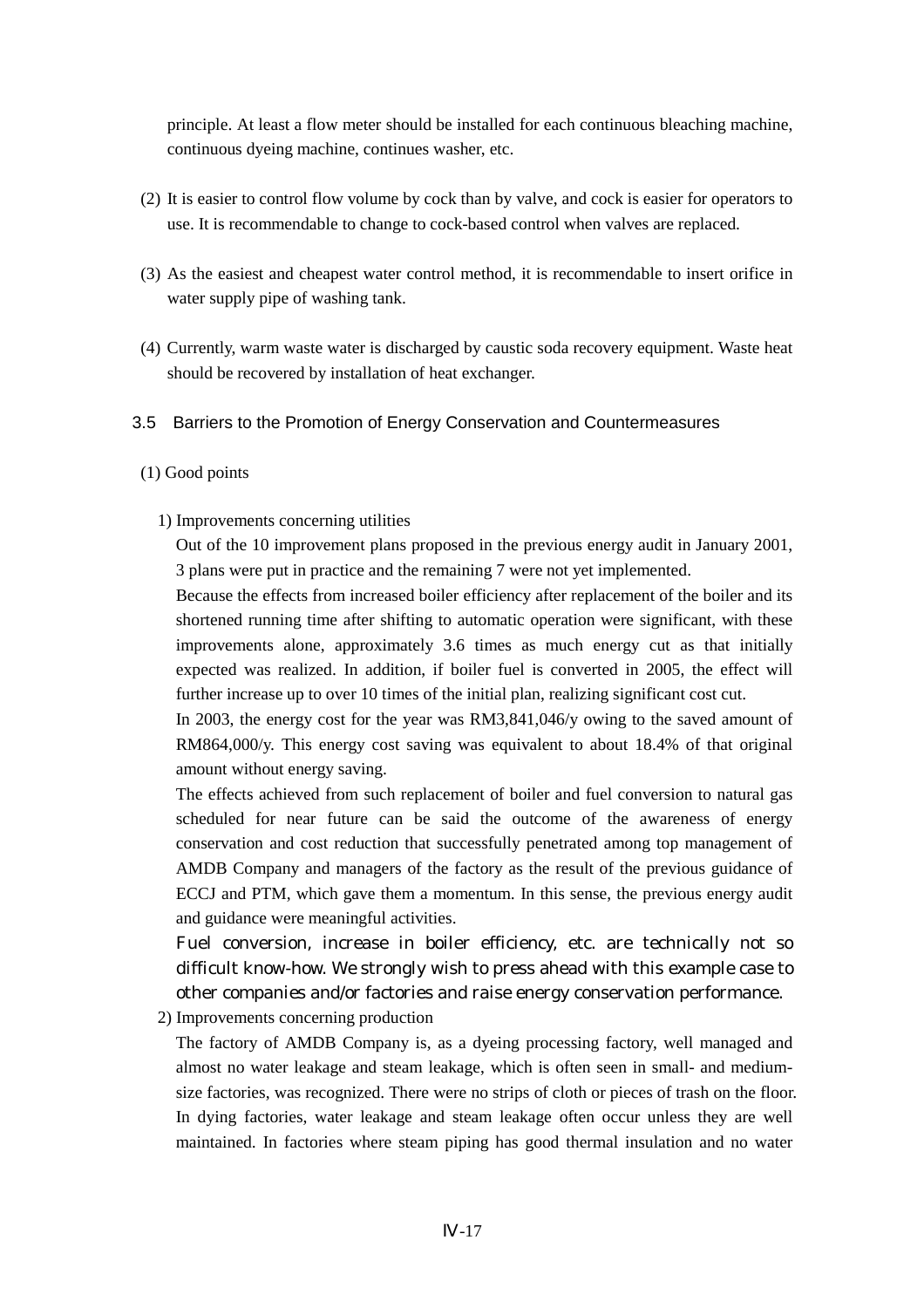leak and no steam leak occur, quality control of products and delivery management are often in good shape. In this context, in the case of AMDB Company, the management of the equipment affecting energy conservation is fairly good, though not sufficient.

(2) Points need to be further improved and worked on in the future

#### 1) Energy efficient equipment

Although some measures for energy conservation are taken regarding the dyeing and finishing processing in the factory, as the production volume sharply decreased by almost half from the previous guidance and the capacity utilization rate of the major equipment dropped accordingly, not much energy conservation effects have been achieved.

The factory apparently hesitates over improvement of equipment that requires a large amount of investment.

Although the top management of the company and general manager and other managerial class of the factory are concerned with energy conservation, they should be more so. At least, as mentioned above, they should continue energy conservation activities in a step-by-step manner starting with improvement plans that do not require a large amount of investment and continue to work on the improvements suggested in the previous audit to realize them in stages, if possible.

Dyeing and finishing industry consumes a large quantity of water. In this industry, saving water eventually lead to energy conservation. Effective use of water is essential. In order to do so, as mentioned previously, the installation of a flow meter to the main equipment is critical. Meters capable of measuring integrated value and instantaneous value are preferable. Measuring equipment for basic management is necessary also from the viewpoint of developing/introducing/implementing Database/Benchmark/ Guideline, etc. It is worth considering.

In the meanwhile, the most important production equipment is aging and need to be renewed. In Japan and Indonesia, the machining speed of continuous bleaching machine is 100–150m/min, while it was 45–50m/min in AMDB Company.

The important thing in promoting energy conservation is to avoid impairing quality of product.

Energy conservation and water saving are premised on ensuring stable and good quality.

Even though labor cost is low, manufacturers cannot win international competition without improved productivity, stable quality and reliable delivery. If they fail to meet quality and delivery demanded by the time, the market will turn away. How to recover order volume that decreased by half from 3 years ago will be a big challenge for the time being.

2) Promotion of energy conservation

For factories of a certain scale, it is desirable to assign person such as "Energy Conservation Officer", who has knowledge of energy conservation, to each job place. It would be one way to regularly convene "Energy Conservation Committee" to discuss specific measures for implementing energy conservation, while enhancing the morale of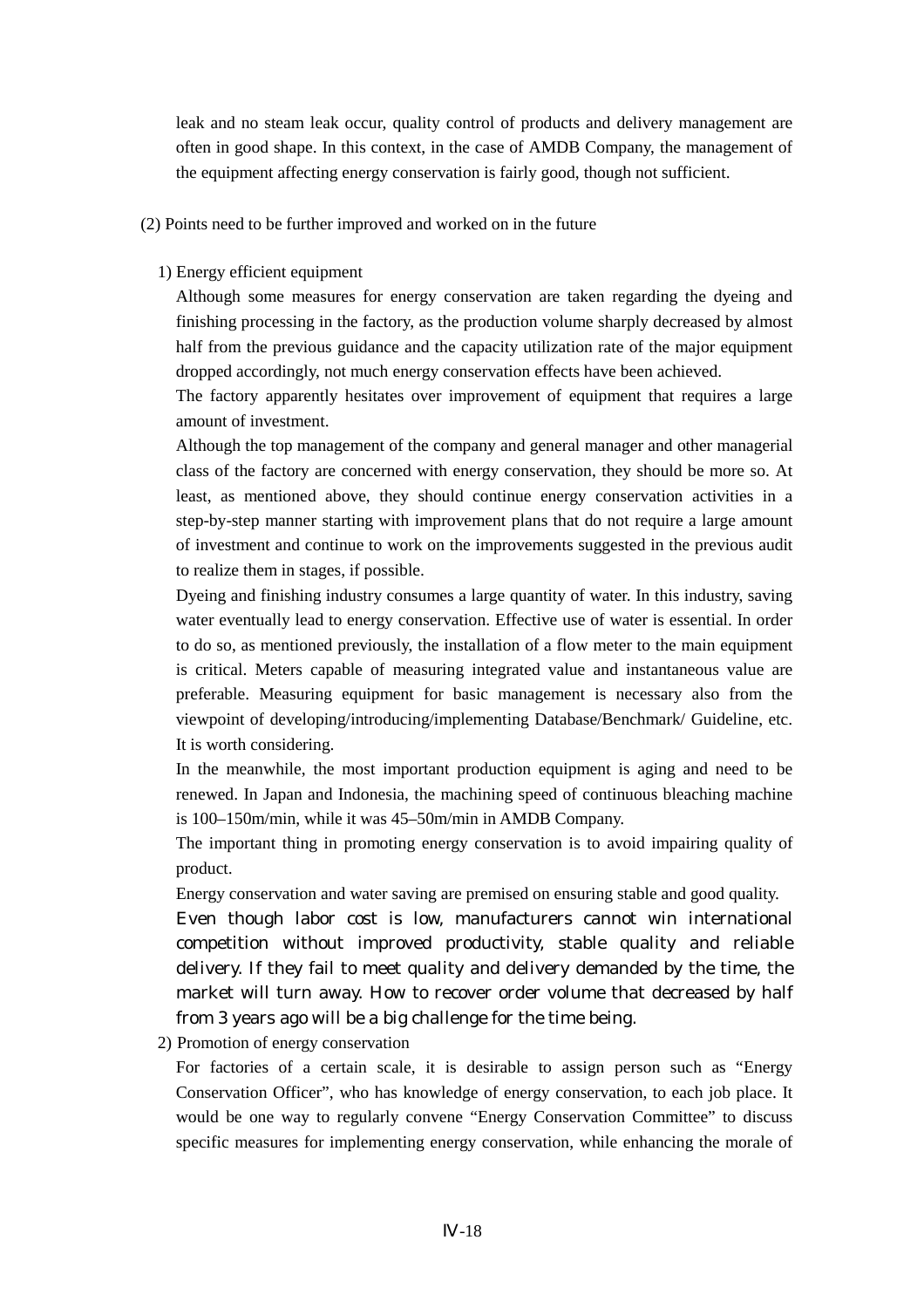the entire workforce for energy conservation.

In the meanwhile, as the number of technical experts who actually carry out energy conservation is apparently small in the textile department, the education and training of technical staff are also critical.

As one of the measures to help promote the awareness of energy conservation among corporate management, administrative measures, such as incentives and preferential tax treatment for companies that have made significant effects and subsidies for investments in energy-efficient equipment, may be necessary.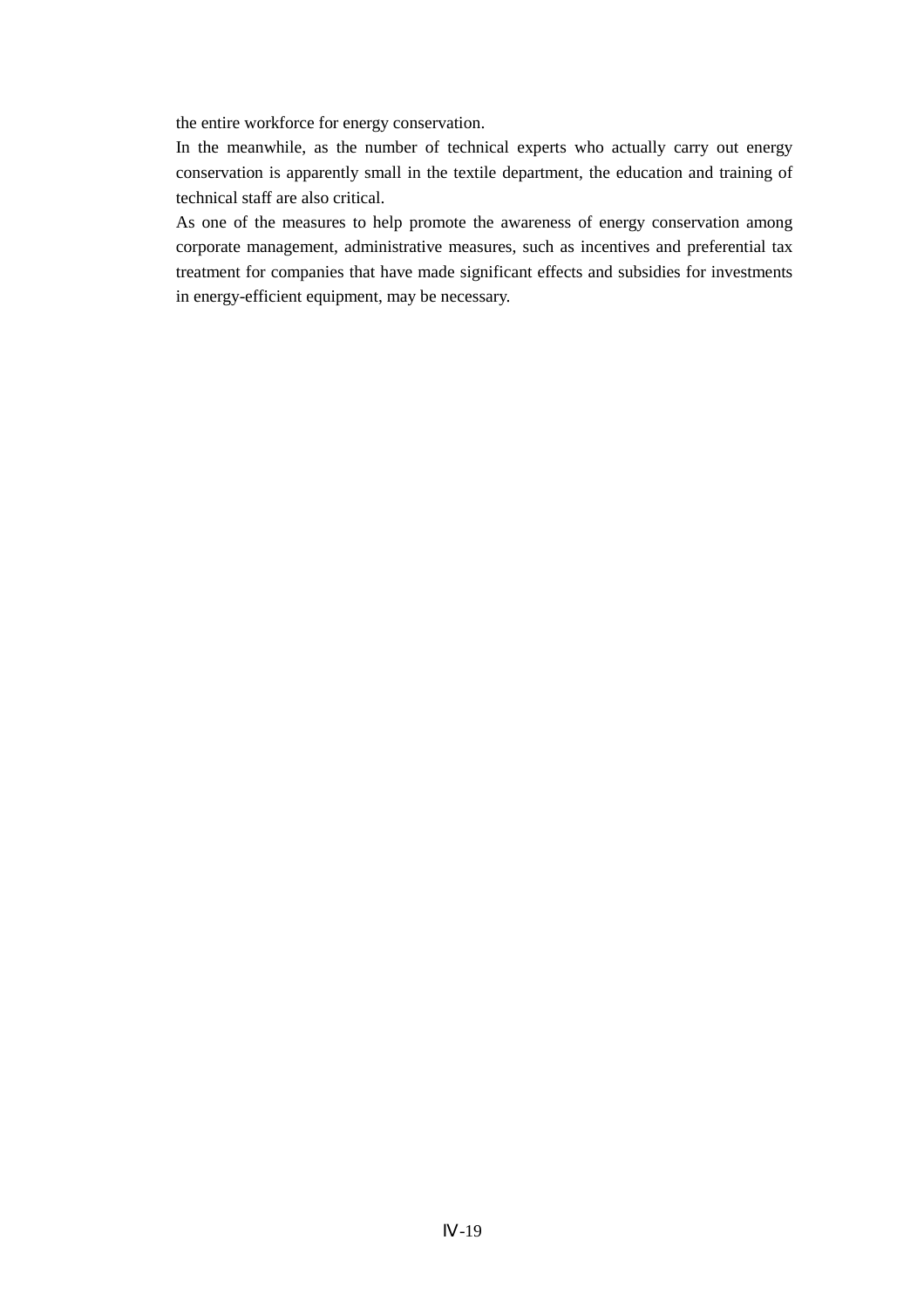### 4. Results of Seminar-Workshop

- 4.1 Summary Seminar-Workshop was given as described below.
- (1) Date and time November 25 (Thu.) 2004 8:30-16:40
- (2) Place Marriott Putrajaya Hotel
- (3) Reports and Presentations made in Seminar-Workshop The program is contained in the attachment.
- (4) Participants

|                              | A list of attendees is contained in the attachment.             |
|------------------------------|-----------------------------------------------------------------|
|                              | Attendees included the following persons from foreign countries |
| ACE:                         | Dr. Weerawat Chantanakome, Executive Director                   |
|                              | Mr. Christopher G. Zamora, Manager                              |
| Foreign presenter            |                                                                 |
|                              | Mr. Djoko Wiryono, Manager, PT KERTAS LECES (PERSERO),          |
|                              | Indonesia                                                       |
| Technical experts from Japan |                                                                 |
|                              | Messrs. Hideyuki Tanaka, Fumio Ogawa and Keiichi Yoneda         |
|                              | Technical experts of International Engineering Department, ECCJ |

In this Seminar-Workshop, 90 persons participated. They consisted of 26 persons from Malaysia governmental organizations, 58 persons directly related to companies and 6 persons from foreign countries.

The participants were engaged in enthusiastic discussions to the end. This Seminar-Workshop, on the whole, was concluded with great success. The following factors contributed to this success.

 The ECCJ side could have a preliminary meeting with ACE and PTM on the previous day and time for preparing the updated Agenda and handouts. Participants could understand the overall structure of the Seminar-Workshop and individual subjects. Particularly, PTM prepared a nice file and distributed to all participants.

 As all the proceedings went in English and no interpreter was required, time was used efficiently. MC did a good job and the entire course of the session went smoothly almost as scheduled

Each presentation had substantial content and all participants were enthusiastically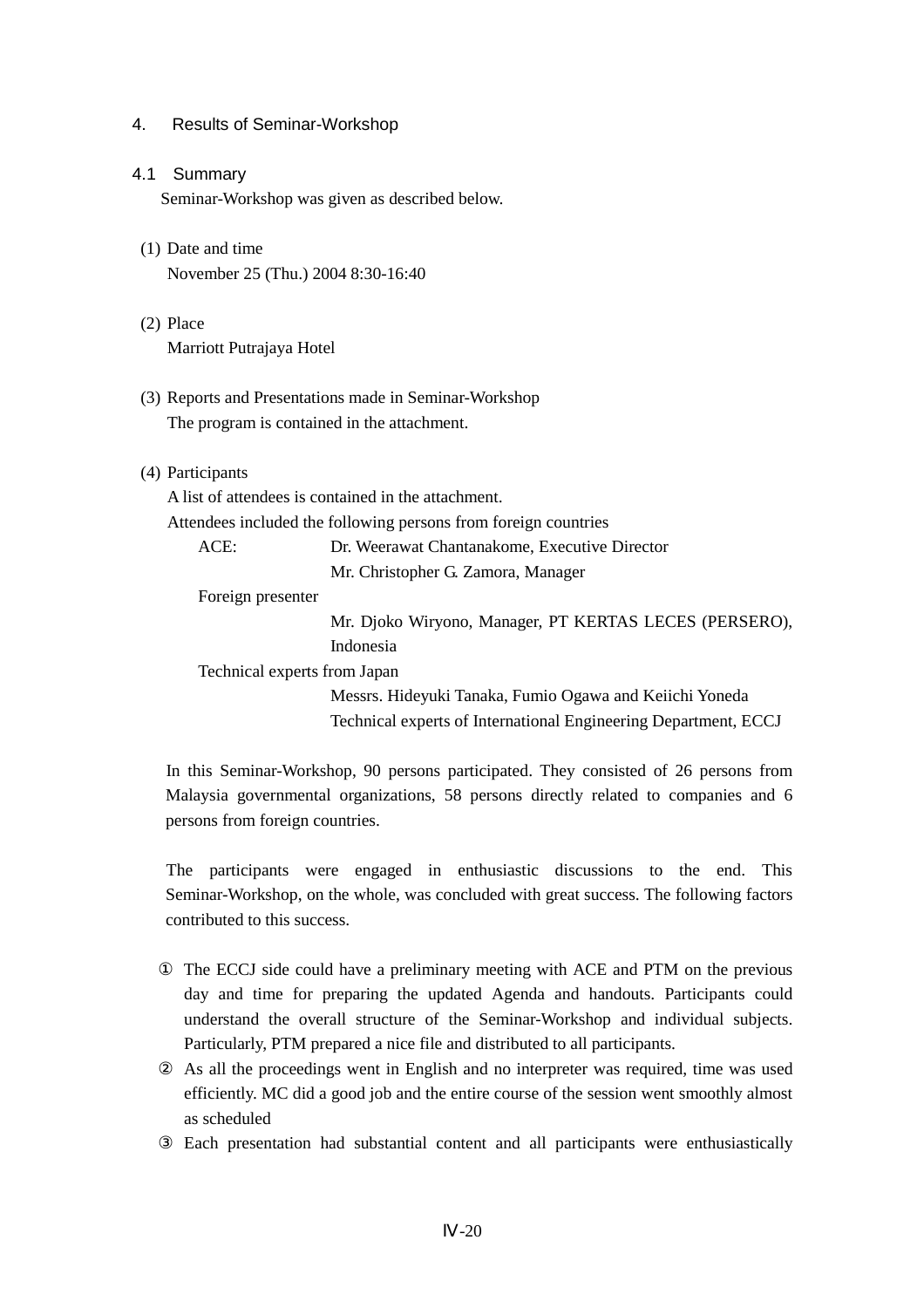involved in the session to the end. There were lively questions and answers with participants.



Photo -4-1 Seminar-Workshop Presenters and Malaysia VIP

- 4.2 Discussions on the Results of the Survey (Barriers to Implementation/ Promotion of Energy Conservation Improvement Plans and Countermeasures)
- (1) Opening ceremony
	- 1) The opening address by Mr. Weerawat (ACE) covered a wide range of tops, from rapid increases in oil price and the meaning of the PROMMEC project to the introduction of the ASEAN Energy Competition Award system and the outline of the program of the day.
	- 2) Mr. Tanaka (ECCJ) gave an address of thanks on behalf of METI and ECCJ and mentioned Japan's contributions to this project and the meaning of the theme of the current project.
	- 3) Representing Malaysia government, Mr. Roy (substituting Dr. Halim, Vice Minister of Energy) gave an address. He reported that with the intention to cope with the recent skyrocketing crude oil prices, a committee was set up in the cabinet, which would aim at development of alternative energy sources, particularly practical use of renewable energy (Vision). In his comprehensive speech, he said "The government also is an energy consuming body and must exemplify itself as a good model. Our office in Putrajaya is a low energy consuming office and energy consumed in this building is about half of that in a conventional building."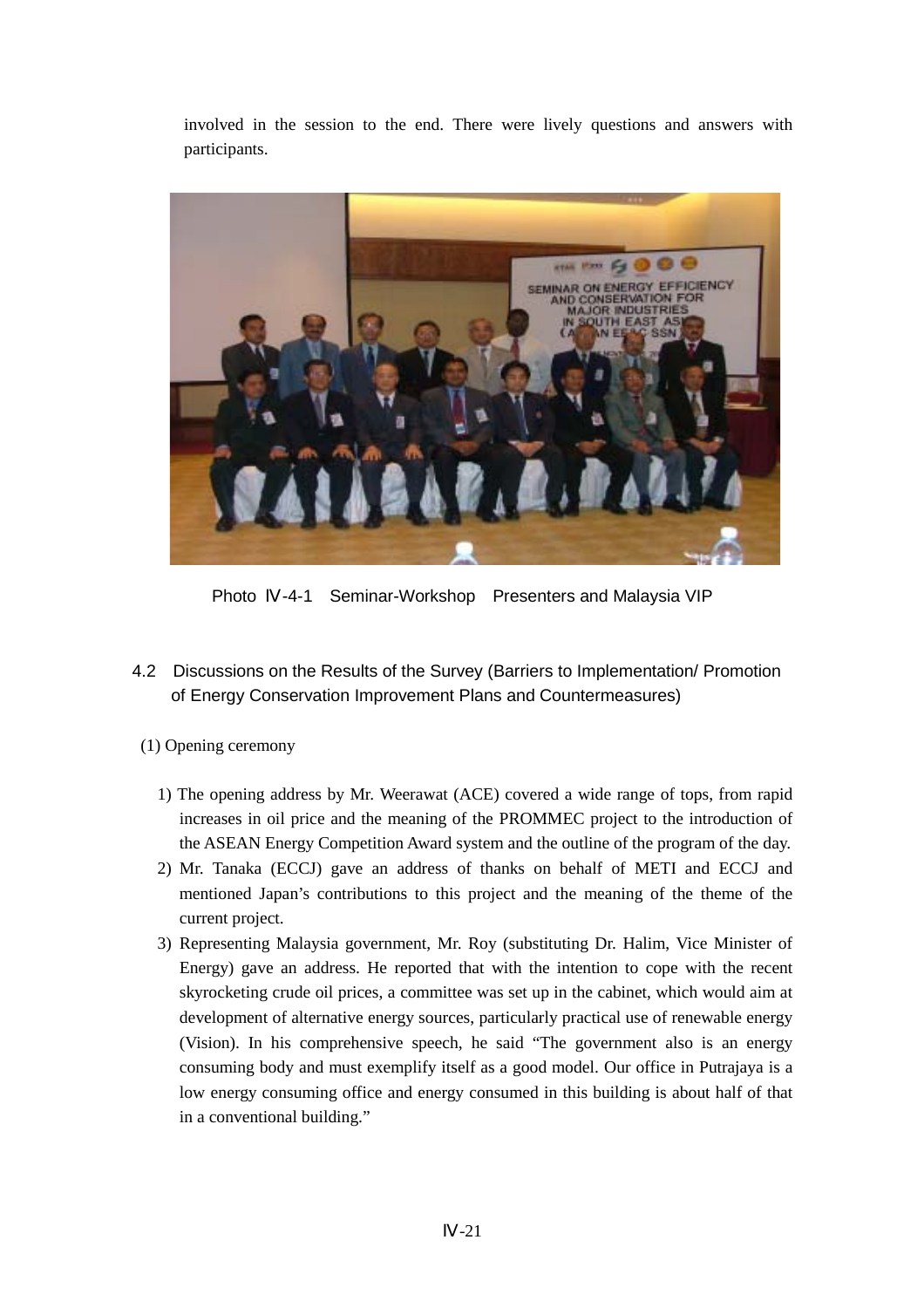- (2) EE&C activities in the glass product manufacturing industry (Mr. Ashok Rao, Malaysia) Receiving energy audits by PTM, they are involved in energy conservation improvement activities.
	- 1) Although the glass-making industry is an energy-intensive industry, it produced results in energy conservation owing to energy audits by PTM.
	- 2) For improvement of glass melting furnace, technologies of Asahi Glass, Co., Ltd. were utilized.
	- 3) While electric consumption accounts for 13% of the total energy consumed, electric charge has a 37% share in the total energy cost and more measures should be taken for efficient use of energy.
	- 4) For an ultimate goal set at 4.8GJ/t-Glass, efforts are being made.
- (3) Food product industry (Mr. Hishamudin Ibrahim, PTM, Malaysia)
	- 1) This is a case in which an energy audit was given as part of PTM operation and under the government reinforcement program. Audit fee was not charged to the company accordingly.
	- 2) They achieved cost reduction by RM1,761,000/y through recovery of waste heat of manufacturing process, enhancement of thermal insulation of piping, maintenance management of steam trap, improvement of cooling system, etc.
- (4) Textile industry (Mr. Phubalan Karunakaran, PTM, Malaysia) He made a report on energy conservation efforts in a textile factory of AMDB Company given in the foregoing item.
	- 1) An energy audit was conducted with the focus on energy intensive processes; Perble Range continuous bleaching machine and No. 3 stenter and boiler system.
	- 2) Cost reduction by RM864,000/y was realized due to shortened operating hours of boiler because of replacement of the old-type boiler and upgraded boiler efficiency. This amount corresponds to about 3.6 times as much as that forecasted in the audit.
	- 3) If boiler fuel conversion (oil  $\rightarrow$  natural gas) scheduled for 2005 is completed, an additional cost reduction by RM1,600,000 will be possible.
- (5) Barriers/Measures (Mr. Ogawa, technical expert of ECCJ)

He listed the following 7 items as barriers to energy conservation and proposed countermeasures for each item.

PROMEEC project is one of effective measures to get over these barriers

- Policy
- Human Resources
- Technology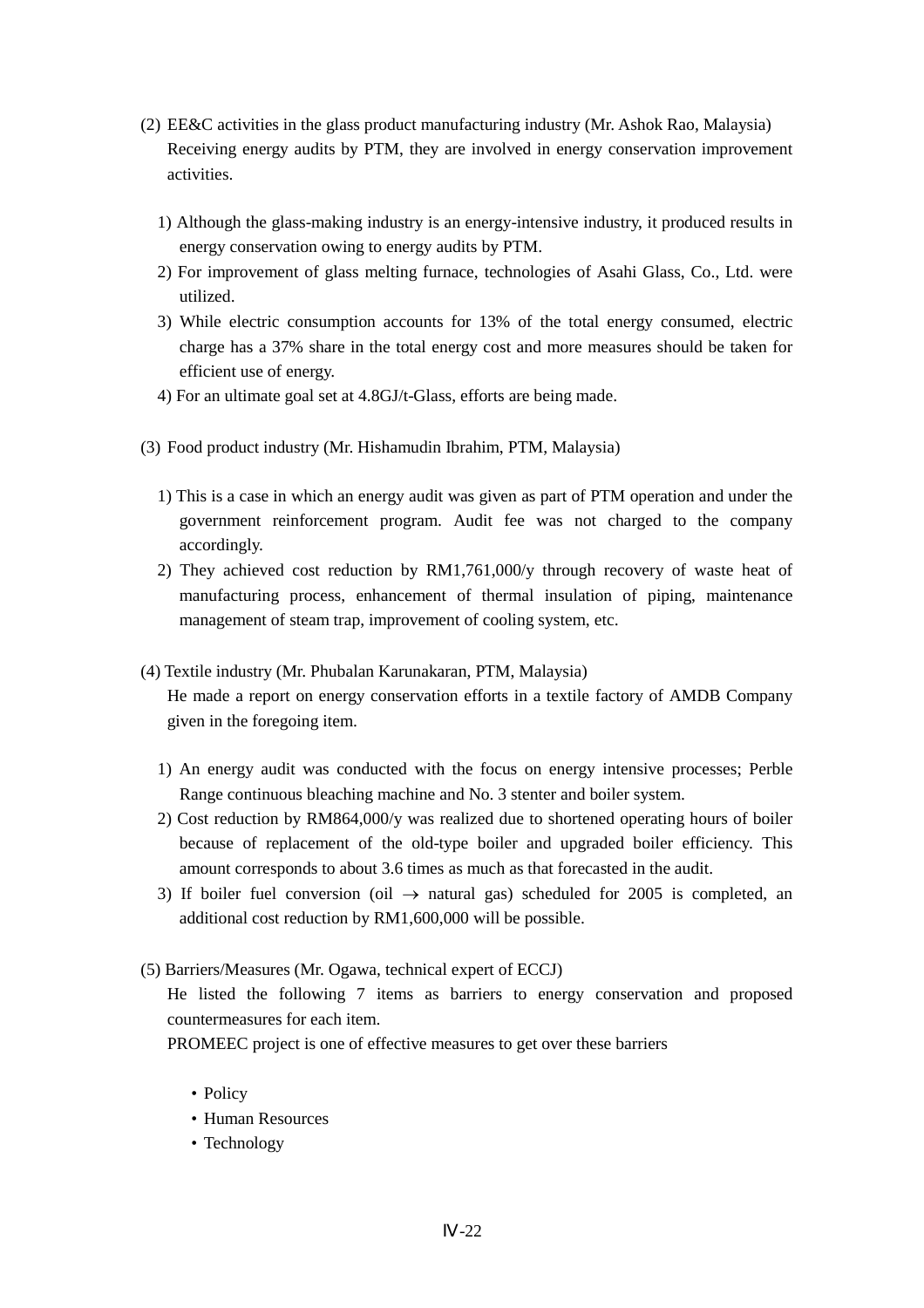- Finance
- Information
- Inadequate Local Manufacturing Capability
- Society/Culture
- 4.3 Discussions on Policy of Developing Technical Directory for Textile Industry Use ECCJ explained basic points on Technical Directors. In responding to the questions made in advance from the audience, such as "Where can we obtain the latest information on energy conservation?" ECCJ introduced ECCJ homepage for information source. Concern about energy conservation and interest in activities of ECCJ are apparently high in Malaysia.

# 4.4 Discussions on Development of Database/Benchmark/Guideline

ECCJ explained using the material for each item. In Malaysia, DB/BM is already put in practice and Mr. Asfaazam made a supplementary explanation on this point.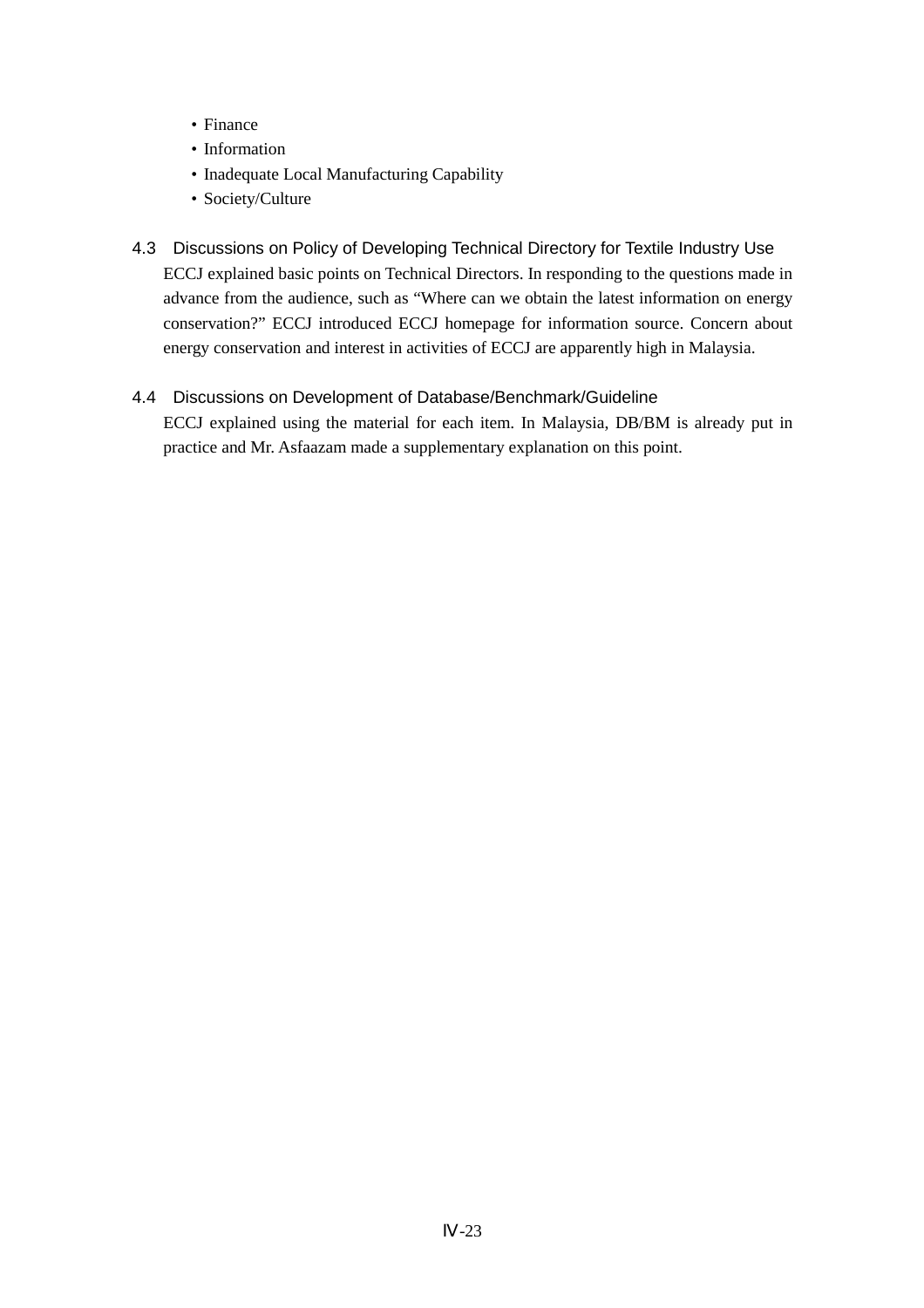#### Ⅴ**. Myanmar (Oil Refining Industry)**

#### 1. Outline of Activities

As regards Myanmar, in 2001, which is the first year of Phase 1 of this project for promotion of energy conservation in ASEAN countries, Mann Thanbayakan Oil Refinery operated by Myanmar Petrochemical Enterprise (MPE) under Ministry of Energy was selected for the subject of survey and an energy audit was conducted from December 18 to 22 in 2001. In 2004, which is the first year of Phase 2, we revisited the refinery and checked the progress status of the recommendations for energy conservation made in the previous energy audit. In addition, we selected another oil refinery as an additional subject of our survey and conducted an energy audit.

#### 1.1 Period

December 8-15, 2004

# 1.2 Venue

| Follow-up survey: | Mann Thanbayakan Oil Refinery (about 500km north of Yangon |
|-------------------|------------------------------------------------------------|
|                   | city)                                                      |
|                   | Walk through energy audit of a newly selected factory:     |
|                   | Thanlyin Oil Refinery (suburb of Yangon city)              |
| Seminar-Workshop: | Yangon city                                                |

#### 1.3 Schedule

| December 8 (Wed.) | Moved by a land route to visit Mann Thanbayakan Oil Refinery    |
|-------------------|-----------------------------------------------------------------|
|                   | (about 14 hours)                                                |
| $9$ (Thu.)        | Conducted a follow-up survey of the refinery                    |
| 10(Fri.)          | Moved back by road to Yangon city (about 12 hours)              |
| 11 $(Sat.)$       | Prepared/compiled material and studied                          |
| $12$ (Sun.)       | Same as on Saturday                                             |
| 13 (Mon.)         | Visited and conducted an energy audit of Thanlyin Oil Refinery. |
| 14 (Tue.)         | Gave Seminar-Workshop                                           |

15 (Wed.) Compiled material

### 1.4 People Involved

ACE (ASEAN Center for Energy):

Mr. Christopher G. Zamora: Manager

Myanmar: Myanma Industrial Construction Services (MICS), MOI No.2

U Aung Kyi: Director, MICS, MOI No.2 [Focal Point for Myanmar]

U Tin Oo: Head of Division, MICS [Assist of U Aung Kyi]

Technical experts from Japan: Technical experts, International Engineering Dept., ECCJ

Messrs. Hideyuki Tanaka and Fumio Ogawa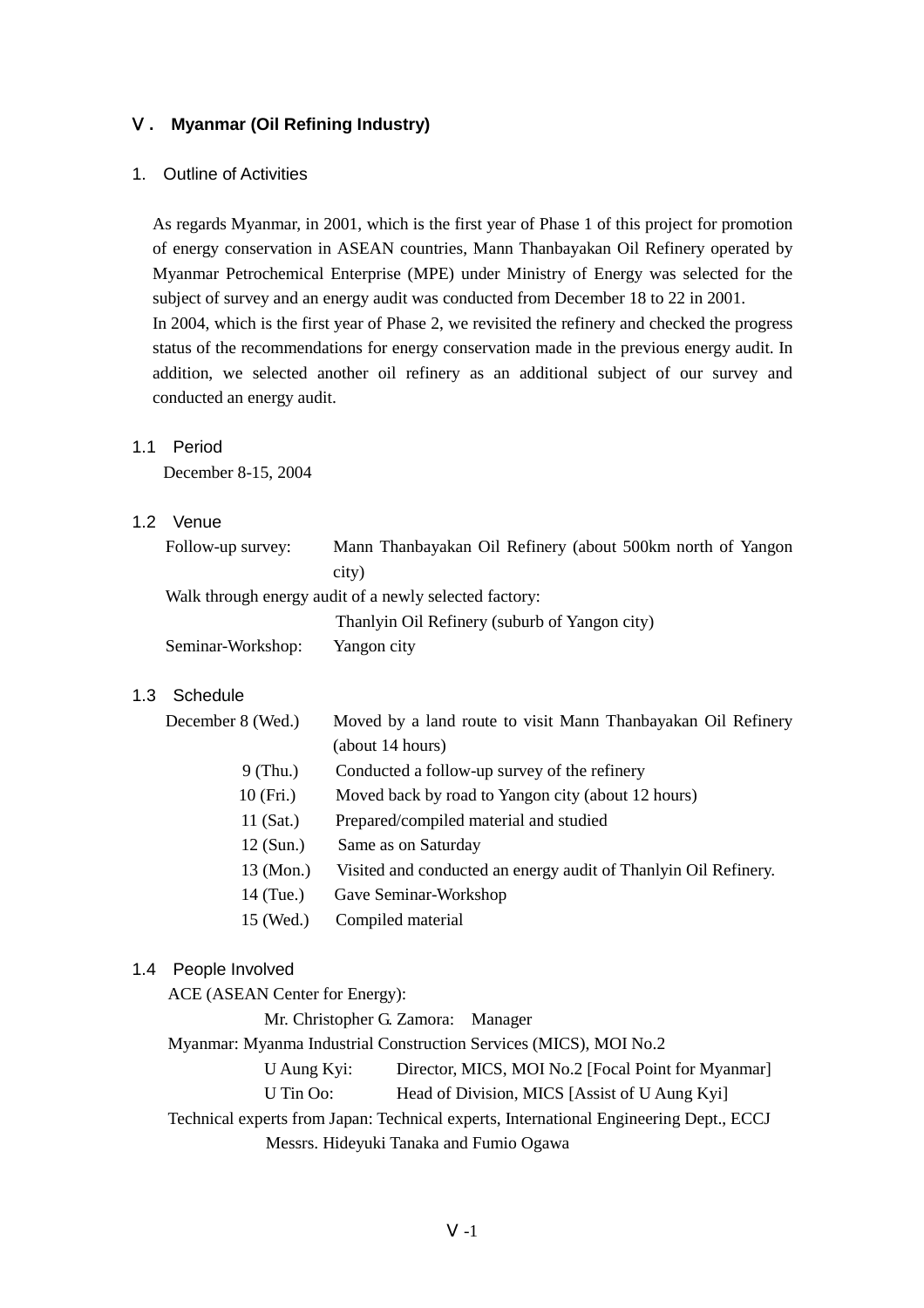# 2. Latest Situation of Energy Conditions and Industries in Myanmar

### 2.1 Energy Situation in Myanmar

(1) Overview

Myanmar is richly endowed with natural resources of commercial Energy and Biomass. Economic growth in Myanmar has been in the upward trend and would continue to be so in the years to come. According to this reason, Energy consumption in nation also has been increased proportionately. Yearly increasing of Primary Energy Consumption by type is as follows:

|                          |       |       |       |       | (Thousand toe) |
|--------------------------|-------|-------|-------|-------|----------------|
| <b>Type</b>              | 1998/ | 1999/ | 2000/ | 2001/ | 2002/          |
|                          | 1999  | 2000  | 2001  | 2002  | 2003           |
| <b>Commercial Energy</b> |       |       |       |       |                |
| - Crude Oil              | 1583  | 1820  | 1983  | 1991  | 1924           |
| - Natural Gas            | 1386  | 1311  | 1205  | 1033  | 1264           |
| - Hydro                  | 365   | 399   | 728   | 701   | 858            |
| - Coal                   | 44    | 55    | 85    | 72    | 77             |
| <b>Biomass</b>           | 7386  | 7769  | 7825  | 8036  | 8249           |
| Total                    | 10764 | 11354 | 11826 | 11833 | 12372          |

Table -2-1 Primary Energy Consumption by Type

Exploration and production of crude oil and natural gas in Myanmar onshore and offshore areas, Multi-national companies are in cooperation with Myanma Oil & Gas Enterprise (MOGE) under the Ministry of Energy on a production sharing basis. In 2003-2004 financial year, total production of onshore crude oil and natural gas are 4327804mmbbls and 50,069.83mmcf each.

65 % of natural gas produced by MOGE is used for electricity generation by gas turbines, 14% by Petrochemical plants and remaining 21% by Industries.

Energy Related Organizations in Myanmar are as follows:-

| - Ministry of Energy               | $=$ Oil & Gas                          |
|------------------------------------|----------------------------------------|
| - Ministry of Electric Power       | $=$ Electricity (Including Hydropower) |
| - Ministry of Mines                | $=$ Coal                               |
| - Ministry of Forestry             | $=$ Biomass & Fuel Wood                |
| - Ministry of Science & Technology | $=$ Renewable Energy                   |
|                                    |                                        |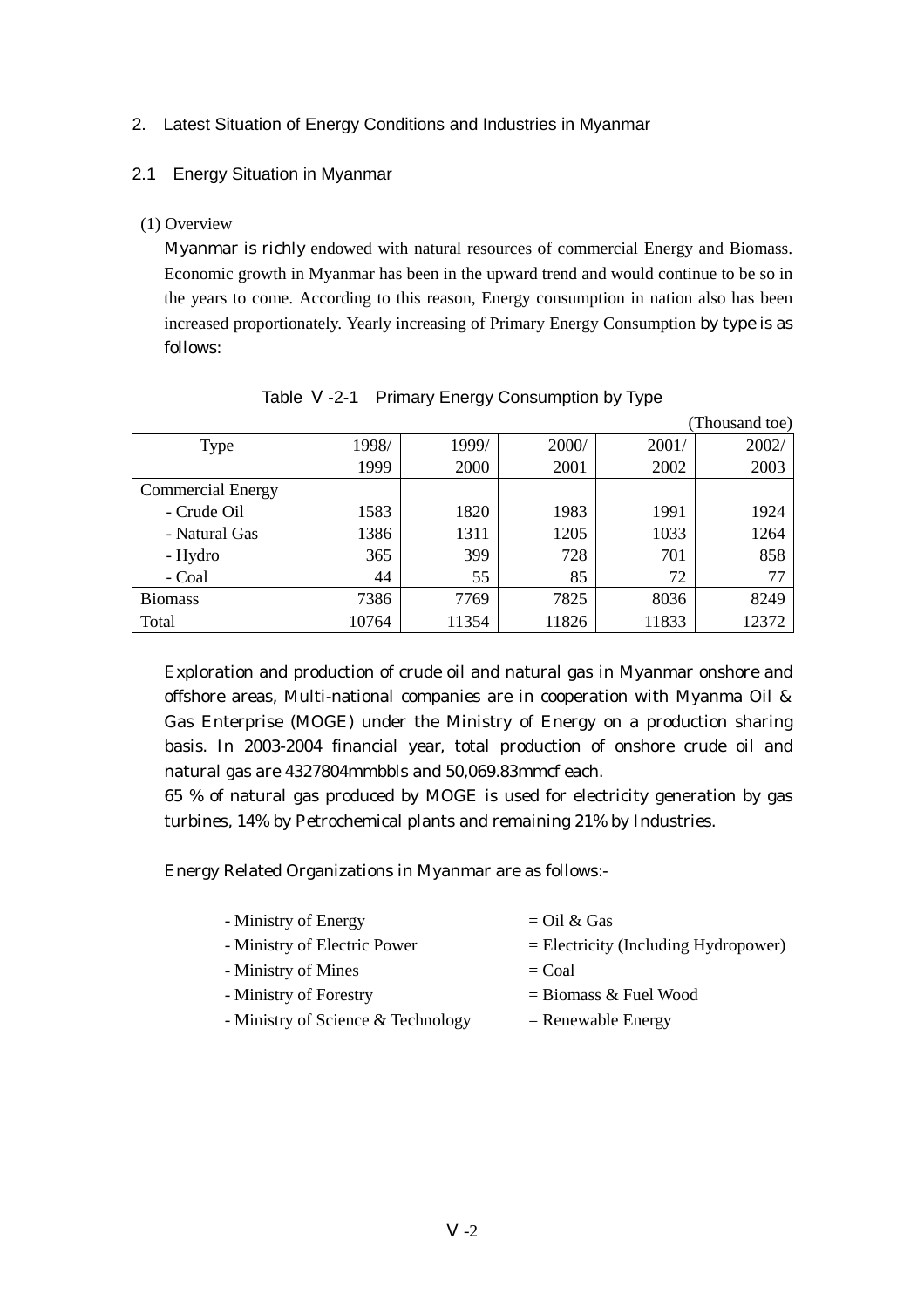### (2) Energy Situation in Industry

The total amount of sectorial energy consumption for 2002-03 financial year was 10699.78KTOE: Transport 10.82 %, Industry 5.76%, Services 1.0%, Residential 80.78%, Agriculture 1.15% and others 0.49%.

The growth rate of energy consumption by industry sectors for financial years from 1994-95 to 2002-03 are 4.39 % , 3.94 % , 4.67 % , 5.87 % , 5.29 % , 5.46 % , 6.05 % , 5.55 % and 5.76 % respectively.

# (3) Energy Situation in Oil Refinery Industry

There are three refineries in Myanmar and operated by Myanma Petrochemical Enterprise (MPE) under the Ministry of Energy. These are No.1, Oil Refinery in Thanlyin, No.2, Oil Refinery in Chauk and Petrochemical Complex in Thanbayakan. However, as these refineries have been in operation for many years, the present refining capacity is about one third of manufactures' name plate capacity.

In order to fulfill the requirement of the petroleum products of the country, the MPE had refined 138456 million gallons local crude oil and 110108 million gallons Yetagun condensate during 2003-2004 financial year.

In order to meet the growing demand of petroleum products in Myanmar, these refineries are required to be revamped and renovated, to refine more petroleum products.

- 2.2 Situation of Industry in Myanmar
- (1) Overview

In Myanmar, present condition of the industrial activities belongs to the three sectors, State 3 %, Cooperative 1 % and Private 96 %.

The main industrial policy of the governments had been import substitution, export promotion and utilization of local resources. The economic development objectives always stressed on agricultural development and then the promotion of industries based on agriculture. Within these polices and objectives, the private small and medium enterprises (SMEs) had survived and grown contributing substantially to the national gross domestic product. The existing large enterprises are not large and powerful enough as in the developed countries to influence the small and medium-sized enterprises operation and growth.

The industrial enterprises in Myanmar had been classified into three groups in the Private Industrial Enterprises Law promulgated in November 1990 as shown below.

| 1) Large Industrial Enterprises |  |
|---------------------------------|--|
|---------------------------------|--|

| Capital Outlay                 | $ -$   | More than 5  | <b>Million Kyats</b> |
|--------------------------------|--------|--------------|----------------------|
| <b>Annual Production Value</b> | $\sim$ | More than 10 | <b>Million Kyats</b> |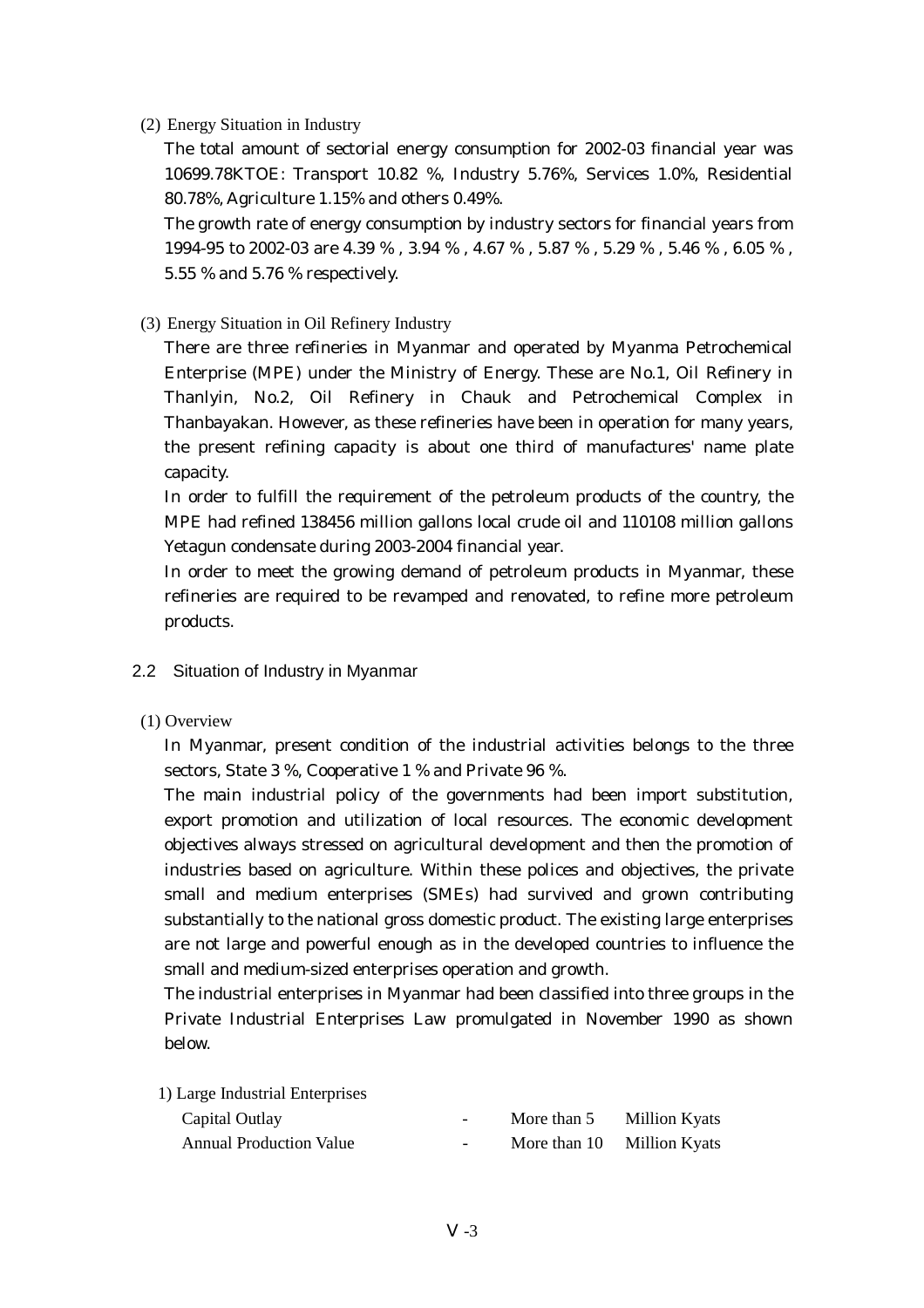| Electrical Power used            |                          | More than 50H.P                |
|----------------------------------|--------------------------|--------------------------------|
| Labour                           |                          | Above 100 Numbers              |
|                                  |                          |                                |
| 2) Medium Industrial Enterprises |                          |                                |
| Capital Outlay                   |                          | More than 1 Million Kyats      |
| <b>Annual Production Value</b>   |                          | More than 2.5<10 Million Kyats |
| Electrical Power used            | $\overline{\phantom{a}}$ | More than $2.5<50H$ . P        |
| Labour                           |                          | 51 to 100 Numbers              |
| 3). Small Industrial Enterprises |                          |                                |
| Capital Outlay                   |                          | Up to 1 Million Kyats          |
| <b>Annual Production Value</b>   | -                        | Up to 2.5 Million Kyats        |
| <b>Electrical Power used</b>     |                          | 3 to 25H.P                     |
| Labour                           |                          | 10 to 50 Numbers               |
|                                  |                          |                                |

SMEs in Myanmar can be found not only in the private sector but also in the State sector. The largest number of SMEs depends upon the agricultural production which accounts for 38 percent of gross domestic product. Rice milling, wheat flour mills, oil mills, small scale sugar mills, production of palm sugar, cleaning and size separation of beans and pulses etc., are all agriculture based industries scattered all over the country.

There are private small and medium enterprises in other sector of the economy such as tourism, transportation, mining and services. Although no definite figures are at present available, a rough estimation indicates the number of SMEs in the country as about 2 million.

In Myanmar, after the adoption of market economy in 1998, the private sector had grown appreciably in all sectors of national economy. In 1996-97, the state-owned industries contributed 28.7 % of Gross Domestic Product while the cooperative and private sectors contributed 0.9 % and 70.4 % respectively. The State-owned industries are much larger and more capital intensive than the private ones.

These small and Medium industries are scattered all over country but the majority are situated in Yangon and Mandalay. The government is now making arrangements to relocate these SMEs previously operating in residential areas, in industrial zones close to the cities and towns. Already 6 industrial zones in Yangon and 2 in Mandalay have been constructed with all necessary facilities. The development of these industrial estates was a great step forward in the industrialization process.

Myanma industrial policy emphasizes on the following points: -

 The industrial activities belong to the three sectors, namely, State, Cooperative and Private.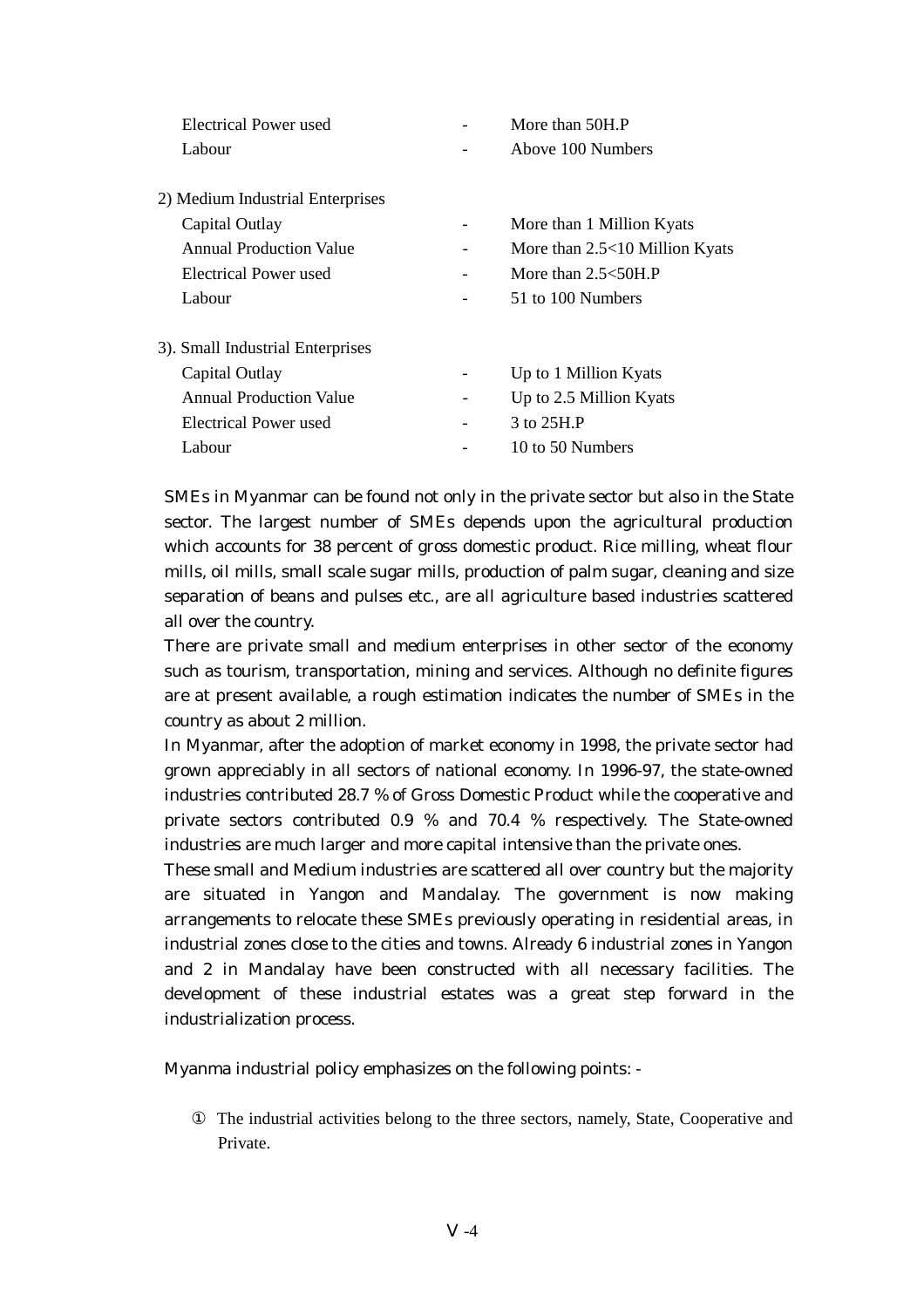The cooperative and private sectors can be permitted to undertake those industries which were classified under the State sector by the government notification.

 The manufacture of defence equipment and materials is reserved as belonging to the defence industries.

 Encouragement will be given to those industries which are based on local natural resources.

 The development of industries will be in accordance with the economic policy "The initiative to shape the national economy must be kept in the hands of the State and the national peoples".

In order to accelerate the present of industrialization, Myanma Industrial Development Committee (MIDC) was formed on 18 July 1995.

The objectives of Myanma Industrial Development Committee are as follows: -

 Development of Industries with agriculture as the base. Enhancement of quantity and quality of industrial products. Increased production of new types of machinery and equipment. Production of machinery and equipment for industrial use. Creation of suitable conditions for changing over to unindustrialized state.

(2) Situation of Oil Refinery Industry including Promotion in EE&C

1) The refining capacity and process plants of each of these refineries are as follows:-

### a. No. 1 Oil Refinery (Thanlyin)

Year Built - 1954

Capacity - 6,000 BPSD of Crude oil

| Location<br>$\overline{\phantom{a}}$   | Thanlyin Township, Yangon Division                     |  |
|----------------------------------------|--------------------------------------------------------|--|
| Year Built<br>$\overline{\phantom{0}}$ | COD (A) 1957 (6,000 BPSD)                              |  |
|                                        | COD (B) 1963 (14,000 BPSD)                             |  |
|                                        | COD (C) 1980 (6,000 BPSD)                              |  |
| Capacity<br>$\overline{\phantom{a}}$   | 26,000 BPSD of Crude oil                               |  |
| Contractor<br>$\overline{\phantom{a}}$ | COD (A) - Foster Wheeler Co. (England)                 |  |
|                                        | COD (B) - Foster Wheeler Co. (England)                 |  |
|                                        | COD (C) - Mitsubishi Heavy Industries Ltd. (Japan)     |  |
| <b>Process Plants</b>                  | Crude Oil Distillation Units A, B & C, SBP Plant,      |  |
|                                        | Delayed Coker Plant, Lube Blending Plant LPG Terminal, |  |
|                                        | Candle Factory, Drum Manufacturing Plant, 6 MW Power   |  |
|                                        | Plant                                                  |  |
| b. No.2 Oil Refinery (Chauk)           |                                                        |  |
|                                        |                                                        |  |
| Location                               | Chauk Township, Magway Division                        |  |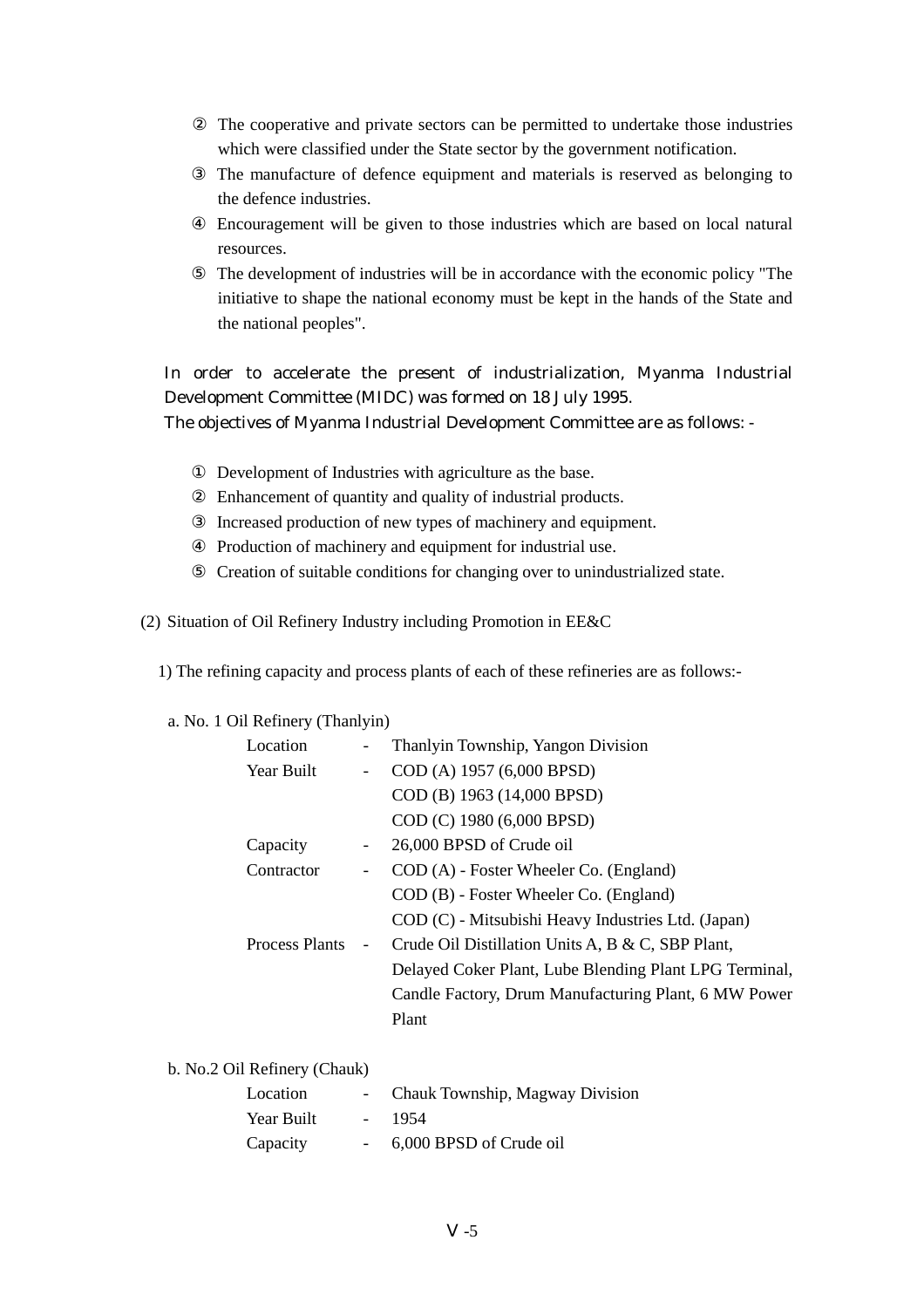| Contractor     | Foster Wheeler Co. (England)         |  |
|----------------|--------------------------------------|--|
| Process Plants | Wax Extraction Plant, Candle Factory |  |

c. Petrochemical Complex (Thanbayakan)

| Location         |            | - Min Hla Township, Magway Division                 |
|------------------|------------|-----------------------------------------------------|
| Year Built       |            | 1982                                                |
| Capacity         |            | - 25,000 BPSD of Crude oil                          |
| Contractor       | $\sim 100$ | Mitsubishi Heavy Industries Ltd. (Japan)            |
| Process Plants - |            | Topper, Reformer, Delayed Coker, Naphtha HDS,       |
|                  |            | Kerosene Smoke Point Improving & LPG Recovery Units |

# 2) Application of Energy Conservation in Mann Thanbayakan Oil Refinery

For energy saving purposes, the following measures are being carried out.

- Fuel consumption for heaters & boilers are monitored and maintained at optimum condition.
- Burning efficiencies of burners are improved, the excess air content of flue gases are measured once a week.
- Air registers from burners and dampers of furnaces are adjusted to minimum open position.

### a. Measures on Energy Audit's Recommendations

Energy Audits form ECCJ visited Mann Refinery in December, 2001 and advised for energy conservation matter. Some recommendations had been undertaken and some could not implement as yet due to lack of spare parts and technical condition.

- Air leakages from furnaces are repaired as necessary.
- Steam leakages, steam traps and insulation are replaced and repaired.
- According to design, low pressure off gas from Topper overhead drum was vent out to flare. To conserve the energy, this off gas had been recovered and burned at pilot burners of Topper furnace since 1990 saving some 72,000 cu-ft of Associated Gas daily.
- b. Recommendations for energy conservation
	- To decrease the excess air in boilers Actions had been taken and excess air contents in flue gases measured on 3-12-04 were as follows:

| <b>Boiler</b>   | Excess air % |
|-----------------|--------------|
| B (Oil-fired)   | 31.72        |
| $C$ (gas-fired) | 20.8         |

- To reduce the excess air of Topper heater (from 62.5% to 20%)

The heater is combined fuel (gas & oil) fired. Excess air flue gas was 48% (measured on 1-12-04). Further improvement is to be carried out during next shut-down period.

- To repair part of the boiler wall to prevent heat loss.

Additional fillings of glass wool and repairing of castable (insulation cement) were carried out. Improvements are thus observed.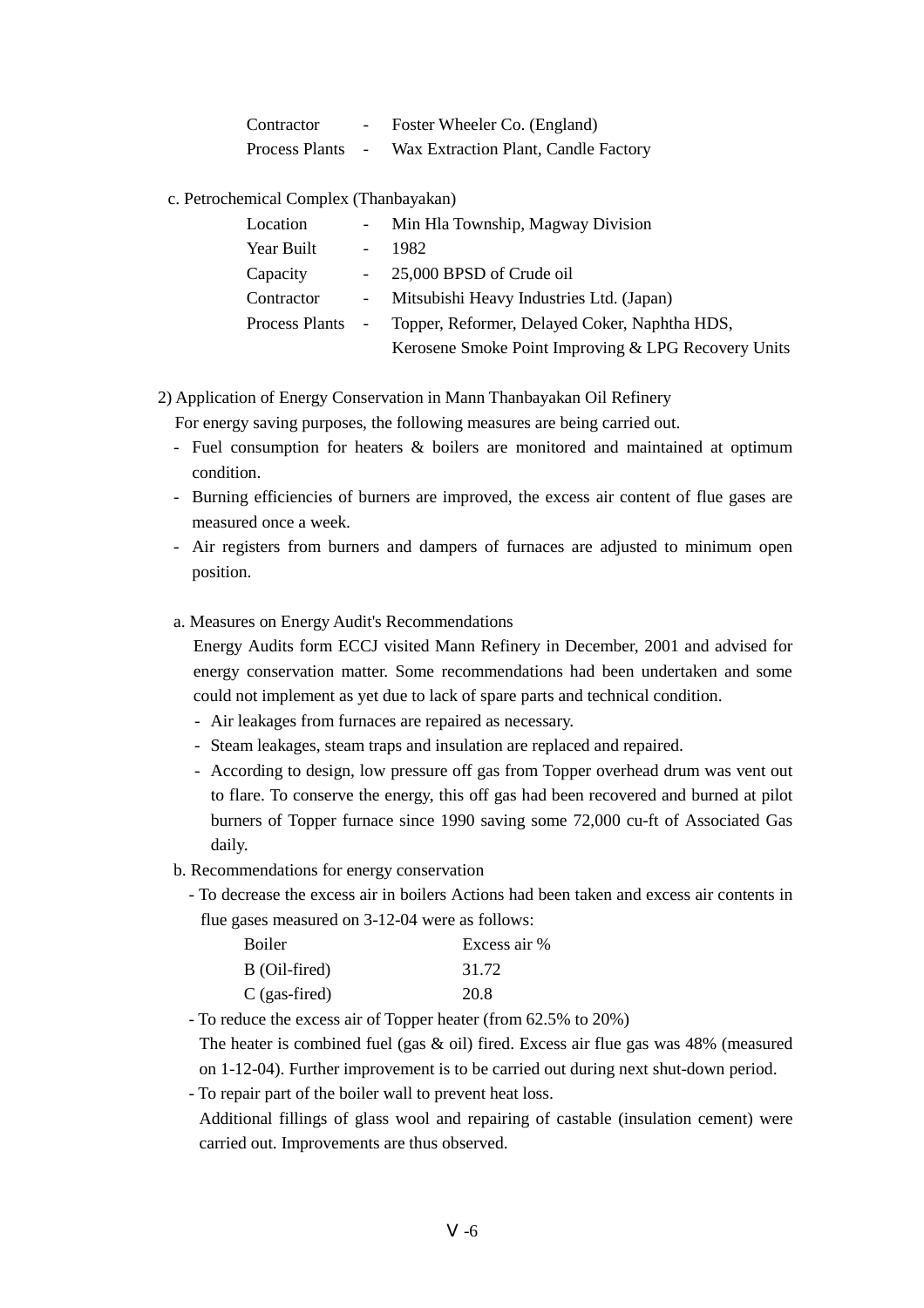- To maintain steam traps in good conditions.
- Some were replaced and some were repaired as necessary. But some damaged traps are still out of service due to lack of spare parts.
- Reduction of steam leakages from flanges, stem of valves. Repaired as necessary. Further steam leakages will be eliminated at boiler shut-down periods.
- To charge Topper bottom product (TC) directly to Coker unit.

Charging of TC directly to Coker will decrease the gas absorbing efficiency of Coker gas oil used in absorber. This will cause escape of some LPG to fuel gas system reducing LPG yield. At present, Coker unit is producing maximum LPG to meet the domestic demand that this item is only under consideration. The plant is normally operated low load with longer operation time for the following reasons:-

The Crude oil received is insufficient for high load operation.

To prevent additional energy consumption for frequent shut downs and start-ups.

Some coolers are heavily corroded, thus many tubes are plugged.

To prevent from thermal stress occurrences during intermittent plant operations.

- To reconsider production planning.

Full load operation for short time and longer idle time (or)

Longer operation time and longer circulation time to minimize shut down.

- Recover the heat of Heavy Gas oil (HGO) Installation of an additional exchanger between Kerosene heat exchanger and Light Gas Oil heat exchanger is planned.
- 3) Modification of Thanlyin Refinery

Thanlyin Refinery is currently processing the Condensate from Yetagun Offshore field in place of Crude Oil with two Crude Oil Distillation Units of "B" and "C", while Unit "A" is shut down due to old age with undesirable heavy consumption of utilities. The processing capacity of the existing units are limited to about 40 to 50 % of its design capacity 20,000 BOPD due to bottle neck of fire heaters and tower overheads as well as low efficiencies of Heat Exchanging System, hence suppressing the refined products at a low level even though the import of transport fuel is gradually increasing. Therefore there is an imperative requirement for the existing distillation units and accessories of Thanlyin Refinery to be upgraded for efficient energy utilization to enhance production to fulfill the ever increasing demand of petroleum products in the country.

The following items were nominated for efficient energy use:-

- a. Modification of Distillation Unit (B)
- b. Modification of Distillation Unit (C)
- c. Modification of Cooling Water System
- d. Addition of Equipments & Spare Parts for MHI Power Plant
- e. Addition of Equipments & Spare Parts for Coker Plant
- f. Addition of Equipments & Spare Parts for Tank Loading/Tank Inventory
- g. Replacing/ Renewing Parts of Some Utilities/Facilities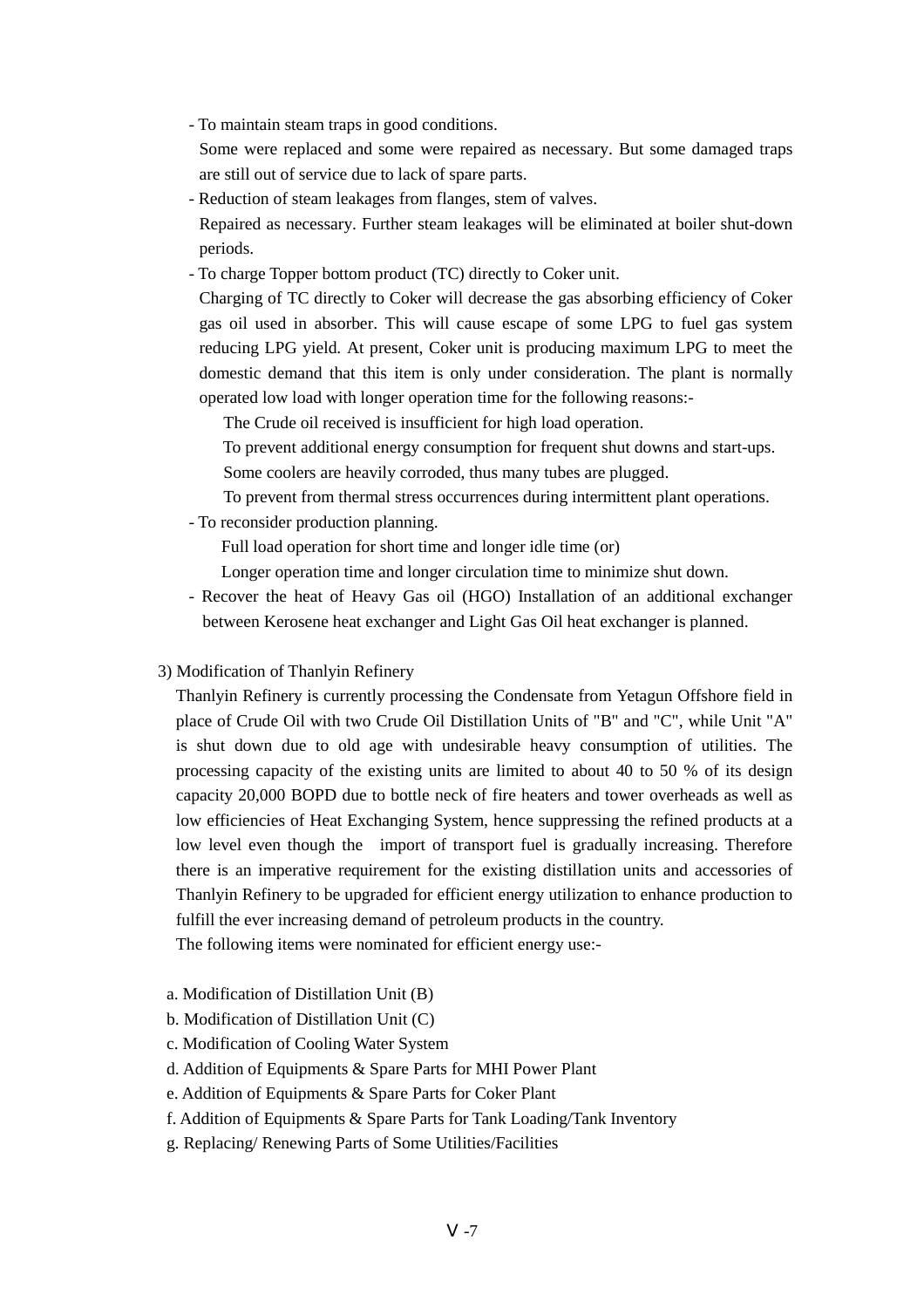### 2.3 Situation in Myanmar

#### (1) General condition

| - Area:                     | $680,000 \text{ km}^2$ (approx. 1.8 times as large as Japan)           |
|-----------------------------|------------------------------------------------------------------------|
| - Population:               | 52,170,000 (Myanmar Government Statistical Year Book 2002)             |
| - Religion:                 | Buddhism (90%), Christian, Muslim, etc                                 |
| - System of government:     | Military government (interim government)                               |
| - Economy:                  |                                                                        |
| Major industry: Agriculture |                                                                        |
|                             | Per capita GDP: US\$180 (2003 IMF World Economic Outlook 2003)         |
|                             | Economic growth rate: over 10% (2002 by the government's announcement) |
| Currency:                   | Kyat, US\$1 = $5.86$ Kyat (official parity rate) (as of August 2004)   |

### (2) Energy situation in Myanmar

The states of energy supply and energy consumption in Myanmar are shown in Figure -2-1. Although the country produces oil and gas, their quantities are hardly sufficient and the quantity of oil production is a little over 40% of the domestic oil consumption. As the domestic gas consumption level is still low, more than 80% of the gas production is exported. RE has an 80% share in energy supply and it is extremely high among the 4 ASEAN countries surveyed. In consumption, the civil sector accounts for 80% of the total and the industrial sector's share is less than 10%. It would be important to raise energy conservation activities in the industry from now.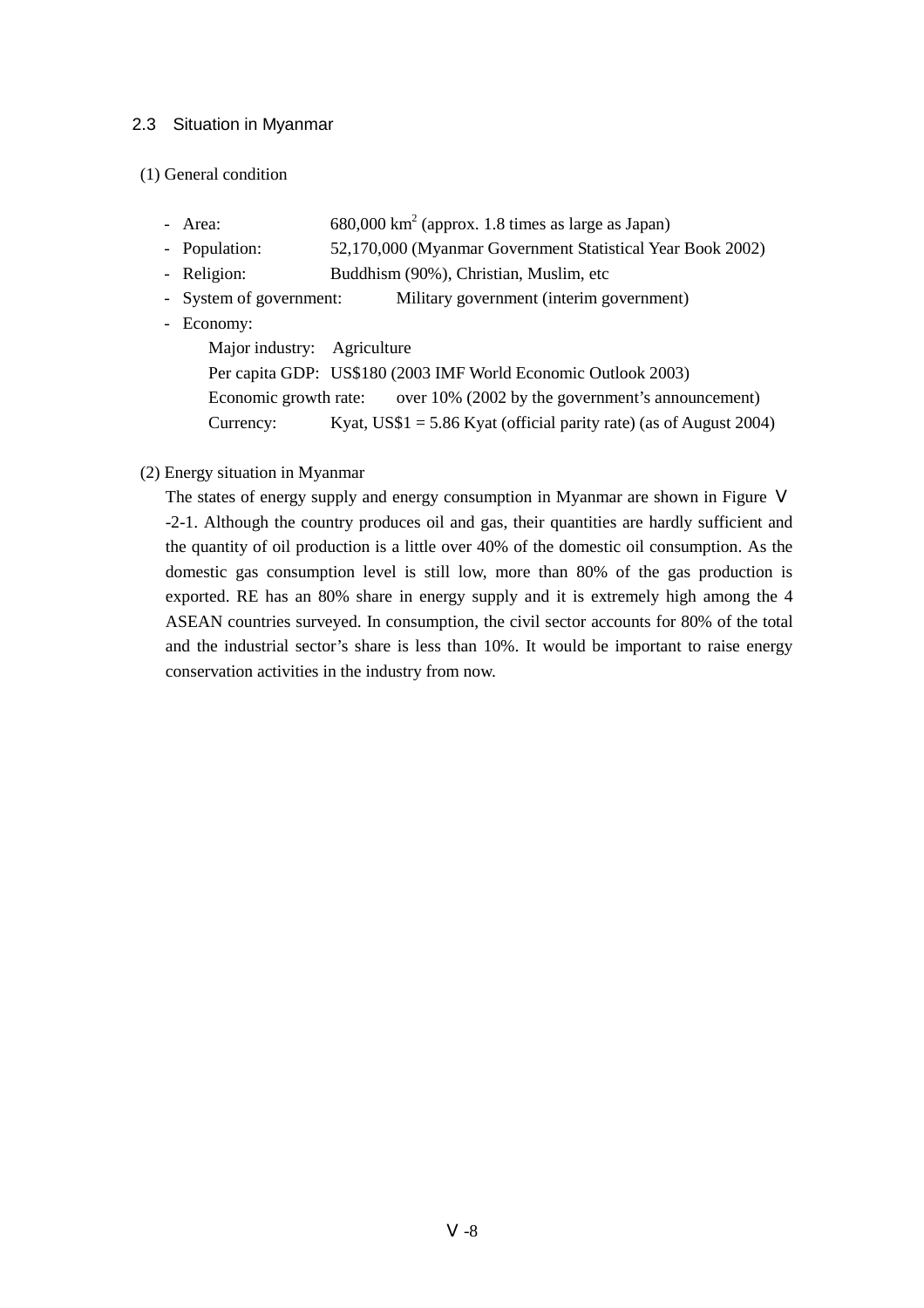

| Figure | -2-1 Myanmar -Energy Balance in 2002          |  |
|--------|-----------------------------------------------|--|
|        | (Source: IEA Energy Balance - Edition 2004 -) |  |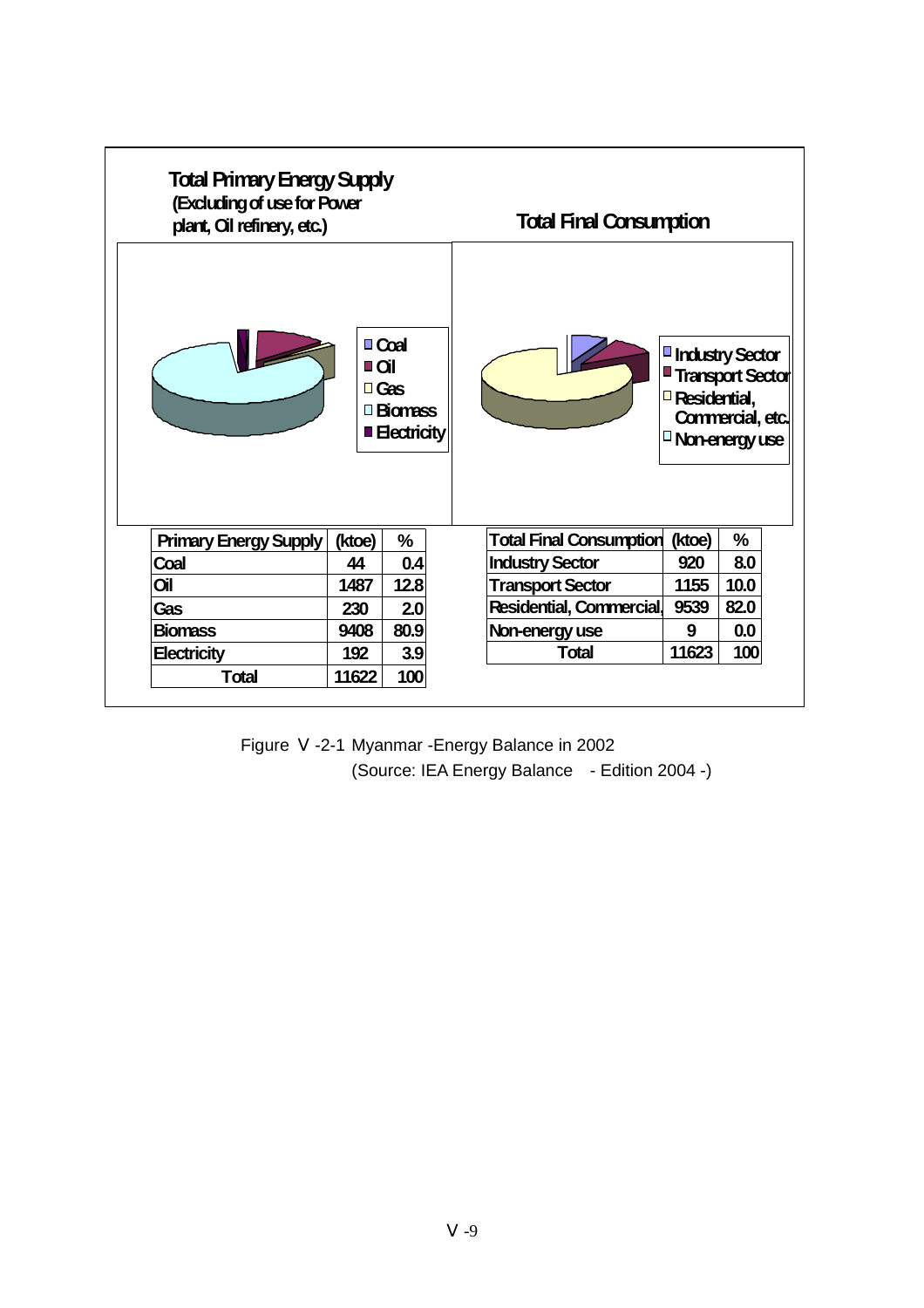### 3. Follow-up Survey of Mann Thanbayakan Oil Refinery

#### 3.1 Outline of Mann Thanbayakan Oil Refinery

This oil refinery is located far upward from Yangon in the upstream of the Irrawaddy River. As most of typical oil refineries in Japan are so, normally oil refineries are constructed near the sea in the light of convenience for receiving crude oil and shipping oil products. The location of Thanbayakan oil refinery was apparently decided for a strategic reason (including development of the region) in addition to its nearness to the producing district of domestic oil.

This oil refinery was constructed by Mitsubishi Heavy Industries, Ltd. under the economic aid from Japan's former OECF (Overseas Economic Cooperation Fund) in 1982 and its operation was started in 1984. (Since around the time when the construction was completed, production volumes of the oil field began to decrease and the scheduled commissioning was delayed due to the shortage of crude oil.)

In December 2001, an energy audit on this oil refinery was conducted by Mr. Kise and Mr. Noka of ECCJ and reported in detail in the 2001 report.

#### 3.2 Summary of the Previous Energy Audit

As can be seen in the attachment and the relevant report (2001), the following recommendations were made in the energy audit in 2001.

#### (1) Reducing percentage of excess air in boilers (B and C)

The following numerical targets were set based on the Japanese standard values and measurements on the site.

|                          | Actual percentage | Target percentage |
|--------------------------|-------------------|-------------------|
| Boiler                   | of excess air     | of excess air     |
| B (Heavy oil combustion) | 35.7%             | 30%               |
| C (Gas combustion)       | 33.6%             | 20%               |

- (2) Reducing percentage of excess air in heating furnace of atmospheric distillation unit There are comments in pages I-23 and I-28 of the previous energy audit report as follows respectively; "In cases where there is only a limited amount of crude oil and frequent shuts and starts of equipment take place, as in the case of this oil refinery, production planning is considerably important in terms of energy conservation." "The excess air can be reduced by changing the production plan to increase the current low rate of operation during operating periods and extending the non-operational period. The average (62.5%) of measured values was used as the current amount of excess air. Assuming that this excess air could be reduced to 20%, savings in heating value were calculated."
- (3) Direct feed of bottom oil of atmospheric distillation column (topped crude) to coker Bottom oil of the atmospheric column (or topped crude) remaining at comparatively high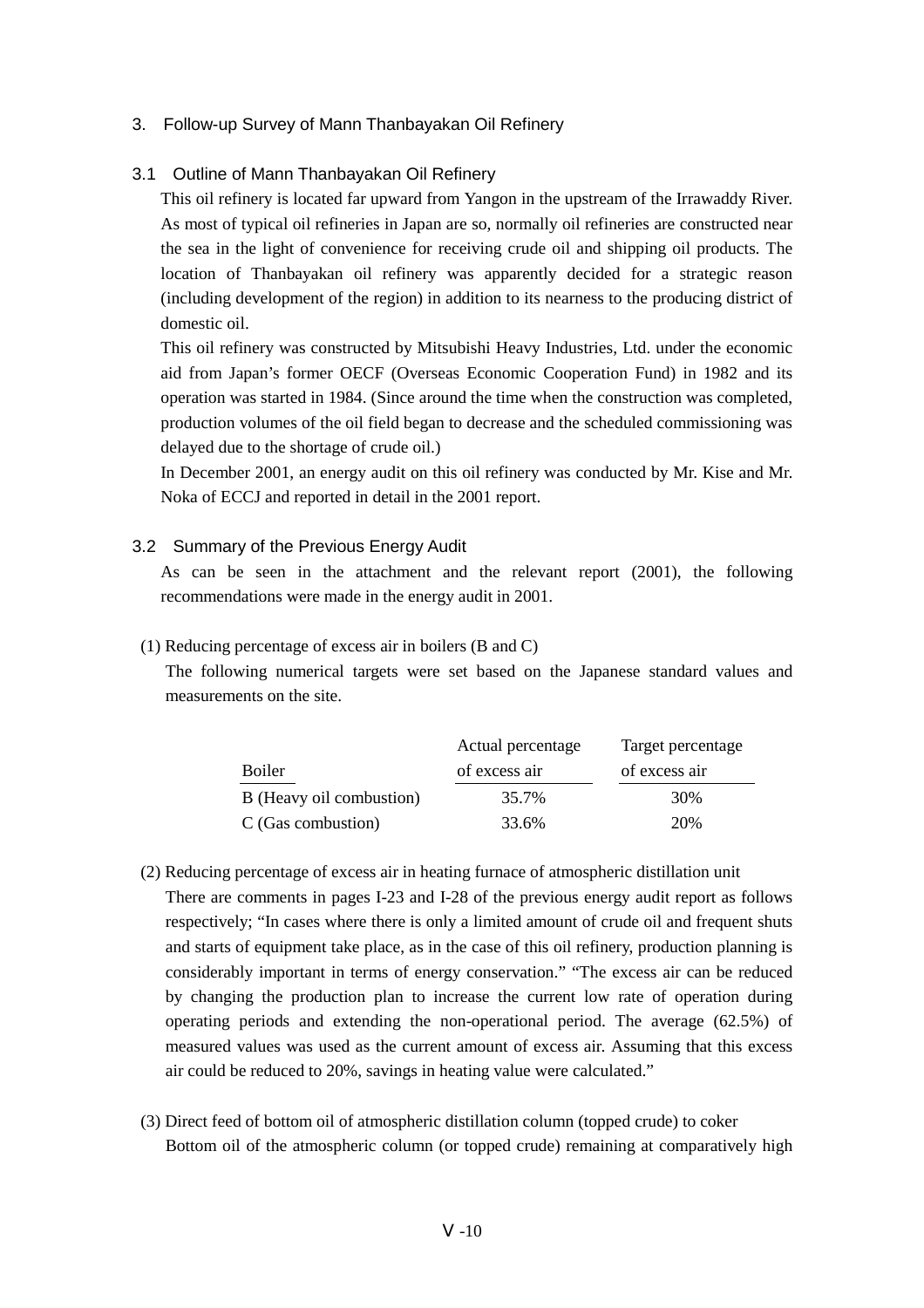temperatures (design value 159°C, measured value 150°C) is cooled with water to drop into the tank, while in the coker unit, material fed from the tank is heated before it is used. Therefore, possible significant energy conservation from direct feeding of material to the coker was proposed.

(4) Effective use of heat of HGO

As HGO that is still at high temperatures (design value  $180^{\circ}$ C measured value  $160^{\circ}$ C) is cooled with water, effective use of heat should be sought through the installation of heat exchanger with crude oil (The utilization of the heat exchanger of the reformer, which is currently out of operation, was also studied).

#### (5) Maintenance and replacement of steam traps

In the previous audit, the actions of steam traps randomly chosen were checked. Based on the results of this checkup, maintenance and replacement were proposed.

3.3 Results of the Follow-up Survey on the Recommendations Made in the Previous Audit

This refinery is located about 500 km northward from Yangon. Although we could flown to Mandalay and move from there by car, we moved all the way by car because there were not many flights available and we were afraid that we might be tied to the schedule. As it took more than 12 hours one way including lunch time and breaks, it took 3 days to complete the trip. There was no choice for accommodations other than the guest house of the refinery. The current follow-up survey is summarized below.

(1) Date of survey:

December 9 (Thu.) 2004, 8:30 - 17:30

#### (2) Venue:

Petro-chemical Complex (Mann-Tan Payar Kan) Minhla, Magwe Division, Myanmar

(3) Visitors

| Auditors:                                                      | Messrs. Hideyuki Tanaka and Fumio Ogawa,                                      |                                                   |  |  |
|----------------------------------------------------------------|-------------------------------------------------------------------------------|---------------------------------------------------|--|--|
|                                                                | Technical experts, International Engineering Dept., ECCJ                      |                                                   |  |  |
|                                                                | Participants (from the government and the company, accompanying from Yangon): |                                                   |  |  |
| U Aung Kyi: Director, MICS, MOI No.2 (Focal Point for Myanmar) |                                                                               |                                                   |  |  |
|                                                                | U Tin Oo:                                                                     | Head of Division, MICS, MOI No.2                  |  |  |
|                                                                |                                                                               | U Than Htoon Deputy Director (Planning), MPE, MOE |  |  |

#### (4) Interviewee:

On the Company's part: Mann Oil Refinery (MOR), Myanma Petrochemical Enterprise (MPE), Ministry of Energy (MOE)

U Tun Myint: General Manager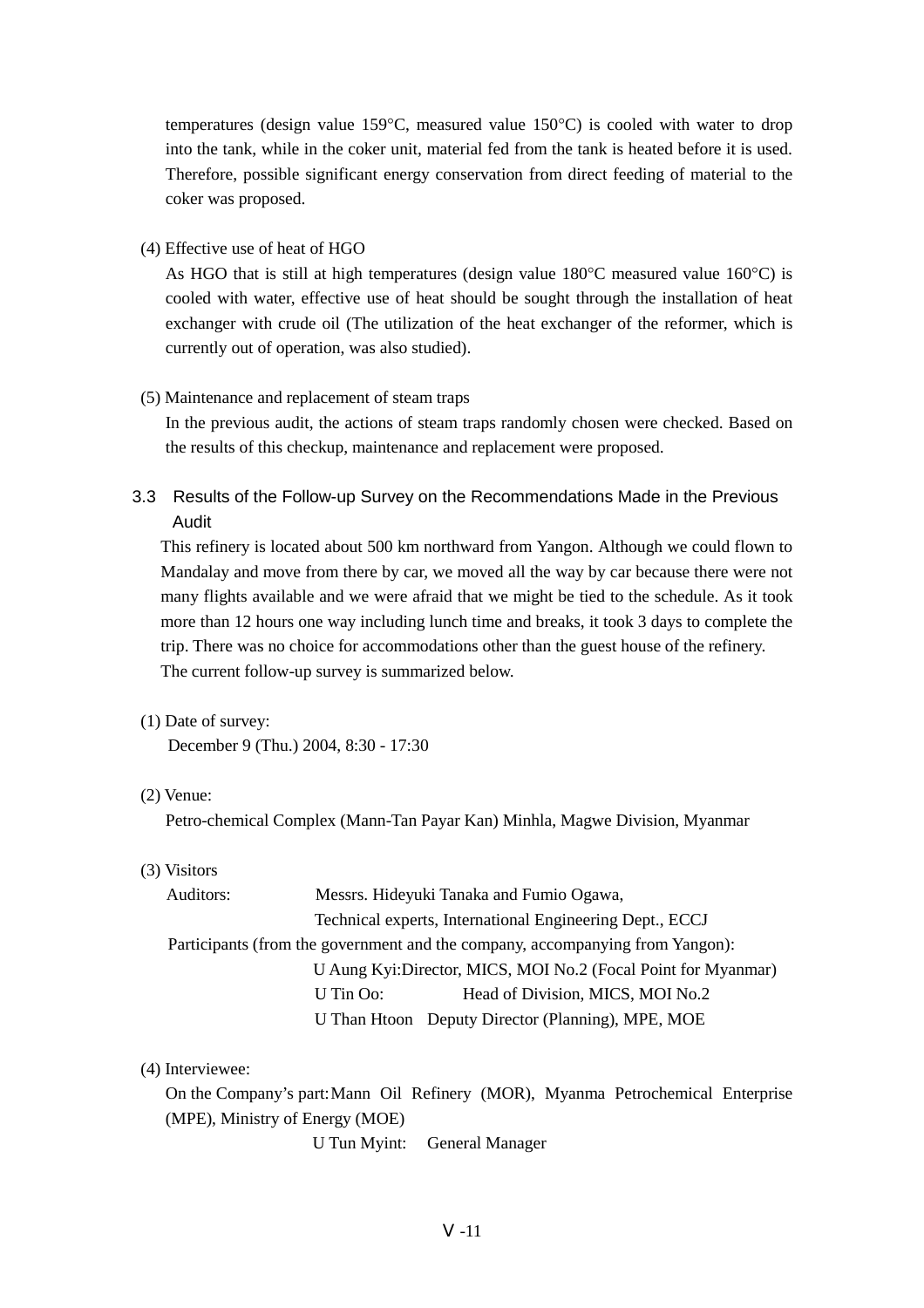| U Zaw Win:                                                   | Deputy General Manager (Production)         |                                             |                                                     |  |         |
|--------------------------------------------------------------|---------------------------------------------|---------------------------------------------|-----------------------------------------------------|--|---------|
| U Zaw Win:                                                   |                                             | Deputy General Manager (Planning)           |                                                     |  |         |
| U Aung Dwe:                                                  |                                             | <b>Assistant General Manager (Planning)</b> |                                                     |  |         |
| U Myo Chit:                                                  | Deputy Assistant General Manager (Planning) |                                             |                                                     |  |         |
| Deputy Assistant General Manager (Production)<br>U Than Tun: |                                             |                                             |                                                     |  |         |
| U Myo Maung Maung: Deputy Assistant General                  |                                             |                                             |                                                     |  | Manager |
| (Prod.-Coker)                                                |                                             |                                             |                                                     |  |         |
| U Tun Win:                                                   |                                             |                                             | $2nd$ Eng. (Maint. & Oper.), Boiler & Utility Dept. |  |         |

#### (5) Current status of Mann Oil Refinery

The overall condition of the refinery has not changed since the audit of 3 years ago. However, they have continued strenuous efforts to secure crude oil since then and as a result, they made a little improvement from 35% capacity utilization rate of 3 years ago to 40% of today, compared to Mann's designed crude oil processing capacity of 25,000 barrels /day based on 100% Mann crude oil.

They also tried to streamline their operation and reduced its work force from 1053 to 980 employees. Profit also is currently improved up to 2 million kyat per month.

All participants in the survey (Mr. U Aung Kyi of Myanmar FP, Mr. U Than Htoon of MPE, etc.) and people concerned of Thanbayakan Refinery including Mr. Tun Myint, General Manager and other staff members were serious, cooperative and friendly. They had prepared answers to the questionnaire we had requested them in advance.

However, the management of the refinery itself is confronted with such fundamental problems as aging equipment, chronic shortage of raw material, shortfall of fund, etc. and they apparently could not pay attention to efficient use and conservation of energy. They seemed to be working hard on improvements under many constrained conditions.

On the day of the survey, we toured the site following discussions on the answers to our questions. In the afternoon, we made commends for improvement regarding the material for Seminar-Workshop on December 14 (\* Attachment) prepared by them.

\*Power Point material to be presented by MPE on December 14. "Experiences and Application of Energy Conservation in Mann Thanbayakan Oil Refinery"

The current conditions of product production, facilities operation, and energy consumption are given below.

### 1) Product production status

First, we confirmed the way they took statistical figures. Their fiscal year starts in April and ends in March of the ensuing year. Accordingly, the latest data at the time of audit of 3 years ago is that for the period from April 2000 to March 2001 and this will be used as the basis for comparison. The latest figures obtained this time are those for the period from April 2003 to March 2004. (Hereinafter the former is called FY 2000 and the latter FY 2003 for convenience's sake).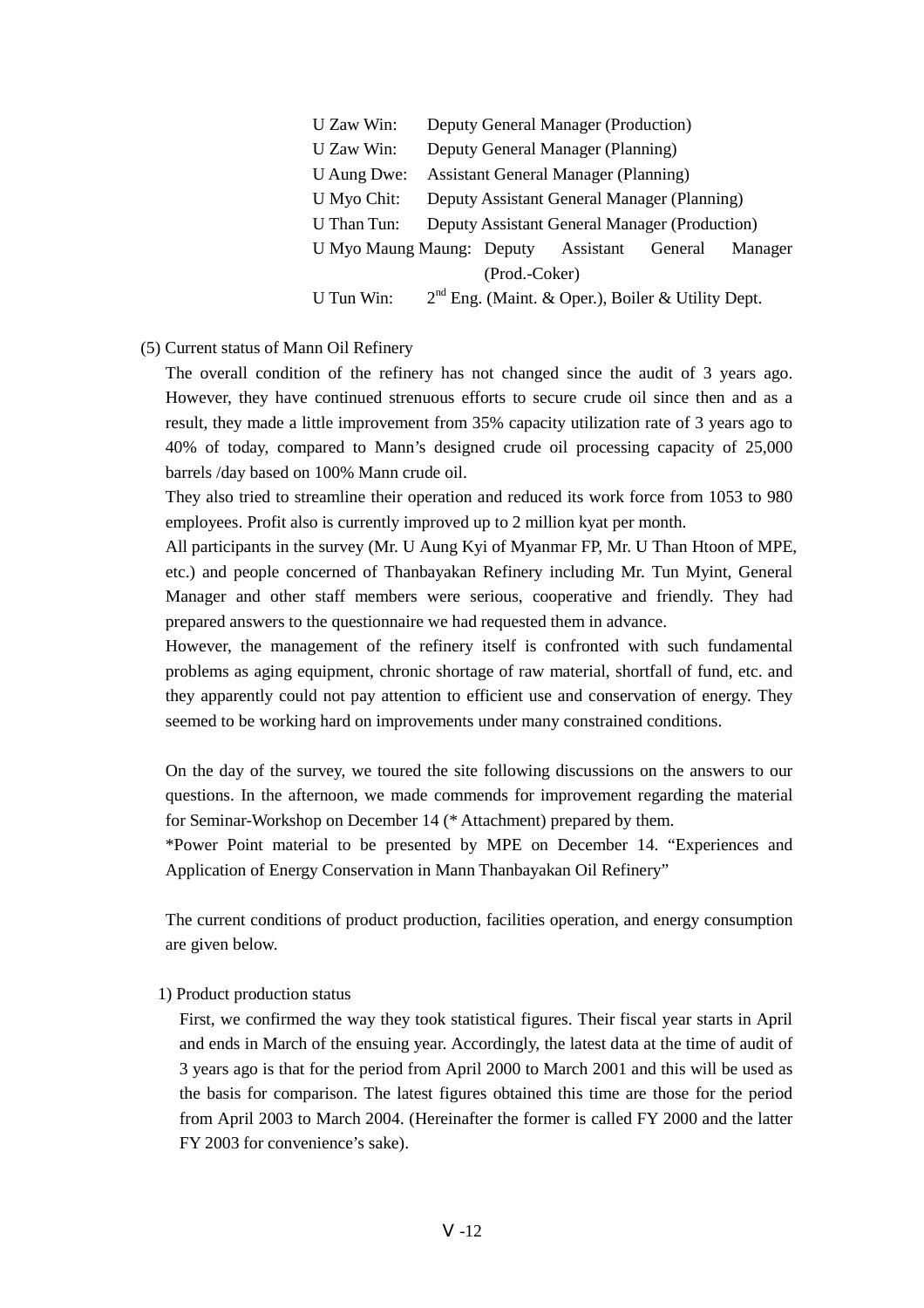

Photo -3-1 Refinery Tower of Thanbayakan Oil Refinery (Atmospheric Distillation Plant, etc.)

As regards the quantity of crude oil processing, this refinery had suffered chronic shortage of row material. The designed crude processing capacity at the time of construction was 25,000 barrel/day based on 100% of Mann crude oil. However when the construction was completed and commissioning was started, declines in the quantity of crude oil production were obvious and therefore the schedule for launch was postponed so that the time for storing crude oil could be gained. Owing to the efforts made by people involved afterward (a and b below), the quantity of crude oil processing increased as follows;

- a. Receiving crude oil not only from Mann but also oil fields in neighboring areas by pipeline (about 60%)
- b. Changing the initial plan and converting 2 piers for shipping of products (one is for common uses for products/crude) to receiving crude oil by barge (about 40%)

|                             | <b>FY 2000</b> |         | $FY$ 2003 (Unit: $kL/y$ ) |
|-----------------------------|----------------|---------|---------------------------|
| Crude oil processing volume | 410,800        | 498,000 |                           |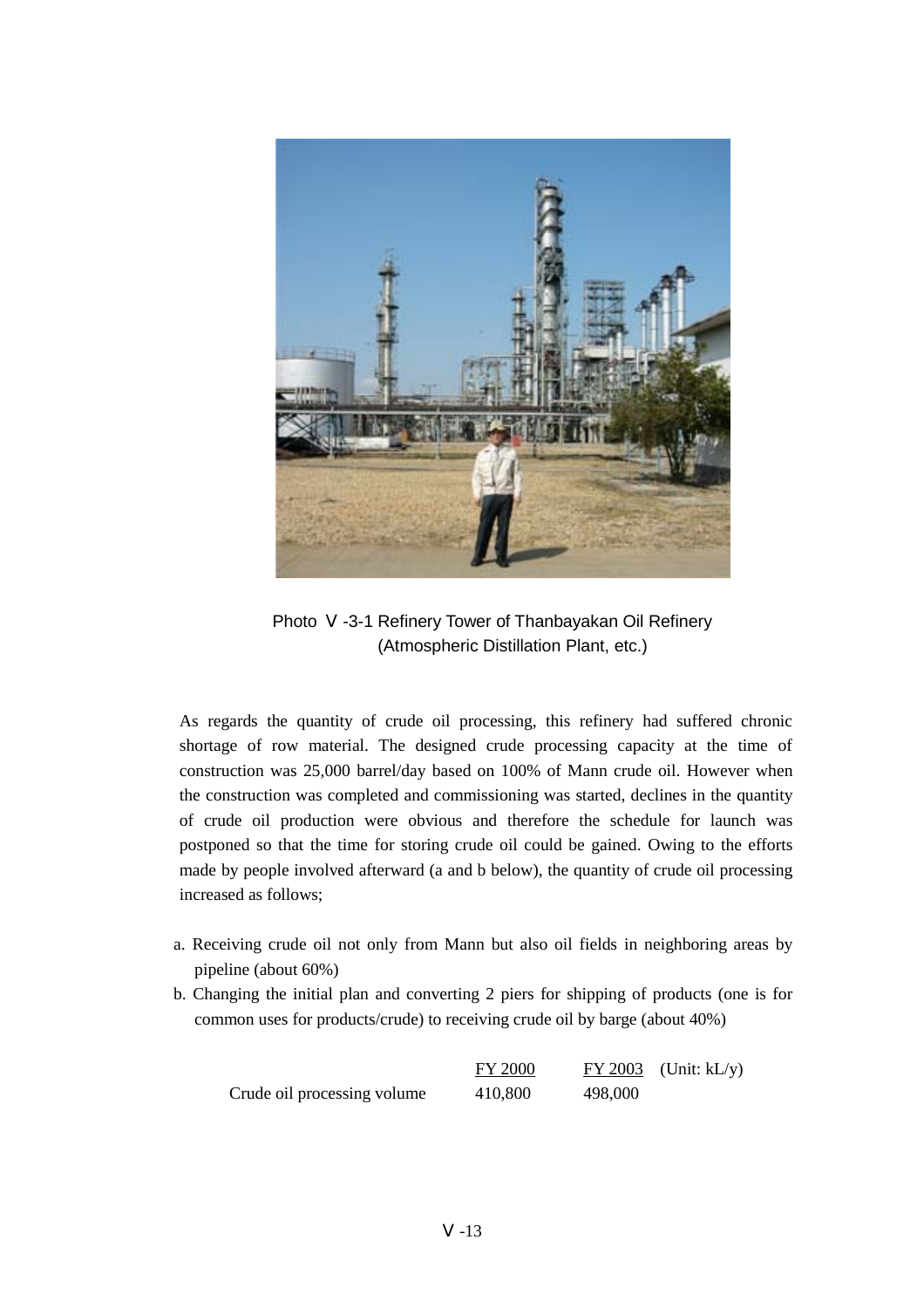

Photo -3-2 Discussions Held in Thanbayakan Oil Refinery

In other words, while crude oil processing volume per calendar day in FY 2000 was 7,080BCD, it was 8,580BCD in FY 2003, which is an increase by about 21%. Behind this successful increase, many strenuous efforts were made. Raw material is in a wide range of conditions from condensate to heavy crude oil (of specific gravity even exceeding 0.9). It would have been extremely hard to adjust the operation of process units depending on the property of raw material (while making efforts to save energy). (BCD: Barrel per Calendar Day)

The kinds of product and production shares have not changed dramatically from 3 years ago. Production volumes of major products are shown below.

| Major product  | <b>FY2000</b> | <b>FY2003</b> | (Unit: kL/year) |
|----------------|---------------|---------------|-----------------|
| Motor gasoline | 98,000        | 110,000       |                 |
| Diesel oil     | 190,000       | 240,000       |                 |
| Heavy fuel oil | 50,000        | 32,000        |                 |

LPG is produced in two kinds, propane and butane and they are filled into cylinders to be shipped out. As gasoline is, as Whole Range Naphtha, treated with Merox processing (Merox Extraction or Merox Sweetening) and just blended with COG (without going through reforming processing), its octane number is roughly between 65 and 70. Kerosene is produced as ATF (jet fuel). Diesel oil (HSD) is produced from light gas oil and heavy gas oil, and COG is mainly used for home fuel use. Because this refinery is a hydro-skimming type refinery that does not have a cracking units (in addition, the operation of the secondary treatment units is minimized), the production pattern is almost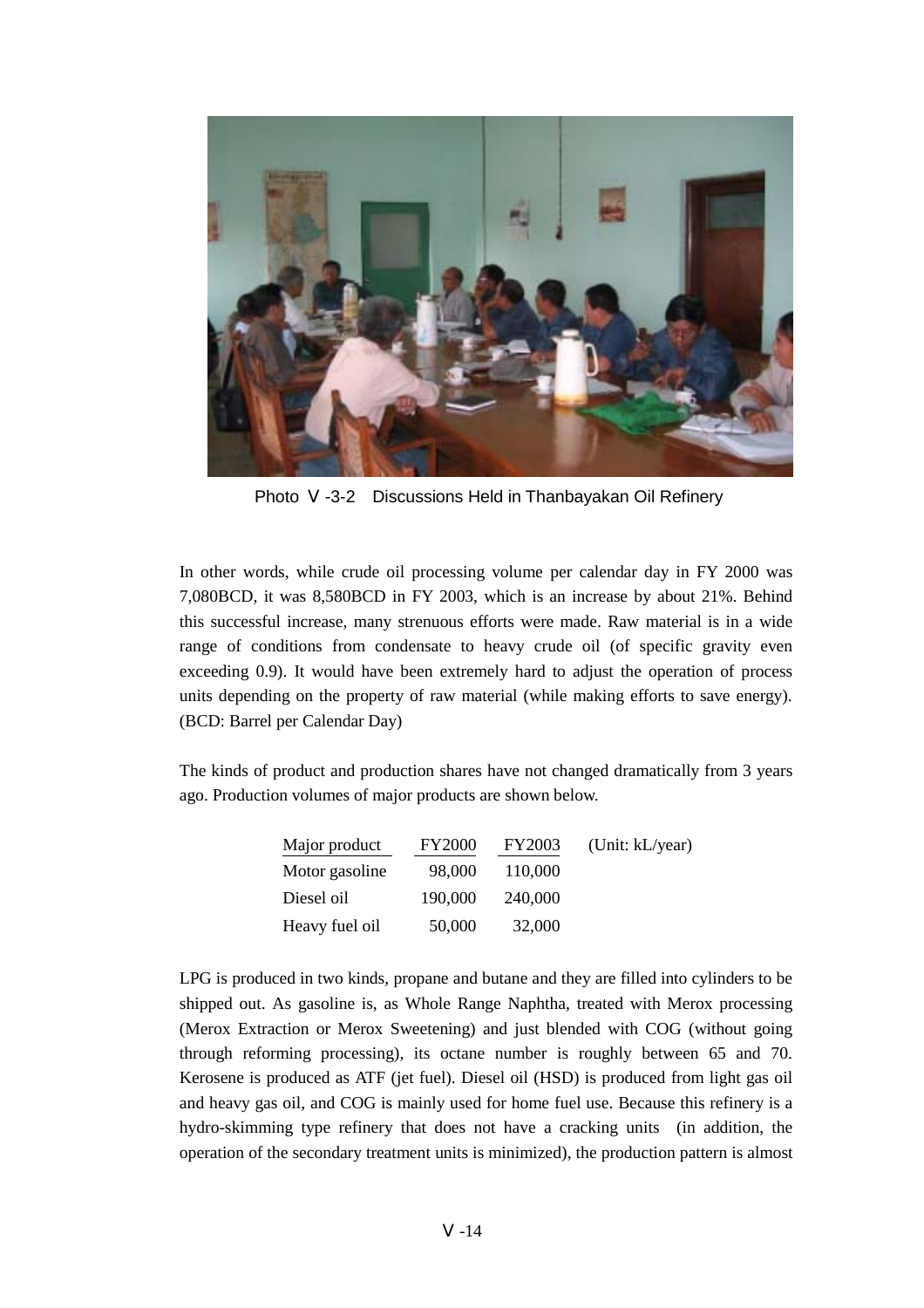definitely determined depending on the combination of raw materials available.

2) Facilities operation status

As detailed in the 2001 report, the major facilities include the following;

| Processing facilities: | Atmospheric distillation unit, coker                |
|------------------------|-----------------------------------------------------|
| Offsite facilities:    | Crude oil tanks, product tanks, shipping facilities |
| Utilities:             | Boiler, Electricity receiving equipment             |

For the reasons mentioned in the preceding item, the operation status of the facilities (standing idle of splitter, for example) has not much changed from 3 years ago. However, the way of operation of atmospheric distillation unit (CDU or Topper) changed a little compared to that in 3 years ago. This will be related to our later discussions on energy conservation.

At the time of the previous audit:

According to P. I-22 of the report prepared in March 2002 (NEDO-IC-01ED05), "Operation is performed at the rate of 35% of the equipment capacity. For the standard operation pattern, the operation is continued for 20 days, and is thereafter stopped for 10 days."

At the time of the current survey:

"The operation is continued as much as possible and when it is inevitable due to the shortage of raw material, the operation is suspended in a status of Hot Circulation."

As a result, the number of operated days including days in Hot Circulation increased to 305 in FY 2002 and 315 in FY 2003.This way goes against energy conservation and does not follow the recommendation proposed by technical experts of ECCJ in the previous audit. This will be examined in the item 3.3 "Results of the follow-up survey on the recommendations made in the previous audit" below.

3) Energy consumption status

In this refinery, the following 3 kinds of fuels are used.

- a. AG (Associated Gas)
- b. HFG (Off Gas from CDU and Coker)
- c. HFO (Coker Gas Oil)

The consumptions of these fuels are shown in a unified unit of GJ in Table -3-1. (As the quantity of AG is subject to the condition of production in oil field, the balance is made up for with HFO.)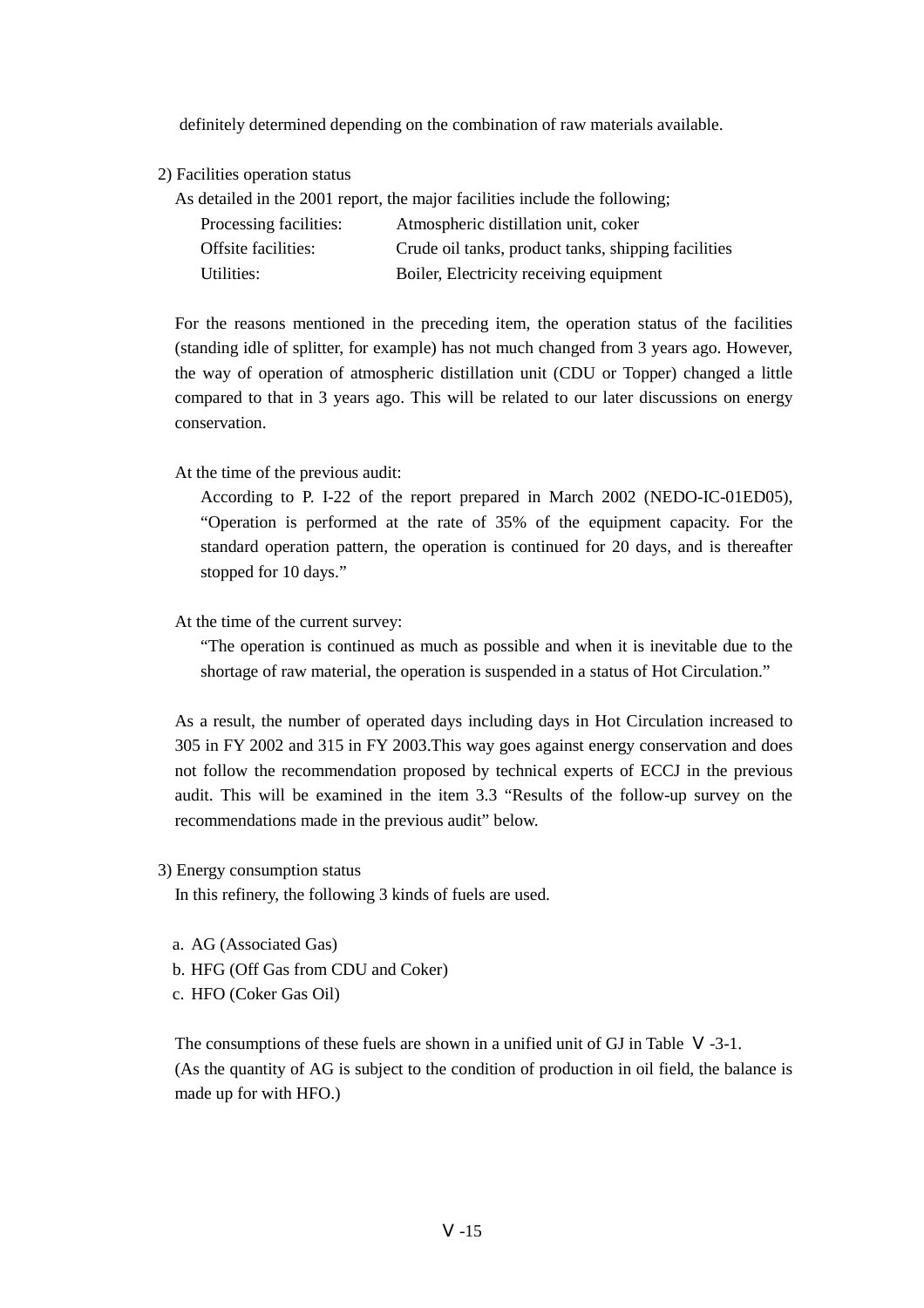|                                    |                | (Unit: $10^3$ GJ/y) |
|------------------------------------|----------------|---------------------|
| Fuel consuming equipment           | <b>FY 2000</b> | FY 2003             |
| <b>Boiler</b>                      |                |                     |
| AG                                 | 386            | 258                 |
| <b>HFO</b>                         | 56             | 253                 |
| Atmospheric distillation apparatus |                |                     |
| AG HFG                             | 36             | 22                  |
| <b>HFO</b>                         | 126            | 238                 |
| Coker                              |                |                     |
| <b>HFG</b>                         | 272            | 312                 |
| Total                              | 876            | 1,083               |

#### Table -3-1 Actual Fuel Consumptions

All electricity used is bought from external suppliers and actual electric consumptions are shown in Table -3-2.

Compared to 3 years ago, fuel consumption dramatically increased (due to increases in quantity of crude oil processing) and electric consumption slightly increased.

|                                                                              |                 | (Unit MWh/year) |
|------------------------------------------------------------------------------|-----------------|-----------------|
| Electricity consuming facilities                                             | <b>FY 2000</b>  | FY 2003         |
| Atmospheric distillation unit/Coker                                          | 4,890           | 5,309           |
| <b>Utilities</b><br>Shipping facilities /Water treatment facilities,<br>etc. | 12,451<br>5,252 | 12,308<br>5,175 |
| Total                                                                        | 22,593          | 22,792          |

| Table<br>-3-2 |  |  | <b>Actual Electric Consumptions</b> |
|---------------|--|--|-------------------------------------|
|---------------|--|--|-------------------------------------|

- (6) Implementation status of recommendations made in the previous audit. Implementation status of recommendations made in the audit of 3 years ago is described in the attachment.
	- 1) Reducing percentage of excess air in boilers (B and C)

Measures mentioned below were taken and targets were almost achieved.

|                    | Target percentage of | Achieved   |
|--------------------|----------------------|------------|
| <b>Boiler</b>      | excess air           | percentage |
| B (Heavy fuel oil  | 30%                  | 31.7%      |
| combustion)        |                      |            |
| C (Gas combustion) | 20%                  | 20.8%      |

In order to achieve targets, once-a-week measurement of oxygen level of flue gas, repair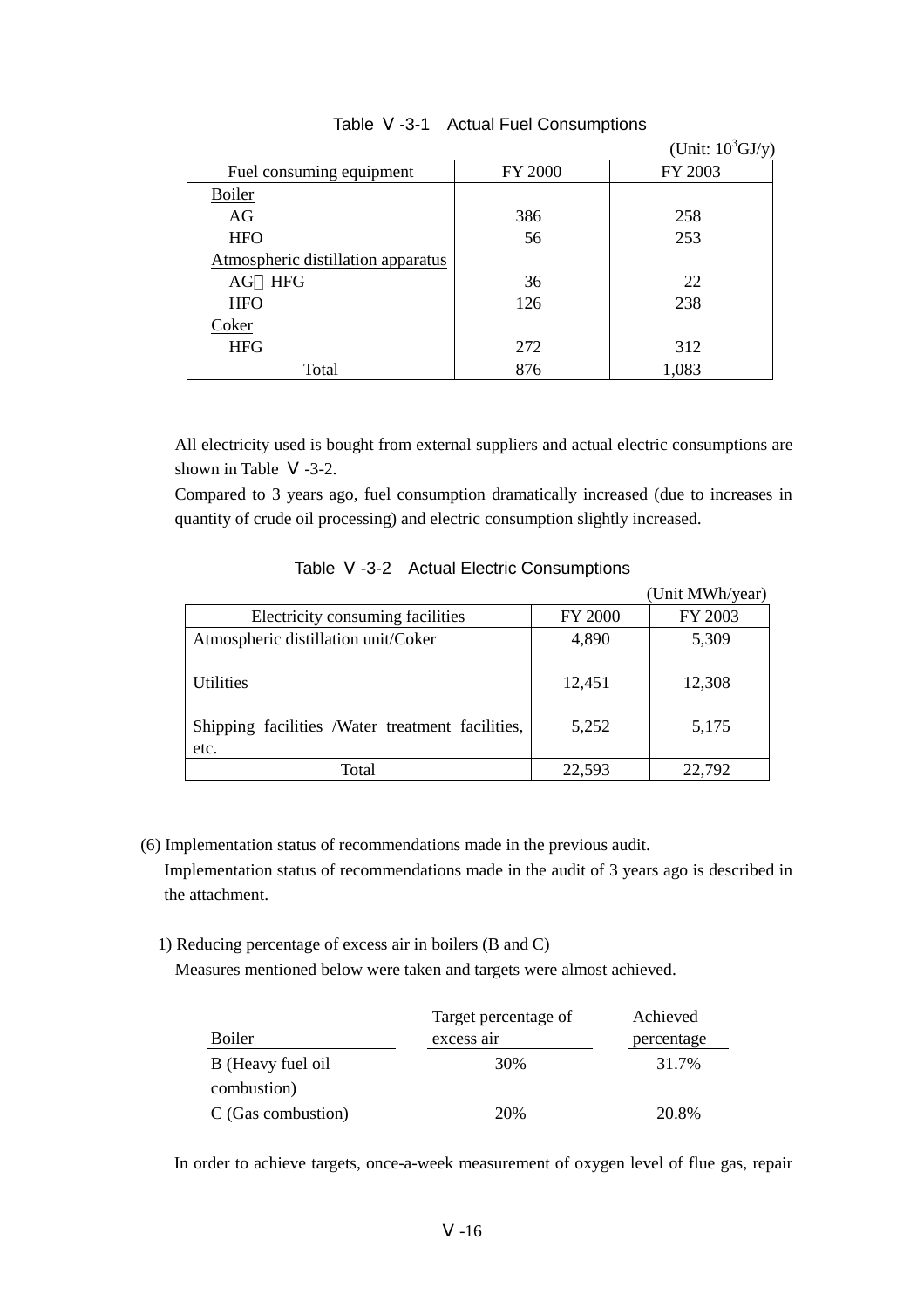of air-leaking places, adjustment of air register of burners, adjustment of stack damper, etc. were implemented.

2) Reducing percentage of excess air in heating furnace of atmospheric distillation unit

This heating furnace is a mixed combustion type using gas and heavy fuel oil. Although its high-load running as recommended in the previous audit was not realized, with other efforts, the percentage of excess air of 48% (measured on December 1, 2004) was realized

In the previous audit, concluding that under the current low-load operation, it is impossible to reduce excess air rate, a plan to reduce excess air rate during the operation by changing the operation plan (to high-load operation for a short period of time to get longer plant shut down time) was recommended. However, actually, on the contrary, they tried to retain the equipment in operation including a state of hot circulation so as to minimize the suspended operation period. Although various reasons for this measure are given in Attachment ( $-1.4 - (2)$ , Document 3 – (g)), their real reason might be that as the equipment is aging and maintenance is not sufficient, they want to minimize opportunities of thermal shock accompanying the starting and shutdown of the operation of the equipment.

3) Direct feed of bottom oil of atmospheric distillation column (topped crude) to coker

Piping for direct feed is already laid down as the piping for emergency operation. The problem is that if it is implemented immediately, the temperature balance in the current heat exchange system changes and the temperature of CGO entering TW 503 (absorber) goes up, thereby aggravating the recovery of LPG fraction from Coker Off Gas (LPG escapes to the home fuel gas system). This problem may be solved by rearrangement of the heat exchange system or installation of additional heat exchanger. This remains to be studied in the future.

4) Effective use of heat of HGO

They are in the process of further studying.

5) Maintenance and replacement of steam traps

They said that although they were doing but no as much as they wanted because of cost (budget).

# 3.4 Results of the Current Survey

(1) General comment

Persons concerned of the refinery responded to us honestly and had already prepared answers to our questionnaire. Our impression is that they apparently pour all their efforts into continuation of the operation under such a serious condition as insufficient supply of raw material and have no bandwidth to care about other points.

#### (2) Energy conservation efforts

Energy cost is generally maintained at a low level (probably for a policy reason) as the unit price of electricity, for example, is set at 0 .5 Kyat/kWh. In this sense, the price structure is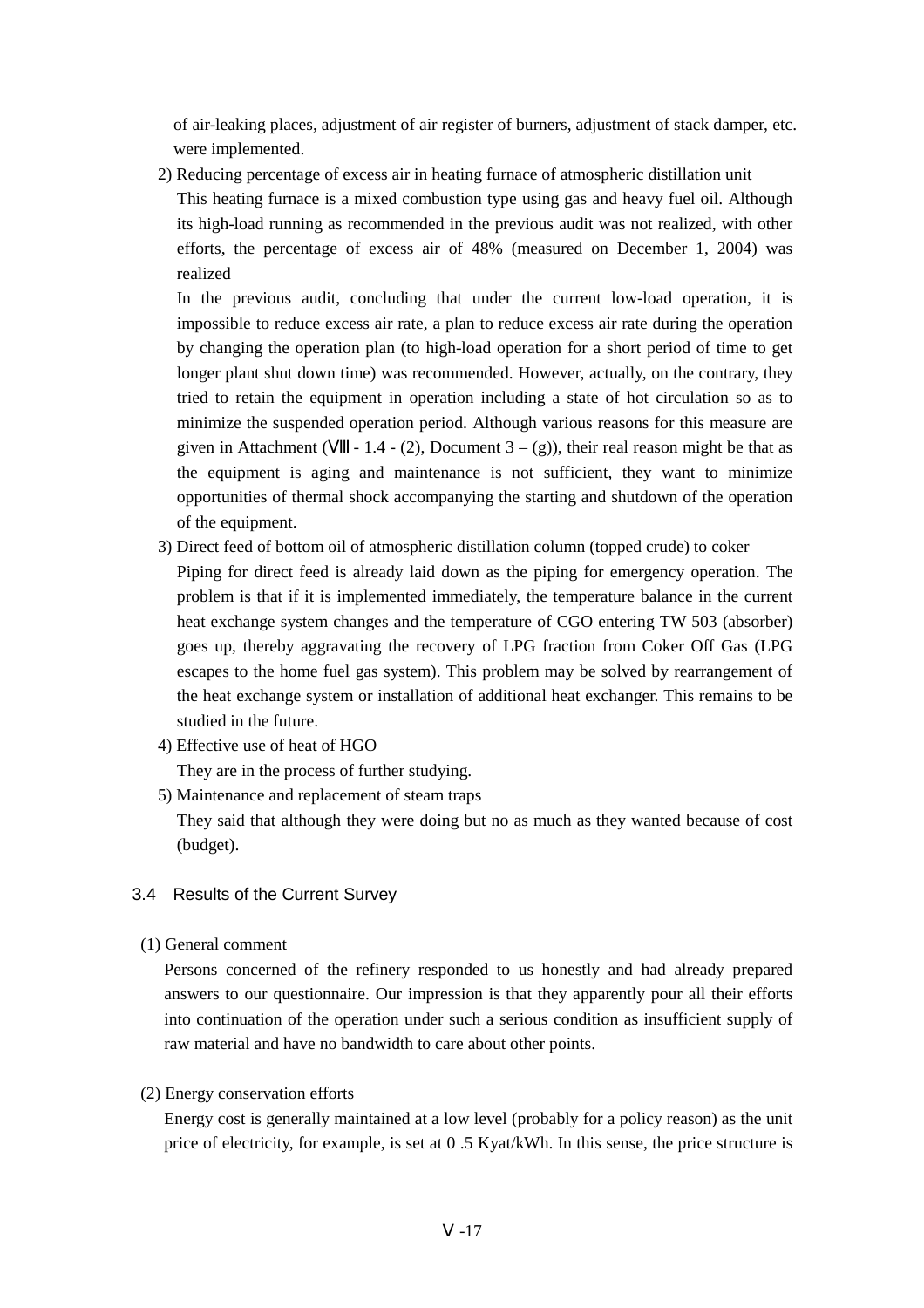not designed for encouraging energy conservation. However, in this refinery, owing to the energy audit given in the past, the awareness of the efficient use and conservation among workers is apparently high. (While the exchange rate between Kyat and foreign currencies is officially set at US\$1 = 6 Kyat, the real rate is US\$1= 900 to 930 Kyat.) For the energy management, Energy Management Committee is convened once a week (Tuesday). The general manager of the refinery hosts a meeting and about 20 Committee members including from managerial class to process engineers attend the meeting. They discuss various agenda items. This approach is very effective.

As the result of these efforts, they successfully reduced electric power consumption rate. Although this unit electricity consumption is normally expressed in numerical value against the "quantity processed by atmospheric distillation unit", it is also meaningful to express it in numerical value against the total of "quantities processed by atmospheric distillation unit and coker" because coker consumes large quantities of fuel. Both numbers went down as shown in Figure -3-1.



Figure -3-1 Changes in Unit Electricity Consumption (Reprinted from Attachment) (Unit: kWh/KL - Quantity Processed)

(3) Progress in recommendations made in the previous audit

The results of the follow-up survey on the previously proposed recommendations are as mentioned above. Recommendations comparatively easy to implement such as improvement of excess air rate of heating furnace are carried out, while suggestions entailing more or less budgetary steps are not been advanced. (They say it is difficult even to find heat exchanger convertible from idle units.) As regards the suggestion that the production schedule be reviewed so that the level of processing during the operation can be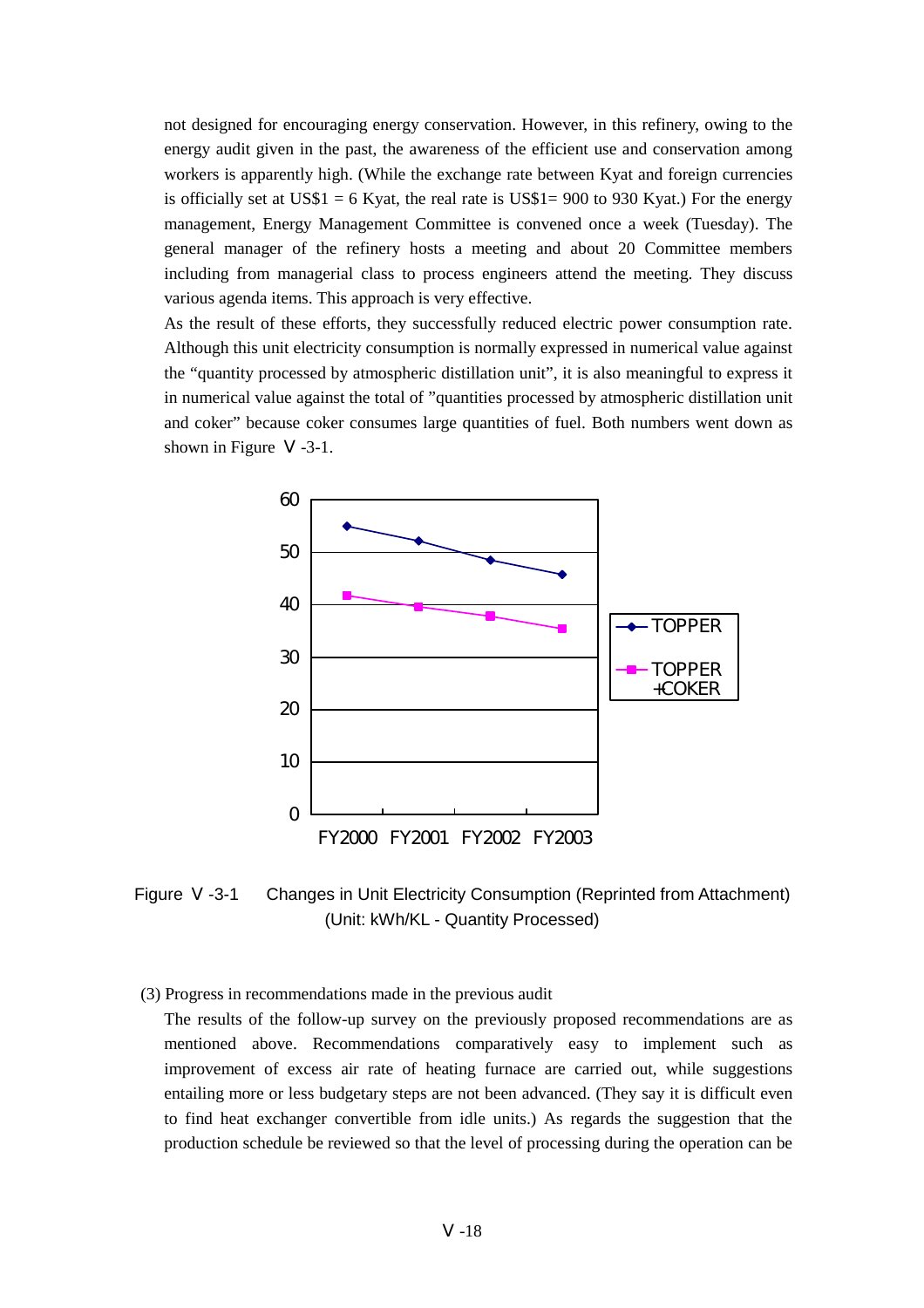raised while the suspension period is extended, it seems to be unavoidable for them to postpone its implementation for the reasons such as the timing of obtaining raw material is uncertain and they want to avoid changes in thermal history of the equipment as much as possible.

(4) Impression of the site

Our overall impression was that despite the generally old equipment and the poor budget for maintenance, the refinery was well organized and in good housekeeping condition. Concrete foundations in the plant had some cracks and cave-ins. (Although we are reported that the condition of the ground is comparatively good.) Slogans for safety and energy conservation were shown in Burmese.

Judging from our standards, thermal insulation of part of the piping is insufficient and leakage of steam is recognized in some places. However, they may not be able to improve them due to the shortage of budget, even though they want to.

#### 3.5 Barriers to Promotion of Energy Conservation and Countermeasures

In this oil refinery, as mentioned previously, the top management has developed a policy for efficient use and conservation of energy and employees have the awareness and knowledge of energy conservation, thus creating a certain level of results. However, due to the strong budgetary constraints, not to mention the installation of additional heat exchangers, even the repair or replacement of steam traps is difficult to do. Behind that, there are problems regarding operation and profitability resulting from the lack of raw material. Countermeasures to cope with these problems are not easy and technical or financial assistance from the outside may be necessary.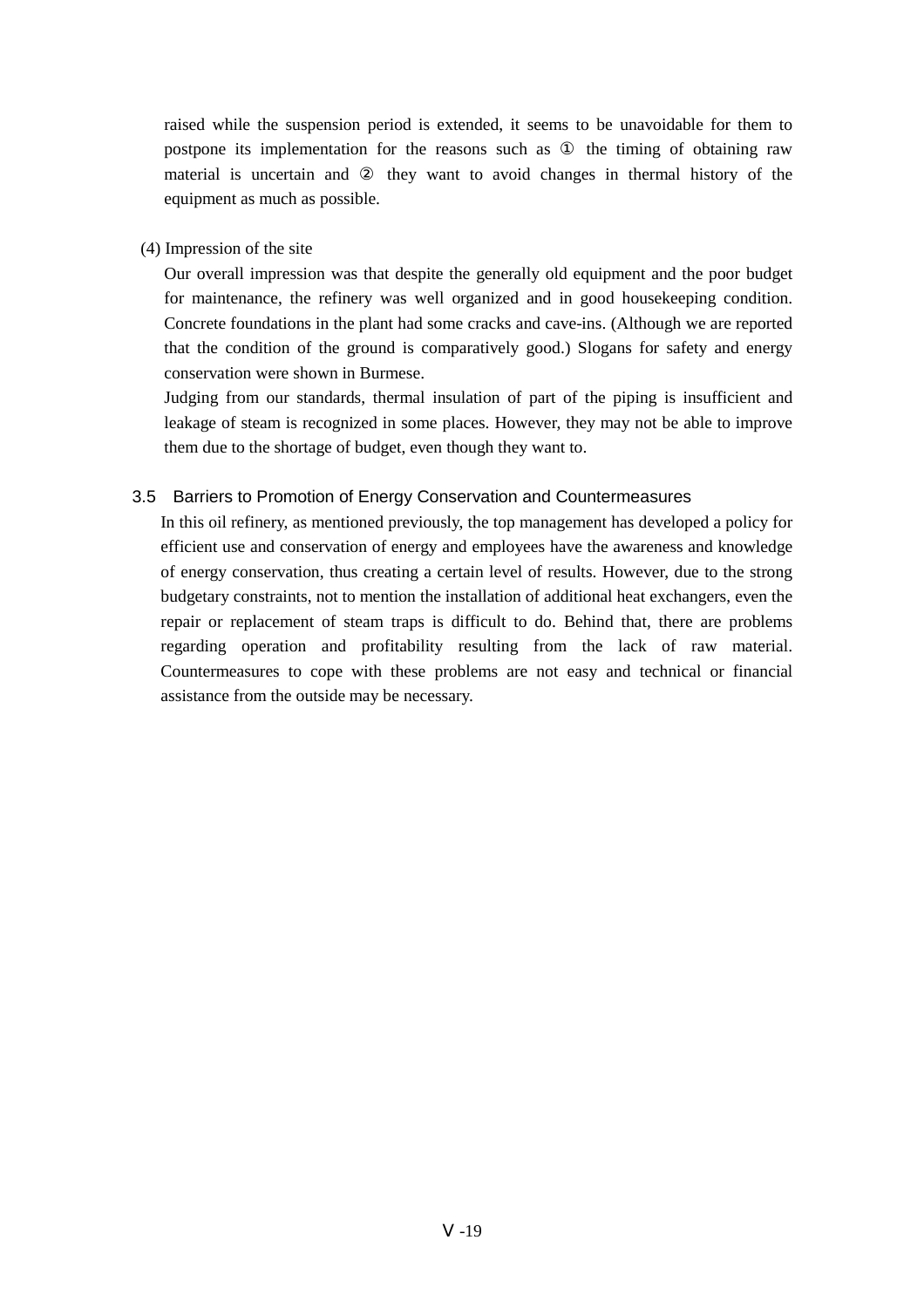### 4. Energy Audit on Thanlyin Oil Refinery

As a refinery other than Mann Thanbayakan refinery, Thanlyin refinery located in the suburb of Yangon city was introduced. (There is one more refinery, Chauk Refinery, in Myanmar, making a total of 3 across the country.)

The energy audit was conducted as described below.

| Date of survey:                                                                   | December 13 (Mon.) 2004, 9:00 - 12:30                               |  |
|-----------------------------------------------------------------------------------|---------------------------------------------------------------------|--|
| Venue:                                                                            | Thanlyin Refinery (Suburb of Yongon, about 30 minutes by car        |  |
|                                                                                   | from Downtown), Auditorium of the main building of the refinery     |  |
| Examiners:                                                                        | Messrs. Hideyuki Tanaka and Fumio Ogawa                             |  |
|                                                                                   | Technical experts, International Engineering Dept., ECCJ            |  |
|                                                                                   | Participants (party who accompanied): (Government, company and ACE) |  |
|                                                                                   | U Tint Lwin: Head of Department (Planning), MPE                     |  |
|                                                                                   | U Aung Kyi: Director, MICS, MOI No. (2) {Focal Point for            |  |
|                                                                                   | Myanmar                                                             |  |
|                                                                                   | Mr. Christopher G. Zamora: Manager, ACE                             |  |
| Attendees on the part of MPE, Myanma Petrochemical Enterprise, Ministry of Energy |                                                                     |  |
| Mr. Khin Maung Shwe: General Manager, No.1 Refinery, Thanlyin                     |                                                                     |  |
| In addition, 5 top officials of the refinery were present                         |                                                                     |  |

Unlike the case of Thanbayakan, in Thanlyin refinery, not much advance preparation had been made. (There were no answers prepared for the questionnaire we had delivered in advance.) We guess that we made a request to visit on too short notice.

In the refinery, the entire quantity of raw material in a form of condensate has been processed with 2 units of atmospheric distillation since November 2002. This is a very abnormal operation form. This refinery also is confronted with fundamental problems such as the old equipment, varying quantities of processing along with fluctuating amounts of supply of raw materials, lack of funds, etc. and they were apparently too busy to pay attention to energy efficiency and conservation.

We had an impression that they also were making strenuous efforts under many constraint conditions.

On the day of audit, we first explained the purpose of our visit and necessary data and then, were provided with an explanation on the general outline of the refinery before the inspection tour of the site. Later when we were back to the main building, we made some remarks. The audit is summarized below.

### 4.1 Outline of Thanlyin Refinery

The refinery is located in Thanlyin district across the bridge over the Bago River, a tributary to the Yangon River, running east of Yangon. The premises of the refinery face the Bago River in the west and the Yangon River in the south and stretch over 4km east to west.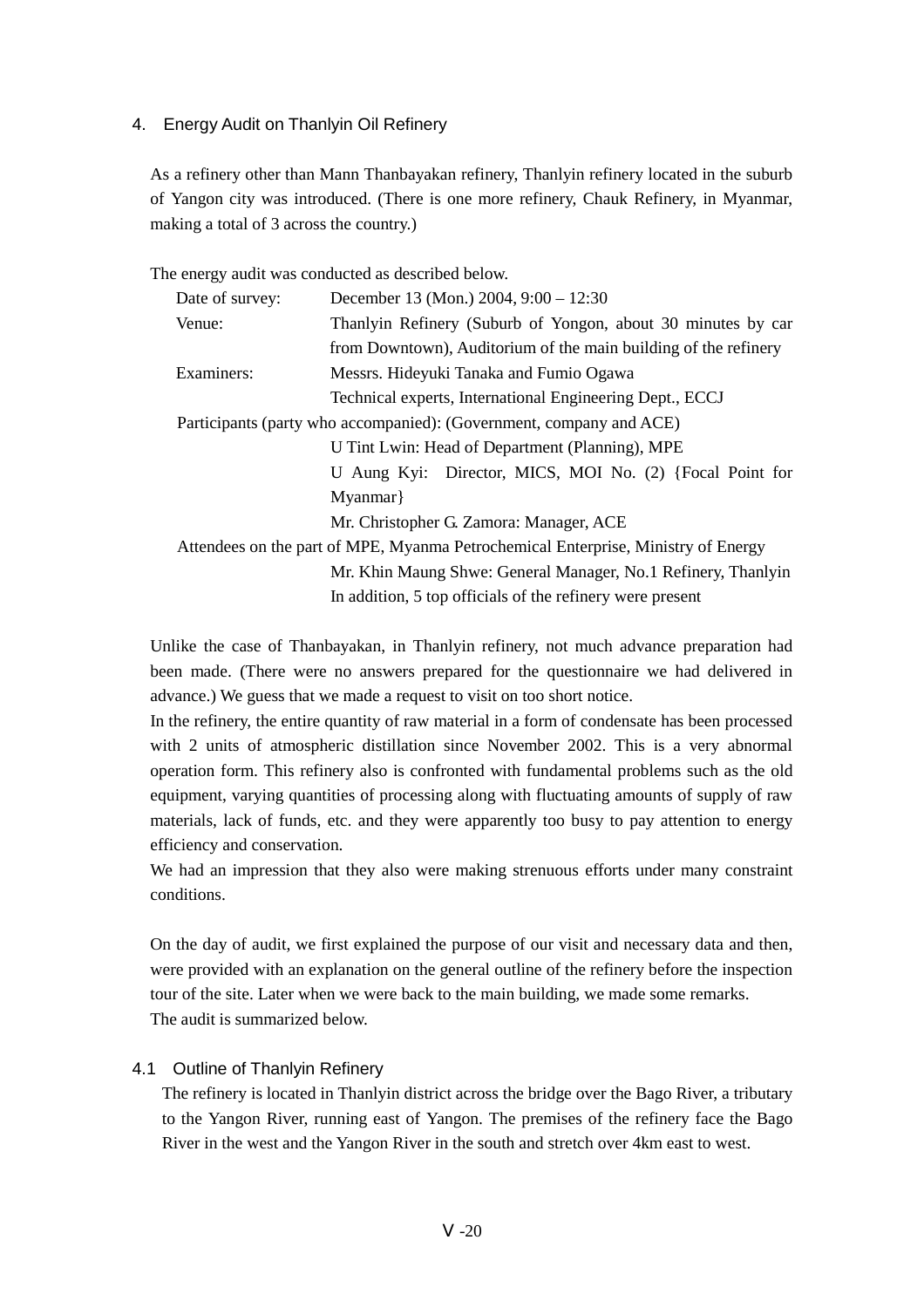The history of the refinery is given below.

- 1925 Established (As Burma Oil Co. , a UK company)
- 1943-45 Processed crude oil delivered from Chaulk by pipeline
- 1945-47 Used only as an oil depot for receiving and shipping oil products
- 1957 Commissioning of CDU (Atmospheric distillation unit) A (Capacity: 6,000BSD)
- 1963 Commissioning of CDU-B (Constructed by Foster Wheeler, Capacity: 14,000BSD)
- 1963 Taken over to be nationalized
- 1980 Commissioning of CDU-C
- 1980 Commissioning of private electric power generating facilities (Constructed by MHI, Capacity:6MW)
- 1986 Commissioning of delayed coker (Constructed by MHI, UOP process, Capacity: 5,200BSD)
- 1998 Rebuilding of CDU-B (Cosmo Engineering, Tapis crude oil processing 12,000BSD)
- 2001 Shut-down of CDU-A
- 2002 Processing of condensate of Yetagun gas filed started from November (Crude oil processing stopped)



Photo -4-1 Diagrammatic Illustration of the Thanlyin Refinery and People Involved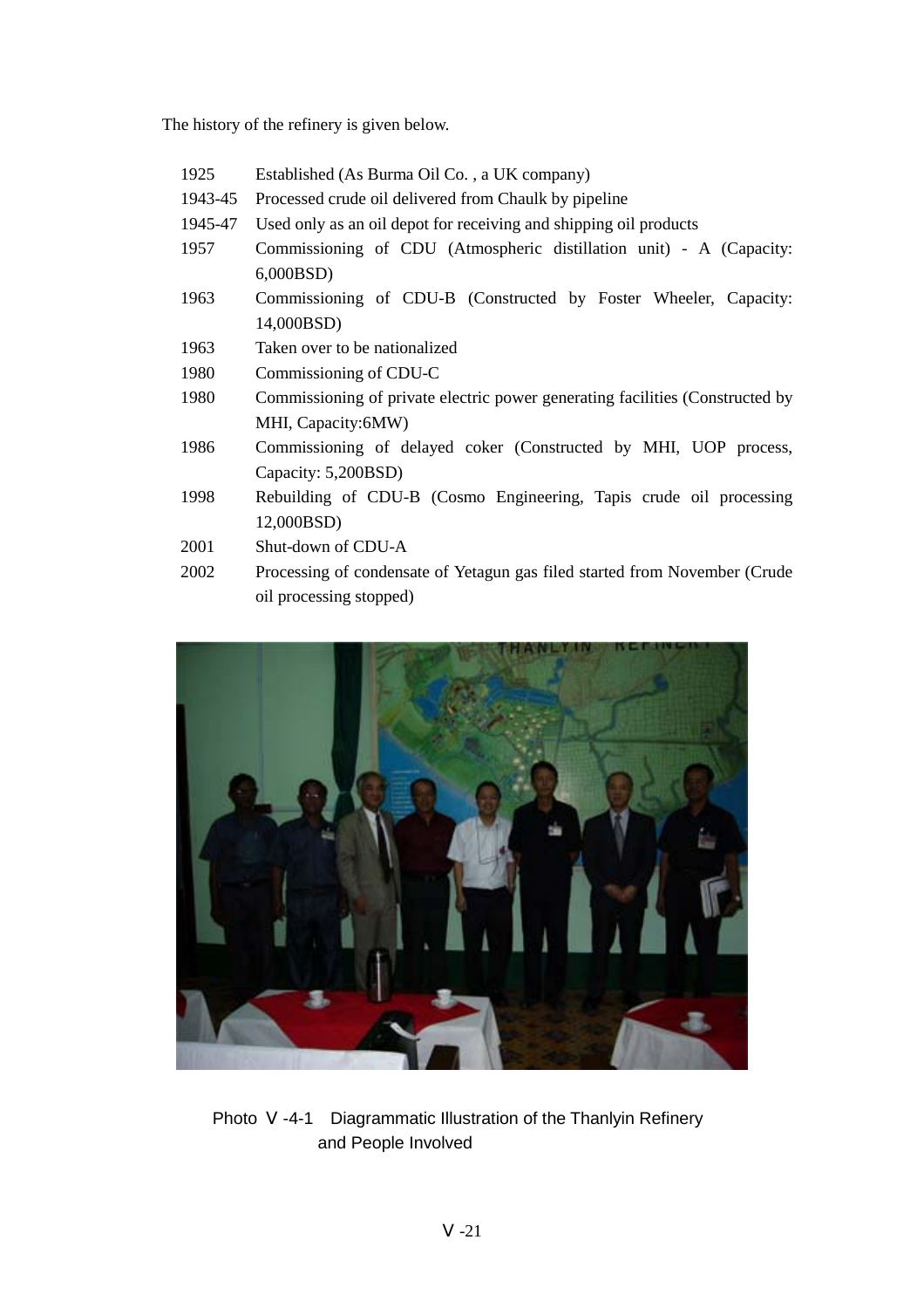(1) Product production status

The state of the raw material is explained below.

Material is of low specific gravity and mainly for naphtha fraction mixed with a small fraction of heavy distillate.

At the point about 110 km off shore, crude oil is transshipped from 100,000DWT tanker to 6,500 DWT tanker to be carried.

> Specific gravity 60/60°F 0.75 API Gravity 57 Sulfur content, weight % 0.005

According to the report on the past results (April 2003 - March 2004), raw material processed was about 114 million IG/year and monthly average processing quantity was about 43,460kl (9,100BCD). This amount was processed by two atmospheric distillation units as follows:

| CDU-B | approx. 6,000BCD (50% Load) |
|-------|-----------------------------|
| CDU-C | approx. 3,000BCD (50% Load) |
| Total | approx. $9,000BCD$          |

Major products and quantities of production (share %) are as follows;

LPG (mixture of propane and butane) Motor gasoline 68% ATF (jet fuel) 13% HSD (diesel oil) 12%

Solvent and lubricant (only mixture) also are produced.

(2) Equipment operation status

As mentioned above, CDU-B was remodelled for processing of crude oil from Tapis, Malaysia. However, as the situation changed, it was switched to processing of condensate alone. For that purpose, a circulation pipeline for residue was installed within each of the 2 CDUs (Residual oil flowing out from the bottom of the main distillation column is returned to the point before entering the pre-flash column on the feed pipeline after the exit of the heat exchanger with raw material.) At the start of the operation of the unit, residue brought in from the outside is fed to the equipment and made circulate to maintain. If the level gets down, it is replenished. Enhancements of cooling capacity at the top of the distillation column, etc. have not been implemented.

The secondary equipment (including coker) is out of service.

(3) Energy consumption status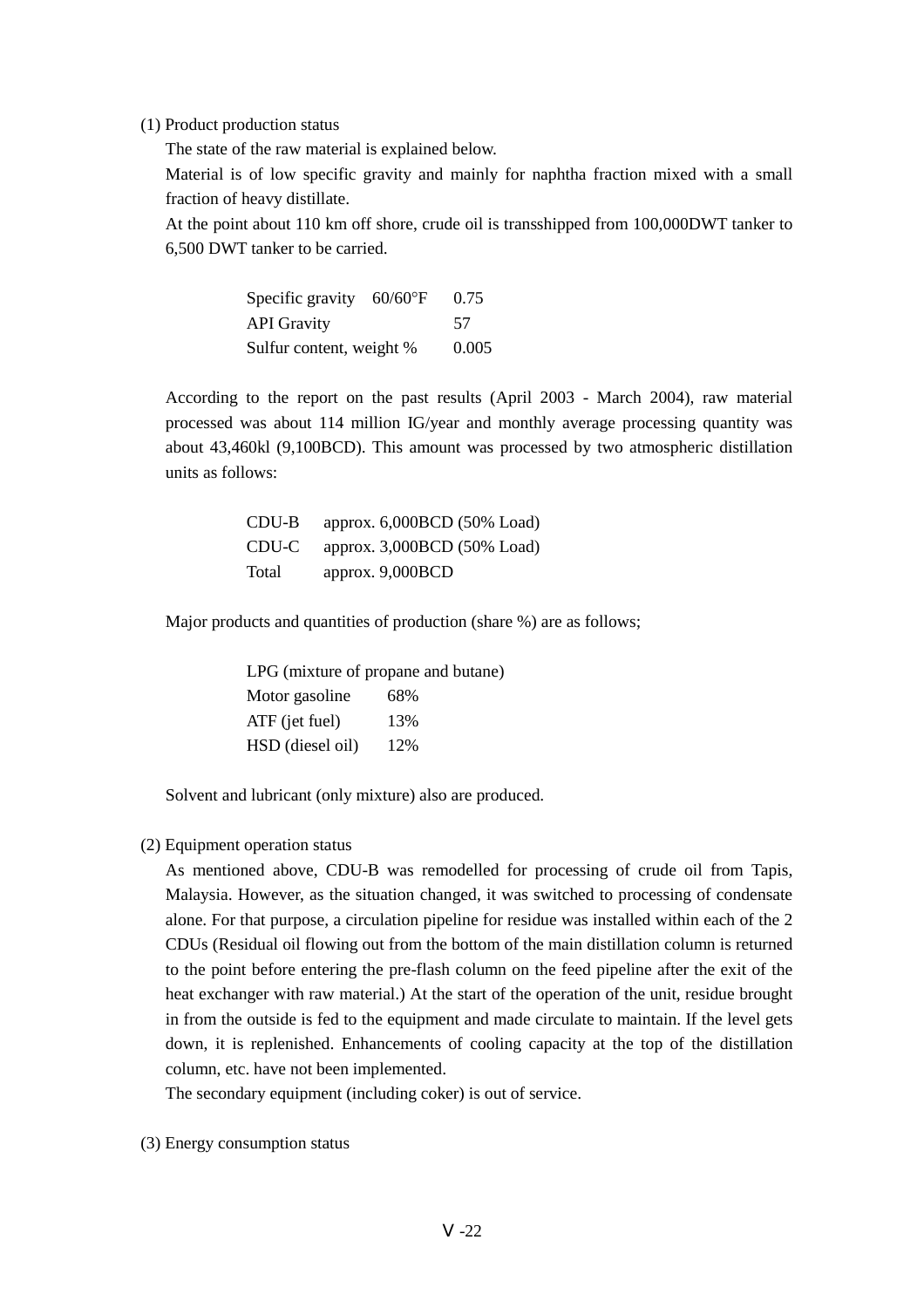In this refinery, only off gas (called Natural Gas) is used for fuel. As electricity is generated by privately-owned power generator, energy consumption does amount to consumption of this NG.

Consumptions of NG, steam and electricity are as follows;

| NG           | 1,600 million SCF/year |
|--------------|------------------------|
| <b>Steam</b> | 360,000 t/year         |
| Electricity  | 19 million kWh/year    |

### 4.2 Results of Analysis of the Current Situation

The current operation condition of the equipment is, as mentioned above, abnormal because the equipment initially designed for processing of crude oil is used for processing of condensate, which is extremely different in property.

It is questionable how much technological study was made before the operation was shifted to the current form. Even if they had determined on remodelling of the distillation units as the result of their technological study, they could not have implemented it due to lack of fund. It is our impression that keeping the operation of the equipment is all what they can do now. Accordingly we suspect that they have no bandwidth to think about energy efficiency and conservation.

To our request for data on energy consumption, they could not immediately present it. We could not determine whether they had no established system of collecting, analyzing and managing data or our visit was on too short notice for their current situation.

After touring the site, we had an impression that with the generally old equipment, their budget could not afford sufficient maintenance. The condition of housekeeping looked a little worse than that of Thanbayakan refinery. In this refinery, too, thermal insulation of the piping, etc. was not enough in some points and leakage of steam was recognized here and there.

#### 4.3 Recommendations for Improvement and Expected Effects

(1) Technological study of atmospheric distillation unit

It is desirable as a preliminary step toward discussions on energy efficiency and conservation to improve the operational condition of the equipment to as much sound a status as possible. In this context, technological study on and some modifications to atmospheric distillation unit itself may be necessary. (For example, enhancing cooling capacity of the upper part of the distillation column, ensuring appropriate pressure for operation, etc.)

#### (2) Possible energy conservation measures

We had an impression that not much energy conservation effort was made in this refinery, compared to Thanbayakan Refinery. For example, excess air rates of the heating furnace were not analyzed.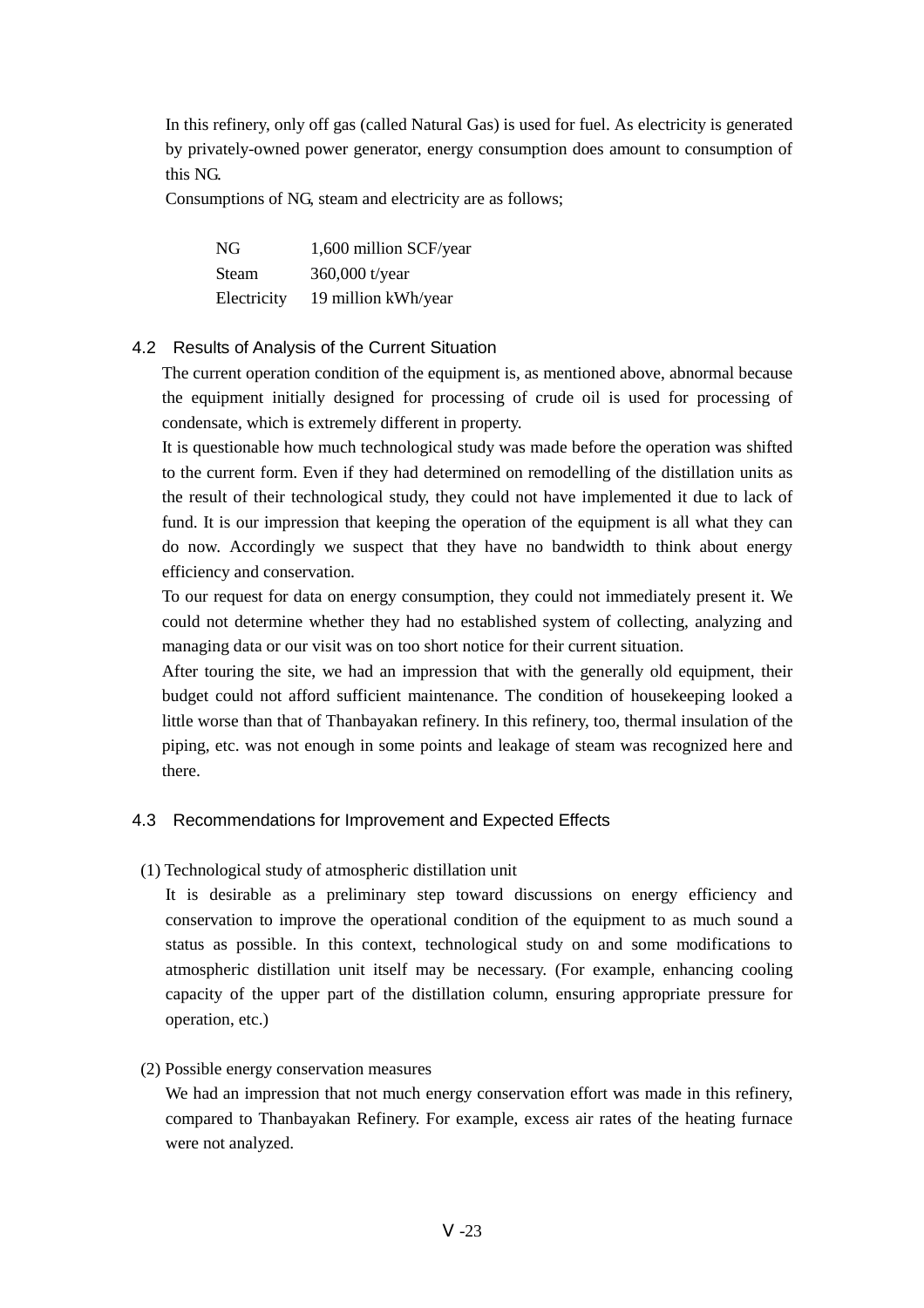We gave advice that the analysis of excess air rates should first be attended using portable Orsat apparatus.

We also explained repair and replacement of steam traps, thermal insulation of piping, reviewing of performance of the equipment at low load operation, etc.

# 4.4 Improvements Completed

They installed circulation pipeline for residue in the still columns to enable the plant to process all amount of raw material in a form of condensate only. We give credit to them for these voluntary efforts, although it is not an energy conservation measure.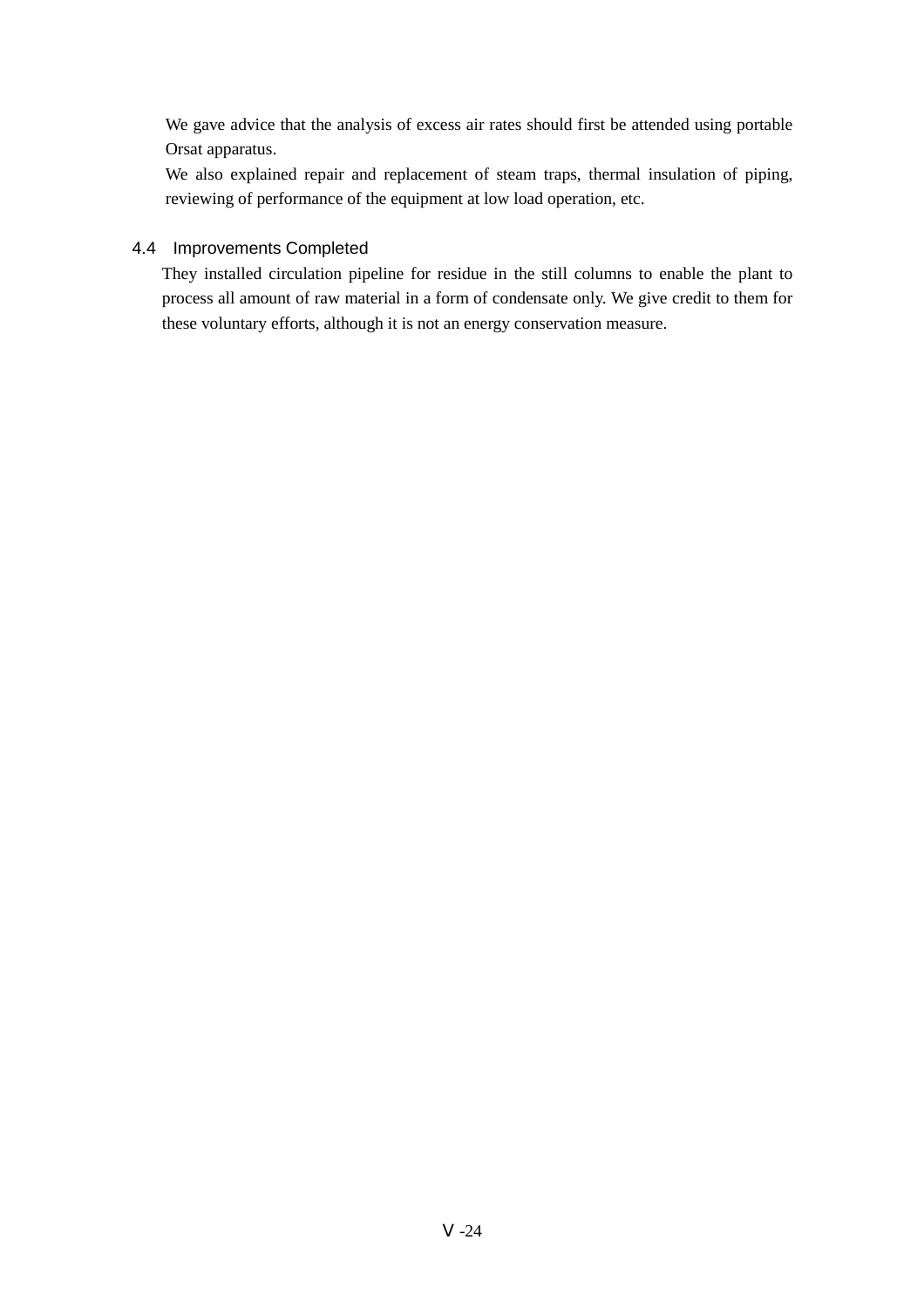#### 5. Results of Seminar-Workshop

Seminar-Workshop was held on December 14 (Tue.). Minister of Energy of Myanmar attended and made a speech, showing their great enthusiasm for this project.

#### 5.1 Summary

(1) Date

December 14 (Tue.), 2004 8:30 – 17:00

#### (2) Place

Myanmar Ballroom, Traders Hotel Yangon, Yangon, Myanmar

(3) Contents of presentations of Seminar-Workshop Shown in Program of Attachment-1

#### (4) Attendees:

Myanmar' (host country) H.E. Brig.Gen. Lun Thi Minister, Ministry of Energy U Aung Kyi: Director, Myanma Industries Construction Services, MOI II (Focal Point for Myanmar) U Tin Oo: Myanma Industries Construction Services, MOI II Presenters from Myanmar U Tun Myint: General Manager, Petrochemical Complex (Man Tan Payar Kan), Myanma Petrochemical Enterprise (MPE) Daw Hla Hla Kyi: Assistant Director, MPE (Kyawzwa Fertilizer Plant) Presenters from other countries Mr. Abdul Karim Abdul Bari: Project Manager, MIEEIP, Pusat Tenega Malaysia Mr. Subagyo, Supervisor: Rencana Dan Evaluasi Produksi, PT Kertas Leces ASEAN Dr. Weerawat Chantanakome: Executive Director, ACE Mr. Christopher G. Zamora: Manager, Administration & Finance Dept. and Manager for Renewable Energy & Energy Efficiency and Conversion Programmes, ACE

### Japan'

Messrs. Hideyuki Tanaka and Fumio Ogawa,

Technical experts, International Engineering Dept., ECCJ

In addition, there was general-interest audience of Myanmar. The total number of attendees was 54 including persons concerned given above.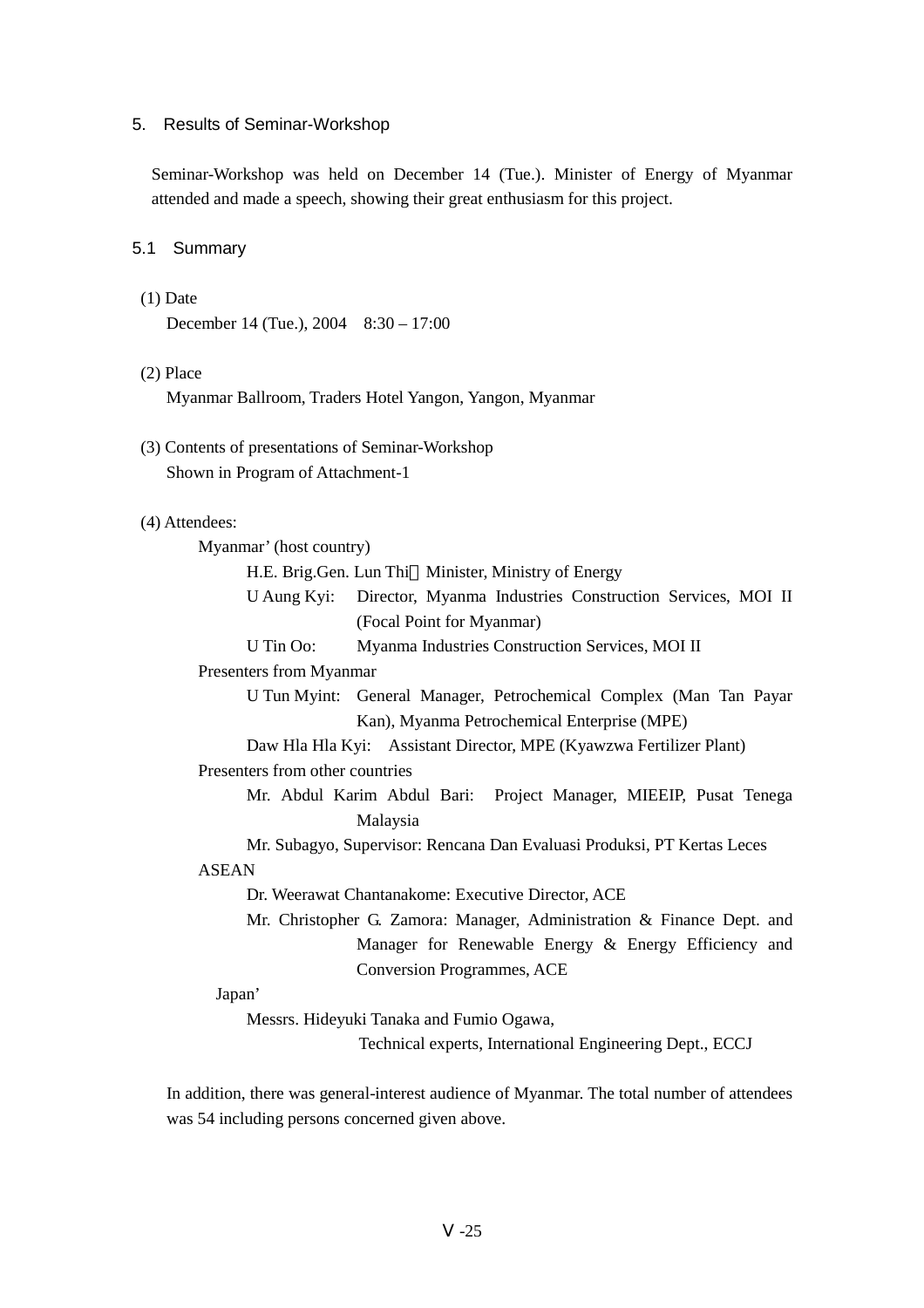

Photo -5-1 Minister of Energy Making an Address in Seminar-Workshop

## (5) Contents

## 1) Overall impression/contents

The session proceeded smoothly almost as scheduled.

The audience was attentive to presentations and there was sufficient time for questions and answers. Seminar-Workshop was successfully concluded on the whole. The following positive factors contributed to this result.

 We could have a discussion time with ACE and Myanmar on the previous day and could prepare and distribute the updated agenda and handouts for Seminar-Workshop. (Part of the material was copied and distributed on the day of session.) Accordingly, the audience could understand the overall structure of the session and the content of each subject.

 Mr. Lun Thi, Minister of Energy of Myanmar, attended and addressed the meeting. Strong enthusiasm on Myanmar's part for this project was felt.

 Seminar-Workshop was given in English and as no interpreter was necessary, the session proceeded efficiently time wise.

Each presentation had enriched content and most participants listened to the end ardently. Lastly, Mr. Zamora of ACE asked the pros and cons of "Promotion of the Technical Directory Plan" and approval was enthusiastically expressed from the floor with applause.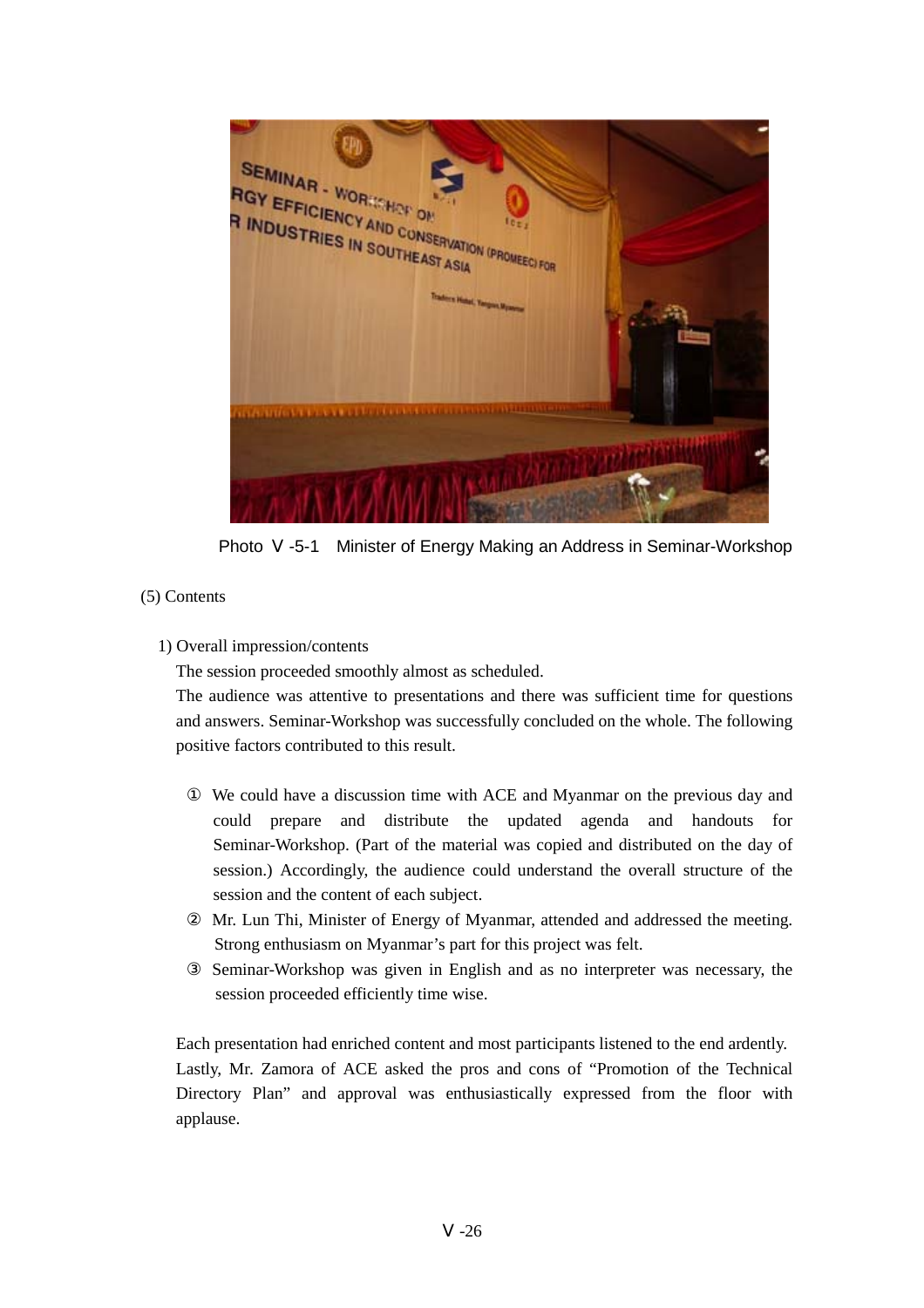2) Welcoming Remarks/Opening Statements

First, Minister of Energy of Myanmar delivered an opening address. Honorable Minister mentioned the energy policy of the Myanmar government, the meaning of this project and the nation's expectations for this project. Mr. Tanaka, technical expert, on behalf of METI and ECCJ, made an address of thanks to all people involved including the attendance of Honorable Minister, and mentioned Japan's contributions to this project, the meaning of the theme of this project (necessity of cooperation from countries concerned), etc. Lastly, Dr. Weerawat, Executive Director of Ace made a speech. His speech covered a wide range of subjects from rapid increases in the price of crude oil to the meaning of the PROMEEC project, the introduction of the ASEAN Energy Competition Award and the outline of the program of that day.

- 3) Particulars of each presentation
	- a. Situation of energy efficiency and conservation in Japan (Tanaka)

Mr. Tanaka explained the energy situation in Japan, the history of legal systems, support and promotion measures of the Japanese government (low interest loan, tax benefits, etc.) and efforts by the private sector.

b. Oil refining industry in Myanmar (U Tun Myint)

Mr. Tun Myint, General Manager of Mann Refinery that we visited on December 9, made a report. We had already had an interview with him on this report at the time of our visit and given advice.

c. Fertilizer manufacturing industry in Myanmar (Daw Hla Hla Kyi)

She made a report on the results of energy conservation regarding the ammonia- and urea- producing facilities in the Kyawzwa factory out of the 4 fertilizer manufacturing factories. This factory was remodelled with NEDO's FY 2000 aid budget. Energy consumption of the ammonia-manufacturing facilities that include a hydrogen manufacturing unit (Reformer) and the urea-manufacturing facilities were reduced by about 20% through the implementation of 11 improvement measures and 6 improvement measures respectively.

- d. Additional comments on case examples of oil refining industry in Myanmar (Ogawa) He made comments on Thanbayakan Oil Refinery, on which a presentation was made in this Seminar-Workshop, and Thanlyin Refinery that we visited on the 13th. Thanbayakan Refinery is suffering absolute shortage of raw material and Thanlyin Refinery is compelled to treat condensate from gas field, which is decisively different from crude oil that the equipment was initially designed for. Their efforts to solve their respective problems were appreciated. The introduction of various energy conservation measures practiced in Japan was omitted due to the lack of time.
- e. Textile industry in Malaysia (Mr. Abdul Karim)

Although the presentation was basically of the same content as the report made in Malaysia, the material had been slightly revised. They developed their own energy conservation plans and made results exceeding energy conservation effects estimated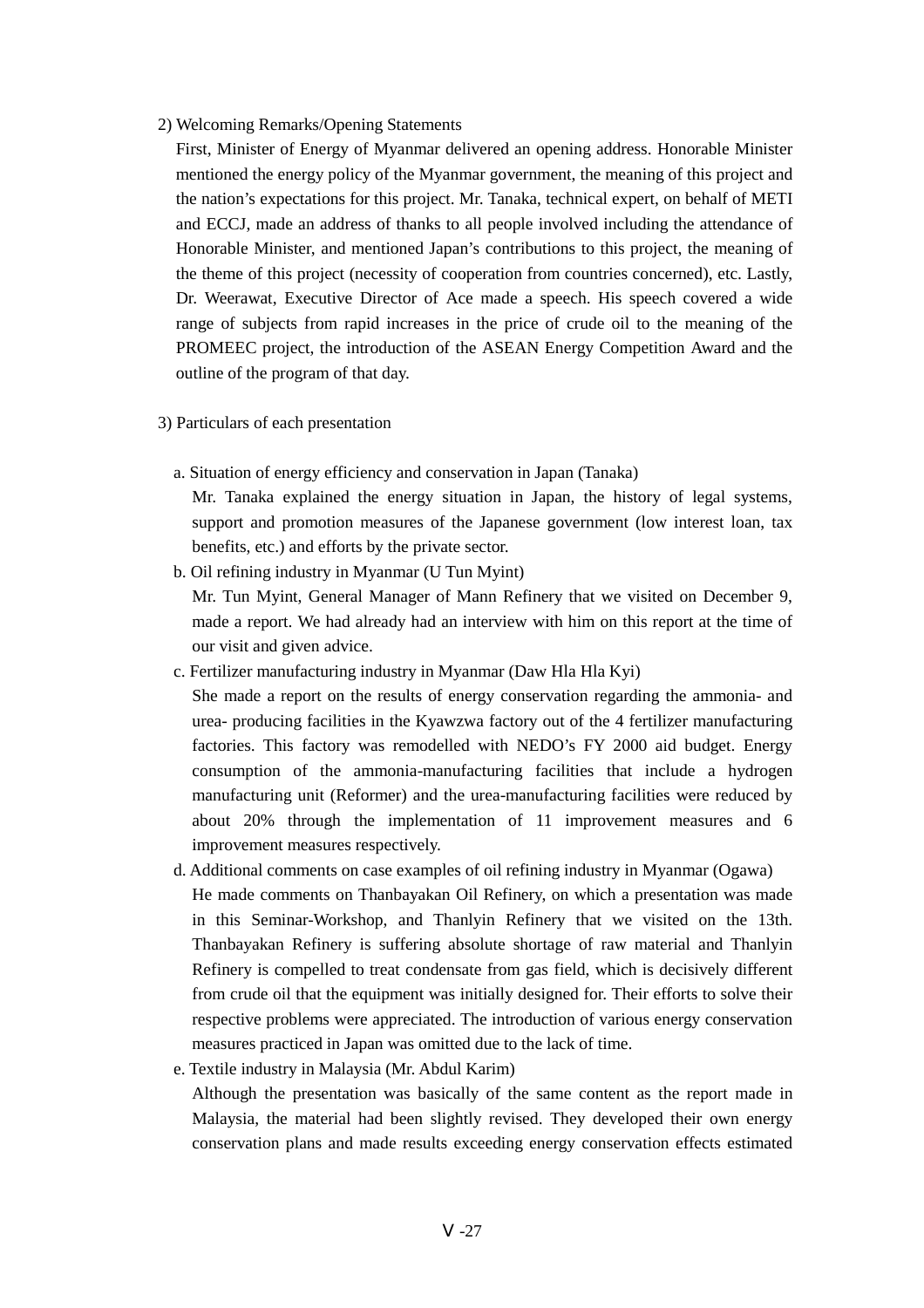from the implementation of our recommendations.

f. Paper and pulp industry in Indonesia (Mr. Subagyo)

They also achieved similar achievements as reported in the preceding presentation. As the result of a short term plan, they succeeded in energy conservation by changing boiler fuel from heavy fuel oil to gas. They have a long-term plan to further change it to coal in the future.

g. Food product industry in Singapore (Ogawa)

Mr. Ogawa of ECCJ made a report, substituting the planned presenter from Singapore who was absent.

h. Iron and Steal Industry in Philippine (Tanaka) Mr. Tanaka of ECCJ made a report, substituting the planned presenter from Philippine who was absent.

#### 4) Workshop

a. Barriers and Measures (Ogawa)

Minor changes were made to the presentation material in Malaysia. As barriers hampering energy conservation, 7 factors were listed and improvement measures for the respective item were proposed. The PROMEEC project is one of effective measures to remove these obstacles.

b. Technical Directory (Mr. Christopher Zamora)

He explained that the creation of technical directory would be a natural course of development of the past PROMEEC activities (70 factories have already been subject to an energy audit).

- c. Database, Benchmarking and Guideline (Mr. Christopher Zamora) He explained it by making several revisions to existing materials.
- d. Questions and Answers

There was a sufficient time for active questions and answers. Topics of the discussions included the background of the legislation of energy-related laws in JAPAN, energy managers (heat/electricity), problems associated with coal combustion, promotion of energy conservation under the condition of poor fund, etc.

5) Closing Remarks

Lastly, Dr. Weerawat concluded the session touching upon skyrocketing crude oil prices, the success of Seminar-Workshop of the day, the prospect of the ASEAN PROMEEC activities in the future, etc.

## 5.2 Discussions on Results of Survey (Barriers to and Measures for Implementation and Promotion of Energy Conservation Measures)

As mentioned above, the current Workshop could afford plenty of time for questions and answers and there were lively discussions in the conference room. For example, there was a request from Myanmar government circles; "We would like to be provided with detailed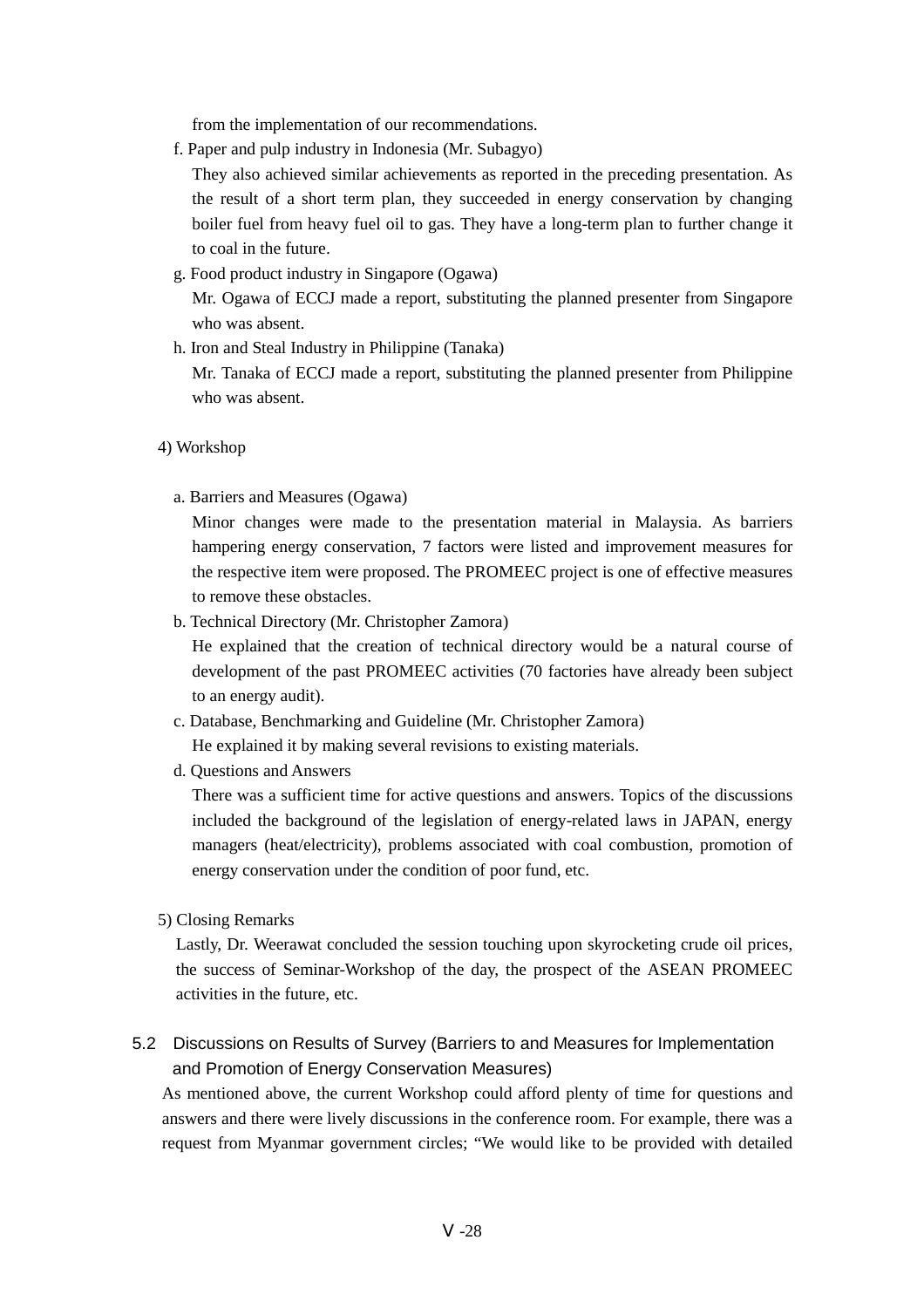information on the background of the legislation of energy conservation-related laws in Japan that brought about great success." There was also a question from Dr. Weerawat as follows; "There are possibly two ways of implementing/promoting energy conservation measures, government's so-called top-to-bottom control by making laws, and grass-roots activities aiming to gradually spread it among the general public until the time is mature, which is better?"

Concerns and problems of the countries that must strongly promote energy conservation in the future were reflected in their questions and requests.

- 5.3 Discussions on Policy for Creation of Technical Directory for Oil Refining Industry The meaning of, the policy for creation of and examples of Technical Directory were explained. Good understanding was gained from the floor. As mentioned previously, approval on the promotion of the program in the future was confirmed with the floor through their enthusiastic clapping of hands.
- 5.4 Discussions on Policy for Developing Database/Benchmark/Guideline for Oil Refining Industry

The response from the floor to this plan also was favorable. However, as the creation of database and benchmarking involve the problem of protecting confidentiality, it should be advanced with care.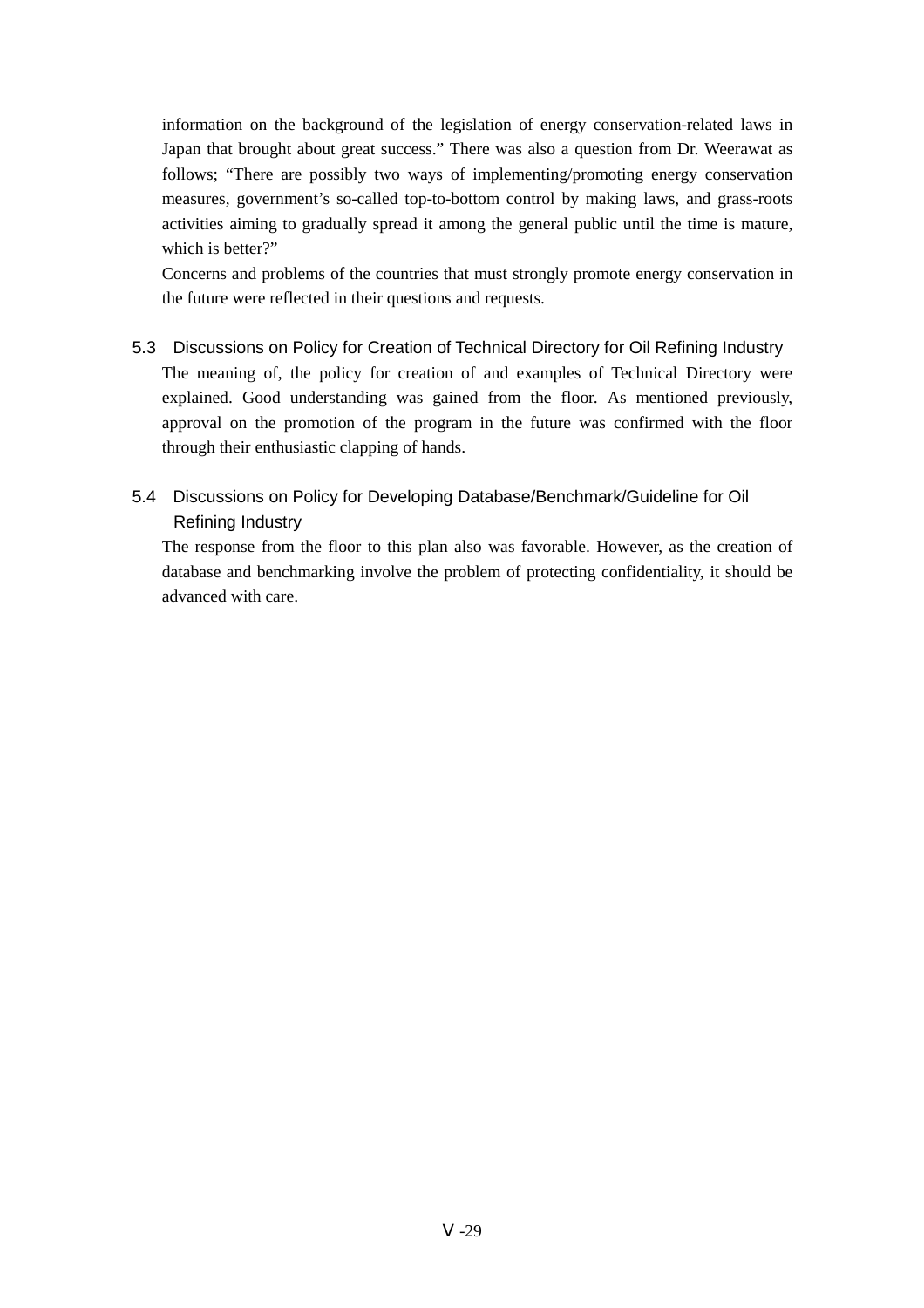## Ⅵ**. Activities and Efforts as ASEAN**

1. Outline of Summary -Post Workshop

Summary Workshop and Post Workshop common to the 3 projects in ASEAN Countries; Programs for Promotion of Energy Conservation in Major Industries and Buildings, and for Improving Infrastructure for Energy Management, were held in Singapore. In the Workshops, delegates of 10 ASEAN countries and representatives of ACE and ECCJ gathered to evaluate the achievements and results of these 3 projects for the current fiscal year and to confirm the direction of activities for the next and ensuing fiscal years. In the Summary-Post Workshop on each project, 2004 activity reports on the 3 projects regarding Major Industries/Buildings/Energy Management were made from Japan's part and all participants in the Workshop joined in evaluations of the activities and discussions on the achievements and issues (Photo -6-1).

## 1.1 Period

February 7 (Mon.) – 9 (Wed.), 2005

## 1.2 Venue

Allson Hotel, 101 Victoria Street, Singapore

1.3 Participants

Contained in Attachment



Photo -6-1 Summary-Post Workshop Participants (February 7, 2005 at Singapore)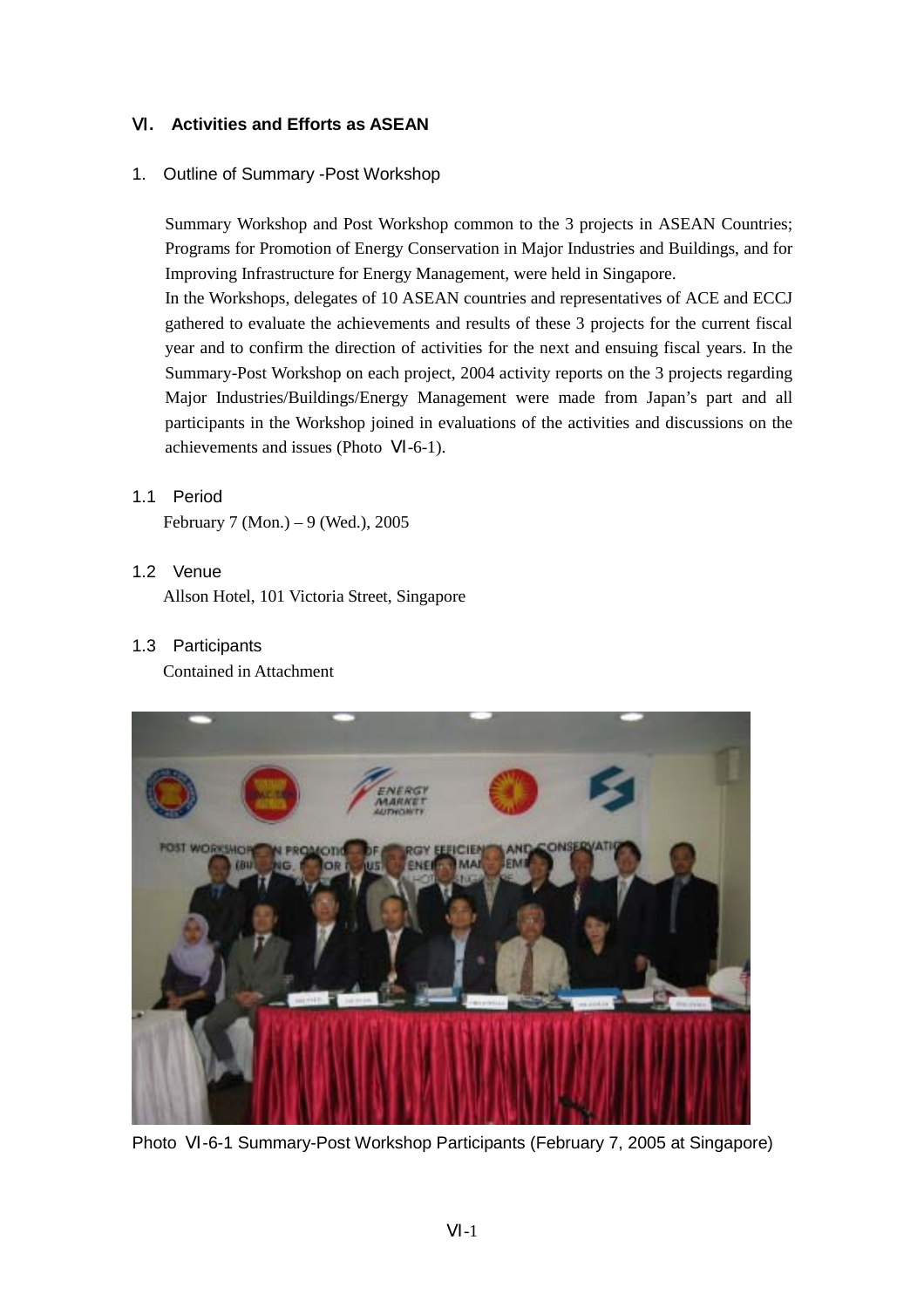#### 1.4 Outline of Activity Reports

The session proceeded according to Workshop Agenda (contained in Attachment), with Dr. Prasert as MC.

### (1) Summary on activities

In Phase-1, ACE-ECCJ conducted energy audits in major industries of 10 ASEAN countries. In 2004, as the first year of Phase-2, we conducted follow-up surveys and energy audits of newly selected factories with the purpose of surveying the penetration status of guidance and suggestions made in energy audits of Phase-1 in major industries of the 4 countries listed below. Then, we gave Seminar-Workshop in the respective countries. In the wrap-up Summary-Post Workshop, we made a summary report on our activities in these 4 countries.

First year of Phase 2 - Countries and schedule for our visit

| Vietnam  | October 25 - 29, 2004  |
|----------|------------------------|
| Lao PDR  | November 15 - 19, 2004 |
| Malaysia | November 22 - 26, 2004 |
| Myanmar  | December 8 - 15, 2004  |

Our activities in the respective countries are shown in Table -6-1.

| Country              |                                | <b>Vietnam</b> | <b>Lao PDR</b>                                 | <b>Malaysia</b>         | <b>Myanmar</b>                             |                                                 |
|----------------------|--------------------------------|----------------|------------------------------------------------|-------------------------|--------------------------------------------|-------------------------------------------------|
| Time<br><b>Items</b> |                                | Oct. 25<br>29  | <b>Nov. 15</b><br>19                           | <b>Nov. 22</b><br>26    | Dec. 8<br>14                               |                                                 |
|                      | 1. Follow-up of Energy Audit   |                | <b>Porcelain Factory</b>                       | <b>Hydropower Plant</b> | <b>Textile Factory</b>                     | <b>Oil Refinery</b><br>Factory-1                |
|                      |                                |                | <b>Lighting Fixture</b><br>Factory             | <b>Garment Factory</b>  |                                            | <b>Oil Refinery</b><br>Factory-2                |
| 2. S-W               |                                | 1) EE&C Policy | <b>Vietnam-MOI</b>                             | <b>Lao PDR-MIH</b>      |                                            |                                                 |
|                      | <b>Cement</b>                  | (Brunei)       |                                                | <b>ECCJ</b>             |                                            |                                                 |
|                      | <b>Ceramics</b>                | (Vietnam)      |                                                |                         | <b>ECCJ</b>                                |                                                 |
|                      | <b>Caustic Soda (Thailand)</b> |                |                                                |                         |                                            |                                                 |
|                      | Garment                        | (Cambodia)     |                                                | <b>ECCJ</b>             |                                            |                                                 |
|                      | Food                           | (Singapore)    |                                                | <b>ECCJ</b>             |                                            | <b>ECCJ</b>                                     |
| Activities           | <b>Iron/Steel</b>              | (Philippines)  |                                                |                         | <b>ECCJ</b>                                | <b>ECCJ</b>                                     |
|                      | <b>Oil Refinery</b>            | (Myanmar)      |                                                |                         |                                            | <b>Myanmar</b>                                  |
| EE&C                 | <b>Power</b>                   | (Lao PDR)      | <b>Lao PDR-MIH</b>                             | <b>Lao PDR-MIH</b>      |                                            |                                                 |
| ลิ                   | <b>Pulp/Paper</b>              | (Indonesia)    | <b>Indonesia</b>                               | <b>ACE</b>              | <b>Indonesia</b>                           | <b>Indonesia</b>                                |
|                      | <b>Textile</b>                 | (Malaysia)     | <b>Malaysia</b>                                | <b>Malaysia</b>         | <b>Malaysia</b>                            | <b>Malaysia</b>                                 |
|                      |                                |                |                                                |                         | <b>EE&amp;C in Glass</b><br><b>Factory</b> | <b>EE&amp;C</b> in Fertilizer<br><b>Factory</b> |
|                      | <b>Other Presentations</b>     |                | <b>EE&amp;C</b> in Paper<br><b>Factory</b>     |                         | <b>EE&amp;C</b> in Food<br><b>Factory</b>  |                                                 |
|                      |                                |                | <b>EE&amp;C in Lighting</b><br>Fixture Factory |                         |                                            |                                                 |

| Table<br>-6-1 Overview of Phase-2 Activities in 2004 |  |  |
|------------------------------------------------------|--|--|
|------------------------------------------------------|--|--|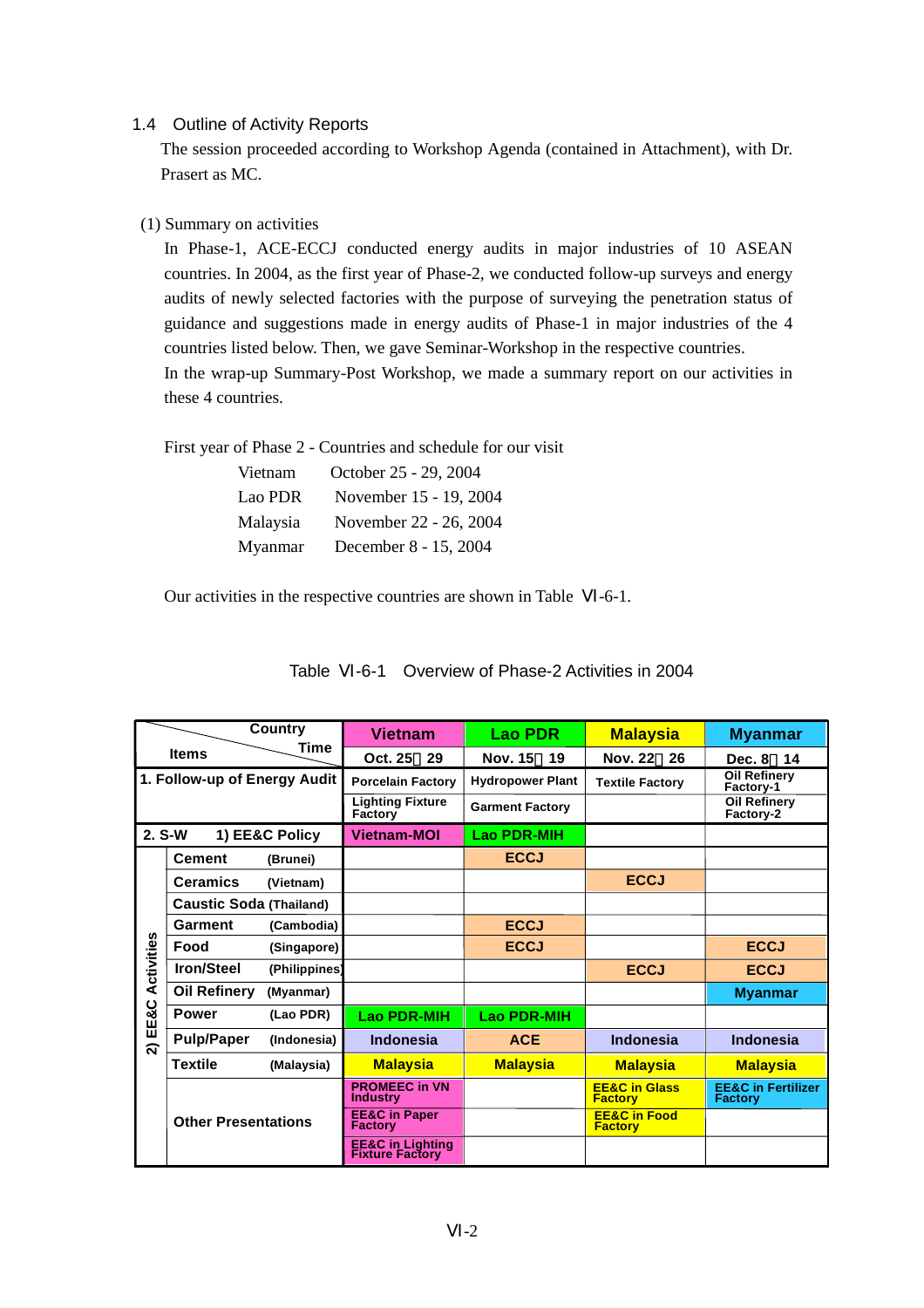In each Seminar-Workshop, reports on the energy conservation policy of the host country and energy conservation efforts on the part of industries were made. There were guest presenters from several other ASEAN countries who made reports on energy conservation activities in major industries of their countries. For absent foreign presenters who had planned to make a presentation on the theme requested by the host county, ECCJ and ACE made a report on their major industries on behalf of them. However, a report by ECCJ was not an activity report and only reviewed the outline of the survey made in Phase-1 and recommendations for energy efficiency and conservation. Reports from foreign countries were on the following 3 industries; hydraulic power generation in Lao PDR, Pulp/Paper industry in Indonesia and Textile industry in Malaysia. There was no request for reporting on the caustic soda industry in Thailand.

(2) Activities in Vietnam

In Vietnam, Seminar-Workshop was given on the first day of our visit. Then, a follow-up survey on the ceramics factory having undergone an energy audit in January 2002 and an energy audit of a lighting fixture manufacturing factory (mainly glass melting furnace units) reported in the preceding Workshop were conducted. Despite insufficient preparations for the Seminar-Workshop, including handouts, etc. due to its being scheduled for the first day, there were more than 100 attendants, the largest number in the 4 countries. Activities in Vietnam are described in Table -6-2.

Table -6-2 Activities in Vietnam

| 1. Schedule:                                 | October 25 - 29, 2004                                                                |  |  |  |  |
|----------------------------------------------|--------------------------------------------------------------------------------------|--|--|--|--|
| 2. Seminar-Workshop:<br><b>Participants:</b> | October 25 at Press Club, Hanoi<br>122 (MOI, etc.: 51, University: 6, Institute: 23, |  |  |  |  |
|                                              | Company: 32, Interpreters: 3, Foreigners: 7)                                         |  |  |  |  |
| <b>Presentations:</b>                        |                                                                                      |  |  |  |  |
|                                              | 1) Current Status and Activities on EE&C in Vietnam (MOI, VN)                        |  |  |  |  |
| 2) EC Program in Japan (ECCJ)                |                                                                                      |  |  |  |  |
|                                              | 3) Promoting EE&C in Industry of Vietnam (Hanoi University, VN)                      |  |  |  |  |
|                                              | 4) Experience and Application of Energy Efficiency in:                               |  |  |  |  |
| - Paper Factory (Vietnam)                    |                                                                                      |  |  |  |  |
| - Lighting Fixture Plant (Vietnam)           |                                                                                      |  |  |  |  |
| - Pulp/Paper Factory (Indonesia)             |                                                                                      |  |  |  |  |
| - Hydropower Plant (Lao PDR)                 |                                                                                      |  |  |  |  |
| - Textile Factory (Malaysia)                 |                                                                                      |  |  |  |  |
| 5) Barriers/Measures (ECCJ)                  |                                                                                      |  |  |  |  |
| 3. Factory visits for follow-up energy audit |                                                                                      |  |  |  |  |
|                                              | 1) Hai Duong Porcelain Company (HAPOCO), (Oct. 26)                                   |  |  |  |  |
|                                              | 2) Rang Dong Light Source & Vacuum Flask Co., (Oct. 27)                              |  |  |  |  |
|                                              | 4. Discussion of Technical Directory and D/B, B/M and G/L at MOI, (Oct. 28)          |  |  |  |  |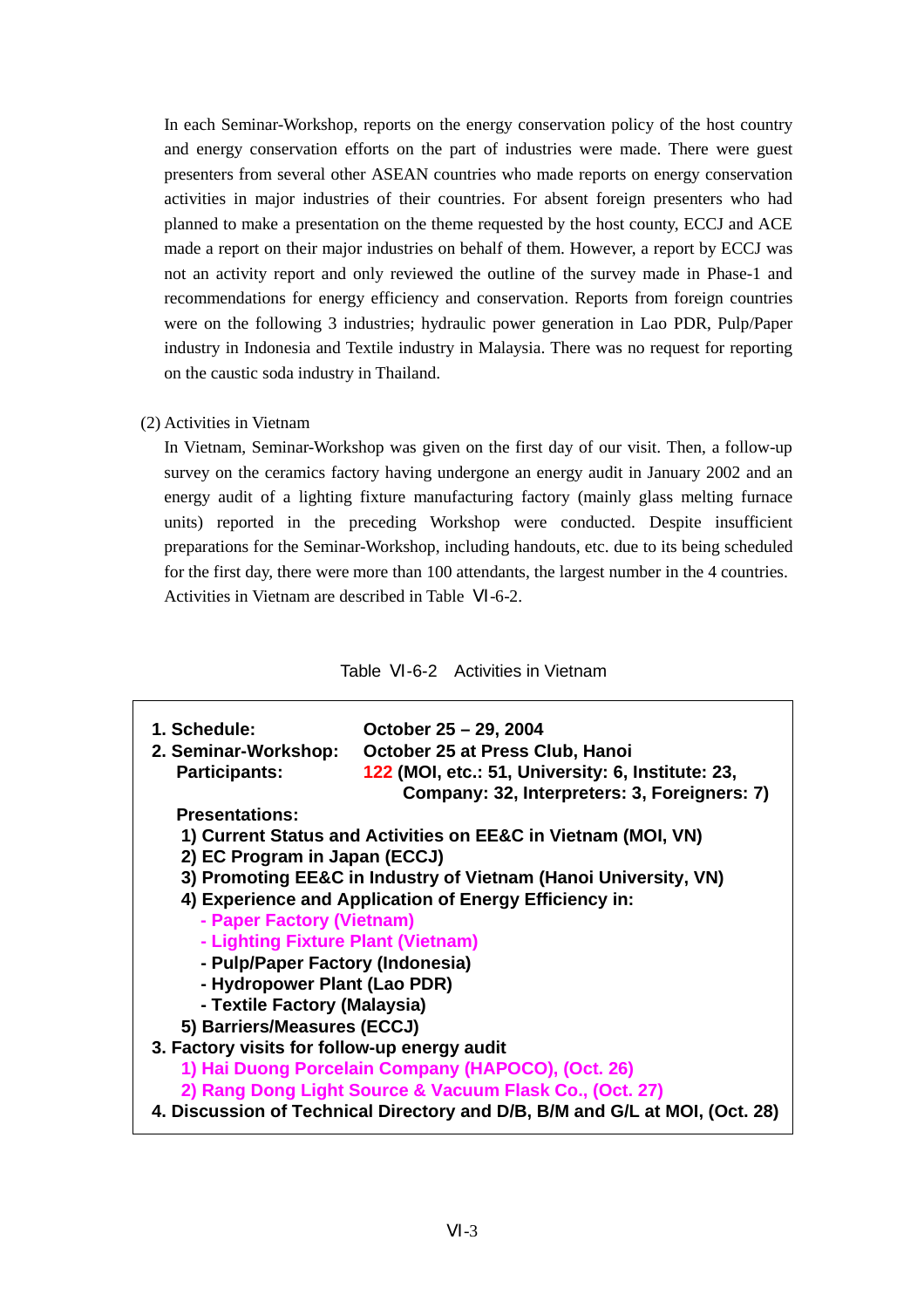In Seminar-Workshop, a governmental organization of Vietnam made a report on its energy conservation initiatives and energy conservation efforts concerning the reduction of GHG on the part of industries. This was followed by reports from a pulp/paper factory and a lighting fixtures factory (possessing glass melting furnaces). There were also reports on the pulp/paper factory in Indonesia, the hydropower plant in Lao PDR and the Textile factory in Malaysia that had undergone an energy audit by ECCJ in Phase 1 and it was clarified that significant energy reduction effects were achieved. There was no reporting on the energy conservation activities in the ceramics factory and there was no time for making a report on the results of our follow-up survey.

Barriers/Measures were reported by ECCJ.

As discussions of TD (Technical Directory), DB (Data Base), etc. were not held for lack of time, they were separately conducted in MOI with the participation of ECCJ and PTM (Malaysia).

(3) Activities in Lao PDR

Activities in Lao PDR are described in Table -6-3

| Table | -6-3 Activities in Lao PDR |
|-------|----------------------------|
|       |                            |



In Laos, we conducted a follow-up survey of the hydropower plant on the first day and an energy audit of a garment factory on the second day.

The hydropower plant, the subject of our follow-up survey, is located about 90km north of Vientiane. It underwent an ECCJ energy audit in January, 2002.

The garment factory we visited is located in the city of Vientiane. The results of our surveys were reported in Seminar-Workshop.

In the Seminar-Workshop, 42 persons on Laos's part were present.

From Laos, a governmental organization made a presentation on their energy conservation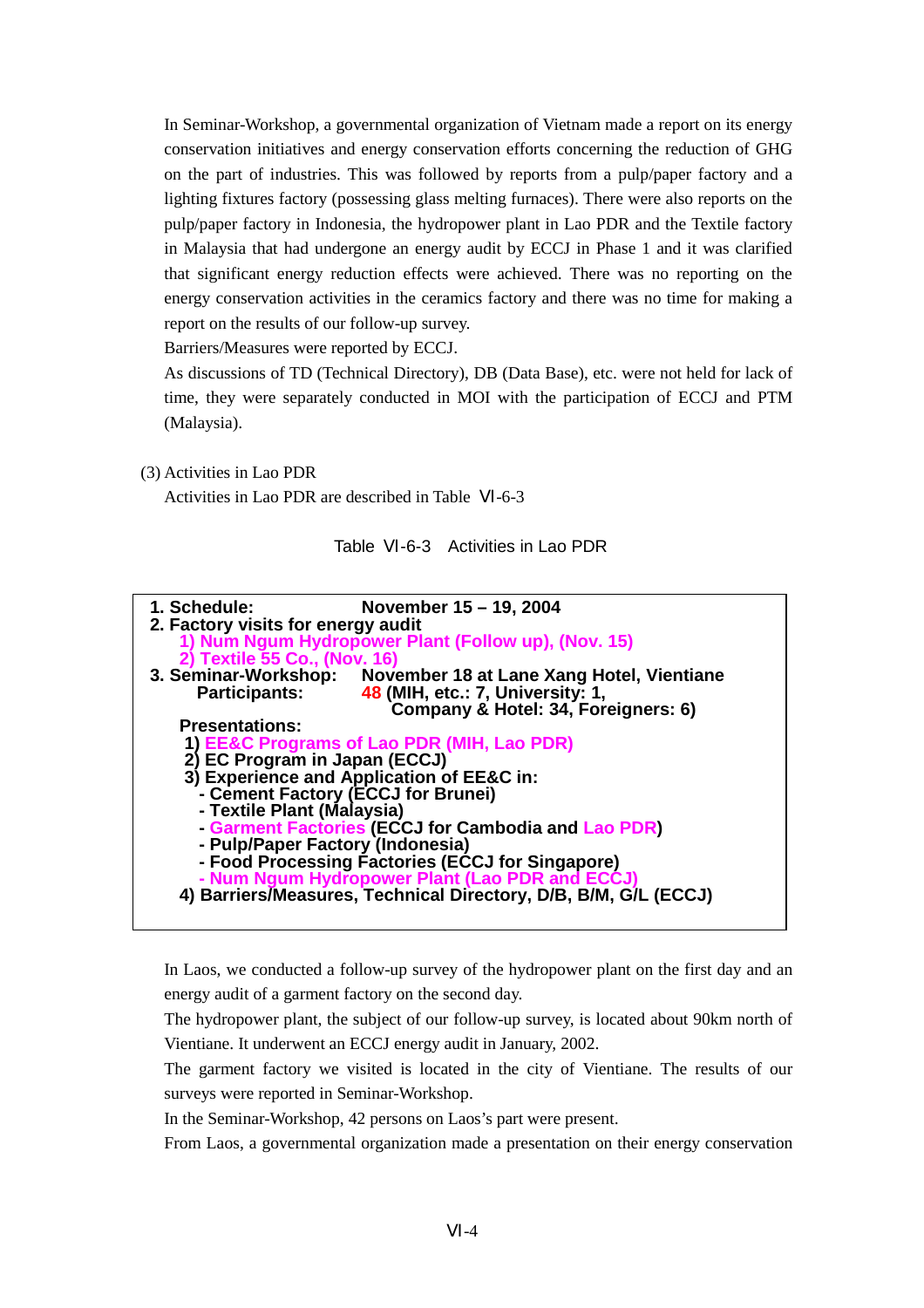initiatives and a repot on energy efficiency and conservation activities of the hydropower plant was made.

From ASEAN, ACE and ECCJ, reports on energy efficiency and conservation activities in cement, textile, garment, pulp/paper, and food factories as well as the above-mentioned hydropower plant were made. These subjects were selected by Laos's request and enthusiastic discussions were developed regarding each subject.

This Seminar-Workshop was televised.

(4) Activities in Malaysia

Activities in Malaysia are described in Table -6-4.

In Malaysia, a follow-up survey of the textile factory, on which ECCJ conducted an energy audit in January, 2001, was made. As the location of the factory is about 250km north-northwest far from Kuala Lumpur, capital of Malaysia, we visited only one factory site.

Participants in Seminar-Workshop on the part of Malaysia were 84 persons.

In Seminar-Workshop, from Malaysia, reports on energy efficiency and conservation efforts in a glass factory, a palm oil factory and a textile dyeing factory were made. From ASEAN, a report on a pulp/paper factory in Indonesia was made. ECCJ, on behalf of Vietnam and Philippines, made a report on energy conservation in ceramics and iron & steel factories.

Table -6-4 Activities in Malaysia

**1. Schedule: Novem ber 22 – 26, 2004 2. Factory visits for energy audit 1) Arab Malaysian Developm ent Bhd (AMDB) Textile Plant, (Nov. 23) 3. Sem inar-W orkshop: Novem ber 25 at Marriott Putrajaya Hotel Participants: 90 (PTM, etc.: 26, Com pany : 58, Foreigners: 6) Presentations: 1) Experience and Application of Energy Efficiency in: - Glass Factory (Malaysia) - Food Factory (Malaysia) - Textile Plant (Malaysia and ECCJ) - Pulp/Paper Factory (Indonesia) - Ceram ics (Porcelain) Factory (ECCJ for Vietnam ) - Iron & Steel Factories (ECCJ for Philippine) 2) Barriers/Measures, 3) EC Program in Japan and Technical Directory (ECCJ) 4) D/B, B/M, G/L (ECCJ)**

#### (5) Activities in Myanmar

Activities in Myanmar are described in Table -6-5.

In Myanmar, energy audits of two oil refineries were conducted. The refinery for a follow-up survey was the one on which ECCJ carried out an energy audit in December 2001 and because of its location about 500 km north from Yangon, it took us the whole 2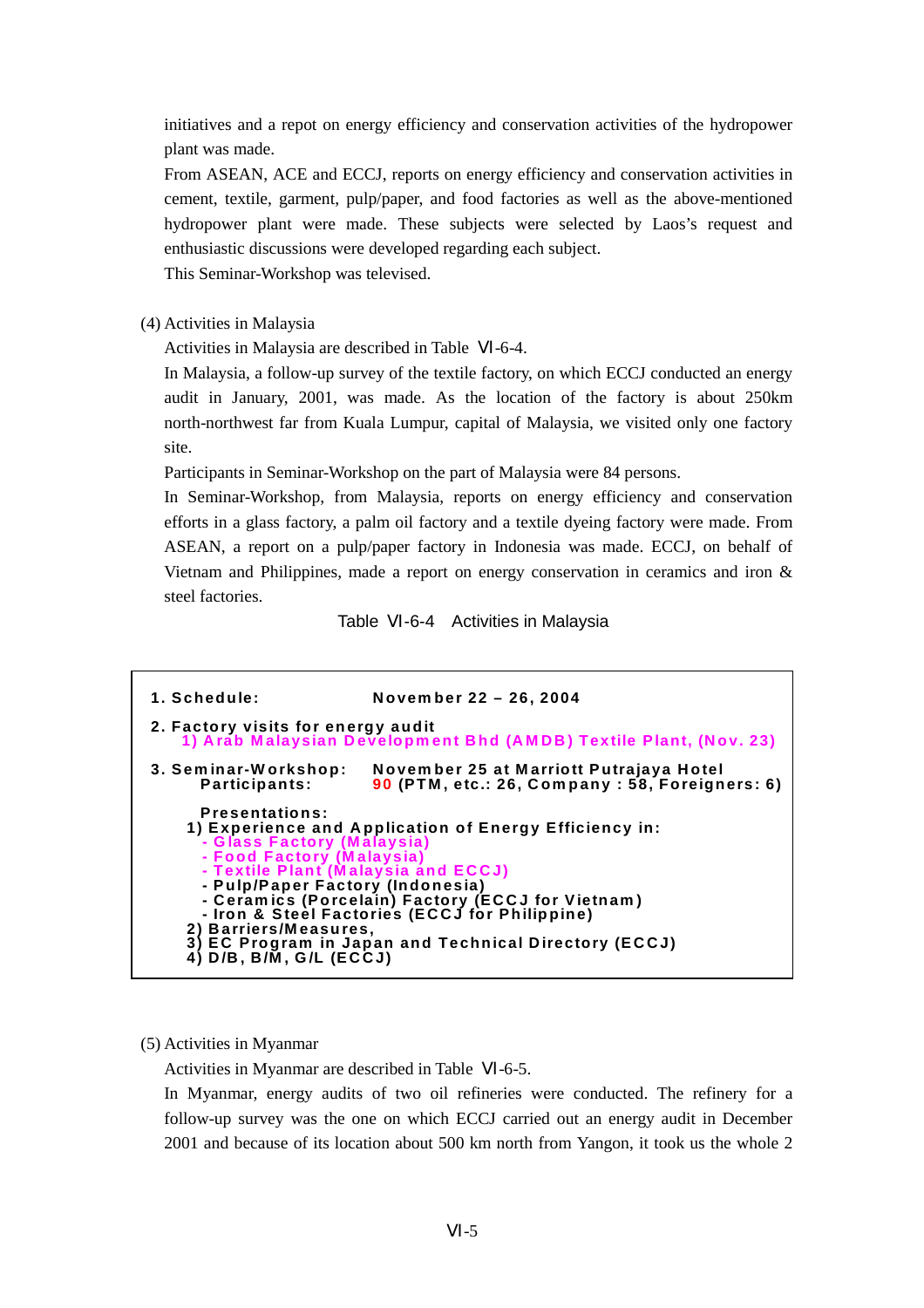days to go and return from there.

 $\overline{r}$ 

Another oil refinery that was newly selected for an energy audit was located in the suburb of Yangon.

The results of these surveys were reported in Seminar-Workshop.

In Seminar-Workshop, 45 persons were present from the part of Myanmar.

From Myanmar, reports on energy conservation activities in an oil refinery and a fertilizer manufacturing factory were made. From ASEAN, reports on a pulp/paper manufacturing factory in Indonesia and a textile plant in Malaysia were made. ECCJ, on behalf of Singapore and Philippines, made a report on a food factory and iron and steel factories. These presentations were reported in newspapers and on TV.

Table -6-5 Activities in Myanmar

| <b>1. Schedule: the contract of the contract of the contract of the control of the contract of the contract of the contract of the contract of the contract of the contract of the contract of the contract of the contract of</b><br>December 8 – 15, 2004<br>2. Factory visits for energy audit<br>1) Mann Thanbayakan Oil Refinery (Follow up), (Dec. 9)<br>2) Thanlyin Oil Refinery, (Dec. 13) |
|----------------------------------------------------------------------------------------------------------------------------------------------------------------------------------------------------------------------------------------------------------------------------------------------------------------------------------------------------------------------------------------------------|
| 3. Seminar-Workshop: December 14 at Traders Hotel, Yangon<br>Participants: 51 (MOE, MOI, etc.: 37, Company : Union: 8<br>Foreigners: 6)                                                                                                                                                                                                                                                            |
| <b>Presentations:</b>                                                                                                                                                                                                                                                                                                                                                                              |
| 1) EC Program in Japan (ECCJ)                                                                                                                                                                                                                                                                                                                                                                      |
| 2) Experience and Application of Energy Efficiency in:                                                                                                                                                                                                                                                                                                                                             |
| - Oil Refining Factory (Myanmar and ECCJ)                                                                                                                                                                                                                                                                                                                                                          |
| - Fertilizer Factory (Myanmar)                                                                                                                                                                                                                                                                                                                                                                     |
| - Textile Plant (Malaysia)                                                                                                                                                                                                                                                                                                                                                                         |
| - Pulp/Paper Factory (Indonesia)                                                                                                                                                                                                                                                                                                                                                                   |
| - Food Processing Factory (ECCJ for Singapore)                                                                                                                                                                                                                                                                                                                                                     |
| - Iron & Steel Factories (ECCJ for Philippine)                                                                                                                                                                                                                                                                                                                                                     |
| 3) Barriers/Measures (ECCJ)                                                                                                                                                                                                                                                                                                                                                                        |
| Technical Directory and D/B, B/M, G/L (ACE)                                                                                                                                                                                                                                                                                                                                                        |

(6) Energy efficiency and conservation activities in ASEAN countries

#### 1) Results of follow-up surveys of factories

Results of the improvement efforts made by factories after they underwent an energy audit in Phase 1 are summarized in Table -6-6. Regarding 5 factories that include factories of major industries in the 4 countries that we visited this fiscal year and a pulp/paper factory in Indonesia reported several times, their achievement statuses of recommendations and guidance were checked based on the results of our follow-up surveys and contents of their reports, and classified into three categories, "Finished", "Under study" and "No activity". The table shows the results in numbers.

As the table shows, for three fourth (3/4) of the total recommended plans combining those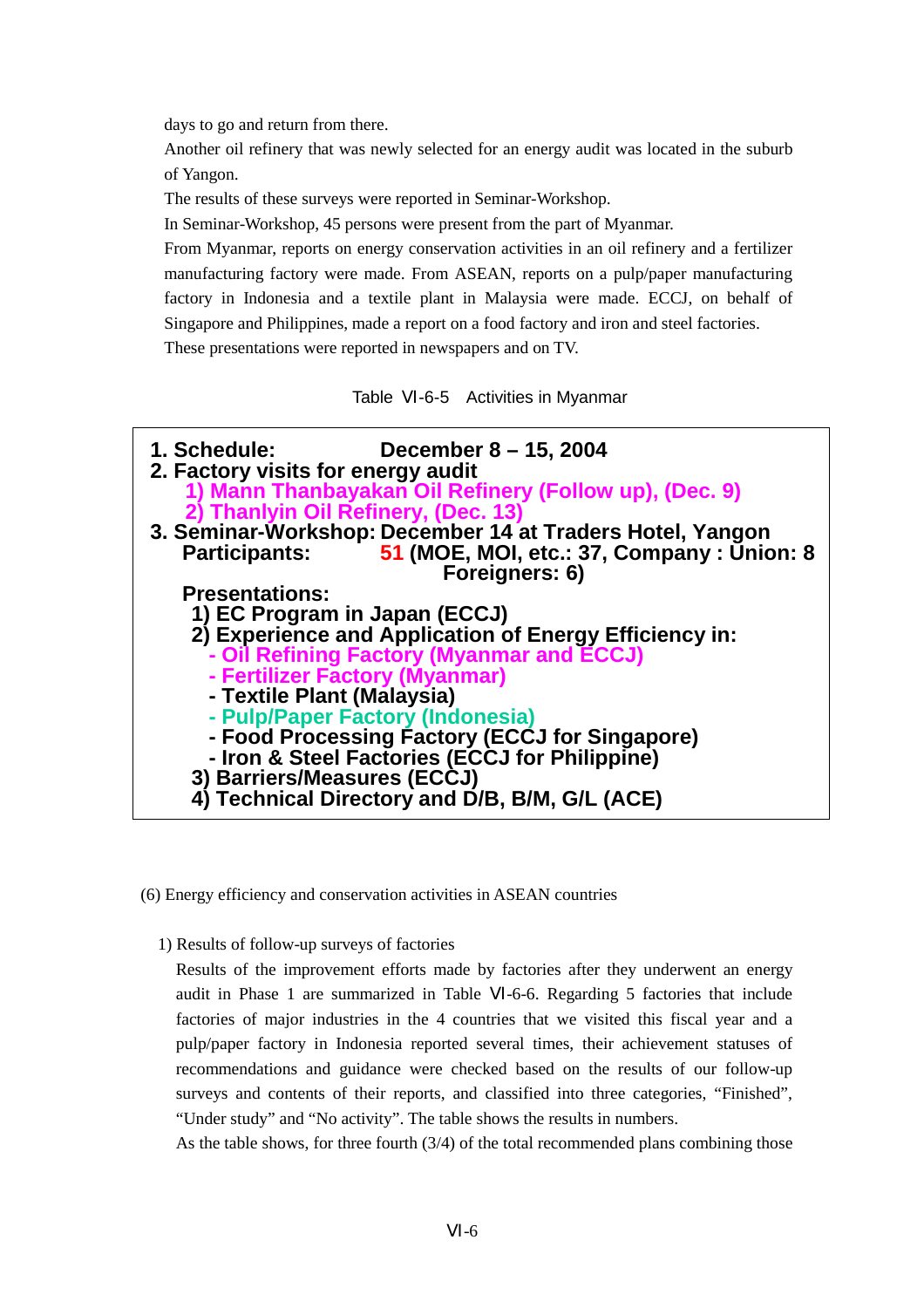in "Finishes" and "Under study", approaches of some sort were taken and some of them have already created results. We concluded that the remaining one fourth (1/4) of the plans would be implemented in near future. It can be said that generally active energy conservation efforts have been made except in some facilities.

| <b>Country</b>                                  | Company<br><b>Name</b>                                   | Number of<br>Recommended<br><b>Items by ECCJ</b> | <b>Finished</b>                         | <b>Under</b><br><b>Study</b> | Non-<br>activity |
|-------------------------------------------------|----------------------------------------------------------|--------------------------------------------------|-----------------------------------------|------------------------------|------------------|
| <b>Vietnam</b>                                  | <b>Hai Duong</b><br><b>Porcelain Company</b>             | 11                                               | $\mathbf{2}$<br>18%                     |                              | 9<br>82%         |
| Lao PDR                                         | <b>Num Ngum</b><br><b>Hydropower Plant</b>               | 4                                                | $3+1$ No need<br>100%                   | 0                            | 0                |
| <b>Malaysia</b>                                 | Arab-Malaysia<br><b>Development Berhad:</b><br>- Textile | 9                                                | 4<br>44%<br>Other $2+ (1)$ items        | 5<br>56%                     | 0                |
| <b>Myanmar</b>                                  | <b>Mann Thanbayakan</b><br><b>Oil Refinery</b>           | 4                                                | $\mathbf{2}$<br>50%                     | $\mathbf{2}$<br>50%          | 0                |
| <b>Indonesia</b><br>(By<br><b>Presentation)</b> | <b>PT KERTAS LECES:</b><br>- Pulp/Paper Industry         | 34                                               | 28<br>82%<br>Short & long<br>term plans | 0                            | 6<br>18%         |

Table -6-6 Summary of EE&C Activities (Follow-up Energy Audit)

2) Result of energy audits of newly selected factories and activity status in reporting factories

Energy efficiency and conservation activities developed by another (3) factories that we visited in FY 2004 and 4 factories on which reports were made in Seminar are summarized in Table -6-7.

According to presentations made in Seminar, all these factories have successfully reduced their unit energy consumption. They apparently advanced their activities following the basic flow from understanding of issues by energy audit to understanding of the current level of their own factory, target setting based on such understanding and the implementation of energy management. It shows that management and employees worked together to make these results.

Among added factories for subjects of our energy audit, only Rang Dong Co. made a presentation in Seminar. Although there are still items yet to be improved, they made good attainment of goals and created results. In the garment factory in Lao PDR, the share of energy cost to the total cost was very low and thus, the motivation for promotion of energy conservation was not strong enough.

In the oil refinery in Myanmar, the stabilization of the plant operation was an issue of great importance and here, too, it did not create impetus and motivation for promotion of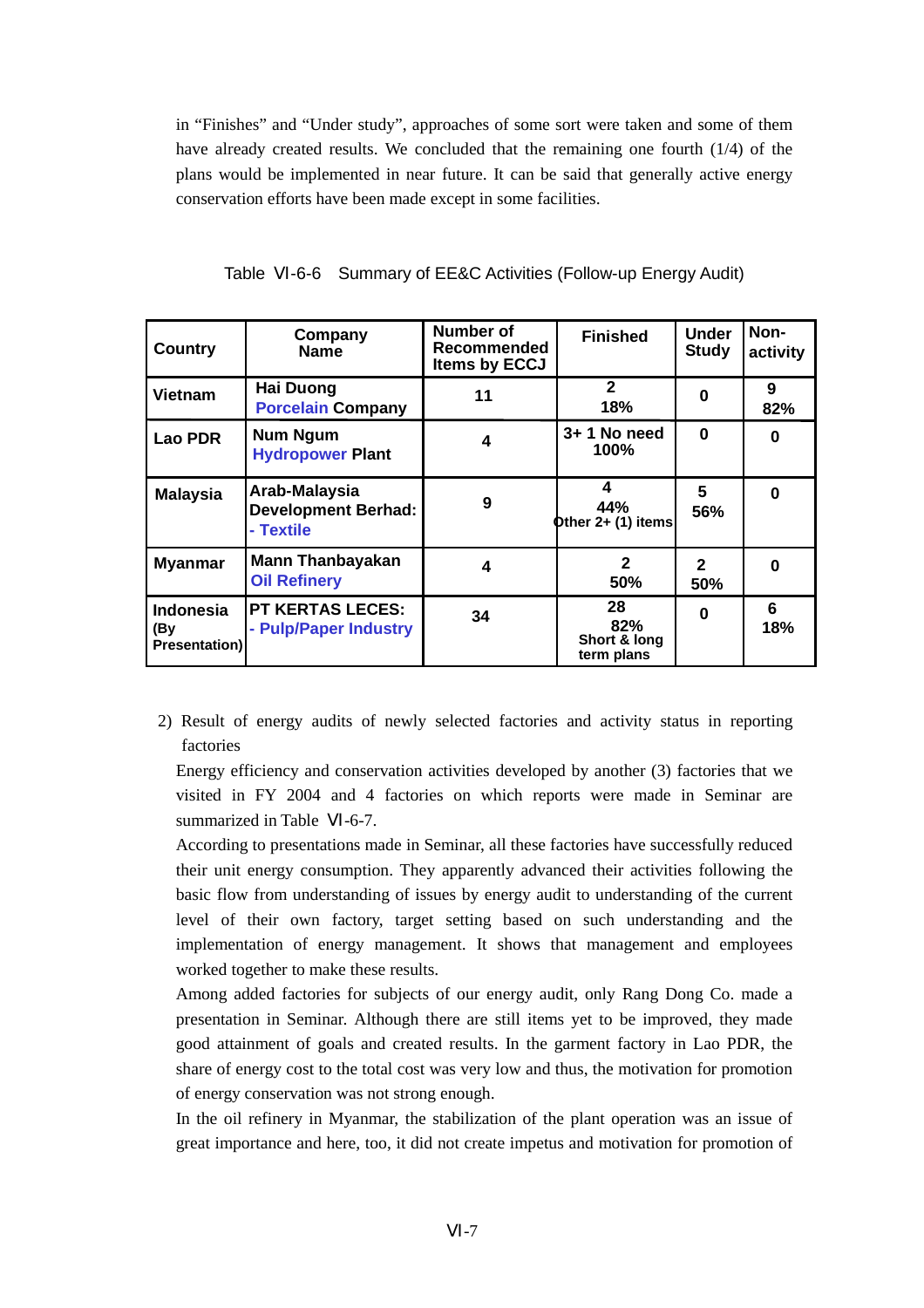energy conservation.

|  |  | Table -6-7 EE&C Activities at 4 Countries on PROMEEC Phase 2 (2004) |
|--|--|---------------------------------------------------------------------|
|--|--|---------------------------------------------------------------------|

| <b>Country</b>  | <b>Company Name</b>                                                             | <b>EE&amp;C Activities</b>                                                                                                                                                                                                        |  |  |  |
|-----------------|---------------------------------------------------------------------------------|-----------------------------------------------------------------------------------------------------------------------------------------------------------------------------------------------------------------------------------|--|--|--|
|                 | <b>Bai Bang</b><br>$*1$<br><b>Paper Company</b>                                 | By Internal energy audit and training,<br>Coal reduction = $27,200t/y$<br>Electricity reduction = $1,435$ MWh/y (0.7-1.0%)                                                                                                        |  |  |  |
| <b>Vietnam</b>  | <b>Rang Dong Light</b><br>Source and Vacuum<br>Flask Co.<br>- Glass Industry *2 | By internal energy audit, EC Committee, EC target = -10%<br>Fuel reduction: $Oil = 561t/y$ (-12.6%),<br>Diesel oil = 64.3kL (-14.5%), LPG = 64.0t/y (-3.5%)<br>Electricity = $312MWh/y$ (-3.5%)                                   |  |  |  |
| Lao PDR         | Textile 55 Co., Ltd.<br>- Garment Industry<br>$*$                               | No activities for EE&C<br>Energy cost = 2.5-3.0% of total cost<br>Non-use air conditioning in factory                                                                                                                             |  |  |  |
| <b>Malaysia</b> | <b>JG Containers (M)</b><br>Sdn. Bhd<br>- Glass Industry *1                     | Energy management team, Energy audit by PTM<br>Target: 5.0GJ/t-Glass melting<br>Energy $cost = >20\%$ of Turnover 13%<br>Energy intensity = 8.0GJ/t-Glass 5.1GJ/t-Glass<br>Electricity intensity = 1.4GJ/t-Glass<br>$0.87$ GJ/t-G |  |  |  |
|                 | <b>Cargill Palm</b><br><b>Products Sdn Bhd</b><br>- Food Industry<br>*1         | <b>Energy audit by PTM</b><br>EC target = 10% vs. 2000/2001<br>Results in 2002: Energy = -2.7%, Cost = - 13.3%                                                                                                                    |  |  |  |
|                 | <b>MPF</b><br><b>Fertilizer Industry</b><br>*1                                  | Equipment modification 2000, as model JI between MPE and<br><b>Modified items: 17</b><br><b>METI-NEDO</b><br>Energy consumption = $-20.9\%$ (=26,300toe/y)                                                                        |  |  |  |
| <b>Myanmar</b>  | <b>MPE</b><br><b>Thanlyin</b><br><b>Oil Refinery</b><br>$*2$                    | Countermeasures in equipment and operation<br>- CDU (Crude Distillation Unit) modified to have residue<br>circulation lines<br>- Operation adjusted for low load factor                                                           |  |  |  |

 **\*1: Presentation only, \*2: Energy audited by ECCJ Experts in 2004**

## (7) Summary of energy conservation activities

Table -6-8 shows a summary of FY 2004 PROMEEC activities in ASEAN countries. Through our activities for this time, we had a strong impression that energy efficiency and conservation activities had recently been more and more actively developed in ASEAN countries.

In order to advance energy conservation activities, the awareness and leadership on the part of top management of companies and the driving force that fits each factory are necessary. If it is clearly understood that energy efficiency and conservation lead to cost reduction and contribute to profits of companies and eventually to interests of society, these activities will become even more invigorated.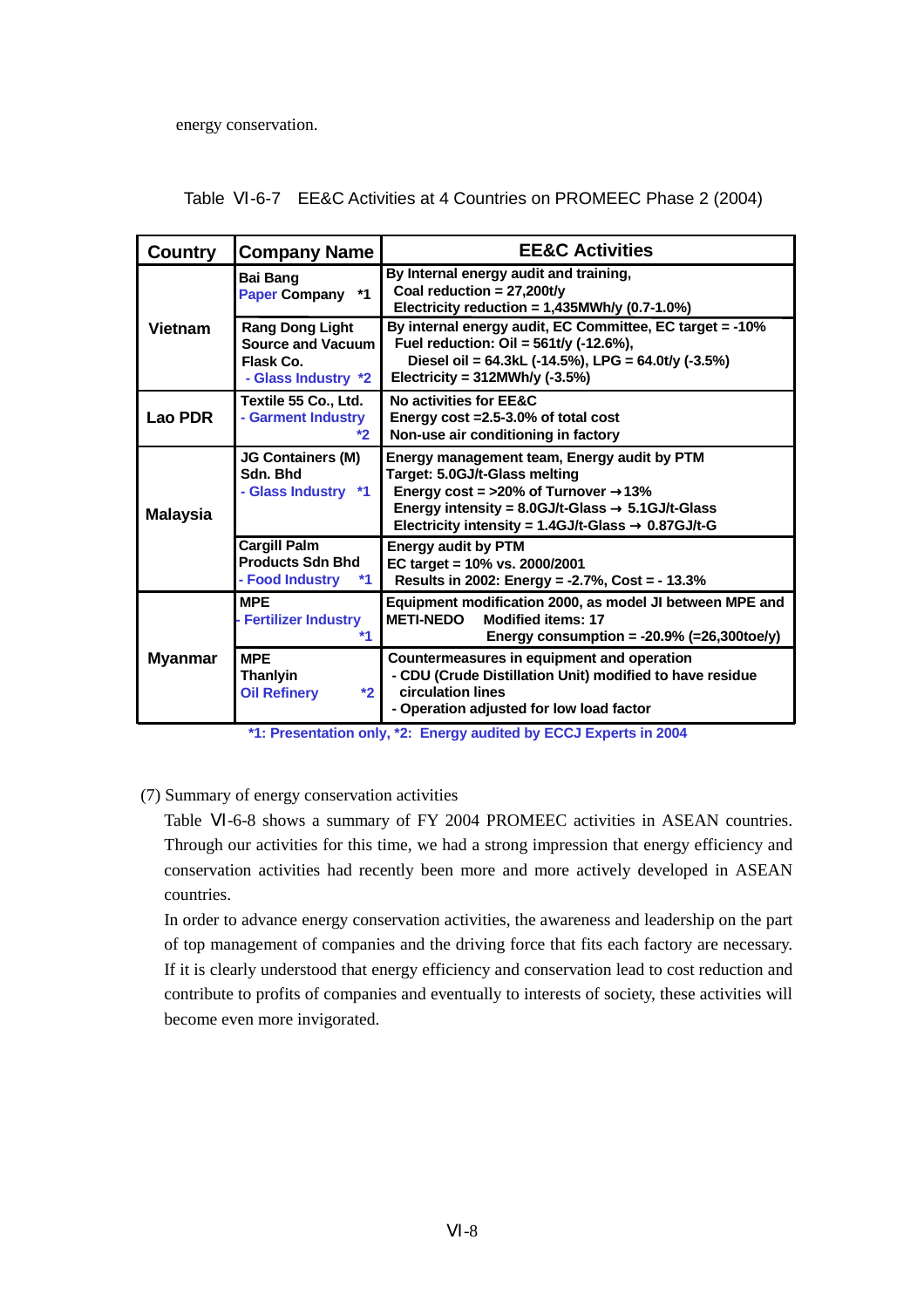| <b>PROMEEC Activities in ASEAN Countries:</b>                                                                                                                                                                                                                                                                                                                          |
|------------------------------------------------------------------------------------------------------------------------------------------------------------------------------------------------------------------------------------------------------------------------------------------------------------------------------------------------------------------------|
| Promotion of EE&C is becoming actively year by year at<br>factories in ASEAN countries, and many companies<br>challenging EE&C issues can get the profits!                                                                                                                                                                                                             |
| 1. Start of PROMEEC in Factories:<br>By the stimulus of<br>- Government policy (New policy or revision)<br>- Cost down<br>- EE&C training by outer organization, etc.<br>- Efficiency up, production increase<br>- Exterior help<br>- Others, etc.<br>2. Effects of PROMEEC<br>- Profit increase<br>- Bringing up of EE&C awareness<br>- Good Image as a Green company |
| The "Management's supports and all in activities together"<br>are important to get the good results in EE&C.                                                                                                                                                                                                                                                           |

#### 1.5 2005 Action Plans

In FY 2005, METI-ASEAN PROMEEC activities will be continued in the same way as in FY 2004 with ACE, ECCJ and FPs (Focal Point) of ASEAN countries as the main bodies. In FY 2005, surveys and Seminar-Workshops will be given in Brunei and Indonesia in August and Cambodia and Philippines in November. The detailed schedule is shown in Figure  $-6-1$ .

The implementation period will be one week for each country. During the period, energy follow-up surveys on 2 to 3 factories will be carried out and then Seminar-Workshop will be given. In Seminar, reports on energy efficiency and conservation activities by the host country, presentations from requested ASEAN countries, etc. are planned. In Workshop, discussions on the creation and the current status of technical Directory (TD) and Database (DB)/Benchmark (BM) / Guideline (GL) are planned.

As a closing session, FY2005 Summary and Post Workshop will be held.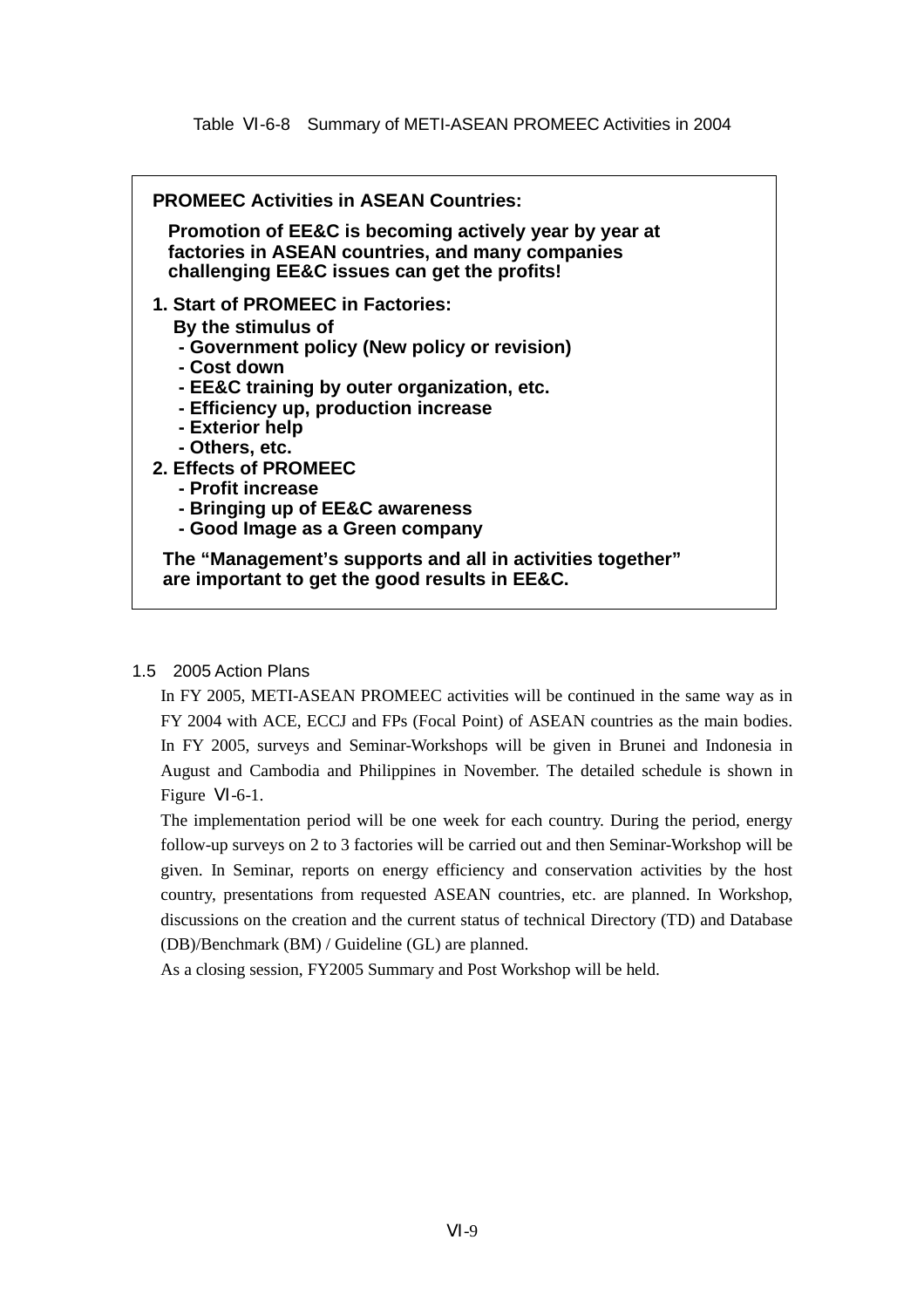|     | Year                                                                                                 |   |   |   | 2005 |   |                   |    |    |                     | 2006 |   |
|-----|------------------------------------------------------------------------------------------------------|---|---|---|------|---|-------------------|----|----|---------------------|------|---|
|     | <b>Activities</b><br><b>Month</b>                                                                    | 4 | 5 | 6 | 8    | 9 | 10                | 11 | 12 |                     | 2    | 3 |
| (1) | Preparation: Detailed Plan/<br><b>Arrangement for 1st Site Activity</b>                              |   |   |   |      |   | <b>Brunei and</b> |    |    |                     |      |   |
| (2) | 1st Site Activity (Follow-up Survey<br>$(1)$ / Workshop $(1)$ )                                      |   |   |   |      |   | Indonesia         |    |    |                     |      |   |
| (3) | <b>Analyses of 1st Site Activity</b><br><b>Results / Preparation for 2nd Site</b><br><b>Activity</b> |   |   |   |      |   |                   |    |    | <b>Canbodialand</b> |      |   |
|     | (4) 2nd Site Activity (Follow-up Survey<br>$(2)$ / Workshop $(2)$                                    |   |   |   |      |   |                   |    |    | <b>Philippines</b>  |      |   |
| (5) | <b>Analyses of 2nd Site Activity</b><br>Results / Preparation for 3rd Site<br><b>Activity</b>        |   |   |   |      |   |                   |    |    |                     |      |   |
|     | (6) 3rd Site Activity (Workshop (3))                                                                 |   |   |   |      |   |                   |    |    |                     |      |   |
| (7) | <b>Preparation of Report</b>                                                                         |   |   |   |      |   |                   |    |    |                     |      |   |

Figure -6-1 Implementation Schedule, PROMEEC (Industry) for 2005 - 2006,

In Summary Workshop, the results of activities in the current fiscal year as reported herein were highly evaluated and in Post Workshop, the direction of approaches to make in the next year and basic contents of the plan were confirmed by all the staff and participants. Eventually, a draft basic plan proposed by Japan was agreed upon by all delegates of the respective countries, Focal Points, (including ACE members) and consensus was achieved.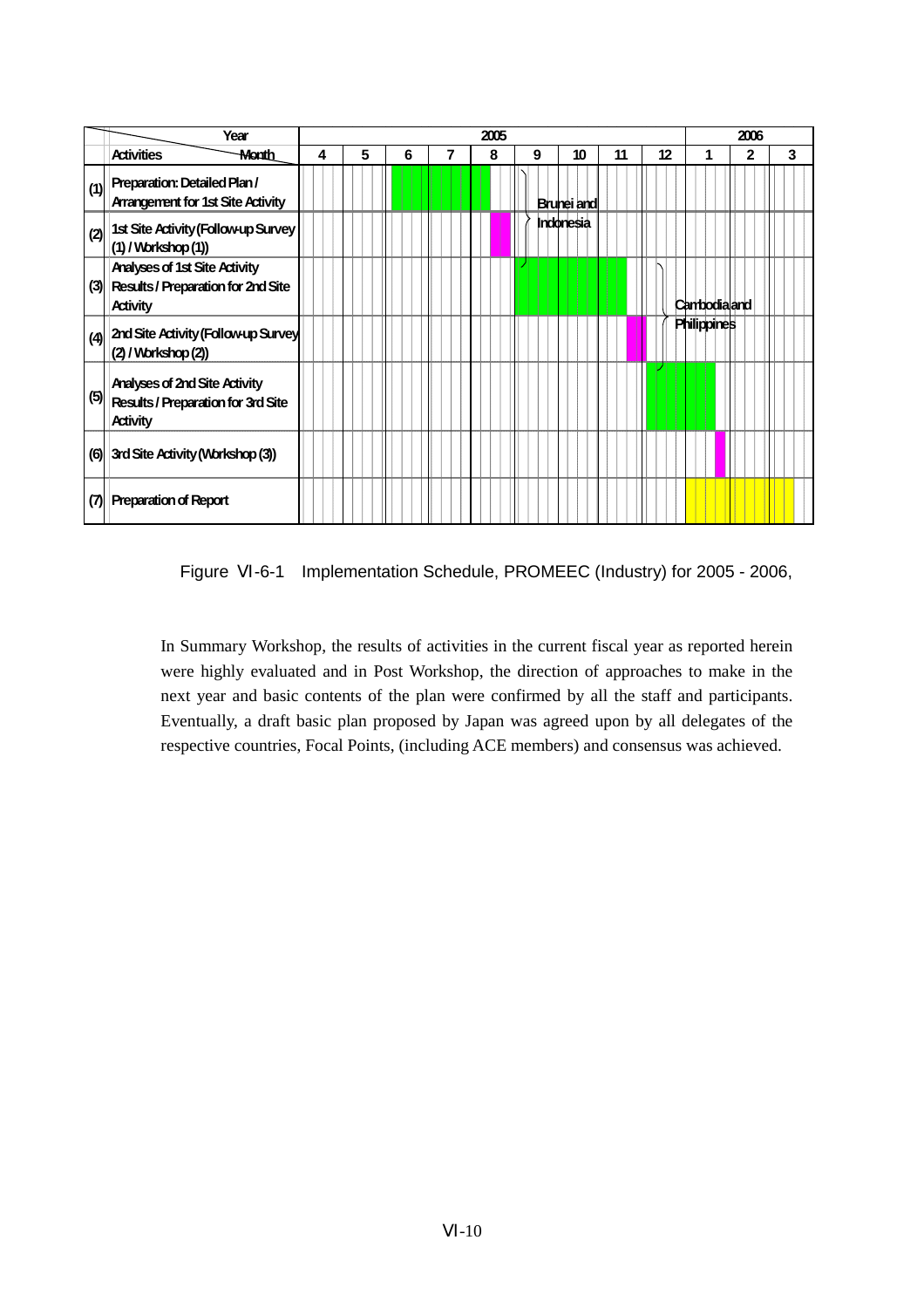## 2. Discussions on Barriers and Countermeasures to Promotion of Energy Conservation in Industries

Table -6-9 shows barriers actually constituting obstacles to promotion of energy conservation activities in ASEAN counties and countermeasures against them.

While information collection, education, etc. are what they must continue to work on, it is important for the administration of each country to establish and enforce laws and for top managements of factories to fully understand the necessity of energy efficiency and conservation and promote it.

| <b>Barriers</b>                                                  | <b>Possible Measures</b>                                                                                                                                   |
|------------------------------------------------------------------|------------------------------------------------------------------------------------------------------------------------------------------------------------|
| 1) Policy                                                        | - Laws & Regulations<br>- Awareness of Top Management<br>- Commitment of Top Management                                                                    |
| 2) Human<br><b>Resources</b>                                     | - Top-level Decision<br>- Education & Training                                                                                                             |
| 3) Technology                                                    | - Seminar / Workshops<br>- Study Tour<br>- Technical Directory                                                                                             |
| 4) Finance                                                       | - Feasibility Studies and Economic Justification<br>- Economic Instruments (Incentives, Subsidies, Soft Loans, etc.)<br>- Availability of Funding Facility |
| 5) Information                                                   | - Seminar / Workshops<br>- Technical Directory                                                                                                             |
| 6) Inadequate Local<br><b>Manufacturing</b><br><b>Capability</b> | - Seminar / Workshops<br>- Capability Building<br>- Investment Promotion & Facilitation<br>- Technical Directory                                           |
| 7) Society &<br><b>Culture</b>                                   | - Education<br>- Awareness Campaign<br>- Reward System                                                                                                     |

| Table | -6-9 Barriers and Possible Measures |
|-------|-------------------------------------|
|       |                                     |

This was explained in Workshop in the 4 countries subject to survey, though there was not enough time for thorough discussions on it.

In discussions held in Summary Workshop, most of the opinions presented were about the importance of capacity building.

## 2.1 Education in Energy Conservation

The lack of the awareness of energy conservation was pointed out as the number one problem. While concerns on the part of the government are important, so are interests by owners of companies, managers, engineers and general employees. Therefore, what should be immediately done may be development of human resources and improvement of the awareness of energy conservation in the industrial sector, while legislation and low prices of energy also are critical issues that must be addressed for promotion of energy conservation.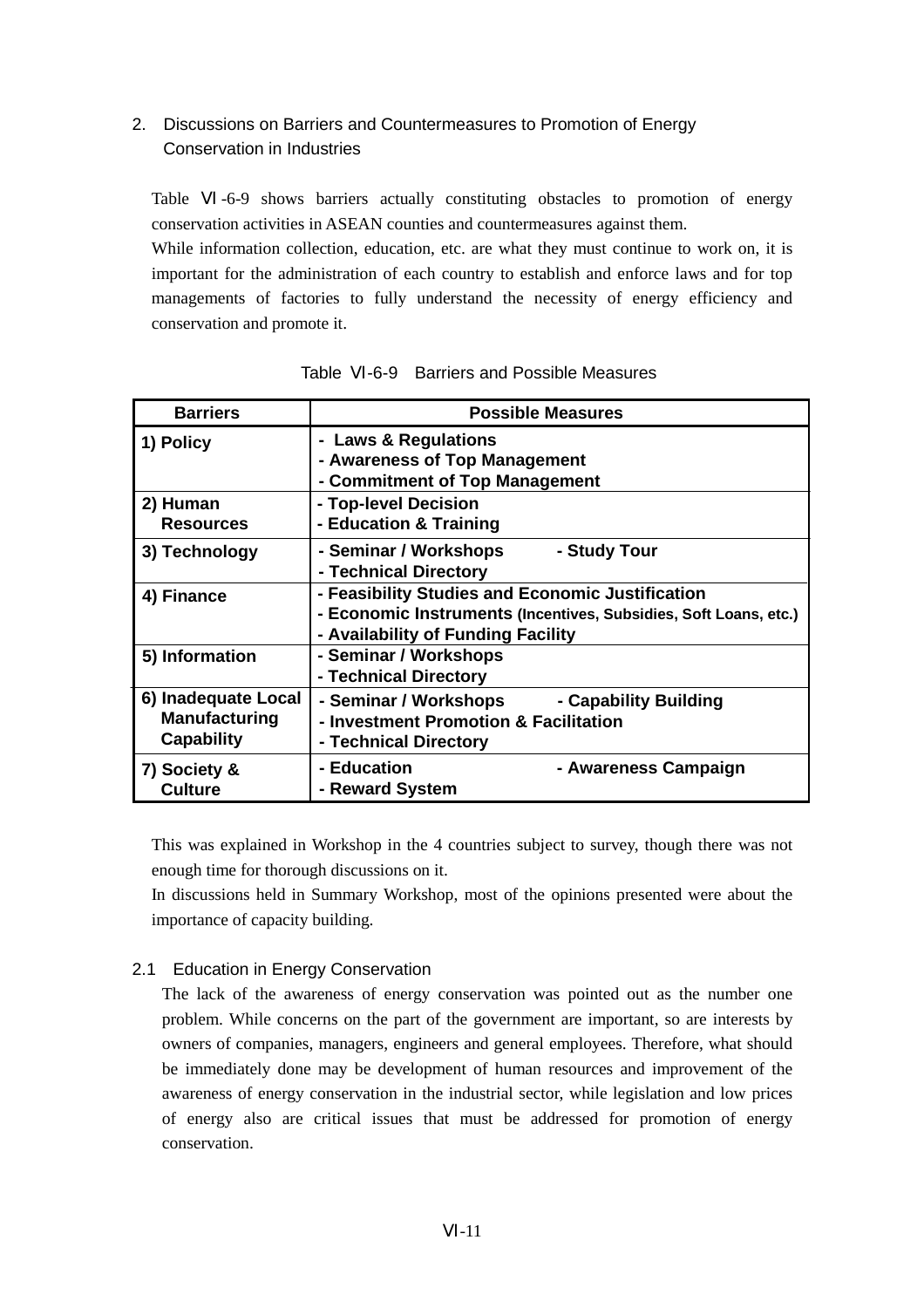We proposed the use of the Training Center in Thailand as the facilities for energy conservation capacity building.

### 2.2 Promotion of Energy Conservation

Most Asian companies are operated and managed by their owners in a top-down style. Therefore, top management's capacity building is particularly important. If the companies clearly show employees their policies, corporate goals and incentives, energy conservation activities in the companies will advance.

There are 3 types of energy conservation activities involving no cost, a small amount of cost and a large amount of investment. As a first step, it is recommendable to set out improvements that cost none and then study the next measure with the gains earned from the implementation of the first improvements. Most energy conservation measures involve no cost or a small amount of investment and still 10% to 15% energy reduction may be possible.

### 2.3 Energy Conservation Dissemination Activities

ACE is involved in EE&C-SSN (Sub-section Network), RE (Renewable Energy)-SSN, EP (Energy Policy)-SSN activities. ACE is also doing coordination work for AEMAS and has a lot of information. We believe that they should make a nice-looking pamphlet or something to communicate the results of their activities.

How about issuing "PROMEEC News Letter" carrying reports on PROMEEC activities? We expect much from activities by ACE.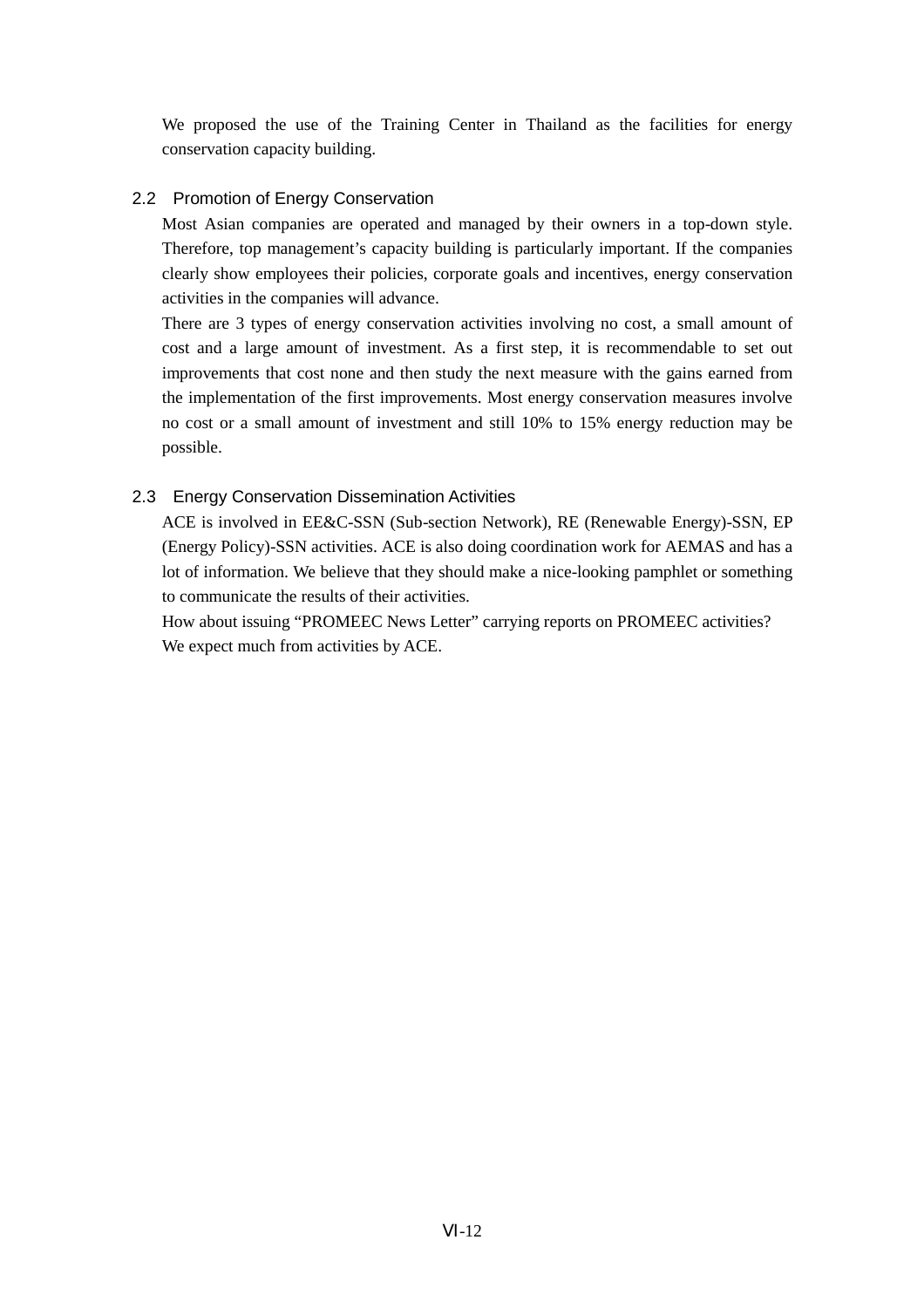## 3. Discussion on Creation of Technical Directory for Each Industry and Policy of **Dissemination**

In the first place, ECCJ presented 4 kinds of sample TDs. Although these samples were presented and explained in Workshop given in each country to help participants' understanding, in this Workshop, more specific TD examples based on the follow-up surveys were presented. For example, they are the method of checking air ratio of burner of tunnel kiln in the ceramic industry, the method of repairing cavitations of turbine runner, countercurrent washing machine, the method of hydrogen membrane separation in oil refining, etc.

# 3.1 Presentations on Technical Directory from 3 ASEAN countries

From 3 ASEAN countries, presentations on Technical Directory (TD) and Status & Plan of Database (DB) were made as described below.

- (1) Presentation by delegate of Malaysia
	- 1) Introduction of TD on Adjustable Speed Drive (ASD)
	- 2) Calculations of value in money of assumed energy conservation effects attained through implementation of recommendations made for "Cargill Palm Products Sdn. Bhd." that were presented in Seminar-Workshop given in Malaysia, e.g. measures for leakage of compressed air and steam, thermal insulation and heat recovery, maintenance pitch of steam traps, etc.
- (2) Presentation by delegate of Lao PDR

Explanation by "TD and Plan of Database Preparation in Lao PDR" was done, although TD had not been prepared. Lao PRD's Understanding of TD was explained. Lao PDR needs advice and assistance from ASEAN and ECCJ.

(3) Presentation by Myanmar

Specific examples of energy conservation technologies employed in Mann Thanbayakan Oil Refinery were demonstrated. They were not specific TD, however. Collection of these reference case examples of actual activities may help creation of an effective TD.

- 3.2 Discussion on TD
- (1) Contents of TD

Consensus was achieved on the understanding that TD should contain all technical information that is usable and useful in each ASEAN country concerned.

(2) Creation method of TD

Many opinions were presented and most were questions about what cases would be taken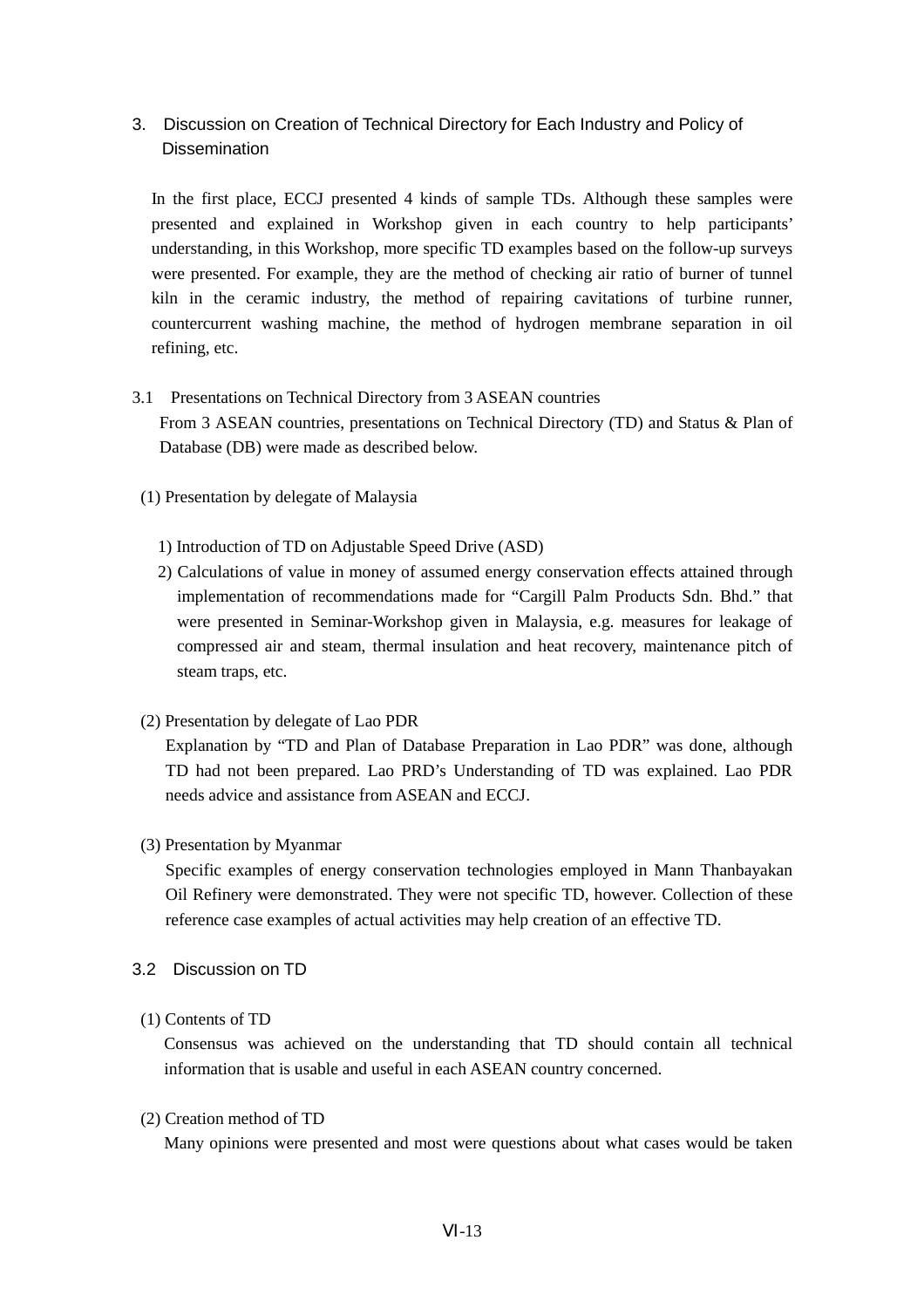up in TD and who would be in charge of creation.

In response to this, the ASEAN part mentioned that ECCJ should take the leadership in the creation, while ECCJ expressed its opinion that ASEAN countries should take the initiative in establishment of a system and ECCJ's responsibility would be to support and give advice to such activities of them. There was also a suggestion that outsourcing of the work and offering some incentives be considered if companies and businesses in ASEAN declined to get involved in the creation.

ECCJ suggested that TD be created based on examples of specific results in the past.

It was agreed that it would be necessary to establish a network and a system for creation of TD so that sustainability of this activity could be maintained.

ACE indicated that ACE would have to get involved in creation of TD in some way.

Ultimately, the specific results of activities that have been made since 2000 will be incorporated into TD so that it can be utilized in implementation and dissemination of energy conservation.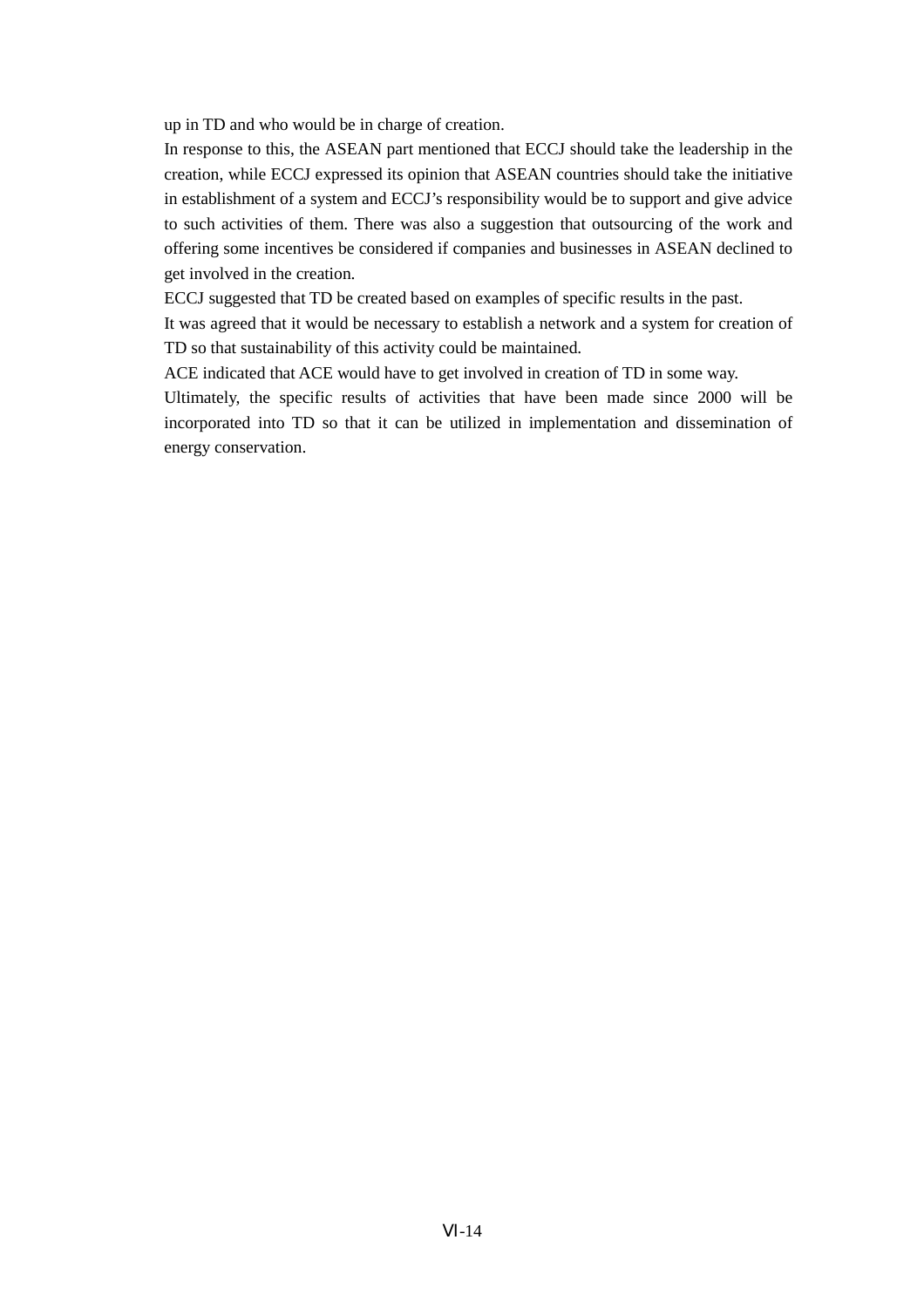### 4. Discussions on Development of Database/Benchmark/Guideline for Each Industry

#### 4.1 Method of Database Construction in Industries

- (1) Characteristics of data collection in industries
	- Opinions presented are as follows;

While large-size companies have already established DB/BM/GL, medium-and small-size companies have not yet developed a sufficient energy management system and most of them do not even have data. In the industrial sector, data collection itself is difficult and it is costly. In addition, they don't provide data easily for confidentiality reasons, etc. It is impossible to obtain data enough to achieve objectives of this activity only by relying on energy audits of factories under PROMEEC.

To seek cooperation from Associations in industrial circles may be one way.

(2) Construction of Database with the use of Internet

Out of ASEAN countries, in Singapore, Thailand and Malaysia, surveys and database construction via Internet are advancing. In Thailand, collected data is compiled and provided to User.

Proposals made are as follows;

Shouldn't the utilization of this method be considered for construction of even more enriched database in this project? Data will be collected via Internet from ASEAN countries under this project so as to be compiled and distributed. Based on the understanding of the data construction program gained from each country, first of all, an easy-to-see and enriched PROMEEC website will be opened within the homepage of ACE. It should be made accessible with entry of password. How about enlisting cooperation from the above 3 counties where data collection is advanced in accumulating data?

We explained and gained full understanding of the basic stance that these will serve as preliminary, important activities before eventually the specific results of activities that have been made since 2000 are incorporated into TD so as to be utilized in implementation and dissemination of energy conservation. We confirmed that we would continue to advance the plan by our original method of approach.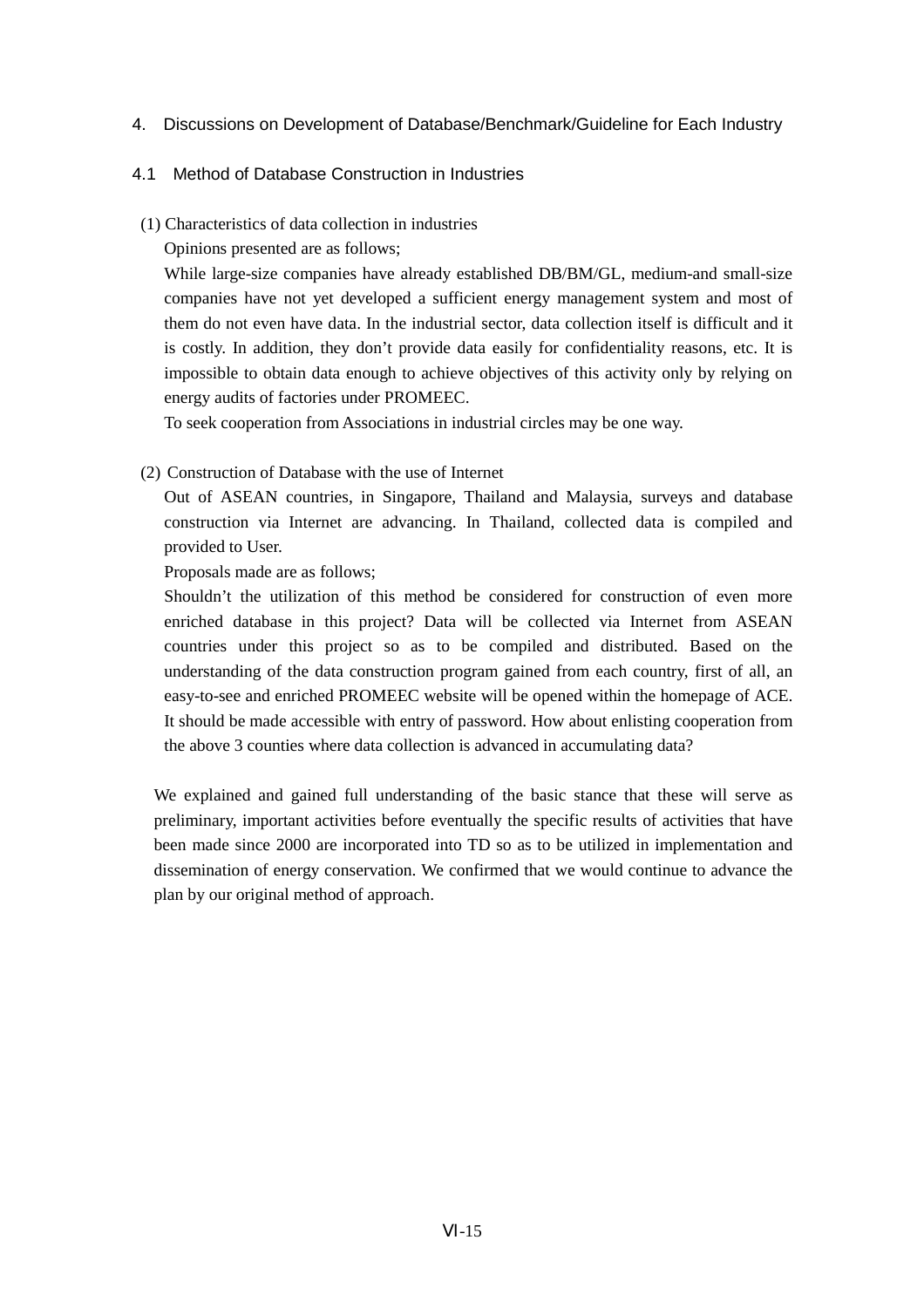## Ⅶ**. Technical Directory Created**

Presentations titled "Technical Directory (TD)" were made by 3 ASEAN countries.

a. Presentation by delegate of Malaysia

- Introduction of TD on Adjustable Speed Drive (ASD)
- Energy conservation plans recommended for "Cargill Palm Products Sdn. Bhd." that were presented in Seminar-Workshop given in Malaysia,
- b. Presentation by delegate of Lao PDR
- Explanation on understanding of TD on the part of Lao PDR by "TD and Plan of Database Preparation in Lao PDR". Lao PDR needs advice and assistance from ASEAN and ECCJ.
- c. Presentation by Myanmar
	- Specific examples of energy conservation technologies employed in Mann Thanbayakan Oil Refinery were demonstrated. They were not specific TD, however. Collection of these reference case examples of actual activities may help creation of an effective TD.

ECCJ showed the following 4 kinds of sample TDs.

- Method of checking air ratio of burner of tunnel kiln in the ceramic industry
- Method of repairing cavitations of turbine runner
- Countercurrent washing machine
- Method of hydrogen membrane separation in oil refining

These samples are attached hereunder.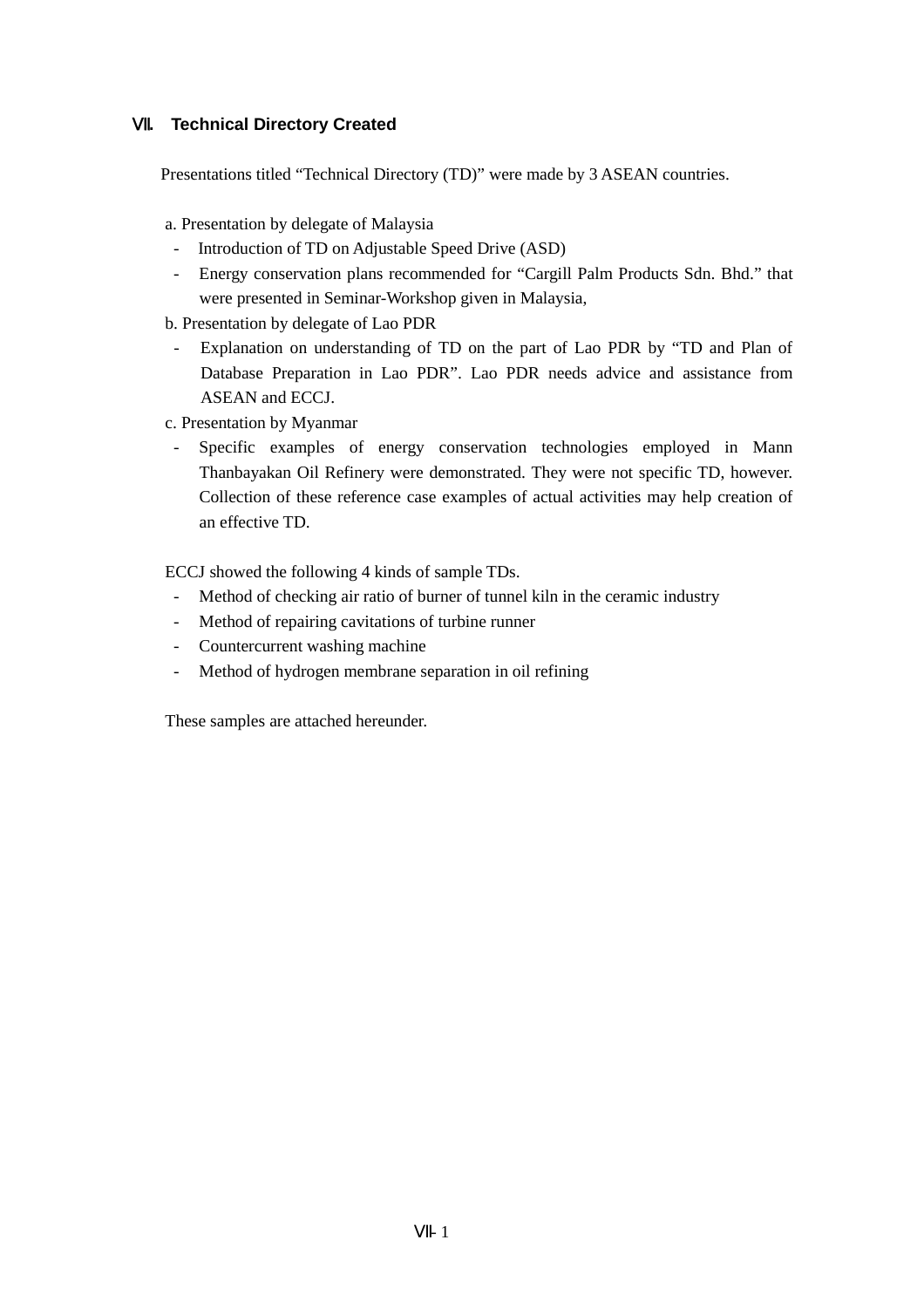### Ⅷ**. Reference Material**

1. Material for Seminar-Workshop in each country - Results of energy audits, ASEAN achievement presentation materials

Results of energy audits reported in Seminar-Workshop given in each country and ASEAN achievement presentation materials are listed below. In addition, the Activity Schedule, Seminar-Workshop Program and Participant List in each country are listed together.

- 1.1 Presentation materials of Vietnam
- (1) Activity Schedule in Vietnam, Seminar-Workshop Program and Participant List
- (2) Current Status and Activities on Energy Conservation and Energy Efficiency in Vietnam (by Mr. Le Tuan Phong)
- (3) Promoting Energy Efficiency and Conservation in Industry of Vietnam (by Dr. PHAM Hoang Luong)

Another two materials from Vietnam, "Energy reduction and energy conservation (by Ms. Tham Luen, Bai Bang Paper Co., Ltd.)" and "Energy conservation activities in the lighting fixture manufacturing factory (by Mr. Le Quoc Khanh, Rang Dong Light Source & Vacuum Flask Co, Ltd.)" were written in Vietnamese, so no attached here.

- 1.2 Presentations materials of Lao PDR
- (1) Activity Schedule in Lao PDR, Seminar-Workshop Program and Participant List
- (2) Energy Efficiency and Conservation in Lao PDR (by Mr. Khamso Kouphokham)
- (3) NAM NGUM 1 HYDRO POWER PLANT (by Mr. Vanthong Khamloonvilayvong)
- 1.3 Presentation materials of Malaysia
- (1) Activity Schedule in Malaysia, Seminar-Workshop Program and Participant List
- (2) Experience and Application of EE&C in JG Containers (M) Sdn. Bhd Glass Industry (by Mr. Ashok Rao)
- (3) Experience and Application of EE&C in Cargill Palm Products Sdn. Bhd. Food Industry (by Mr. Hishamudin Iblahim)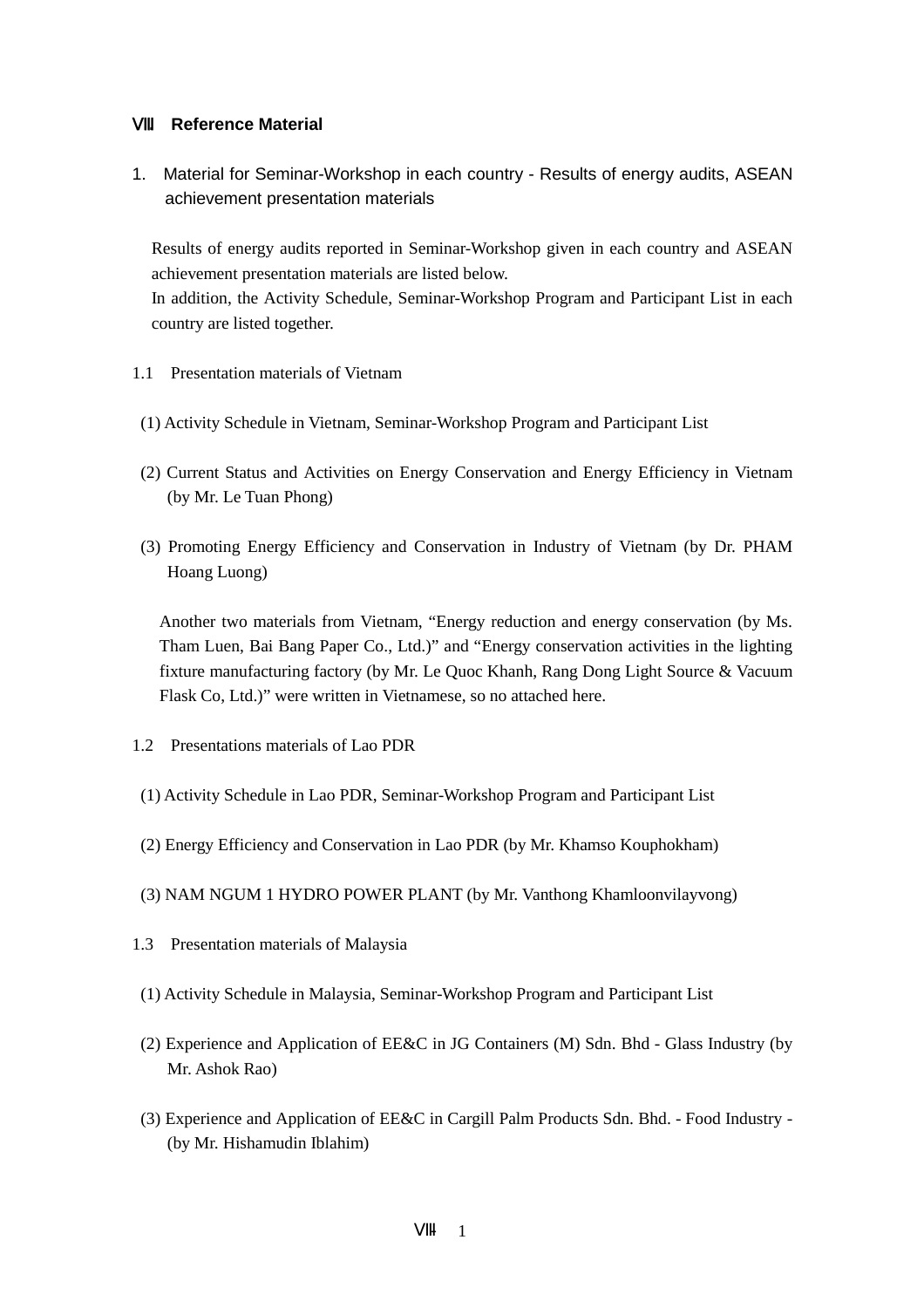- (4) Experience and Application of EE&C in Arab Malaysia Development Berhad Textile Plant (by Mr. Phubalan Karunakaran)
- 1.4 Presentation material of Myanmar
- (1) Activity Schedule in Myanmar, Seminar-Workshop Program and Participant List
- (2) Experiences and Application of Energy Conservation in Mann Thanbayakan Oil Refinery (by U Tun Myint)

Myanmar's presentations included also an EE&C activity report on a fertilizer plant, but material was not obtained.

- 1.5 Presentation materials of Indonesia
- (1) Experience and Application of EE&C in PT KERTAS LECES (by Mr. Djoko Wiryono & Subagyo)
- (2) Technical Report of Experience and Application of EE&C in PT KERTAS LECES (by Mr. Djoko Wiryono & Subagyo)
- 1.6 Presentation materials of Japan
- (1) Energy conservation activities in Japan
	- 1) Energy Conservation Program in Japan
	- 2) Barriers and Measures on Implementing EE&C in Industry
- (2) Follow-up energy audit
	- 1) Energy Conservation Promotion, Ceramics (Vietnam)
	- 2) NAM NGUM I HYDRO POWER PLANT (Lao PDR)
	- 3) AMDB, Textile Industry (Malaysia)
	- 4) Energy Audit Findings at Oil Refinery (Myanmar)
- (3) Energy Conservation Promotion of Phase 1 presented by ECCJ
	- 1) Cement (Brunei)
	- 2) Food Processing (Singapore)
	- 3) Garment (Cambodia)
	- 4) Iron/Steel (Philippines)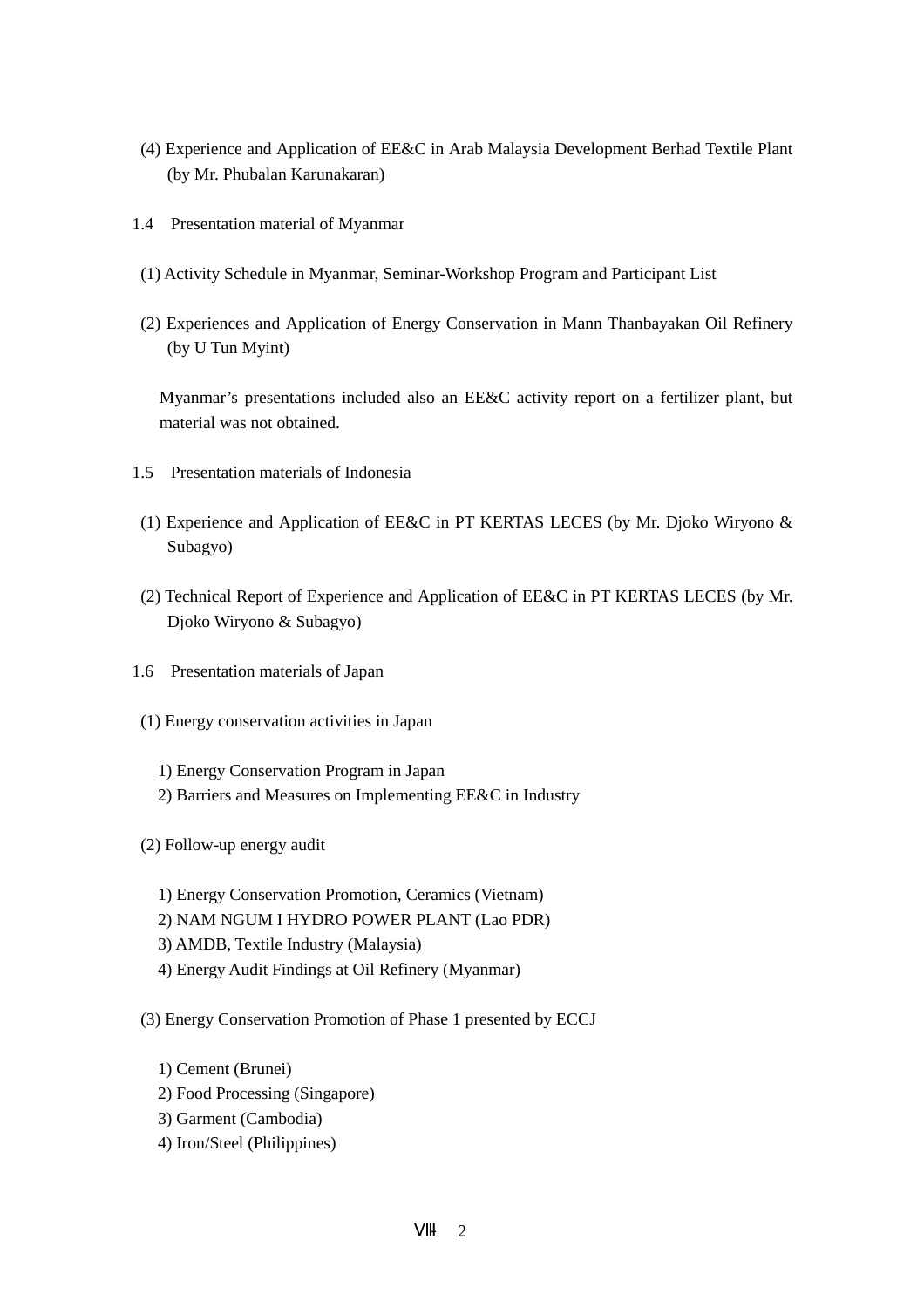- (4) Materials of Seminar-Workshop in each country regarding TD, DB, BM, GL
	- 1) Development of Technical Directory
	- 2) Development of Local Database/Benchmark/Guideline
- 2. Summary-Post Workshop Material
- (1) Summary/Post-Workshop Program and Participant List
- (2) Summary of Local Seminar-Workshops and Follow-up Surveys in Major Industries
- (3) Major Industry, Proposed Plan in 2005-2006